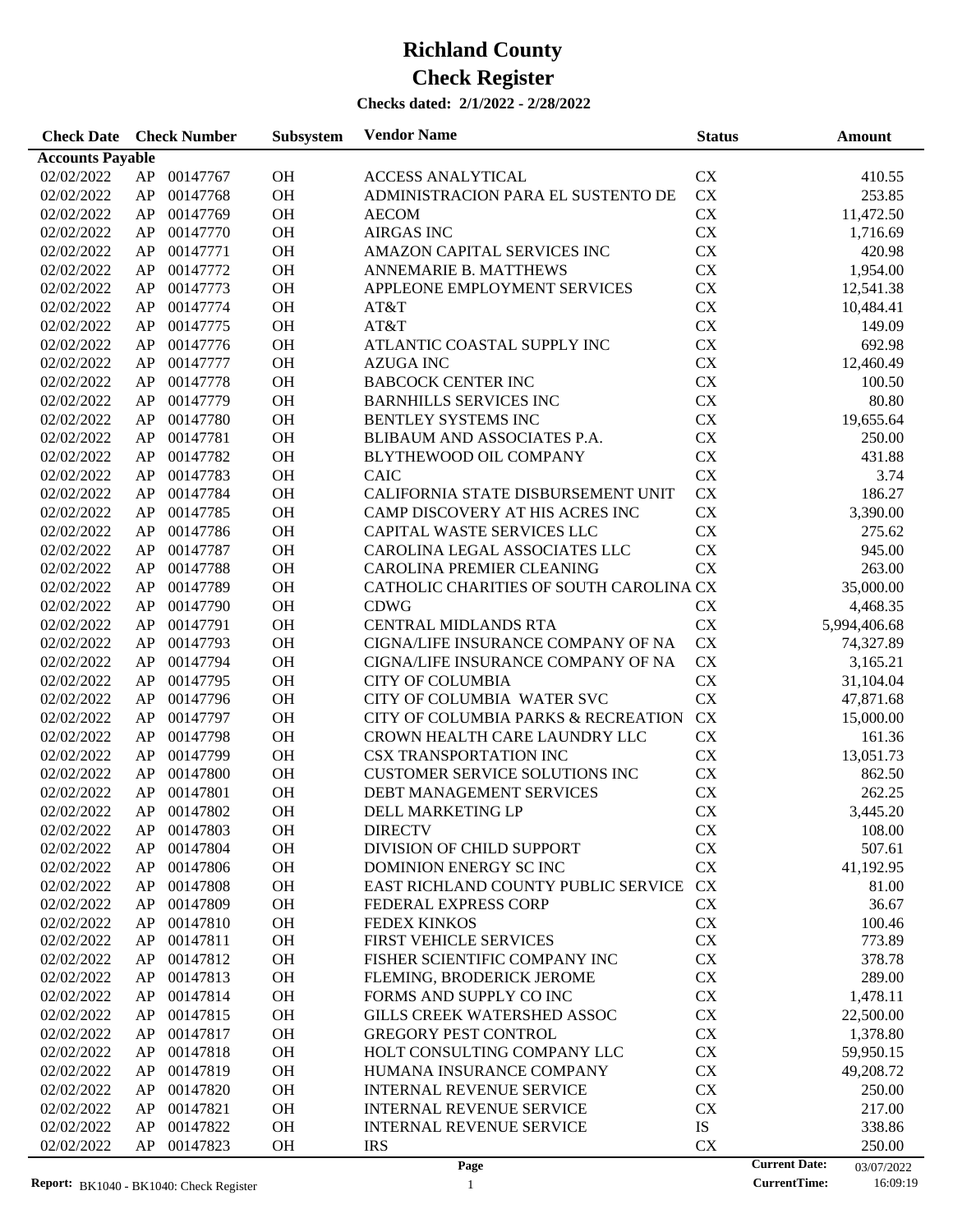| 00147824<br>OH<br>CX<br>4,905.00<br>02/02/2022<br>AP<br><b>JALISA YOUNG</b><br>AP 00147825<br><b>OH</b><br><b>CX</b><br>02/02/2022<br><b>JIM METHE</b><br>1,525.00<br>OH<br>00147826<br><b>JIMMY JOHN S</b><br><b>CX</b><br>12.03<br>02/02/2022<br>AP<br>00147827<br>OH<br>KILLIAN TERRACE SC LLC<br><b>CX</b><br>02/02/2022<br>AP<br>5,220.00<br>00147828<br>OH<br><b>CX</b><br>02/02/2022<br>AP<br>KINGS ASPHALT INC<br>4,914.00<br>00147829<br>OH<br><b>CX</b><br>02/02/2022<br>AP<br><b>LANGUAGE LINE</b><br>222.61<br>00147830<br>OH<br>LENDER RECORDING SERVICES<br><b>CX</b><br>19,300.50<br>02/02/2022<br>AP<br>00147831<br>OH<br><b>CX</b><br>02/02/2022<br>AP<br>LIFE ASSIST INC<br>428.11<br>00147832<br>OH<br>LOWES HOME CENTER INC<br><b>CX</b><br>445.61<br>02/02/2022<br>AP<br>00147833<br>OH<br><b>CX</b><br>02/02/2022<br>AP<br>MARTIN MARIETTA AGGREGATES INC<br>1,321.19<br>00147834<br>OH<br><b>CX</b><br>02/02/2022<br>AP<br>MCCULLOCH, AMY WRIGHT<br>1,284.17<br>00147835<br>OH<br><b>CX</b><br>967.94<br>02/02/2022<br>AP<br>MEDLINE INDUSTRIES INC<br>00147836<br>OH<br>CX<br>02/02/2022<br>AP<br>MID CAROLINA ELECTRIC<br>34,656.26<br><b>CX</b><br>00147837<br>OH<br>02/02/2022<br>AP<br>MIDLANDS VETERINARY PRACTICE<br>644.59<br>MOBILE COMMUNICATIONS AMERICA, INC. CX<br>00147838<br>OH<br>1,273.80<br>02/02/2022<br>AP<br>00147839<br>OH<br><b>CX</b><br>02/02/2022<br>AP<br>MYERS, ASHIYA AIMEE<br>151.68<br>00147840<br>OH<br><b>CX</b><br>02/02/2022<br>AP<br>NATIONAL CINEMEDIA LLC<br>1,000.00<br>00147841<br>OH<br><b>CX</b><br>02/02/2022<br>AP<br>NBSC CARD SERVICES<br>2,443.89<br><b>CX</b><br>00147842<br>OH<br>02/02/2022<br>AP<br>NORTH COLUMBIA CIVIC CLUB<br>1,070.00<br>00147843<br>OH<br>NYS CHILD SUPPORT PROCESSING CENTER<br><b>CX</b><br>29.53<br>02/02/2022<br>AP<br>00147846<br>OH<br><b>CX</b><br>5,822.09<br>02/02/2022<br>AP<br>OFFICE DEPOT INC<br><b>CX</b><br>00147847<br>OH<br>OHIO CHILD SUPPORT PAYMENT CENTRAL<br>02/02/2022<br>AP<br>67.57<br>00147848<br>OH<br><b>CX</b><br>1,281.25<br>02/02/2022<br>AP<br>PAMELA SIMMONS-BEASLEY<br>00147849<br>OH<br><b>CX</b><br>02/02/2022<br>AP<br>PAYNE JR, LARRY<br>213.96<br>00147850<br>OH<br>PITNEY BOWES PURCHASE POWER<br><b>CX</b><br>02/02/2022<br>AP<br>50,000.00<br>00147851<br>OH<br><b>CX</b><br>02/02/2022<br>AP<br>POLLOCK COMPANY<br>2,296.33<br>00147852<br>OH<br><b>CX</b><br>02/02/2022<br>AP<br>POLLOCK COMPANY<br>20.85<br>00147853<br>OH<br>PRODUCTIONS UNLIMITED INC<br>CX<br>149,760.00<br>02/02/2022<br>AP<br>00147854<br>OH<br><b>CX</b><br>02/02/2022<br>AP<br><b>RC SHERIFF DEPT</b><br>75.00<br>00147855<br>OH<br>SC DEPARTMENT OF EMPLOYMENT &<br>CX<br>674.29<br>02/02/2022<br>AP<br>00147856<br>OH<br><b>CX</b><br>02/02/2022<br>AP<br>SC DEPARTMENT OF MOTOR VEHICLES<br>17.00<br>00147857<br>OH<br><b>CX</b><br>02/02/2022<br>AP<br><b>SC DEPARTMENT OF REVENUE</b><br>1,224.52<br>00147858<br>OH<br><b>CX</b><br>02/02/2022<br>AP<br>SC DEPT OF ADMINISTRATION<br>56.00<br>00147859<br>OH<br>CX<br>02/02/2022<br>AP<br><b>SC DEPT OF CORRECTIONS</b><br>2,183.01<br>00147860<br>OH<br>CX<br>02/02/2022<br>AP<br><b>SC EMS ASSOCIATION</b><br>3,000.00<br>AP 00147861<br><b>OH</b><br>CX<br>02/02/2022<br><b>SC RETIREMENT SYSTEM</b><br>1,016.55<br>02/02/2022<br>AP<br>00147862<br>OH<br>SC STATE DISBURSEMENT UNIT<br><b>CX</b><br>7,033.91<br>00147863<br><b>OH</b><br><b>CX</b><br>02/02/2022<br>AP<br>SEROLOGICAL RESEARCH INSTITUTE<br>324.85<br>00147864<br>OH<br><b>CX</b><br>175.00<br>02/02/2022<br>AP<br><b>SKIPPER, KENNETH</b><br>OH<br>CX<br>02/02/2022<br>AP<br>00147865<br><b>SNELLING STAFFING SERVICES</b><br>1,260.00<br>00147866<br>OH<br>STATEWIDE SECURITY SYSTEMS INC<br>CX<br>02/02/2022<br>AP<br>4,780.00<br>00147867<br>OH<br>CX<br>188.39<br>02/02/2022<br>AP<br><b>SUNSET ANIMAL CLINIC</b><br>00147868<br>OH<br>CX<br>02/02/2022<br>AP<br><b>TASC</b><br>4,399.20<br>00147869<br>OH<br>TETRA TECH INC<br>CX<br>02/02/2022<br>AP<br>73,324.34<br>00147870<br>OH<br>THE PHOENIX GROUP<br>CX<br>02/02/2022<br>AP<br>10,760.00<br>00147871<br>OH<br>CX<br>02/02/2022<br>AP<br>THE SOURCING GROUP LLC<br>4,008.01<br>00147872<br>OH<br>CX<br>02/02/2022<br>AP<br>THOMAS AND HUTTON ENGINEERING<br>770.16<br>00147873<br>OH<br>THOMSON REUTERS WEST<br>CX<br>787.58<br>02/02/2022<br>AP<br>00147874<br>OH<br>IS<br>02/02/2022<br>AP<br>TIME WARNER CABLE<br>117.32<br>00147875<br>OH<br>TOWNEPLACE SUITES BY MARRIOTT<br>CX<br>2,280.00<br>02/02/2022<br>AP<br>00147876<br>OH<br>139.82<br>02/02/2022<br>AP<br><b>TREASURER OF VIRGINIA</b><br>CX<br>00147877<br>OH<br><b>TRUE GROUP</b><br>CX<br>609.84<br>02/02/2022<br>AP<br>AP<br>00147879<br>OH<br><b>US PATRIOT TACTICAL</b><br>CX<br>02/02/2022<br>1,481.73<br>02/02/2022<br>AP<br>00147880<br><b>OH</b><br><b>VERIZON WIRELESS</b><br>CX<br>27,938.08<br><b>Current Date:</b><br>Page<br>03/07/2022 | <b>Check Date</b> | <b>Check Number</b> | Subsystem | <b>Vendor Name</b> | <b>Status</b> | Amount |
|-------------------------------------------------------------------------------------------------------------------------------------------------------------------------------------------------------------------------------------------------------------------------------------------------------------------------------------------------------------------------------------------------------------------------------------------------------------------------------------------------------------------------------------------------------------------------------------------------------------------------------------------------------------------------------------------------------------------------------------------------------------------------------------------------------------------------------------------------------------------------------------------------------------------------------------------------------------------------------------------------------------------------------------------------------------------------------------------------------------------------------------------------------------------------------------------------------------------------------------------------------------------------------------------------------------------------------------------------------------------------------------------------------------------------------------------------------------------------------------------------------------------------------------------------------------------------------------------------------------------------------------------------------------------------------------------------------------------------------------------------------------------------------------------------------------------------------------------------------------------------------------------------------------------------------------------------------------------------------------------------------------------------------------------------------------------------------------------------------------------------------------------------------------------------------------------------------------------------------------------------------------------------------------------------------------------------------------------------------------------------------------------------------------------------------------------------------------------------------------------------------------------------------------------------------------------------------------------------------------------------------------------------------------------------------------------------------------------------------------------------------------------------------------------------------------------------------------------------------------------------------------------------------------------------------------------------------------------------------------------------------------------------------------------------------------------------------------------------------------------------------------------------------------------------------------------------------------------------------------------------------------------------------------------------------------------------------------------------------------------------------------------------------------------------------------------------------------------------------------------------------------------------------------------------------------------------------------------------------------------------------------------------------------------------------------------------------------------------------------------------------------------------------------------------------------------------------------------------------------------------------------------------------------------------------------------------------------------------------------------------------------------------------------------------------------------------------------------------------------------------------------------------------------------------------------------------------------------------------------------------------------------------------------------------------------------------------------------------------------------------------------------------------------------------------------------------------------------------------------------------------------------------------------------------------------------------------------------------------------------------------------------------------------------------------------------------------------------------------------------------------------------------------------------------------------------------------------------------------------------------------------------------------------------------------|-------------------|---------------------|-----------|--------------------|---------------|--------|
|                                                                                                                                                                                                                                                                                                                                                                                                                                                                                                                                                                                                                                                                                                                                                                                                                                                                                                                                                                                                                                                                                                                                                                                                                                                                                                                                                                                                                                                                                                                                                                                                                                                                                                                                                                                                                                                                                                                                                                                                                                                                                                                                                                                                                                                                                                                                                                                                                                                                                                                                                                                                                                                                                                                                                                                                                                                                                                                                                                                                                                                                                                                                                                                                                                                                                                                                                                                                                                                                                                                                                                                                                                                                                                                                                                                                                                                                                                                                                                                                                                                                                                                                                                                                                                                                                                                                                                                                                                                                                                                                                                                                                                                                                                                                                                                                                                                                                                                               |                   |                     |           |                    |               |        |
|                                                                                                                                                                                                                                                                                                                                                                                                                                                                                                                                                                                                                                                                                                                                                                                                                                                                                                                                                                                                                                                                                                                                                                                                                                                                                                                                                                                                                                                                                                                                                                                                                                                                                                                                                                                                                                                                                                                                                                                                                                                                                                                                                                                                                                                                                                                                                                                                                                                                                                                                                                                                                                                                                                                                                                                                                                                                                                                                                                                                                                                                                                                                                                                                                                                                                                                                                                                                                                                                                                                                                                                                                                                                                                                                                                                                                                                                                                                                                                                                                                                                                                                                                                                                                                                                                                                                                                                                                                                                                                                                                                                                                                                                                                                                                                                                                                                                                                                               |                   |                     |           |                    |               |        |
|                                                                                                                                                                                                                                                                                                                                                                                                                                                                                                                                                                                                                                                                                                                                                                                                                                                                                                                                                                                                                                                                                                                                                                                                                                                                                                                                                                                                                                                                                                                                                                                                                                                                                                                                                                                                                                                                                                                                                                                                                                                                                                                                                                                                                                                                                                                                                                                                                                                                                                                                                                                                                                                                                                                                                                                                                                                                                                                                                                                                                                                                                                                                                                                                                                                                                                                                                                                                                                                                                                                                                                                                                                                                                                                                                                                                                                                                                                                                                                                                                                                                                                                                                                                                                                                                                                                                                                                                                                                                                                                                                                                                                                                                                                                                                                                                                                                                                                                               |                   |                     |           |                    |               |        |
|                                                                                                                                                                                                                                                                                                                                                                                                                                                                                                                                                                                                                                                                                                                                                                                                                                                                                                                                                                                                                                                                                                                                                                                                                                                                                                                                                                                                                                                                                                                                                                                                                                                                                                                                                                                                                                                                                                                                                                                                                                                                                                                                                                                                                                                                                                                                                                                                                                                                                                                                                                                                                                                                                                                                                                                                                                                                                                                                                                                                                                                                                                                                                                                                                                                                                                                                                                                                                                                                                                                                                                                                                                                                                                                                                                                                                                                                                                                                                                                                                                                                                                                                                                                                                                                                                                                                                                                                                                                                                                                                                                                                                                                                                                                                                                                                                                                                                                                               |                   |                     |           |                    |               |        |
|                                                                                                                                                                                                                                                                                                                                                                                                                                                                                                                                                                                                                                                                                                                                                                                                                                                                                                                                                                                                                                                                                                                                                                                                                                                                                                                                                                                                                                                                                                                                                                                                                                                                                                                                                                                                                                                                                                                                                                                                                                                                                                                                                                                                                                                                                                                                                                                                                                                                                                                                                                                                                                                                                                                                                                                                                                                                                                                                                                                                                                                                                                                                                                                                                                                                                                                                                                                                                                                                                                                                                                                                                                                                                                                                                                                                                                                                                                                                                                                                                                                                                                                                                                                                                                                                                                                                                                                                                                                                                                                                                                                                                                                                                                                                                                                                                                                                                                                               |                   |                     |           |                    |               |        |
|                                                                                                                                                                                                                                                                                                                                                                                                                                                                                                                                                                                                                                                                                                                                                                                                                                                                                                                                                                                                                                                                                                                                                                                                                                                                                                                                                                                                                                                                                                                                                                                                                                                                                                                                                                                                                                                                                                                                                                                                                                                                                                                                                                                                                                                                                                                                                                                                                                                                                                                                                                                                                                                                                                                                                                                                                                                                                                                                                                                                                                                                                                                                                                                                                                                                                                                                                                                                                                                                                                                                                                                                                                                                                                                                                                                                                                                                                                                                                                                                                                                                                                                                                                                                                                                                                                                                                                                                                                                                                                                                                                                                                                                                                                                                                                                                                                                                                                                               |                   |                     |           |                    |               |        |
|                                                                                                                                                                                                                                                                                                                                                                                                                                                                                                                                                                                                                                                                                                                                                                                                                                                                                                                                                                                                                                                                                                                                                                                                                                                                                                                                                                                                                                                                                                                                                                                                                                                                                                                                                                                                                                                                                                                                                                                                                                                                                                                                                                                                                                                                                                                                                                                                                                                                                                                                                                                                                                                                                                                                                                                                                                                                                                                                                                                                                                                                                                                                                                                                                                                                                                                                                                                                                                                                                                                                                                                                                                                                                                                                                                                                                                                                                                                                                                                                                                                                                                                                                                                                                                                                                                                                                                                                                                                                                                                                                                                                                                                                                                                                                                                                                                                                                                                               |                   |                     |           |                    |               |        |
|                                                                                                                                                                                                                                                                                                                                                                                                                                                                                                                                                                                                                                                                                                                                                                                                                                                                                                                                                                                                                                                                                                                                                                                                                                                                                                                                                                                                                                                                                                                                                                                                                                                                                                                                                                                                                                                                                                                                                                                                                                                                                                                                                                                                                                                                                                                                                                                                                                                                                                                                                                                                                                                                                                                                                                                                                                                                                                                                                                                                                                                                                                                                                                                                                                                                                                                                                                                                                                                                                                                                                                                                                                                                                                                                                                                                                                                                                                                                                                                                                                                                                                                                                                                                                                                                                                                                                                                                                                                                                                                                                                                                                                                                                                                                                                                                                                                                                                                               |                   |                     |           |                    |               |        |
|                                                                                                                                                                                                                                                                                                                                                                                                                                                                                                                                                                                                                                                                                                                                                                                                                                                                                                                                                                                                                                                                                                                                                                                                                                                                                                                                                                                                                                                                                                                                                                                                                                                                                                                                                                                                                                                                                                                                                                                                                                                                                                                                                                                                                                                                                                                                                                                                                                                                                                                                                                                                                                                                                                                                                                                                                                                                                                                                                                                                                                                                                                                                                                                                                                                                                                                                                                                                                                                                                                                                                                                                                                                                                                                                                                                                                                                                                                                                                                                                                                                                                                                                                                                                                                                                                                                                                                                                                                                                                                                                                                                                                                                                                                                                                                                                                                                                                                                               |                   |                     |           |                    |               |        |
|                                                                                                                                                                                                                                                                                                                                                                                                                                                                                                                                                                                                                                                                                                                                                                                                                                                                                                                                                                                                                                                                                                                                                                                                                                                                                                                                                                                                                                                                                                                                                                                                                                                                                                                                                                                                                                                                                                                                                                                                                                                                                                                                                                                                                                                                                                                                                                                                                                                                                                                                                                                                                                                                                                                                                                                                                                                                                                                                                                                                                                                                                                                                                                                                                                                                                                                                                                                                                                                                                                                                                                                                                                                                                                                                                                                                                                                                                                                                                                                                                                                                                                                                                                                                                                                                                                                                                                                                                                                                                                                                                                                                                                                                                                                                                                                                                                                                                                                               |                   |                     |           |                    |               |        |
|                                                                                                                                                                                                                                                                                                                                                                                                                                                                                                                                                                                                                                                                                                                                                                                                                                                                                                                                                                                                                                                                                                                                                                                                                                                                                                                                                                                                                                                                                                                                                                                                                                                                                                                                                                                                                                                                                                                                                                                                                                                                                                                                                                                                                                                                                                                                                                                                                                                                                                                                                                                                                                                                                                                                                                                                                                                                                                                                                                                                                                                                                                                                                                                                                                                                                                                                                                                                                                                                                                                                                                                                                                                                                                                                                                                                                                                                                                                                                                                                                                                                                                                                                                                                                                                                                                                                                                                                                                                                                                                                                                                                                                                                                                                                                                                                                                                                                                                               |                   |                     |           |                    |               |        |
|                                                                                                                                                                                                                                                                                                                                                                                                                                                                                                                                                                                                                                                                                                                                                                                                                                                                                                                                                                                                                                                                                                                                                                                                                                                                                                                                                                                                                                                                                                                                                                                                                                                                                                                                                                                                                                                                                                                                                                                                                                                                                                                                                                                                                                                                                                                                                                                                                                                                                                                                                                                                                                                                                                                                                                                                                                                                                                                                                                                                                                                                                                                                                                                                                                                                                                                                                                                                                                                                                                                                                                                                                                                                                                                                                                                                                                                                                                                                                                                                                                                                                                                                                                                                                                                                                                                                                                                                                                                                                                                                                                                                                                                                                                                                                                                                                                                                                                                               |                   |                     |           |                    |               |        |
|                                                                                                                                                                                                                                                                                                                                                                                                                                                                                                                                                                                                                                                                                                                                                                                                                                                                                                                                                                                                                                                                                                                                                                                                                                                                                                                                                                                                                                                                                                                                                                                                                                                                                                                                                                                                                                                                                                                                                                                                                                                                                                                                                                                                                                                                                                                                                                                                                                                                                                                                                                                                                                                                                                                                                                                                                                                                                                                                                                                                                                                                                                                                                                                                                                                                                                                                                                                                                                                                                                                                                                                                                                                                                                                                                                                                                                                                                                                                                                                                                                                                                                                                                                                                                                                                                                                                                                                                                                                                                                                                                                                                                                                                                                                                                                                                                                                                                                                               |                   |                     |           |                    |               |        |
|                                                                                                                                                                                                                                                                                                                                                                                                                                                                                                                                                                                                                                                                                                                                                                                                                                                                                                                                                                                                                                                                                                                                                                                                                                                                                                                                                                                                                                                                                                                                                                                                                                                                                                                                                                                                                                                                                                                                                                                                                                                                                                                                                                                                                                                                                                                                                                                                                                                                                                                                                                                                                                                                                                                                                                                                                                                                                                                                                                                                                                                                                                                                                                                                                                                                                                                                                                                                                                                                                                                                                                                                                                                                                                                                                                                                                                                                                                                                                                                                                                                                                                                                                                                                                                                                                                                                                                                                                                                                                                                                                                                                                                                                                                                                                                                                                                                                                                                               |                   |                     |           |                    |               |        |
|                                                                                                                                                                                                                                                                                                                                                                                                                                                                                                                                                                                                                                                                                                                                                                                                                                                                                                                                                                                                                                                                                                                                                                                                                                                                                                                                                                                                                                                                                                                                                                                                                                                                                                                                                                                                                                                                                                                                                                                                                                                                                                                                                                                                                                                                                                                                                                                                                                                                                                                                                                                                                                                                                                                                                                                                                                                                                                                                                                                                                                                                                                                                                                                                                                                                                                                                                                                                                                                                                                                                                                                                                                                                                                                                                                                                                                                                                                                                                                                                                                                                                                                                                                                                                                                                                                                                                                                                                                                                                                                                                                                                                                                                                                                                                                                                                                                                                                                               |                   |                     |           |                    |               |        |
|                                                                                                                                                                                                                                                                                                                                                                                                                                                                                                                                                                                                                                                                                                                                                                                                                                                                                                                                                                                                                                                                                                                                                                                                                                                                                                                                                                                                                                                                                                                                                                                                                                                                                                                                                                                                                                                                                                                                                                                                                                                                                                                                                                                                                                                                                                                                                                                                                                                                                                                                                                                                                                                                                                                                                                                                                                                                                                                                                                                                                                                                                                                                                                                                                                                                                                                                                                                                                                                                                                                                                                                                                                                                                                                                                                                                                                                                                                                                                                                                                                                                                                                                                                                                                                                                                                                                                                                                                                                                                                                                                                                                                                                                                                                                                                                                                                                                                                                               |                   |                     |           |                    |               |        |
|                                                                                                                                                                                                                                                                                                                                                                                                                                                                                                                                                                                                                                                                                                                                                                                                                                                                                                                                                                                                                                                                                                                                                                                                                                                                                                                                                                                                                                                                                                                                                                                                                                                                                                                                                                                                                                                                                                                                                                                                                                                                                                                                                                                                                                                                                                                                                                                                                                                                                                                                                                                                                                                                                                                                                                                                                                                                                                                                                                                                                                                                                                                                                                                                                                                                                                                                                                                                                                                                                                                                                                                                                                                                                                                                                                                                                                                                                                                                                                                                                                                                                                                                                                                                                                                                                                                                                                                                                                                                                                                                                                                                                                                                                                                                                                                                                                                                                                                               |                   |                     |           |                    |               |        |
|                                                                                                                                                                                                                                                                                                                                                                                                                                                                                                                                                                                                                                                                                                                                                                                                                                                                                                                                                                                                                                                                                                                                                                                                                                                                                                                                                                                                                                                                                                                                                                                                                                                                                                                                                                                                                                                                                                                                                                                                                                                                                                                                                                                                                                                                                                                                                                                                                                                                                                                                                                                                                                                                                                                                                                                                                                                                                                                                                                                                                                                                                                                                                                                                                                                                                                                                                                                                                                                                                                                                                                                                                                                                                                                                                                                                                                                                                                                                                                                                                                                                                                                                                                                                                                                                                                                                                                                                                                                                                                                                                                                                                                                                                                                                                                                                                                                                                                                               |                   |                     |           |                    |               |        |
|                                                                                                                                                                                                                                                                                                                                                                                                                                                                                                                                                                                                                                                                                                                                                                                                                                                                                                                                                                                                                                                                                                                                                                                                                                                                                                                                                                                                                                                                                                                                                                                                                                                                                                                                                                                                                                                                                                                                                                                                                                                                                                                                                                                                                                                                                                                                                                                                                                                                                                                                                                                                                                                                                                                                                                                                                                                                                                                                                                                                                                                                                                                                                                                                                                                                                                                                                                                                                                                                                                                                                                                                                                                                                                                                                                                                                                                                                                                                                                                                                                                                                                                                                                                                                                                                                                                                                                                                                                                                                                                                                                                                                                                                                                                                                                                                                                                                                                                               |                   |                     |           |                    |               |        |
|                                                                                                                                                                                                                                                                                                                                                                                                                                                                                                                                                                                                                                                                                                                                                                                                                                                                                                                                                                                                                                                                                                                                                                                                                                                                                                                                                                                                                                                                                                                                                                                                                                                                                                                                                                                                                                                                                                                                                                                                                                                                                                                                                                                                                                                                                                                                                                                                                                                                                                                                                                                                                                                                                                                                                                                                                                                                                                                                                                                                                                                                                                                                                                                                                                                                                                                                                                                                                                                                                                                                                                                                                                                                                                                                                                                                                                                                                                                                                                                                                                                                                                                                                                                                                                                                                                                                                                                                                                                                                                                                                                                                                                                                                                                                                                                                                                                                                                                               |                   |                     |           |                    |               |        |
|                                                                                                                                                                                                                                                                                                                                                                                                                                                                                                                                                                                                                                                                                                                                                                                                                                                                                                                                                                                                                                                                                                                                                                                                                                                                                                                                                                                                                                                                                                                                                                                                                                                                                                                                                                                                                                                                                                                                                                                                                                                                                                                                                                                                                                                                                                                                                                                                                                                                                                                                                                                                                                                                                                                                                                                                                                                                                                                                                                                                                                                                                                                                                                                                                                                                                                                                                                                                                                                                                                                                                                                                                                                                                                                                                                                                                                                                                                                                                                                                                                                                                                                                                                                                                                                                                                                                                                                                                                                                                                                                                                                                                                                                                                                                                                                                                                                                                                                               |                   |                     |           |                    |               |        |
|                                                                                                                                                                                                                                                                                                                                                                                                                                                                                                                                                                                                                                                                                                                                                                                                                                                                                                                                                                                                                                                                                                                                                                                                                                                                                                                                                                                                                                                                                                                                                                                                                                                                                                                                                                                                                                                                                                                                                                                                                                                                                                                                                                                                                                                                                                                                                                                                                                                                                                                                                                                                                                                                                                                                                                                                                                                                                                                                                                                                                                                                                                                                                                                                                                                                                                                                                                                                                                                                                                                                                                                                                                                                                                                                                                                                                                                                                                                                                                                                                                                                                                                                                                                                                                                                                                                                                                                                                                                                                                                                                                                                                                                                                                                                                                                                                                                                                                                               |                   |                     |           |                    |               |        |
|                                                                                                                                                                                                                                                                                                                                                                                                                                                                                                                                                                                                                                                                                                                                                                                                                                                                                                                                                                                                                                                                                                                                                                                                                                                                                                                                                                                                                                                                                                                                                                                                                                                                                                                                                                                                                                                                                                                                                                                                                                                                                                                                                                                                                                                                                                                                                                                                                                                                                                                                                                                                                                                                                                                                                                                                                                                                                                                                                                                                                                                                                                                                                                                                                                                                                                                                                                                                                                                                                                                                                                                                                                                                                                                                                                                                                                                                                                                                                                                                                                                                                                                                                                                                                                                                                                                                                                                                                                                                                                                                                                                                                                                                                                                                                                                                                                                                                                                               |                   |                     |           |                    |               |        |
|                                                                                                                                                                                                                                                                                                                                                                                                                                                                                                                                                                                                                                                                                                                                                                                                                                                                                                                                                                                                                                                                                                                                                                                                                                                                                                                                                                                                                                                                                                                                                                                                                                                                                                                                                                                                                                                                                                                                                                                                                                                                                                                                                                                                                                                                                                                                                                                                                                                                                                                                                                                                                                                                                                                                                                                                                                                                                                                                                                                                                                                                                                                                                                                                                                                                                                                                                                                                                                                                                                                                                                                                                                                                                                                                                                                                                                                                                                                                                                                                                                                                                                                                                                                                                                                                                                                                                                                                                                                                                                                                                                                                                                                                                                                                                                                                                                                                                                                               |                   |                     |           |                    |               |        |
|                                                                                                                                                                                                                                                                                                                                                                                                                                                                                                                                                                                                                                                                                                                                                                                                                                                                                                                                                                                                                                                                                                                                                                                                                                                                                                                                                                                                                                                                                                                                                                                                                                                                                                                                                                                                                                                                                                                                                                                                                                                                                                                                                                                                                                                                                                                                                                                                                                                                                                                                                                                                                                                                                                                                                                                                                                                                                                                                                                                                                                                                                                                                                                                                                                                                                                                                                                                                                                                                                                                                                                                                                                                                                                                                                                                                                                                                                                                                                                                                                                                                                                                                                                                                                                                                                                                                                                                                                                                                                                                                                                                                                                                                                                                                                                                                                                                                                                                               |                   |                     |           |                    |               |        |
|                                                                                                                                                                                                                                                                                                                                                                                                                                                                                                                                                                                                                                                                                                                                                                                                                                                                                                                                                                                                                                                                                                                                                                                                                                                                                                                                                                                                                                                                                                                                                                                                                                                                                                                                                                                                                                                                                                                                                                                                                                                                                                                                                                                                                                                                                                                                                                                                                                                                                                                                                                                                                                                                                                                                                                                                                                                                                                                                                                                                                                                                                                                                                                                                                                                                                                                                                                                                                                                                                                                                                                                                                                                                                                                                                                                                                                                                                                                                                                                                                                                                                                                                                                                                                                                                                                                                                                                                                                                                                                                                                                                                                                                                                                                                                                                                                                                                                                                               |                   |                     |           |                    |               |        |
|                                                                                                                                                                                                                                                                                                                                                                                                                                                                                                                                                                                                                                                                                                                                                                                                                                                                                                                                                                                                                                                                                                                                                                                                                                                                                                                                                                                                                                                                                                                                                                                                                                                                                                                                                                                                                                                                                                                                                                                                                                                                                                                                                                                                                                                                                                                                                                                                                                                                                                                                                                                                                                                                                                                                                                                                                                                                                                                                                                                                                                                                                                                                                                                                                                                                                                                                                                                                                                                                                                                                                                                                                                                                                                                                                                                                                                                                                                                                                                                                                                                                                                                                                                                                                                                                                                                                                                                                                                                                                                                                                                                                                                                                                                                                                                                                                                                                                                                               |                   |                     |           |                    |               |        |
|                                                                                                                                                                                                                                                                                                                                                                                                                                                                                                                                                                                                                                                                                                                                                                                                                                                                                                                                                                                                                                                                                                                                                                                                                                                                                                                                                                                                                                                                                                                                                                                                                                                                                                                                                                                                                                                                                                                                                                                                                                                                                                                                                                                                                                                                                                                                                                                                                                                                                                                                                                                                                                                                                                                                                                                                                                                                                                                                                                                                                                                                                                                                                                                                                                                                                                                                                                                                                                                                                                                                                                                                                                                                                                                                                                                                                                                                                                                                                                                                                                                                                                                                                                                                                                                                                                                                                                                                                                                                                                                                                                                                                                                                                                                                                                                                                                                                                                                               |                   |                     |           |                    |               |        |
|                                                                                                                                                                                                                                                                                                                                                                                                                                                                                                                                                                                                                                                                                                                                                                                                                                                                                                                                                                                                                                                                                                                                                                                                                                                                                                                                                                                                                                                                                                                                                                                                                                                                                                                                                                                                                                                                                                                                                                                                                                                                                                                                                                                                                                                                                                                                                                                                                                                                                                                                                                                                                                                                                                                                                                                                                                                                                                                                                                                                                                                                                                                                                                                                                                                                                                                                                                                                                                                                                                                                                                                                                                                                                                                                                                                                                                                                                                                                                                                                                                                                                                                                                                                                                                                                                                                                                                                                                                                                                                                                                                                                                                                                                                                                                                                                                                                                                                                               |                   |                     |           |                    |               |        |
|                                                                                                                                                                                                                                                                                                                                                                                                                                                                                                                                                                                                                                                                                                                                                                                                                                                                                                                                                                                                                                                                                                                                                                                                                                                                                                                                                                                                                                                                                                                                                                                                                                                                                                                                                                                                                                                                                                                                                                                                                                                                                                                                                                                                                                                                                                                                                                                                                                                                                                                                                                                                                                                                                                                                                                                                                                                                                                                                                                                                                                                                                                                                                                                                                                                                                                                                                                                                                                                                                                                                                                                                                                                                                                                                                                                                                                                                                                                                                                                                                                                                                                                                                                                                                                                                                                                                                                                                                                                                                                                                                                                                                                                                                                                                                                                                                                                                                                                               |                   |                     |           |                    |               |        |
|                                                                                                                                                                                                                                                                                                                                                                                                                                                                                                                                                                                                                                                                                                                                                                                                                                                                                                                                                                                                                                                                                                                                                                                                                                                                                                                                                                                                                                                                                                                                                                                                                                                                                                                                                                                                                                                                                                                                                                                                                                                                                                                                                                                                                                                                                                                                                                                                                                                                                                                                                                                                                                                                                                                                                                                                                                                                                                                                                                                                                                                                                                                                                                                                                                                                                                                                                                                                                                                                                                                                                                                                                                                                                                                                                                                                                                                                                                                                                                                                                                                                                                                                                                                                                                                                                                                                                                                                                                                                                                                                                                                                                                                                                                                                                                                                                                                                                                                               |                   |                     |           |                    |               |        |
|                                                                                                                                                                                                                                                                                                                                                                                                                                                                                                                                                                                                                                                                                                                                                                                                                                                                                                                                                                                                                                                                                                                                                                                                                                                                                                                                                                                                                                                                                                                                                                                                                                                                                                                                                                                                                                                                                                                                                                                                                                                                                                                                                                                                                                                                                                                                                                                                                                                                                                                                                                                                                                                                                                                                                                                                                                                                                                                                                                                                                                                                                                                                                                                                                                                                                                                                                                                                                                                                                                                                                                                                                                                                                                                                                                                                                                                                                                                                                                                                                                                                                                                                                                                                                                                                                                                                                                                                                                                                                                                                                                                                                                                                                                                                                                                                                                                                                                                               |                   |                     |           |                    |               |        |
|                                                                                                                                                                                                                                                                                                                                                                                                                                                                                                                                                                                                                                                                                                                                                                                                                                                                                                                                                                                                                                                                                                                                                                                                                                                                                                                                                                                                                                                                                                                                                                                                                                                                                                                                                                                                                                                                                                                                                                                                                                                                                                                                                                                                                                                                                                                                                                                                                                                                                                                                                                                                                                                                                                                                                                                                                                                                                                                                                                                                                                                                                                                                                                                                                                                                                                                                                                                                                                                                                                                                                                                                                                                                                                                                                                                                                                                                                                                                                                                                                                                                                                                                                                                                                                                                                                                                                                                                                                                                                                                                                                                                                                                                                                                                                                                                                                                                                                                               |                   |                     |           |                    |               |        |
|                                                                                                                                                                                                                                                                                                                                                                                                                                                                                                                                                                                                                                                                                                                                                                                                                                                                                                                                                                                                                                                                                                                                                                                                                                                                                                                                                                                                                                                                                                                                                                                                                                                                                                                                                                                                                                                                                                                                                                                                                                                                                                                                                                                                                                                                                                                                                                                                                                                                                                                                                                                                                                                                                                                                                                                                                                                                                                                                                                                                                                                                                                                                                                                                                                                                                                                                                                                                                                                                                                                                                                                                                                                                                                                                                                                                                                                                                                                                                                                                                                                                                                                                                                                                                                                                                                                                                                                                                                                                                                                                                                                                                                                                                                                                                                                                                                                                                                                               |                   |                     |           |                    |               |        |
|                                                                                                                                                                                                                                                                                                                                                                                                                                                                                                                                                                                                                                                                                                                                                                                                                                                                                                                                                                                                                                                                                                                                                                                                                                                                                                                                                                                                                                                                                                                                                                                                                                                                                                                                                                                                                                                                                                                                                                                                                                                                                                                                                                                                                                                                                                                                                                                                                                                                                                                                                                                                                                                                                                                                                                                                                                                                                                                                                                                                                                                                                                                                                                                                                                                                                                                                                                                                                                                                                                                                                                                                                                                                                                                                                                                                                                                                                                                                                                                                                                                                                                                                                                                                                                                                                                                                                                                                                                                                                                                                                                                                                                                                                                                                                                                                                                                                                                                               |                   |                     |           |                    |               |        |
|                                                                                                                                                                                                                                                                                                                                                                                                                                                                                                                                                                                                                                                                                                                                                                                                                                                                                                                                                                                                                                                                                                                                                                                                                                                                                                                                                                                                                                                                                                                                                                                                                                                                                                                                                                                                                                                                                                                                                                                                                                                                                                                                                                                                                                                                                                                                                                                                                                                                                                                                                                                                                                                                                                                                                                                                                                                                                                                                                                                                                                                                                                                                                                                                                                                                                                                                                                                                                                                                                                                                                                                                                                                                                                                                                                                                                                                                                                                                                                                                                                                                                                                                                                                                                                                                                                                                                                                                                                                                                                                                                                                                                                                                                                                                                                                                                                                                                                                               |                   |                     |           |                    |               |        |
|                                                                                                                                                                                                                                                                                                                                                                                                                                                                                                                                                                                                                                                                                                                                                                                                                                                                                                                                                                                                                                                                                                                                                                                                                                                                                                                                                                                                                                                                                                                                                                                                                                                                                                                                                                                                                                                                                                                                                                                                                                                                                                                                                                                                                                                                                                                                                                                                                                                                                                                                                                                                                                                                                                                                                                                                                                                                                                                                                                                                                                                                                                                                                                                                                                                                                                                                                                                                                                                                                                                                                                                                                                                                                                                                                                                                                                                                                                                                                                                                                                                                                                                                                                                                                                                                                                                                                                                                                                                                                                                                                                                                                                                                                                                                                                                                                                                                                                                               |                   |                     |           |                    |               |        |
|                                                                                                                                                                                                                                                                                                                                                                                                                                                                                                                                                                                                                                                                                                                                                                                                                                                                                                                                                                                                                                                                                                                                                                                                                                                                                                                                                                                                                                                                                                                                                                                                                                                                                                                                                                                                                                                                                                                                                                                                                                                                                                                                                                                                                                                                                                                                                                                                                                                                                                                                                                                                                                                                                                                                                                                                                                                                                                                                                                                                                                                                                                                                                                                                                                                                                                                                                                                                                                                                                                                                                                                                                                                                                                                                                                                                                                                                                                                                                                                                                                                                                                                                                                                                                                                                                                                                                                                                                                                                                                                                                                                                                                                                                                                                                                                                                                                                                                                               |                   |                     |           |                    |               |        |
|                                                                                                                                                                                                                                                                                                                                                                                                                                                                                                                                                                                                                                                                                                                                                                                                                                                                                                                                                                                                                                                                                                                                                                                                                                                                                                                                                                                                                                                                                                                                                                                                                                                                                                                                                                                                                                                                                                                                                                                                                                                                                                                                                                                                                                                                                                                                                                                                                                                                                                                                                                                                                                                                                                                                                                                                                                                                                                                                                                                                                                                                                                                                                                                                                                                                                                                                                                                                                                                                                                                                                                                                                                                                                                                                                                                                                                                                                                                                                                                                                                                                                                                                                                                                                                                                                                                                                                                                                                                                                                                                                                                                                                                                                                                                                                                                                                                                                                                               |                   |                     |           |                    |               |        |
|                                                                                                                                                                                                                                                                                                                                                                                                                                                                                                                                                                                                                                                                                                                                                                                                                                                                                                                                                                                                                                                                                                                                                                                                                                                                                                                                                                                                                                                                                                                                                                                                                                                                                                                                                                                                                                                                                                                                                                                                                                                                                                                                                                                                                                                                                                                                                                                                                                                                                                                                                                                                                                                                                                                                                                                                                                                                                                                                                                                                                                                                                                                                                                                                                                                                                                                                                                                                                                                                                                                                                                                                                                                                                                                                                                                                                                                                                                                                                                                                                                                                                                                                                                                                                                                                                                                                                                                                                                                                                                                                                                                                                                                                                                                                                                                                                                                                                                                               |                   |                     |           |                    |               |        |
|                                                                                                                                                                                                                                                                                                                                                                                                                                                                                                                                                                                                                                                                                                                                                                                                                                                                                                                                                                                                                                                                                                                                                                                                                                                                                                                                                                                                                                                                                                                                                                                                                                                                                                                                                                                                                                                                                                                                                                                                                                                                                                                                                                                                                                                                                                                                                                                                                                                                                                                                                                                                                                                                                                                                                                                                                                                                                                                                                                                                                                                                                                                                                                                                                                                                                                                                                                                                                                                                                                                                                                                                                                                                                                                                                                                                                                                                                                                                                                                                                                                                                                                                                                                                                                                                                                                                                                                                                                                                                                                                                                                                                                                                                                                                                                                                                                                                                                                               |                   |                     |           |                    |               |        |
|                                                                                                                                                                                                                                                                                                                                                                                                                                                                                                                                                                                                                                                                                                                                                                                                                                                                                                                                                                                                                                                                                                                                                                                                                                                                                                                                                                                                                                                                                                                                                                                                                                                                                                                                                                                                                                                                                                                                                                                                                                                                                                                                                                                                                                                                                                                                                                                                                                                                                                                                                                                                                                                                                                                                                                                                                                                                                                                                                                                                                                                                                                                                                                                                                                                                                                                                                                                                                                                                                                                                                                                                                                                                                                                                                                                                                                                                                                                                                                                                                                                                                                                                                                                                                                                                                                                                                                                                                                                                                                                                                                                                                                                                                                                                                                                                                                                                                                                               |                   |                     |           |                    |               |        |
|                                                                                                                                                                                                                                                                                                                                                                                                                                                                                                                                                                                                                                                                                                                                                                                                                                                                                                                                                                                                                                                                                                                                                                                                                                                                                                                                                                                                                                                                                                                                                                                                                                                                                                                                                                                                                                                                                                                                                                                                                                                                                                                                                                                                                                                                                                                                                                                                                                                                                                                                                                                                                                                                                                                                                                                                                                                                                                                                                                                                                                                                                                                                                                                                                                                                                                                                                                                                                                                                                                                                                                                                                                                                                                                                                                                                                                                                                                                                                                                                                                                                                                                                                                                                                                                                                                                                                                                                                                                                                                                                                                                                                                                                                                                                                                                                                                                                                                                               |                   |                     |           |                    |               |        |
|                                                                                                                                                                                                                                                                                                                                                                                                                                                                                                                                                                                                                                                                                                                                                                                                                                                                                                                                                                                                                                                                                                                                                                                                                                                                                                                                                                                                                                                                                                                                                                                                                                                                                                                                                                                                                                                                                                                                                                                                                                                                                                                                                                                                                                                                                                                                                                                                                                                                                                                                                                                                                                                                                                                                                                                                                                                                                                                                                                                                                                                                                                                                                                                                                                                                                                                                                                                                                                                                                                                                                                                                                                                                                                                                                                                                                                                                                                                                                                                                                                                                                                                                                                                                                                                                                                                                                                                                                                                                                                                                                                                                                                                                                                                                                                                                                                                                                                                               |                   |                     |           |                    |               |        |
|                                                                                                                                                                                                                                                                                                                                                                                                                                                                                                                                                                                                                                                                                                                                                                                                                                                                                                                                                                                                                                                                                                                                                                                                                                                                                                                                                                                                                                                                                                                                                                                                                                                                                                                                                                                                                                                                                                                                                                                                                                                                                                                                                                                                                                                                                                                                                                                                                                                                                                                                                                                                                                                                                                                                                                                                                                                                                                                                                                                                                                                                                                                                                                                                                                                                                                                                                                                                                                                                                                                                                                                                                                                                                                                                                                                                                                                                                                                                                                                                                                                                                                                                                                                                                                                                                                                                                                                                                                                                                                                                                                                                                                                                                                                                                                                                                                                                                                                               |                   |                     |           |                    |               |        |
|                                                                                                                                                                                                                                                                                                                                                                                                                                                                                                                                                                                                                                                                                                                                                                                                                                                                                                                                                                                                                                                                                                                                                                                                                                                                                                                                                                                                                                                                                                                                                                                                                                                                                                                                                                                                                                                                                                                                                                                                                                                                                                                                                                                                                                                                                                                                                                                                                                                                                                                                                                                                                                                                                                                                                                                                                                                                                                                                                                                                                                                                                                                                                                                                                                                                                                                                                                                                                                                                                                                                                                                                                                                                                                                                                                                                                                                                                                                                                                                                                                                                                                                                                                                                                                                                                                                                                                                                                                                                                                                                                                                                                                                                                                                                                                                                                                                                                                                               |                   |                     |           |                    |               |        |
|                                                                                                                                                                                                                                                                                                                                                                                                                                                                                                                                                                                                                                                                                                                                                                                                                                                                                                                                                                                                                                                                                                                                                                                                                                                                                                                                                                                                                                                                                                                                                                                                                                                                                                                                                                                                                                                                                                                                                                                                                                                                                                                                                                                                                                                                                                                                                                                                                                                                                                                                                                                                                                                                                                                                                                                                                                                                                                                                                                                                                                                                                                                                                                                                                                                                                                                                                                                                                                                                                                                                                                                                                                                                                                                                                                                                                                                                                                                                                                                                                                                                                                                                                                                                                                                                                                                                                                                                                                                                                                                                                                                                                                                                                                                                                                                                                                                                                                                               |                   |                     |           |                    |               |        |
|                                                                                                                                                                                                                                                                                                                                                                                                                                                                                                                                                                                                                                                                                                                                                                                                                                                                                                                                                                                                                                                                                                                                                                                                                                                                                                                                                                                                                                                                                                                                                                                                                                                                                                                                                                                                                                                                                                                                                                                                                                                                                                                                                                                                                                                                                                                                                                                                                                                                                                                                                                                                                                                                                                                                                                                                                                                                                                                                                                                                                                                                                                                                                                                                                                                                                                                                                                                                                                                                                                                                                                                                                                                                                                                                                                                                                                                                                                                                                                                                                                                                                                                                                                                                                                                                                                                                                                                                                                                                                                                                                                                                                                                                                                                                                                                                                                                                                                                               |                   |                     |           |                    |               |        |
|                                                                                                                                                                                                                                                                                                                                                                                                                                                                                                                                                                                                                                                                                                                                                                                                                                                                                                                                                                                                                                                                                                                                                                                                                                                                                                                                                                                                                                                                                                                                                                                                                                                                                                                                                                                                                                                                                                                                                                                                                                                                                                                                                                                                                                                                                                                                                                                                                                                                                                                                                                                                                                                                                                                                                                                                                                                                                                                                                                                                                                                                                                                                                                                                                                                                                                                                                                                                                                                                                                                                                                                                                                                                                                                                                                                                                                                                                                                                                                                                                                                                                                                                                                                                                                                                                                                                                                                                                                                                                                                                                                                                                                                                                                                                                                                                                                                                                                                               |                   |                     |           |                    |               |        |
|                                                                                                                                                                                                                                                                                                                                                                                                                                                                                                                                                                                                                                                                                                                                                                                                                                                                                                                                                                                                                                                                                                                                                                                                                                                                                                                                                                                                                                                                                                                                                                                                                                                                                                                                                                                                                                                                                                                                                                                                                                                                                                                                                                                                                                                                                                                                                                                                                                                                                                                                                                                                                                                                                                                                                                                                                                                                                                                                                                                                                                                                                                                                                                                                                                                                                                                                                                                                                                                                                                                                                                                                                                                                                                                                                                                                                                                                                                                                                                                                                                                                                                                                                                                                                                                                                                                                                                                                                                                                                                                                                                                                                                                                                                                                                                                                                                                                                                                               |                   |                     |           |                    |               |        |
|                                                                                                                                                                                                                                                                                                                                                                                                                                                                                                                                                                                                                                                                                                                                                                                                                                                                                                                                                                                                                                                                                                                                                                                                                                                                                                                                                                                                                                                                                                                                                                                                                                                                                                                                                                                                                                                                                                                                                                                                                                                                                                                                                                                                                                                                                                                                                                                                                                                                                                                                                                                                                                                                                                                                                                                                                                                                                                                                                                                                                                                                                                                                                                                                                                                                                                                                                                                                                                                                                                                                                                                                                                                                                                                                                                                                                                                                                                                                                                                                                                                                                                                                                                                                                                                                                                                                                                                                                                                                                                                                                                                                                                                                                                                                                                                                                                                                                                                               |                   |                     |           |                    |               |        |
|                                                                                                                                                                                                                                                                                                                                                                                                                                                                                                                                                                                                                                                                                                                                                                                                                                                                                                                                                                                                                                                                                                                                                                                                                                                                                                                                                                                                                                                                                                                                                                                                                                                                                                                                                                                                                                                                                                                                                                                                                                                                                                                                                                                                                                                                                                                                                                                                                                                                                                                                                                                                                                                                                                                                                                                                                                                                                                                                                                                                                                                                                                                                                                                                                                                                                                                                                                                                                                                                                                                                                                                                                                                                                                                                                                                                                                                                                                                                                                                                                                                                                                                                                                                                                                                                                                                                                                                                                                                                                                                                                                                                                                                                                                                                                                                                                                                                                                                               |                   |                     |           |                    |               |        |
|                                                                                                                                                                                                                                                                                                                                                                                                                                                                                                                                                                                                                                                                                                                                                                                                                                                                                                                                                                                                                                                                                                                                                                                                                                                                                                                                                                                                                                                                                                                                                                                                                                                                                                                                                                                                                                                                                                                                                                                                                                                                                                                                                                                                                                                                                                                                                                                                                                                                                                                                                                                                                                                                                                                                                                                                                                                                                                                                                                                                                                                                                                                                                                                                                                                                                                                                                                                                                                                                                                                                                                                                                                                                                                                                                                                                                                                                                                                                                                                                                                                                                                                                                                                                                                                                                                                                                                                                                                                                                                                                                                                                                                                                                                                                                                                                                                                                                                                               |                   |                     |           |                    |               |        |
|                                                                                                                                                                                                                                                                                                                                                                                                                                                                                                                                                                                                                                                                                                                                                                                                                                                                                                                                                                                                                                                                                                                                                                                                                                                                                                                                                                                                                                                                                                                                                                                                                                                                                                                                                                                                                                                                                                                                                                                                                                                                                                                                                                                                                                                                                                                                                                                                                                                                                                                                                                                                                                                                                                                                                                                                                                                                                                                                                                                                                                                                                                                                                                                                                                                                                                                                                                                                                                                                                                                                                                                                                                                                                                                                                                                                                                                                                                                                                                                                                                                                                                                                                                                                                                                                                                                                                                                                                                                                                                                                                                                                                                                                                                                                                                                                                                                                                                                               |                   |                     |           |                    |               |        |
|                                                                                                                                                                                                                                                                                                                                                                                                                                                                                                                                                                                                                                                                                                                                                                                                                                                                                                                                                                                                                                                                                                                                                                                                                                                                                                                                                                                                                                                                                                                                                                                                                                                                                                                                                                                                                                                                                                                                                                                                                                                                                                                                                                                                                                                                                                                                                                                                                                                                                                                                                                                                                                                                                                                                                                                                                                                                                                                                                                                                                                                                                                                                                                                                                                                                                                                                                                                                                                                                                                                                                                                                                                                                                                                                                                                                                                                                                                                                                                                                                                                                                                                                                                                                                                                                                                                                                                                                                                                                                                                                                                                                                                                                                                                                                                                                                                                                                                                               |                   |                     |           |                    |               |        |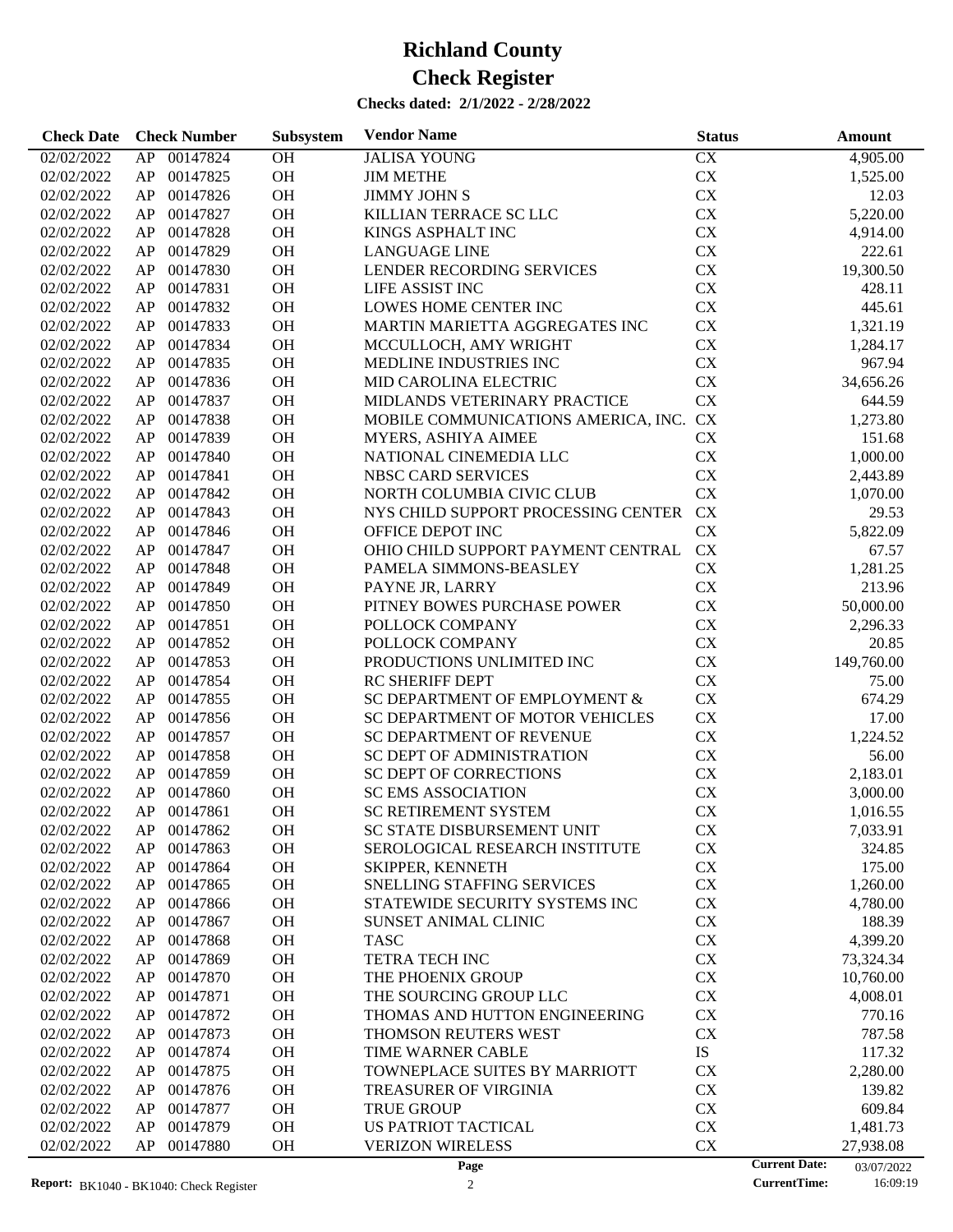| <b>Check Date</b> | <b>Check Number</b>                             | Subsystem | <b>Vendor Name</b>                                 | <b>Status</b> | Amount                             |
|-------------------|-------------------------------------------------|-----------|----------------------------------------------------|---------------|------------------------------------|
| 02/02/2022        | AP 00147881                                     | <b>OH</b> | VULCAN MATERIALS CO INC                            | <b>CX</b>     | 1,775.79                           |
| 02/02/2022        | 00147882<br>AP                                  | OH        | VULCAN MATERIALS CO INC                            | <b>CX</b>     | 640.76                             |
| 02/02/2022        | AP<br>00147883                                  | OH        | <b>VWR SCIENTIFIC PRODUCTS</b>                     | CX            | 1,348.46                           |
| 02/02/2022        | AP<br>00147884                                  | OH        | WAGE GARNISHMENT PROCESSING UNIT                   | ${\rm IS}$    | 74.14                              |
| 02/02/2022        | AP<br>00147885                                  | OH        | <b>WOOLPERT LLP</b>                                | <b>CX</b>     | 30,023.16                          |
| 02/02/2022        | 00147886<br>AP                                  | OH        | WRIGHT, PATRICK                                    | <b>CX</b>     | 177.27                             |
| 02/02/2022        | 00147889<br>AP                                  | OH        | WRIGHT-JOHNSTON INC                                | <b>CX</b>     | 1,678.03                           |
| 02/03/2022        | AP<br>00147890                                  | <b>OH</b> | <b>SCDOT</b>                                       | <b>CX</b>     | 6,959.64                           |
| 02/08/2022        | AP<br>00147891                                  | OH        | MCBRIDE, YVONNE                                    | <b>CX</b>     | 266.16                             |
| 02/09/2022        | 00000023<br>AP                                  | OH        | VALLEY BEVERAGE SOLUTIONS LLC - AKA                | IS            | 32.24                              |
| 02/09/2022        | AP<br>00147892                                  | OH        | <b>ACCESS ANALYTICAL</b>                           | <b>CX</b>     | 127.05                             |
| 02/09/2022        | AP<br>00147893                                  | <b>OH</b> | <b>AIRGAS INC</b>                                  | <b>CX</b>     | 1,522.24                           |
| 02/09/2022        | AP<br>00147894                                  | OH        | <b>AMERIGAS - LEXINGTON</b>                        | <b>CX</b>     | 622.22                             |
| 02/09/2022        | AP<br>00147895                                  | OH        | ANN BRODIES CAROLINA BALLET                        | <b>CX</b>     | 9,333.00                           |
| 02/09/2022        | AP<br>00147896                                  | OH        | APPLEONE EMPLOYMENT SERVICES                       | <b>CX</b>     | 4,530.75                           |
| 02/09/2022        | AP<br>00147897                                  | OH        | AT&T                                               | <b>CX</b>     | 13,701.74                          |
| 02/09/2022        | 00147898<br>AP                                  | OH        | <b>AT&amp;T MOBILITY</b>                           | ${\rm CX}$    |                                    |
|                   | AP<br>00147899                                  | OH        | <b>BARNETTE, ROBERT MILTON</b>                     | IS            | 1,627.01<br>172.31                 |
| 02/09/2022        | 00147900                                        |           |                                                    |               |                                    |
| 02/09/2022        | AP                                              | OH        | <b>BENEFIT EXPRESS</b>                             | <b>CX</b>     | 1,015.00                           |
| 02/09/2022        | AP<br>00147901                                  | OH        | <b>BLUE GRANITE WATER COMPANY</b>                  | <b>CX</b>     | 647.53                             |
| 02/09/2022        | AP<br>00147902                                  | OH        | <b>BOB BARKER COMPANY INC</b>                      | <b>CX</b>     | 50.60                              |
| 02/09/2022        | AP<br>00147903                                  | OH        | <b>BOUND TREE MEDICAL LLC</b>                      | <b>CX</b>     | 78.63                              |
| 02/09/2022        | AP<br>00147904                                  | OH        | <b>BOWSER, DONALL BROWN</b>                        | <b>CX</b>     | 98.00                              |
| 02/09/2022        | AP<br>00147905                                  | OH        | BROWN, LEONARDO ATWOOD                             | IS            | 151.68                             |
| 02/09/2022        | AP<br>00147906                                  | OH        | BURNETT LIME COMPANY INC                           | <b>CX</b>     | 2,510.55                           |
| 02/09/2022        | AP<br>00147907                                  | <b>OH</b> | C R JACKSON INC                                    | <b>CX</b>     | 885,527.21                         |
| 02/09/2022        | AP<br>00147908                                  | OH        | C R JACKSON INC                                    | <b>CX</b>     | 622.75                             |
| 02/09/2022        | AP<br>00147909                                  | OH        | CAPITAL WASTE SERVICES LLC                         | <b>CX</b>     | 55.00                              |
| 02/09/2022        | AP<br>00147910                                  | OH        | CAPITAL WASTE SERVICES LLC                         | <b>CX</b>     | 639,628.29                         |
| 02/09/2022        | AP<br>00147911                                  | OH        | CAROLINA LEGAL ASSOCIATES LLC                      | <b>CX</b>     | 336.00                             |
| 02/09/2022        | AP<br>00147912                                  | OH        | CAROLINA PREMIER CLEANING                          | <b>CX</b>     | 263.00                             |
| 02/09/2022        | AP<br>00147913                                  | OH        | <b>CDWG</b>                                        | <b>CX</b>     | 4,684.21                           |
| 02/09/2022        | AP<br>00147914                                  | <b>OH</b> | <b>CITY OF COLUMBIA</b>                            | <b>CX</b>     | 31,986.82                          |
| 02/09/2022        | AP<br>00147916                                  | <b>OH</b> | CITY OF COLUMBIA WATER SVC                         | <b>CX</b>     | 4,967.41                           |
| 02/09/2022        | AP<br>00147917                                  | <b>OH</b> | CIVIL ENGINEERING CONSULTING SERVICESCX            |               | 5,910.00                           |
| 02/09/2022        | AP 00147918                                     | <b>OH</b> | <b>COACHING SYSTEMS LLC</b>                        | <b>CX</b>     | 1,941.76                           |
| 02/09/2022        | AP 00147919                                     | OH        | <b>COLUMBIA MUSEUM OF ART</b>                      | <b>CX</b>     | 284,707.00                         |
| 02/09/2022        | 00147920<br>AP                                  | OH        | COMBS, ERIC MICHAEL                                | CX            | 109.98                             |
| 02/09/2022        | AP<br>00147921                                  | OH        | CONSOLIDATED MAILING SERVICES LLC                  | CX            | 47.48                              |
| 02/09/2022        | AP<br>00147922                                  | OH        | <b>CORE AND MAIN</b>                               | CX            | 343.35                             |
| 02/09/2022        | AP<br>00147923                                  | OH        | CROWN HEALTH CARE LAUNDRY LLC                      | CX            | 80.68                              |
| 02/09/2022        | AP<br>00147924                                  | OH        | DAIL, BRENDA JO                                    | ${\rm IS}$    | 5.40                               |
| 02/09/2022        | AP<br>00147925                                  | OH        | DATA NETWORK SOLUTIONS                             | CX            | 39,708.10                          |
| 02/09/2022        | AP<br>00147926                                  | OH        | DELL MARKETING LP                                  | CX            | 243.00                             |
| 02/09/2022        | AP<br>00147927                                  | OH        | DESHPANDE, ABHIJIT PRAKASH                         | ${\rm IS}$    | 136.68                             |
| 02/09/2022        | AP<br>00147928                                  | OH        | Designed by Purpose Counseling & Consulting, LLCCX |               | 4,062.50                           |
| 02/09/2022        | AP<br>00147929                                  | OH        | DOMINION ENERGY SC INC                             | CX            | 335.58                             |
| 02/09/2022        | AP<br>00147933                                  | OH        | DOMINION ENERGY SCINC                              | ${\rm CX}$    | 11,655.01                          |
| 02/09/2022        | AP<br>00147934                                  | OH        | <b>EAGLE AVIATION INC</b>                          | ${\rm CX}$    | 323.73                             |
| 02/09/2022        | AP<br>00147935                                  | OH        | EQUIFAX INFORMATION SVCS LLC                       | CX            | 516.50                             |
| 02/09/2022        | AP<br>00147936                                  | OH        | FASTENAL COMPANY                                   | ${\rm CX}$    | 226.57                             |
| 02/09/2022        | AP<br>00147937                                  | OH        | FIND GREAT PEOPLE LLC                              | ${\rm CX}$    | 2,622.64                           |
| 02/09/2022        | AP<br>00147938                                  | OH        | FIRST VEHICLE SERVICES                             | ${\rm CX}$    | 6,253.04                           |
| 02/09/2022        | AP<br>00147939                                  | OH        | FORMS AND SUPPLY CO INC                            | CX            | 1,783.40                           |
|                   |                                                 |           | Page                                               |               | <b>Current Date:</b><br>03/07/2022 |
|                   | <b>Report:</b> $RK1040 - RK1040$ Check Register |           | $\mathcal{F}$                                      |               | <b>CurrentTime:</b><br>16:09:19    |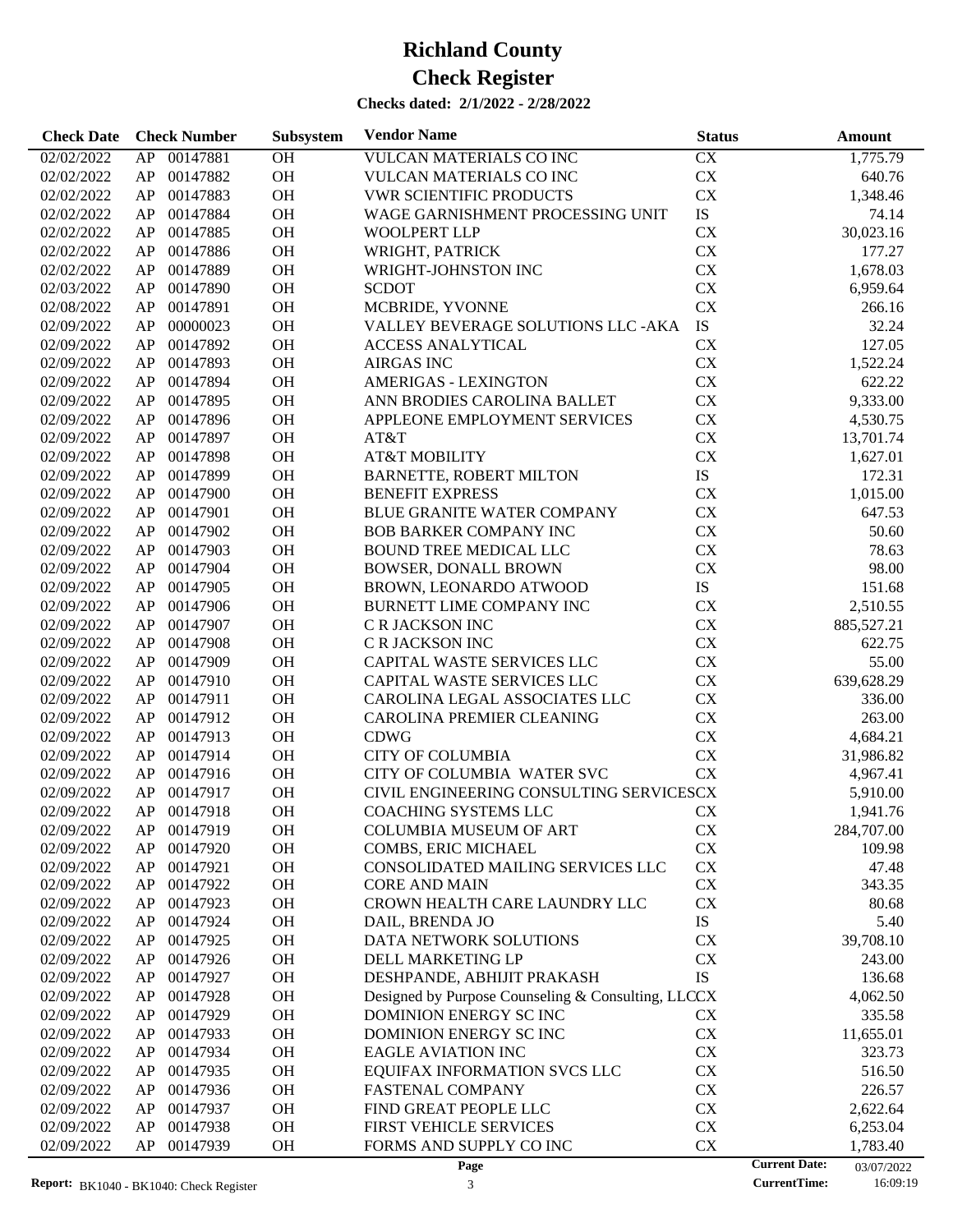| <b>Check Date</b>        | <b>Check Number</b>        | Subsystem | <b>Vendor Name</b>                                            | <b>Status</b>          | <b>Amount</b>                      |
|--------------------------|----------------------------|-----------|---------------------------------------------------------------|------------------------|------------------------------------|
| 02/09/2022               | 00147940<br>AP             | <b>OH</b> | FORTILINE WATERWORKS                                          | CX                     | 51.36                              |
| 02/09/2022               | AP<br>00147941             | OH        | FUELMAN/FLEETCOR TECHNOLOGIES                                 | IS                     | 31,085.24                          |
| 02/09/2022               | AP<br>00147942             | OH        | <b>GFOASC</b>                                                 | <b>CX</b>              | 129.00                             |
| 02/09/2022               | AP<br>00147943             | OH        | <b>GLORY PAINTING COMPANY LLC</b>                             | IS                     | 2,750.00                           |
| 02/09/2022               | AP<br>00147944             | OH        | <b>GOLSON, APRIL</b>                                          | <b>CX</b>              | 150.35                             |
| 02/09/2022               | AP<br>00147945             | OH        | GOVERNMENT FINANCE OFFICER ASSOCIATION                        |                        | 1,305.00                           |
| 02/09/2022               | AP<br>00147946             | OH        | <b>GRANT, SHAVONE</b>                                         | <b>IS</b>              | 32.88                              |
| 02/09/2022               | AP<br>00147947             | OH        | GREATER COLUMBIA CHAMBER OF COMMERCE                          |                        | 26,500.00                          |
| 02/09/2022               | AP<br>00147948             | OH        | <b>GREEN BUILT CONSTRUCTION</b>                               | CX                     | 6,850.00                           |
|                          | AP<br>00147949             | OH        | <b>GREGORY PEST CONTROL</b>                                   | <b>CX</b>              | 289.00                             |
| 02/09/2022               |                            |           |                                                               |                        |                                    |
| 02/09/2022               | AP<br>00147950             | OH        | HAMM, STACEY DURIG                                            | <b>CX</b>              | 151.68                             |
| 02/09/2022               | AP<br>00147951             | OH        | HAWKINS DELAFIELD AND WOOD                                    | <b>CX</b>              | 2,850.00                           |
| 02/09/2022               | AP<br>00147952             | OH        | HIREQUEST LLC                                                 | <b>CX</b>              | 672.00                             |
| 02/09/2022               | AP<br>00147953             | OH        | HOLT CONSULTING COMPANY LLC                                   | <b>CX</b>              | 20,235.00                          |
| 02/09/2022               | AP<br>00147954             | OH        | HUGUENIN, ANGELIA REGENIA                                     | CX                     | 18.44                              |
| 02/09/2022               | AP<br>00147955             | OH        | <b>IRON MOUNTAIN INC</b>                                      | <b>CX</b>              | 13,870.76                          |
| 02/09/2022               | AP<br>00147956             | OH        | <b>J.D. POWER</b>                                             | <b>CX</b>              | 125.00                             |
| 02/09/2022               | AP<br>00147957             | <b>OH</b> | <b>JAMES RIVER SOLUTIONS</b>                                  | <b>CX</b>              | 62,954.04                          |
| 02/09/2022               | AP<br>00147958             | OH        | <b>JASONS DELI</b>                                            | CX                     | 366.36                             |
| 02/09/2022               | AP<br>00147959             | OH        | JENSEN, ARIC ARTHUR                                           | IS                     | 30.00                              |
| 02/09/2022               | AP<br>00147960             | OH        | <b>JIMMY JOHN S</b>                                           | <b>CX</b>              | 260.70                             |
| 02/09/2022               | AP<br>00147961             | OH        | JOHN DEERE GOVERNMENTAL NATIONAL                              | <b>CX</b>              | 95,121.54                          |
| 02/09/2022               | AP<br>00147962             | OH        | JOHNSON CONTROLS FIRE PROTECTION LP FIX                       |                        | 988.11                             |
| 02/09/2022               | AP<br>00147963             | OH        | <b>JP HOLLEY FUNERAL HOME</b>                                 | <b>CX</b>              | 1,300.00                           |
| 02/09/2022               | AP<br>00147964             | OH        | <b>JULIA C ANDERSON</b>                                       | <b>CX</b>              | 604.40                             |
| 02/09/2022               | AP<br>00147965             | <b>OH</b> | KINGVILLE HISTORICAL FOUNDATION                               | <b>CX</b>              | 4,443.24                           |
| 02/09/2022               | AP<br>00147966             | OH        | KOSOSKI, JEFFREY JOHN                                         | CX                     | 80.00                              |
| 02/09/2022               | AP<br>00147967             | OH        | L J INC                                                       | <b>CX</b>              | 295,010.55                         |
| 02/09/2022               | AP<br>00147968             | OH        | LAKE MURRAY HARDWARE OUTDOORS INCCX                           |                        | 10.99                              |
| 02/09/2022               | AP<br>00147969             | OH        | <b>LATISA OWENS</b>                                           | <b>CX</b>              | 252.70                             |
| 02/09/2022               | AP<br>00147970             | OH        | LONNIE ROBERTS AUTO SERVICE INC                               | <b>CX</b>              | 195.00                             |
| 02/09/2022               | AP<br>00147971             | OH        | LOWES HOME CENTER INC                                         | IS                     | 25.49                              |
| 02/09/2022               | AP<br>00147972             | OH        | LOWES HOME CENTER INC                                         | <b>CX</b>              | 704.35                             |
| 02/09/2022               | AP<br>00147973             | <b>OH</b> | MANCINE, JESSICA                                              | <b>CX</b>              | 54.45                              |
| 02/09/2022               | AP<br>00147974             | <b>OH</b> | MARTIN INC INDUSTRIAL SUPPLY                                  | <b>CX</b>              | 582.66                             |
| 02/09/2022               | AP<br>00147975             | <b>OH</b> | MARTIN MARIETTA AGGREGATES INC                                | <b>CX</b>              | 1,242.98                           |
| 02/09/2022               | AP 00147976                | OH        |                                                               | <b>IS</b>              | 50.88                              |
|                          |                            |           | MCBRIDE, YVONNE                                               |                        |                                    |
| 02/09/2022               | AP<br>00147977<br>00147978 | <b>OH</b> | MERCHANT E SOLUTIONS                                          | <b>CX</b>              | 826.08                             |
| 02/09/2022<br>02/09/2022 | AP<br>AP<br>00147979       | OH<br>OH  | MOBILE COMMUNICATIONS AMERICA, INC.<br>MOTOROLA SOLUTIONS INC | <b>CX</b><br><b>CX</b> | 2,630.21                           |
|                          |                            |           |                                                               |                        | 44,153.21                          |
| 02/09/2022               | AP<br>00147980             | <b>OH</b> | MUNGO CONSTRUCTION LLC                                        | <b>CX</b>              | 31,604.03                          |
| 02/09/2022               | AP<br>00147981             | <b>OH</b> | NBSC CARD SERVICES                                            | CX                     | 770.65                             |
| 02/09/2022               | AP<br>00147982             | <b>OH</b> | NEIGHBORLY SOFTWARE                                           | CX                     | 6,400.00                           |
| 02/09/2022               | AP<br>00147983             | <b>OH</b> | NEWTONS FIRE AND SAFETY INC                                   | <b>CX</b>              | 6,715.26                           |
| 02/09/2022               | AP<br>00147984             | <b>OH</b> | NINE LIVES MATTRESS RECYCLING                                 | CX                     | 1,156.00                           |
| 02/09/2022               | AP<br>00147985             | <b>OH</b> | <b>NOW ELECTRIC LLC</b>                                       | ${\rm IS}$             | 1,303.11                           |
| 02/09/2022               | AP<br>00147986             | <b>OH</b> | OFFENDER MANAGEMENT SERVICES                                  | <b>CX</b>              | 116,619.06                         |
| 02/09/2022               | AP<br>00147991             | <b>OH</b> | OFFICE DEPOT INC                                              | <b>CX</b>              | 8,873.50                           |
| 02/09/2022               | AP<br>00147992             | <b>OH</b> | PALMETTO OPTICAL LABORATORY                                   | <b>CX</b>              | 551.40                             |
| 02/09/2022               | AP<br>00147993             | <b>OH</b> | PALMETTO PROPANE FUELS ICE INC                                | CX                     | 1,871.40                           |
| 02/09/2022               | AP<br>00147994             | <b>OH</b> | PALMETTO PROPANE FUELS ICE INC                                | CX                     | 43,053.08                          |
| 02/09/2022               | AP<br>00147995             | <b>OH</b> | PALMETTO WASTEWATER RECLAMATION                               | <b>CX</b>              | 42.47                              |
| 02/09/2022               | AP<br>00147996             | <b>OH</b> | PLANNED ADMINISTRATORS INC                                    | CX                     | 28,832.61                          |
| 02/09/2022               | AP<br>00147997             | <b>OH</b> | POLLOCK COMPANY                                               | CX                     | 1,485.54                           |
|                          |                            |           | Page                                                          |                        | <b>Current Date:</b><br>03/07/2022 |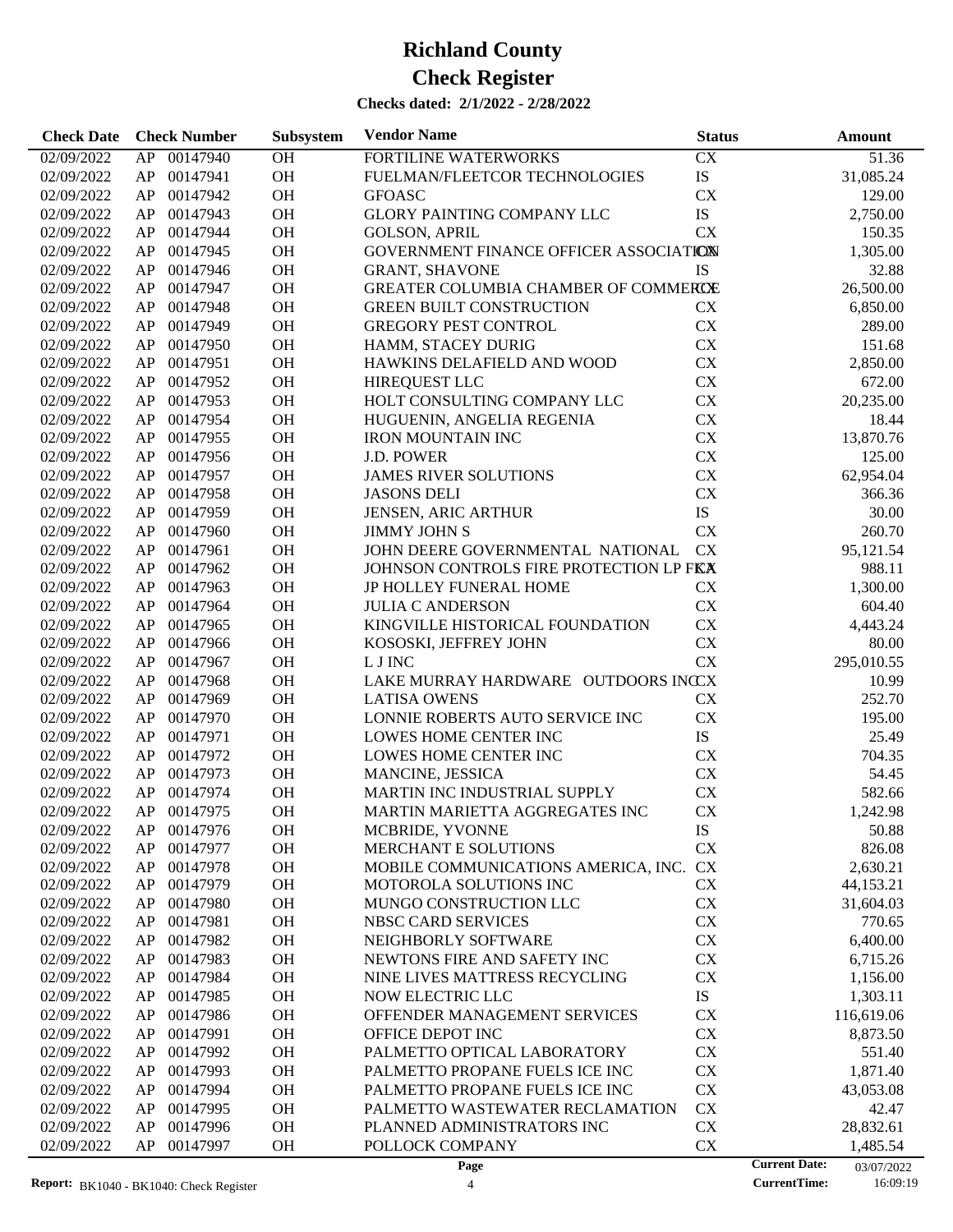| 00147998<br>OH<br>CX<br>02/09/2022<br>POLLOCK COMPANY<br>125.00<br>AP<br>OH<br>${\rm CX}$<br>00147999<br>POWERHOUSE RECYCLING INC<br>02/09/2022<br>AP<br>2,162.59<br>OH<br>CX<br>00148000<br>297.94<br>02/09/2022<br>AP<br>PROVANTAGE COM INC<br>OH<br>00148001<br>CX<br>02/09/2022<br>AP<br><b>QUADMED INC</b><br>1,146.83<br>OH<br>CX<br>00148002<br>RC FINANCE DEPARTMENT<br>02/09/2022<br>AP<br>15,551.28<br>OH<br><b>CX</b><br>00148003<br>02/09/2022<br>AP<br><b>RC SHERIFF DEPT</b><br>225.00<br>ROGERS AND CALLCOTT ENVIRONMENTAL CX<br>00148004<br>OH<br>02/09/2022<br>AP<br>103.45<br>00148005<br><b>OH</b><br><b>CX</b><br>02/09/2022<br>AP<br>SAFEGUARD BUSINESS SYSTEMS INC<br>522.38<br>OH<br>${\rm CX}$<br>00148006<br>59,044.00<br>02/09/2022<br>AP<br>SANTEE AUTOMOTIVE LLC<br>OH<br>00148007<br>CX<br>02/09/2022<br>AP<br><b>SC DEPT OF ADMINISTRATION</b><br>56.00<br>${\rm IS}$<br>00148008<br><b>OH</b><br>02/09/2022<br>AP<br><b>SCAAO</b><br>1,100.00<br>${\rm CX}$<br>00148009<br><b>OH</b><br><b>SCAC</b><br>02/09/2022<br>AP<br>175.00<br>OH<br>${\rm CX}$<br>00148010<br><b>SCATT</b><br>02/09/2022<br>AP<br>600.00<br>OH<br>${\rm CX}$<br>00148011<br><b>SCATT</b><br>300.00<br>02/09/2022<br>AP<br>00148012<br><b>OH</b><br><b>SCATT</b><br>CX<br>02/09/2022<br>AP<br>600.00<br>${\rm IS}$<br>00148014<br><b>OH</b><br><b>SCSCJA</b><br>02/09/2022<br>AP<br>225.00<br>OH<br>CX<br>00148015<br><b>SECRETARY OF STATE</b><br>02/09/2022<br>AP<br>25.00<br>OH<br>${\rm IS}$<br>00148016<br>50.00<br>02/09/2022<br>AP<br><b>SECRETARY OF STATE</b><br>${\rm IS}$<br>00148017<br><b>OH</b><br>25.00<br>02/09/2022<br>AP<br><b>SECRETARY OF STATE</b><br>00148018<br><b>OH</b><br>SENATOR ISADORE E LOURIE CENTER<br>CX<br>02/09/2022<br>AP<br>45,000.00<br>OH<br>${\rm CX}$<br>00148019<br>02/09/2022<br>AP<br><b>SISTERCARE INC</b><br>14,205.34<br>OH<br>${\rm CX}$<br>00148020<br>SNELLING STAFFING SERVICES<br>02/09/2022<br>AP<br>1,260.00<br>${\rm CX}$<br>00148021<br><b>OH</b><br>SOUTHEASTERN PLASTCIS RECOVERY INC<br>02/09/2022<br>AP<br>250.00<br>${\rm CX}$<br>00148022<br><b>OH</b><br>02/09/2022<br>AP<br><b>SPIRIT TELECOM</b><br>1,983.35<br>OH<br>${\rm CX}$<br>00148023<br>STATEWIDE SECURITY SYSTEMS INC<br>02/09/2022<br>AP<br>675.00<br>OH<br>CX<br>00148024<br>02/09/2022<br>AP<br>STEPHENS, ALEXANDRIA PAULINE<br>432.35<br>CX<br>00148025<br><b>OH</b><br>02/09/2022<br>AP<br><b>STERICYCLE INC</b><br>223.40<br>CX<br>00148026<br>OH<br>02/09/2022<br>AP<br><b>SUMMIT FOOD SERVICE LLC</b><br>108,970.07<br>OH<br>CX<br>00148027<br>02/09/2022<br>AP<br><b>SURESCREEN LABS</b><br>2,725.00<br>CX<br>00148028<br><b>OH</b><br><b>TASC</b><br>02/09/2022<br>AP<br>1,098.00<br>00148029<br><b>OH</b><br>TELEFLEX LLC<br>CX<br>02/09/2022<br>AP<br>9,450.00<br>CX<br>00148030<br><b>OH</b><br>02/09/2022<br>AP<br>THE SHANDON GROUP<br>1,200.00<br>OH<br>CX<br>00148031<br>02/09/2022<br>AP<br>THE SOURCING GROUP LLC<br>118.80<br>00148032<br><b>OH</b><br>CX<br>02/09/2022<br>AP<br>THE SOURCING GROUP LLC<br>1,248.06<br><b>OH</b><br>CX<br>02/09/2022<br>AP<br>00148033<br>THE THERAPY PLACE<br>2,500.00<br>CX<br>OH<br>02/09/2022<br>AP<br>00148034<br>THOMAS, LORI JAMES<br>151.68<br>02/09/2022<br>AP<br>00148035<br><b>OH</b><br>THOMPSON, JOHN M<br>CX<br>30.00<br>00148036<br>OH<br>CX<br>02/09/2022<br>AP<br>THOMPSONS GRAND RENTAL STATION<br>519.78<br>00148037<br>OH<br>THOMSON REUTERS WEST<br>CX<br>02/09/2022<br>AP<br>1,509.30<br>00148038<br>OH<br>CX<br>02/09/2022<br>AP<br>THOMSON REUTERS WEST<br>4,111.95<br>00148039<br>OH<br>CX<br>02/09/2022<br>AP<br>TIMBERS JR., BELTON L.<br>35.84<br>00148040<br>OH<br>CX<br>2,498.10<br>02/09/2022<br>AP<br>TIME WARNER CABLE<br>00148041<br>OH<br>TOWN OF EASTOVER<br>CX<br>3,824.00<br>02/09/2022<br>AP<br>AP<br>00148042<br>OH<br>CX<br>150,000.00<br>02/09/2022<br>TOWNSHIP AUDITORIUM<br>00148043<br>OH<br>CX<br>02/09/2022<br>AP<br>TRI COUNTY ELEC COOP INC<br>400.68<br>00148044<br>OH<br>CX<br>02/09/2022<br>AP<br><b>TRUE GROUP</b><br>320.76<br>00148045<br>OH<br>CX<br>02/09/2022<br>AP<br><b>ULINE INC</b><br>785.45<br>AP<br>00148047<br>OH<br>CX<br>29,562.54<br>02/09/2022<br>US PATRIOT TACTICAL<br>00148048<br>OH<br>CX<br>02/09/2022<br>AP<br><b>USA BLUE BOOK</b><br>104.43<br>00148049<br>OH<br>CX<br>02/09/2022<br>AP<br><b>VERIZON WIRELESS</b><br>24,401.55<br>00148050<br>OH<br>CX<br>02/09/2022<br>AP<br><b>VERIZON WIRELESS</b><br>527.46<br>AP<br>00148051<br>OH<br>CX<br>02/09/2022<br><b>VULCAN MATERIALS CO INC</b><br>1,241.87<br>AP<br>00148052<br>OH<br><b>VWR SCIENTIFIC PRODUCTS</b><br>CX<br>02/09/2022<br>2,387.59<br>AP<br>00148053<br>OH<br>W M ROEBUCK INC<br>CX<br>02/09/2022<br>430.00<br><b>Current Date:</b><br>Page<br>03/07/2022 | <b>Check Date</b> | <b>Check Number</b> | Subsystem | <b>Vendor Name</b> | <b>Status</b> | Amount |
|----------------------------------------------------------------------------------------------------------------------------------------------------------------------------------------------------------------------------------------------------------------------------------------------------------------------------------------------------------------------------------------------------------------------------------------------------------------------------------------------------------------------------------------------------------------------------------------------------------------------------------------------------------------------------------------------------------------------------------------------------------------------------------------------------------------------------------------------------------------------------------------------------------------------------------------------------------------------------------------------------------------------------------------------------------------------------------------------------------------------------------------------------------------------------------------------------------------------------------------------------------------------------------------------------------------------------------------------------------------------------------------------------------------------------------------------------------------------------------------------------------------------------------------------------------------------------------------------------------------------------------------------------------------------------------------------------------------------------------------------------------------------------------------------------------------------------------------------------------------------------------------------------------------------------------------------------------------------------------------------------------------------------------------------------------------------------------------------------------------------------------------------------------------------------------------------------------------------------------------------------------------------------------------------------------------------------------------------------------------------------------------------------------------------------------------------------------------------------------------------------------------------------------------------------------------------------------------------------------------------------------------------------------------------------------------------------------------------------------------------------------------------------------------------------------------------------------------------------------------------------------------------------------------------------------------------------------------------------------------------------------------------------------------------------------------------------------------------------------------------------------------------------------------------------------------------------------------------------------------------------------------------------------------------------------------------------------------------------------------------------------------------------------------------------------------------------------------------------------------------------------------------------------------------------------------------------------------------------------------------------------------------------------------------------------------------------------------------------------------------------------------------------------------------------------------------------------------------------------------------------------------------------------------------------------------------------------------------------------------------------------------------------------------------------------------------------------------------------------------------------------------------------------------------------------------------------------------------------------------------------------------------------------------------------------------------------------------------------------------------------------------------------------------------------------------------------------------------------------------------------------------------------------------------------------------------------------------------------------------------------------------------------------------------------------------------------------------------------------------------------------------------------------------------|-------------------|---------------------|-----------|--------------------|---------------|--------|
|                                                                                                                                                                                                                                                                                                                                                                                                                                                                                                                                                                                                                                                                                                                                                                                                                                                                                                                                                                                                                                                                                                                                                                                                                                                                                                                                                                                                                                                                                                                                                                                                                                                                                                                                                                                                                                                                                                                                                                                                                                                                                                                                                                                                                                                                                                                                                                                                                                                                                                                                                                                                                                                                                                                                                                                                                                                                                                                                                                                                                                                                                                                                                                                                                                                                                                                                                                                                                                                                                                                                                                                                                                                                                                                                                                                                                                                                                                                                                                                                                                                                                                                                                                                                                                                                                                                                                                                                                                                                                                                                                                                                                                                                                                                                                                                              |                   |                     |           |                    |               |        |
|                                                                                                                                                                                                                                                                                                                                                                                                                                                                                                                                                                                                                                                                                                                                                                                                                                                                                                                                                                                                                                                                                                                                                                                                                                                                                                                                                                                                                                                                                                                                                                                                                                                                                                                                                                                                                                                                                                                                                                                                                                                                                                                                                                                                                                                                                                                                                                                                                                                                                                                                                                                                                                                                                                                                                                                                                                                                                                                                                                                                                                                                                                                                                                                                                                                                                                                                                                                                                                                                                                                                                                                                                                                                                                                                                                                                                                                                                                                                                                                                                                                                                                                                                                                                                                                                                                                                                                                                                                                                                                                                                                                                                                                                                                                                                                                              |                   |                     |           |                    |               |        |
|                                                                                                                                                                                                                                                                                                                                                                                                                                                                                                                                                                                                                                                                                                                                                                                                                                                                                                                                                                                                                                                                                                                                                                                                                                                                                                                                                                                                                                                                                                                                                                                                                                                                                                                                                                                                                                                                                                                                                                                                                                                                                                                                                                                                                                                                                                                                                                                                                                                                                                                                                                                                                                                                                                                                                                                                                                                                                                                                                                                                                                                                                                                                                                                                                                                                                                                                                                                                                                                                                                                                                                                                                                                                                                                                                                                                                                                                                                                                                                                                                                                                                                                                                                                                                                                                                                                                                                                                                                                                                                                                                                                                                                                                                                                                                                                              |                   |                     |           |                    |               |        |
|                                                                                                                                                                                                                                                                                                                                                                                                                                                                                                                                                                                                                                                                                                                                                                                                                                                                                                                                                                                                                                                                                                                                                                                                                                                                                                                                                                                                                                                                                                                                                                                                                                                                                                                                                                                                                                                                                                                                                                                                                                                                                                                                                                                                                                                                                                                                                                                                                                                                                                                                                                                                                                                                                                                                                                                                                                                                                                                                                                                                                                                                                                                                                                                                                                                                                                                                                                                                                                                                                                                                                                                                                                                                                                                                                                                                                                                                                                                                                                                                                                                                                                                                                                                                                                                                                                                                                                                                                                                                                                                                                                                                                                                                                                                                                                                              |                   |                     |           |                    |               |        |
|                                                                                                                                                                                                                                                                                                                                                                                                                                                                                                                                                                                                                                                                                                                                                                                                                                                                                                                                                                                                                                                                                                                                                                                                                                                                                                                                                                                                                                                                                                                                                                                                                                                                                                                                                                                                                                                                                                                                                                                                                                                                                                                                                                                                                                                                                                                                                                                                                                                                                                                                                                                                                                                                                                                                                                                                                                                                                                                                                                                                                                                                                                                                                                                                                                                                                                                                                                                                                                                                                                                                                                                                                                                                                                                                                                                                                                                                                                                                                                                                                                                                                                                                                                                                                                                                                                                                                                                                                                                                                                                                                                                                                                                                                                                                                                                              |                   |                     |           |                    |               |        |
|                                                                                                                                                                                                                                                                                                                                                                                                                                                                                                                                                                                                                                                                                                                                                                                                                                                                                                                                                                                                                                                                                                                                                                                                                                                                                                                                                                                                                                                                                                                                                                                                                                                                                                                                                                                                                                                                                                                                                                                                                                                                                                                                                                                                                                                                                                                                                                                                                                                                                                                                                                                                                                                                                                                                                                                                                                                                                                                                                                                                                                                                                                                                                                                                                                                                                                                                                                                                                                                                                                                                                                                                                                                                                                                                                                                                                                                                                                                                                                                                                                                                                                                                                                                                                                                                                                                                                                                                                                                                                                                                                                                                                                                                                                                                                                                              |                   |                     |           |                    |               |        |
|                                                                                                                                                                                                                                                                                                                                                                                                                                                                                                                                                                                                                                                                                                                                                                                                                                                                                                                                                                                                                                                                                                                                                                                                                                                                                                                                                                                                                                                                                                                                                                                                                                                                                                                                                                                                                                                                                                                                                                                                                                                                                                                                                                                                                                                                                                                                                                                                                                                                                                                                                                                                                                                                                                                                                                                                                                                                                                                                                                                                                                                                                                                                                                                                                                                                                                                                                                                                                                                                                                                                                                                                                                                                                                                                                                                                                                                                                                                                                                                                                                                                                                                                                                                                                                                                                                                                                                                                                                                                                                                                                                                                                                                                                                                                                                                              |                   |                     |           |                    |               |        |
|                                                                                                                                                                                                                                                                                                                                                                                                                                                                                                                                                                                                                                                                                                                                                                                                                                                                                                                                                                                                                                                                                                                                                                                                                                                                                                                                                                                                                                                                                                                                                                                                                                                                                                                                                                                                                                                                                                                                                                                                                                                                                                                                                                                                                                                                                                                                                                                                                                                                                                                                                                                                                                                                                                                                                                                                                                                                                                                                                                                                                                                                                                                                                                                                                                                                                                                                                                                                                                                                                                                                                                                                                                                                                                                                                                                                                                                                                                                                                                                                                                                                                                                                                                                                                                                                                                                                                                                                                                                                                                                                                                                                                                                                                                                                                                                              |                   |                     |           |                    |               |        |
|                                                                                                                                                                                                                                                                                                                                                                                                                                                                                                                                                                                                                                                                                                                                                                                                                                                                                                                                                                                                                                                                                                                                                                                                                                                                                                                                                                                                                                                                                                                                                                                                                                                                                                                                                                                                                                                                                                                                                                                                                                                                                                                                                                                                                                                                                                                                                                                                                                                                                                                                                                                                                                                                                                                                                                                                                                                                                                                                                                                                                                                                                                                                                                                                                                                                                                                                                                                                                                                                                                                                                                                                                                                                                                                                                                                                                                                                                                                                                                                                                                                                                                                                                                                                                                                                                                                                                                                                                                                                                                                                                                                                                                                                                                                                                                                              |                   |                     |           |                    |               |        |
|                                                                                                                                                                                                                                                                                                                                                                                                                                                                                                                                                                                                                                                                                                                                                                                                                                                                                                                                                                                                                                                                                                                                                                                                                                                                                                                                                                                                                                                                                                                                                                                                                                                                                                                                                                                                                                                                                                                                                                                                                                                                                                                                                                                                                                                                                                                                                                                                                                                                                                                                                                                                                                                                                                                                                                                                                                                                                                                                                                                                                                                                                                                                                                                                                                                                                                                                                                                                                                                                                                                                                                                                                                                                                                                                                                                                                                                                                                                                                                                                                                                                                                                                                                                                                                                                                                                                                                                                                                                                                                                                                                                                                                                                                                                                                                                              |                   |                     |           |                    |               |        |
|                                                                                                                                                                                                                                                                                                                                                                                                                                                                                                                                                                                                                                                                                                                                                                                                                                                                                                                                                                                                                                                                                                                                                                                                                                                                                                                                                                                                                                                                                                                                                                                                                                                                                                                                                                                                                                                                                                                                                                                                                                                                                                                                                                                                                                                                                                                                                                                                                                                                                                                                                                                                                                                                                                                                                                                                                                                                                                                                                                                                                                                                                                                                                                                                                                                                                                                                                                                                                                                                                                                                                                                                                                                                                                                                                                                                                                                                                                                                                                                                                                                                                                                                                                                                                                                                                                                                                                                                                                                                                                                                                                                                                                                                                                                                                                                              |                   |                     |           |                    |               |        |
|                                                                                                                                                                                                                                                                                                                                                                                                                                                                                                                                                                                                                                                                                                                                                                                                                                                                                                                                                                                                                                                                                                                                                                                                                                                                                                                                                                                                                                                                                                                                                                                                                                                                                                                                                                                                                                                                                                                                                                                                                                                                                                                                                                                                                                                                                                                                                                                                                                                                                                                                                                                                                                                                                                                                                                                                                                                                                                                                                                                                                                                                                                                                                                                                                                                                                                                                                                                                                                                                                                                                                                                                                                                                                                                                                                                                                                                                                                                                                                                                                                                                                                                                                                                                                                                                                                                                                                                                                                                                                                                                                                                                                                                                                                                                                                                              |                   |                     |           |                    |               |        |
|                                                                                                                                                                                                                                                                                                                                                                                                                                                                                                                                                                                                                                                                                                                                                                                                                                                                                                                                                                                                                                                                                                                                                                                                                                                                                                                                                                                                                                                                                                                                                                                                                                                                                                                                                                                                                                                                                                                                                                                                                                                                                                                                                                                                                                                                                                                                                                                                                                                                                                                                                                                                                                                                                                                                                                                                                                                                                                                                                                                                                                                                                                                                                                                                                                                                                                                                                                                                                                                                                                                                                                                                                                                                                                                                                                                                                                                                                                                                                                                                                                                                                                                                                                                                                                                                                                                                                                                                                                                                                                                                                                                                                                                                                                                                                                                              |                   |                     |           |                    |               |        |
|                                                                                                                                                                                                                                                                                                                                                                                                                                                                                                                                                                                                                                                                                                                                                                                                                                                                                                                                                                                                                                                                                                                                                                                                                                                                                                                                                                                                                                                                                                                                                                                                                                                                                                                                                                                                                                                                                                                                                                                                                                                                                                                                                                                                                                                                                                                                                                                                                                                                                                                                                                                                                                                                                                                                                                                                                                                                                                                                                                                                                                                                                                                                                                                                                                                                                                                                                                                                                                                                                                                                                                                                                                                                                                                                                                                                                                                                                                                                                                                                                                                                                                                                                                                                                                                                                                                                                                                                                                                                                                                                                                                                                                                                                                                                                                                              |                   |                     |           |                    |               |        |
|                                                                                                                                                                                                                                                                                                                                                                                                                                                                                                                                                                                                                                                                                                                                                                                                                                                                                                                                                                                                                                                                                                                                                                                                                                                                                                                                                                                                                                                                                                                                                                                                                                                                                                                                                                                                                                                                                                                                                                                                                                                                                                                                                                                                                                                                                                                                                                                                                                                                                                                                                                                                                                                                                                                                                                                                                                                                                                                                                                                                                                                                                                                                                                                                                                                                                                                                                                                                                                                                                                                                                                                                                                                                                                                                                                                                                                                                                                                                                                                                                                                                                                                                                                                                                                                                                                                                                                                                                                                                                                                                                                                                                                                                                                                                                                                              |                   |                     |           |                    |               |        |
|                                                                                                                                                                                                                                                                                                                                                                                                                                                                                                                                                                                                                                                                                                                                                                                                                                                                                                                                                                                                                                                                                                                                                                                                                                                                                                                                                                                                                                                                                                                                                                                                                                                                                                                                                                                                                                                                                                                                                                                                                                                                                                                                                                                                                                                                                                                                                                                                                                                                                                                                                                                                                                                                                                                                                                                                                                                                                                                                                                                                                                                                                                                                                                                                                                                                                                                                                                                                                                                                                                                                                                                                                                                                                                                                                                                                                                                                                                                                                                                                                                                                                                                                                                                                                                                                                                                                                                                                                                                                                                                                                                                                                                                                                                                                                                                              |                   |                     |           |                    |               |        |
|                                                                                                                                                                                                                                                                                                                                                                                                                                                                                                                                                                                                                                                                                                                                                                                                                                                                                                                                                                                                                                                                                                                                                                                                                                                                                                                                                                                                                                                                                                                                                                                                                                                                                                                                                                                                                                                                                                                                                                                                                                                                                                                                                                                                                                                                                                                                                                                                                                                                                                                                                                                                                                                                                                                                                                                                                                                                                                                                                                                                                                                                                                                                                                                                                                                                                                                                                                                                                                                                                                                                                                                                                                                                                                                                                                                                                                                                                                                                                                                                                                                                                                                                                                                                                                                                                                                                                                                                                                                                                                                                                                                                                                                                                                                                                                                              |                   |                     |           |                    |               |        |
|                                                                                                                                                                                                                                                                                                                                                                                                                                                                                                                                                                                                                                                                                                                                                                                                                                                                                                                                                                                                                                                                                                                                                                                                                                                                                                                                                                                                                                                                                                                                                                                                                                                                                                                                                                                                                                                                                                                                                                                                                                                                                                                                                                                                                                                                                                                                                                                                                                                                                                                                                                                                                                                                                                                                                                                                                                                                                                                                                                                                                                                                                                                                                                                                                                                                                                                                                                                                                                                                                                                                                                                                                                                                                                                                                                                                                                                                                                                                                                                                                                                                                                                                                                                                                                                                                                                                                                                                                                                                                                                                                                                                                                                                                                                                                                                              |                   |                     |           |                    |               |        |
|                                                                                                                                                                                                                                                                                                                                                                                                                                                                                                                                                                                                                                                                                                                                                                                                                                                                                                                                                                                                                                                                                                                                                                                                                                                                                                                                                                                                                                                                                                                                                                                                                                                                                                                                                                                                                                                                                                                                                                                                                                                                                                                                                                                                                                                                                                                                                                                                                                                                                                                                                                                                                                                                                                                                                                                                                                                                                                                                                                                                                                                                                                                                                                                                                                                                                                                                                                                                                                                                                                                                                                                                                                                                                                                                                                                                                                                                                                                                                                                                                                                                                                                                                                                                                                                                                                                                                                                                                                                                                                                                                                                                                                                                                                                                                                                              |                   |                     |           |                    |               |        |
|                                                                                                                                                                                                                                                                                                                                                                                                                                                                                                                                                                                                                                                                                                                                                                                                                                                                                                                                                                                                                                                                                                                                                                                                                                                                                                                                                                                                                                                                                                                                                                                                                                                                                                                                                                                                                                                                                                                                                                                                                                                                                                                                                                                                                                                                                                                                                                                                                                                                                                                                                                                                                                                                                                                                                                                                                                                                                                                                                                                                                                                                                                                                                                                                                                                                                                                                                                                                                                                                                                                                                                                                                                                                                                                                                                                                                                                                                                                                                                                                                                                                                                                                                                                                                                                                                                                                                                                                                                                                                                                                                                                                                                                                                                                                                                                              |                   |                     |           |                    |               |        |
|                                                                                                                                                                                                                                                                                                                                                                                                                                                                                                                                                                                                                                                                                                                                                                                                                                                                                                                                                                                                                                                                                                                                                                                                                                                                                                                                                                                                                                                                                                                                                                                                                                                                                                                                                                                                                                                                                                                                                                                                                                                                                                                                                                                                                                                                                                                                                                                                                                                                                                                                                                                                                                                                                                                                                                                                                                                                                                                                                                                                                                                                                                                                                                                                                                                                                                                                                                                                                                                                                                                                                                                                                                                                                                                                                                                                                                                                                                                                                                                                                                                                                                                                                                                                                                                                                                                                                                                                                                                                                                                                                                                                                                                                                                                                                                                              |                   |                     |           |                    |               |        |
|                                                                                                                                                                                                                                                                                                                                                                                                                                                                                                                                                                                                                                                                                                                                                                                                                                                                                                                                                                                                                                                                                                                                                                                                                                                                                                                                                                                                                                                                                                                                                                                                                                                                                                                                                                                                                                                                                                                                                                                                                                                                                                                                                                                                                                                                                                                                                                                                                                                                                                                                                                                                                                                                                                                                                                                                                                                                                                                                                                                                                                                                                                                                                                                                                                                                                                                                                                                                                                                                                                                                                                                                                                                                                                                                                                                                                                                                                                                                                                                                                                                                                                                                                                                                                                                                                                                                                                                                                                                                                                                                                                                                                                                                                                                                                                                              |                   |                     |           |                    |               |        |
|                                                                                                                                                                                                                                                                                                                                                                                                                                                                                                                                                                                                                                                                                                                                                                                                                                                                                                                                                                                                                                                                                                                                                                                                                                                                                                                                                                                                                                                                                                                                                                                                                                                                                                                                                                                                                                                                                                                                                                                                                                                                                                                                                                                                                                                                                                                                                                                                                                                                                                                                                                                                                                                                                                                                                                                                                                                                                                                                                                                                                                                                                                                                                                                                                                                                                                                                                                                                                                                                                                                                                                                                                                                                                                                                                                                                                                                                                                                                                                                                                                                                                                                                                                                                                                                                                                                                                                                                                                                                                                                                                                                                                                                                                                                                                                                              |                   |                     |           |                    |               |        |
|                                                                                                                                                                                                                                                                                                                                                                                                                                                                                                                                                                                                                                                                                                                                                                                                                                                                                                                                                                                                                                                                                                                                                                                                                                                                                                                                                                                                                                                                                                                                                                                                                                                                                                                                                                                                                                                                                                                                                                                                                                                                                                                                                                                                                                                                                                                                                                                                                                                                                                                                                                                                                                                                                                                                                                                                                                                                                                                                                                                                                                                                                                                                                                                                                                                                                                                                                                                                                                                                                                                                                                                                                                                                                                                                                                                                                                                                                                                                                                                                                                                                                                                                                                                                                                                                                                                                                                                                                                                                                                                                                                                                                                                                                                                                                                                              |                   |                     |           |                    |               |        |
|                                                                                                                                                                                                                                                                                                                                                                                                                                                                                                                                                                                                                                                                                                                                                                                                                                                                                                                                                                                                                                                                                                                                                                                                                                                                                                                                                                                                                                                                                                                                                                                                                                                                                                                                                                                                                                                                                                                                                                                                                                                                                                                                                                                                                                                                                                                                                                                                                                                                                                                                                                                                                                                                                                                                                                                                                                                                                                                                                                                                                                                                                                                                                                                                                                                                                                                                                                                                                                                                                                                                                                                                                                                                                                                                                                                                                                                                                                                                                                                                                                                                                                                                                                                                                                                                                                                                                                                                                                                                                                                                                                                                                                                                                                                                                                                              |                   |                     |           |                    |               |        |
|                                                                                                                                                                                                                                                                                                                                                                                                                                                                                                                                                                                                                                                                                                                                                                                                                                                                                                                                                                                                                                                                                                                                                                                                                                                                                                                                                                                                                                                                                                                                                                                                                                                                                                                                                                                                                                                                                                                                                                                                                                                                                                                                                                                                                                                                                                                                                                                                                                                                                                                                                                                                                                                                                                                                                                                                                                                                                                                                                                                                                                                                                                                                                                                                                                                                                                                                                                                                                                                                                                                                                                                                                                                                                                                                                                                                                                                                                                                                                                                                                                                                                                                                                                                                                                                                                                                                                                                                                                                                                                                                                                                                                                                                                                                                                                                              |                   |                     |           |                    |               |        |
|                                                                                                                                                                                                                                                                                                                                                                                                                                                                                                                                                                                                                                                                                                                                                                                                                                                                                                                                                                                                                                                                                                                                                                                                                                                                                                                                                                                                                                                                                                                                                                                                                                                                                                                                                                                                                                                                                                                                                                                                                                                                                                                                                                                                                                                                                                                                                                                                                                                                                                                                                                                                                                                                                                                                                                                                                                                                                                                                                                                                                                                                                                                                                                                                                                                                                                                                                                                                                                                                                                                                                                                                                                                                                                                                                                                                                                                                                                                                                                                                                                                                                                                                                                                                                                                                                                                                                                                                                                                                                                                                                                                                                                                                                                                                                                                              |                   |                     |           |                    |               |        |
|                                                                                                                                                                                                                                                                                                                                                                                                                                                                                                                                                                                                                                                                                                                                                                                                                                                                                                                                                                                                                                                                                                                                                                                                                                                                                                                                                                                                                                                                                                                                                                                                                                                                                                                                                                                                                                                                                                                                                                                                                                                                                                                                                                                                                                                                                                                                                                                                                                                                                                                                                                                                                                                                                                                                                                                                                                                                                                                                                                                                                                                                                                                                                                                                                                                                                                                                                                                                                                                                                                                                                                                                                                                                                                                                                                                                                                                                                                                                                                                                                                                                                                                                                                                                                                                                                                                                                                                                                                                                                                                                                                                                                                                                                                                                                                                              |                   |                     |           |                    |               |        |
|                                                                                                                                                                                                                                                                                                                                                                                                                                                                                                                                                                                                                                                                                                                                                                                                                                                                                                                                                                                                                                                                                                                                                                                                                                                                                                                                                                                                                                                                                                                                                                                                                                                                                                                                                                                                                                                                                                                                                                                                                                                                                                                                                                                                                                                                                                                                                                                                                                                                                                                                                                                                                                                                                                                                                                                                                                                                                                                                                                                                                                                                                                                                                                                                                                                                                                                                                                                                                                                                                                                                                                                                                                                                                                                                                                                                                                                                                                                                                                                                                                                                                                                                                                                                                                                                                                                                                                                                                                                                                                                                                                                                                                                                                                                                                                                              |                   |                     |           |                    |               |        |
|                                                                                                                                                                                                                                                                                                                                                                                                                                                                                                                                                                                                                                                                                                                                                                                                                                                                                                                                                                                                                                                                                                                                                                                                                                                                                                                                                                                                                                                                                                                                                                                                                                                                                                                                                                                                                                                                                                                                                                                                                                                                                                                                                                                                                                                                                                                                                                                                                                                                                                                                                                                                                                                                                                                                                                                                                                                                                                                                                                                                                                                                                                                                                                                                                                                                                                                                                                                                                                                                                                                                                                                                                                                                                                                                                                                                                                                                                                                                                                                                                                                                                                                                                                                                                                                                                                                                                                                                                                                                                                                                                                                                                                                                                                                                                                                              |                   |                     |           |                    |               |        |
|                                                                                                                                                                                                                                                                                                                                                                                                                                                                                                                                                                                                                                                                                                                                                                                                                                                                                                                                                                                                                                                                                                                                                                                                                                                                                                                                                                                                                                                                                                                                                                                                                                                                                                                                                                                                                                                                                                                                                                                                                                                                                                                                                                                                                                                                                                                                                                                                                                                                                                                                                                                                                                                                                                                                                                                                                                                                                                                                                                                                                                                                                                                                                                                                                                                                                                                                                                                                                                                                                                                                                                                                                                                                                                                                                                                                                                                                                                                                                                                                                                                                                                                                                                                                                                                                                                                                                                                                                                                                                                                                                                                                                                                                                                                                                                                              |                   |                     |           |                    |               |        |
|                                                                                                                                                                                                                                                                                                                                                                                                                                                                                                                                                                                                                                                                                                                                                                                                                                                                                                                                                                                                                                                                                                                                                                                                                                                                                                                                                                                                                                                                                                                                                                                                                                                                                                                                                                                                                                                                                                                                                                                                                                                                                                                                                                                                                                                                                                                                                                                                                                                                                                                                                                                                                                                                                                                                                                                                                                                                                                                                                                                                                                                                                                                                                                                                                                                                                                                                                                                                                                                                                                                                                                                                                                                                                                                                                                                                                                                                                                                                                                                                                                                                                                                                                                                                                                                                                                                                                                                                                                                                                                                                                                                                                                                                                                                                                                                              |                   |                     |           |                    |               |        |
|                                                                                                                                                                                                                                                                                                                                                                                                                                                                                                                                                                                                                                                                                                                                                                                                                                                                                                                                                                                                                                                                                                                                                                                                                                                                                                                                                                                                                                                                                                                                                                                                                                                                                                                                                                                                                                                                                                                                                                                                                                                                                                                                                                                                                                                                                                                                                                                                                                                                                                                                                                                                                                                                                                                                                                                                                                                                                                                                                                                                                                                                                                                                                                                                                                                                                                                                                                                                                                                                                                                                                                                                                                                                                                                                                                                                                                                                                                                                                                                                                                                                                                                                                                                                                                                                                                                                                                                                                                                                                                                                                                                                                                                                                                                                                                                              |                   |                     |           |                    |               |        |
|                                                                                                                                                                                                                                                                                                                                                                                                                                                                                                                                                                                                                                                                                                                                                                                                                                                                                                                                                                                                                                                                                                                                                                                                                                                                                                                                                                                                                                                                                                                                                                                                                                                                                                                                                                                                                                                                                                                                                                                                                                                                                                                                                                                                                                                                                                                                                                                                                                                                                                                                                                                                                                                                                                                                                                                                                                                                                                                                                                                                                                                                                                                                                                                                                                                                                                                                                                                                                                                                                                                                                                                                                                                                                                                                                                                                                                                                                                                                                                                                                                                                                                                                                                                                                                                                                                                                                                                                                                                                                                                                                                                                                                                                                                                                                                                              |                   |                     |           |                    |               |        |
|                                                                                                                                                                                                                                                                                                                                                                                                                                                                                                                                                                                                                                                                                                                                                                                                                                                                                                                                                                                                                                                                                                                                                                                                                                                                                                                                                                                                                                                                                                                                                                                                                                                                                                                                                                                                                                                                                                                                                                                                                                                                                                                                                                                                                                                                                                                                                                                                                                                                                                                                                                                                                                                                                                                                                                                                                                                                                                                                                                                                                                                                                                                                                                                                                                                                                                                                                                                                                                                                                                                                                                                                                                                                                                                                                                                                                                                                                                                                                                                                                                                                                                                                                                                                                                                                                                                                                                                                                                                                                                                                                                                                                                                                                                                                                                                              |                   |                     |           |                    |               |        |
|                                                                                                                                                                                                                                                                                                                                                                                                                                                                                                                                                                                                                                                                                                                                                                                                                                                                                                                                                                                                                                                                                                                                                                                                                                                                                                                                                                                                                                                                                                                                                                                                                                                                                                                                                                                                                                                                                                                                                                                                                                                                                                                                                                                                                                                                                                                                                                                                                                                                                                                                                                                                                                                                                                                                                                                                                                                                                                                                                                                                                                                                                                                                                                                                                                                                                                                                                                                                                                                                                                                                                                                                                                                                                                                                                                                                                                                                                                                                                                                                                                                                                                                                                                                                                                                                                                                                                                                                                                                                                                                                                                                                                                                                                                                                                                                              |                   |                     |           |                    |               |        |
|                                                                                                                                                                                                                                                                                                                                                                                                                                                                                                                                                                                                                                                                                                                                                                                                                                                                                                                                                                                                                                                                                                                                                                                                                                                                                                                                                                                                                                                                                                                                                                                                                                                                                                                                                                                                                                                                                                                                                                                                                                                                                                                                                                                                                                                                                                                                                                                                                                                                                                                                                                                                                                                                                                                                                                                                                                                                                                                                                                                                                                                                                                                                                                                                                                                                                                                                                                                                                                                                                                                                                                                                                                                                                                                                                                                                                                                                                                                                                                                                                                                                                                                                                                                                                                                                                                                                                                                                                                                                                                                                                                                                                                                                                                                                                                                              |                   |                     |           |                    |               |        |
|                                                                                                                                                                                                                                                                                                                                                                                                                                                                                                                                                                                                                                                                                                                                                                                                                                                                                                                                                                                                                                                                                                                                                                                                                                                                                                                                                                                                                                                                                                                                                                                                                                                                                                                                                                                                                                                                                                                                                                                                                                                                                                                                                                                                                                                                                                                                                                                                                                                                                                                                                                                                                                                                                                                                                                                                                                                                                                                                                                                                                                                                                                                                                                                                                                                                                                                                                                                                                                                                                                                                                                                                                                                                                                                                                                                                                                                                                                                                                                                                                                                                                                                                                                                                                                                                                                                                                                                                                                                                                                                                                                                                                                                                                                                                                                                              |                   |                     |           |                    |               |        |
|                                                                                                                                                                                                                                                                                                                                                                                                                                                                                                                                                                                                                                                                                                                                                                                                                                                                                                                                                                                                                                                                                                                                                                                                                                                                                                                                                                                                                                                                                                                                                                                                                                                                                                                                                                                                                                                                                                                                                                                                                                                                                                                                                                                                                                                                                                                                                                                                                                                                                                                                                                                                                                                                                                                                                                                                                                                                                                                                                                                                                                                                                                                                                                                                                                                                                                                                                                                                                                                                                                                                                                                                                                                                                                                                                                                                                                                                                                                                                                                                                                                                                                                                                                                                                                                                                                                                                                                                                                                                                                                                                                                                                                                                                                                                                                                              |                   |                     |           |                    |               |        |
|                                                                                                                                                                                                                                                                                                                                                                                                                                                                                                                                                                                                                                                                                                                                                                                                                                                                                                                                                                                                                                                                                                                                                                                                                                                                                                                                                                                                                                                                                                                                                                                                                                                                                                                                                                                                                                                                                                                                                                                                                                                                                                                                                                                                                                                                                                                                                                                                                                                                                                                                                                                                                                                                                                                                                                                                                                                                                                                                                                                                                                                                                                                                                                                                                                                                                                                                                                                                                                                                                                                                                                                                                                                                                                                                                                                                                                                                                                                                                                                                                                                                                                                                                                                                                                                                                                                                                                                                                                                                                                                                                                                                                                                                                                                                                                                              |                   |                     |           |                    |               |        |
|                                                                                                                                                                                                                                                                                                                                                                                                                                                                                                                                                                                                                                                                                                                                                                                                                                                                                                                                                                                                                                                                                                                                                                                                                                                                                                                                                                                                                                                                                                                                                                                                                                                                                                                                                                                                                                                                                                                                                                                                                                                                                                                                                                                                                                                                                                                                                                                                                                                                                                                                                                                                                                                                                                                                                                                                                                                                                                                                                                                                                                                                                                                                                                                                                                                                                                                                                                                                                                                                                                                                                                                                                                                                                                                                                                                                                                                                                                                                                                                                                                                                                                                                                                                                                                                                                                                                                                                                                                                                                                                                                                                                                                                                                                                                                                                              |                   |                     |           |                    |               |        |
|                                                                                                                                                                                                                                                                                                                                                                                                                                                                                                                                                                                                                                                                                                                                                                                                                                                                                                                                                                                                                                                                                                                                                                                                                                                                                                                                                                                                                                                                                                                                                                                                                                                                                                                                                                                                                                                                                                                                                                                                                                                                                                                                                                                                                                                                                                                                                                                                                                                                                                                                                                                                                                                                                                                                                                                                                                                                                                                                                                                                                                                                                                                                                                                                                                                                                                                                                                                                                                                                                                                                                                                                                                                                                                                                                                                                                                                                                                                                                                                                                                                                                                                                                                                                                                                                                                                                                                                                                                                                                                                                                                                                                                                                                                                                                                                              |                   |                     |           |                    |               |        |
|                                                                                                                                                                                                                                                                                                                                                                                                                                                                                                                                                                                                                                                                                                                                                                                                                                                                                                                                                                                                                                                                                                                                                                                                                                                                                                                                                                                                                                                                                                                                                                                                                                                                                                                                                                                                                                                                                                                                                                                                                                                                                                                                                                                                                                                                                                                                                                                                                                                                                                                                                                                                                                                                                                                                                                                                                                                                                                                                                                                                                                                                                                                                                                                                                                                                                                                                                                                                                                                                                                                                                                                                                                                                                                                                                                                                                                                                                                                                                                                                                                                                                                                                                                                                                                                                                                                                                                                                                                                                                                                                                                                                                                                                                                                                                                                              |                   |                     |           |                    |               |        |
|                                                                                                                                                                                                                                                                                                                                                                                                                                                                                                                                                                                                                                                                                                                                                                                                                                                                                                                                                                                                                                                                                                                                                                                                                                                                                                                                                                                                                                                                                                                                                                                                                                                                                                                                                                                                                                                                                                                                                                                                                                                                                                                                                                                                                                                                                                                                                                                                                                                                                                                                                                                                                                                                                                                                                                                                                                                                                                                                                                                                                                                                                                                                                                                                                                                                                                                                                                                                                                                                                                                                                                                                                                                                                                                                                                                                                                                                                                                                                                                                                                                                                                                                                                                                                                                                                                                                                                                                                                                                                                                                                                                                                                                                                                                                                                                              |                   |                     |           |                    |               |        |
|                                                                                                                                                                                                                                                                                                                                                                                                                                                                                                                                                                                                                                                                                                                                                                                                                                                                                                                                                                                                                                                                                                                                                                                                                                                                                                                                                                                                                                                                                                                                                                                                                                                                                                                                                                                                                                                                                                                                                                                                                                                                                                                                                                                                                                                                                                                                                                                                                                                                                                                                                                                                                                                                                                                                                                                                                                                                                                                                                                                                                                                                                                                                                                                                                                                                                                                                                                                                                                                                                                                                                                                                                                                                                                                                                                                                                                                                                                                                                                                                                                                                                                                                                                                                                                                                                                                                                                                                                                                                                                                                                                                                                                                                                                                                                                                              |                   |                     |           |                    |               |        |
|                                                                                                                                                                                                                                                                                                                                                                                                                                                                                                                                                                                                                                                                                                                                                                                                                                                                                                                                                                                                                                                                                                                                                                                                                                                                                                                                                                                                                                                                                                                                                                                                                                                                                                                                                                                                                                                                                                                                                                                                                                                                                                                                                                                                                                                                                                                                                                                                                                                                                                                                                                                                                                                                                                                                                                                                                                                                                                                                                                                                                                                                                                                                                                                                                                                                                                                                                                                                                                                                                                                                                                                                                                                                                                                                                                                                                                                                                                                                                                                                                                                                                                                                                                                                                                                                                                                                                                                                                                                                                                                                                                                                                                                                                                                                                                                              |                   |                     |           |                    |               |        |
|                                                                                                                                                                                                                                                                                                                                                                                                                                                                                                                                                                                                                                                                                                                                                                                                                                                                                                                                                                                                                                                                                                                                                                                                                                                                                                                                                                                                                                                                                                                                                                                                                                                                                                                                                                                                                                                                                                                                                                                                                                                                                                                                                                                                                                                                                                                                                                                                                                                                                                                                                                                                                                                                                                                                                                                                                                                                                                                                                                                                                                                                                                                                                                                                                                                                                                                                                                                                                                                                                                                                                                                                                                                                                                                                                                                                                                                                                                                                                                                                                                                                                                                                                                                                                                                                                                                                                                                                                                                                                                                                                                                                                                                                                                                                                                                              |                   |                     |           |                    |               |        |
|                                                                                                                                                                                                                                                                                                                                                                                                                                                                                                                                                                                                                                                                                                                                                                                                                                                                                                                                                                                                                                                                                                                                                                                                                                                                                                                                                                                                                                                                                                                                                                                                                                                                                                                                                                                                                                                                                                                                                                                                                                                                                                                                                                                                                                                                                                                                                                                                                                                                                                                                                                                                                                                                                                                                                                                                                                                                                                                                                                                                                                                                                                                                                                                                                                                                                                                                                                                                                                                                                                                                                                                                                                                                                                                                                                                                                                                                                                                                                                                                                                                                                                                                                                                                                                                                                                                                                                                                                                                                                                                                                                                                                                                                                                                                                                                              |                   |                     |           |                    |               |        |
|                                                                                                                                                                                                                                                                                                                                                                                                                                                                                                                                                                                                                                                                                                                                                                                                                                                                                                                                                                                                                                                                                                                                                                                                                                                                                                                                                                                                                                                                                                                                                                                                                                                                                                                                                                                                                                                                                                                                                                                                                                                                                                                                                                                                                                                                                                                                                                                                                                                                                                                                                                                                                                                                                                                                                                                                                                                                                                                                                                                                                                                                                                                                                                                                                                                                                                                                                                                                                                                                                                                                                                                                                                                                                                                                                                                                                                                                                                                                                                                                                                                                                                                                                                                                                                                                                                                                                                                                                                                                                                                                                                                                                                                                                                                                                                                              |                   |                     |           |                    |               |        |
|                                                                                                                                                                                                                                                                                                                                                                                                                                                                                                                                                                                                                                                                                                                                                                                                                                                                                                                                                                                                                                                                                                                                                                                                                                                                                                                                                                                                                                                                                                                                                                                                                                                                                                                                                                                                                                                                                                                                                                                                                                                                                                                                                                                                                                                                                                                                                                                                                                                                                                                                                                                                                                                                                                                                                                                                                                                                                                                                                                                                                                                                                                                                                                                                                                                                                                                                                                                                                                                                                                                                                                                                                                                                                                                                                                                                                                                                                                                                                                                                                                                                                                                                                                                                                                                                                                                                                                                                                                                                                                                                                                                                                                                                                                                                                                                              |                   |                     |           |                    |               |        |
|                                                                                                                                                                                                                                                                                                                                                                                                                                                                                                                                                                                                                                                                                                                                                                                                                                                                                                                                                                                                                                                                                                                                                                                                                                                                                                                                                                                                                                                                                                                                                                                                                                                                                                                                                                                                                                                                                                                                                                                                                                                                                                                                                                                                                                                                                                                                                                                                                                                                                                                                                                                                                                                                                                                                                                                                                                                                                                                                                                                                                                                                                                                                                                                                                                                                                                                                                                                                                                                                                                                                                                                                                                                                                                                                                                                                                                                                                                                                                                                                                                                                                                                                                                                                                                                                                                                                                                                                                                                                                                                                                                                                                                                                                                                                                                                              |                   |                     |           |                    |               |        |
|                                                                                                                                                                                                                                                                                                                                                                                                                                                                                                                                                                                                                                                                                                                                                                                                                                                                                                                                                                                                                                                                                                                                                                                                                                                                                                                                                                                                                                                                                                                                                                                                                                                                                                                                                                                                                                                                                                                                                                                                                                                                                                                                                                                                                                                                                                                                                                                                                                                                                                                                                                                                                                                                                                                                                                                                                                                                                                                                                                                                                                                                                                                                                                                                                                                                                                                                                                                                                                                                                                                                                                                                                                                                                                                                                                                                                                                                                                                                                                                                                                                                                                                                                                                                                                                                                                                                                                                                                                                                                                                                                                                                                                                                                                                                                                                              |                   |                     |           |                    |               |        |
|                                                                                                                                                                                                                                                                                                                                                                                                                                                                                                                                                                                                                                                                                                                                                                                                                                                                                                                                                                                                                                                                                                                                                                                                                                                                                                                                                                                                                                                                                                                                                                                                                                                                                                                                                                                                                                                                                                                                                                                                                                                                                                                                                                                                                                                                                                                                                                                                                                                                                                                                                                                                                                                                                                                                                                                                                                                                                                                                                                                                                                                                                                                                                                                                                                                                                                                                                                                                                                                                                                                                                                                                                                                                                                                                                                                                                                                                                                                                                                                                                                                                                                                                                                                                                                                                                                                                                                                                                                                                                                                                                                                                                                                                                                                                                                                              |                   |                     |           |                    |               |        |
|                                                                                                                                                                                                                                                                                                                                                                                                                                                                                                                                                                                                                                                                                                                                                                                                                                                                                                                                                                                                                                                                                                                                                                                                                                                                                                                                                                                                                                                                                                                                                                                                                                                                                                                                                                                                                                                                                                                                                                                                                                                                                                                                                                                                                                                                                                                                                                                                                                                                                                                                                                                                                                                                                                                                                                                                                                                                                                                                                                                                                                                                                                                                                                                                                                                                                                                                                                                                                                                                                                                                                                                                                                                                                                                                                                                                                                                                                                                                                                                                                                                                                                                                                                                                                                                                                                                                                                                                                                                                                                                                                                                                                                                                                                                                                                                              |                   |                     |           |                    |               |        |
|                                                                                                                                                                                                                                                                                                                                                                                                                                                                                                                                                                                                                                                                                                                                                                                                                                                                                                                                                                                                                                                                                                                                                                                                                                                                                                                                                                                                                                                                                                                                                                                                                                                                                                                                                                                                                                                                                                                                                                                                                                                                                                                                                                                                                                                                                                                                                                                                                                                                                                                                                                                                                                                                                                                                                                                                                                                                                                                                                                                                                                                                                                                                                                                                                                                                                                                                                                                                                                                                                                                                                                                                                                                                                                                                                                                                                                                                                                                                                                                                                                                                                                                                                                                                                                                                                                                                                                                                                                                                                                                                                                                                                                                                                                                                                                                              |                   |                     |           |                    |               |        |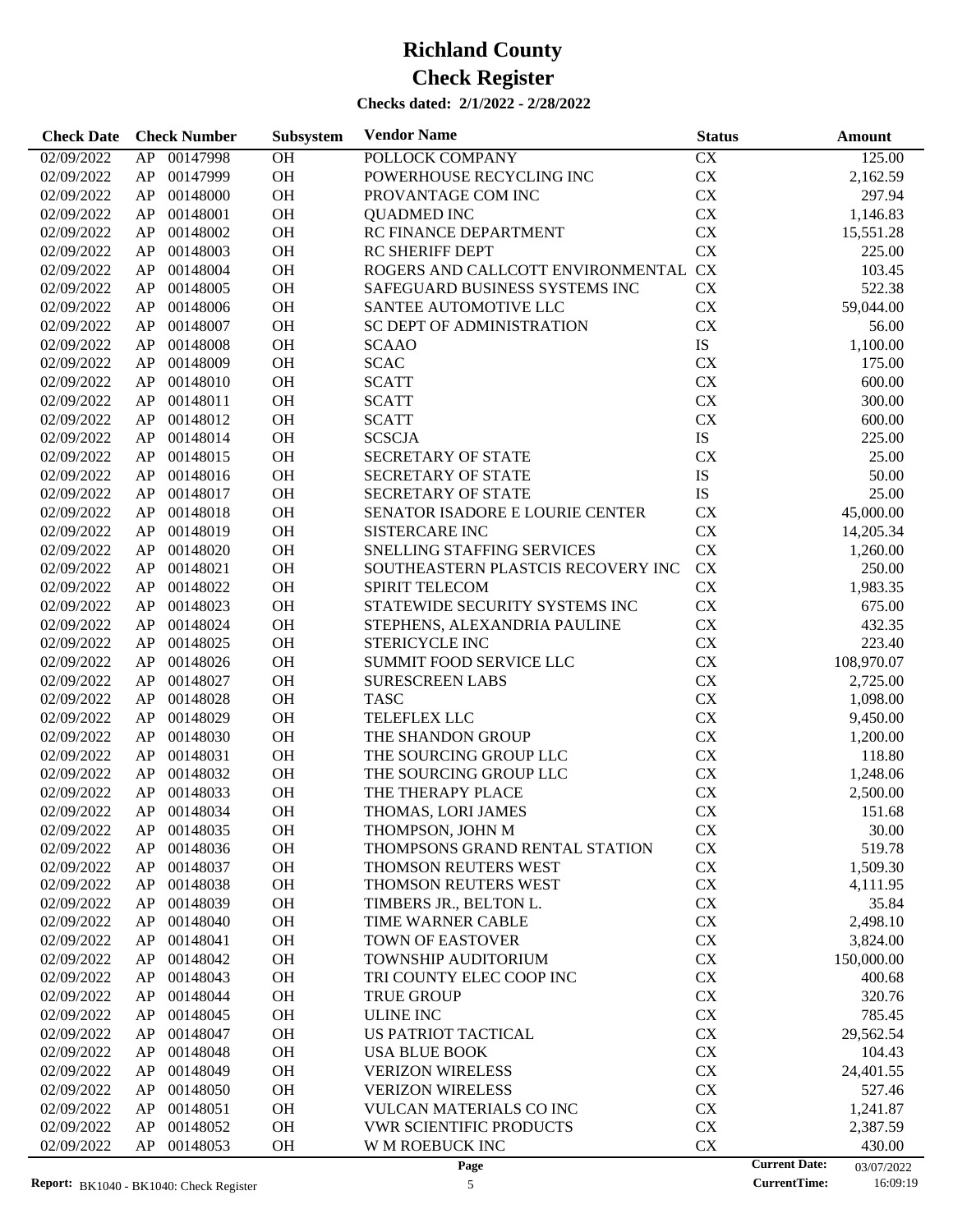| <b>Check Date</b>        | <b>Check Number</b>  | Subsystem | <b>Vendor Name</b>                            | <b>Status</b> | Amount                             |
|--------------------------|----------------------|-----------|-----------------------------------------------|---------------|------------------------------------|
| 02/09/2022               | 00148054<br>AP       | OH        | <b>WASHINGTON, DATRON WILLIE</b>              | CX            | 493.22                             |
| 02/09/2022               | 00148055<br>AP       | OH        | <b>WASTE INDUSTRIES</b>                       | ${\rm CX}$    | 751,259.16                         |
| 02/09/2022               | 00148058<br>AP       | OH        | WASTE MANAGEMENT CO INC/LANDFILL              | CX            | 216,802.41                         |
| 02/09/2022               | 00148059<br>AP       | <b>OH</b> | WASTE MANAGEMENT CO INC/LANDFILL              | ${\rm CX}$    | 709,864.36                         |
| 02/09/2022               | 00148060<br>AP       | OH        | WATER SYSTEMS OF WEST COLUMBIA                | ${\rm CX}$    | 2,235.00                           |
| 02/09/2022               | 00148061<br>AP       | OH        | WLADISCHKIN, JENNIFER                         | CX            | 151.68                             |
| 02/09/2022               | 00148062<br>AP       | <b>OH</b> | WRIGHT-JOHNSTON INC                           | CX            | 40.93                              |
| 02/09/2022               | 00148063<br>AP       | <b>OH</b> | YELLOWSTONE LANDSCAPE                         | CX            | 12,200.00                          |
| 02/10/2022               | 00148064<br>AP       | <b>OH</b> | <b>CAPTAINS HOPE INC</b>                      | CX            | 5,000.00                           |
| 02/10/2022               | 00148071<br>AP       | <b>OH</b> | CITY OF COLUMBIA WATER SVC                    | CX            | 27,505.94                          |
| 02/10/2022               | 00148072<br>AP       | <b>OH</b> | EAST RICHLAND COUNTY PUBLIC SERVICE           | <b>CX</b>     | 3,091.32                           |
| 02/10/2022               | 00148073<br>AP       | <b>OH</b> | NORTH COLUMBIA CIVIC CLUB                     | CX            | 250.00                             |
|                          | 00148074             | <b>OH</b> |                                               | ${\rm CX}$    | 953.72                             |
| 02/10/2022               | AP                   |           | KINGSTON PLANTATION-EMBASSY SUITES            |               |                                    |
| 02/11/2022               | 00148075<br>AP       | <b>OH</b> | WASTE MANAGEMENT CO INC/LANDFILL              | CX            | 12,198.05                          |
| 02/11/2022               | 00148076<br>AP       | <b>OH</b> | <b>GLOVERS TIRE LLC</b>                       | CX            | 675.00                             |
| 02/11/2022               | 00148077<br>AP       | <b>OH</b> | <b>US POSTAL SERVICE</b>                      | ${\rm IS}$    | 4,500.00                           |
| 02/11/2022               | 00148078<br>AP       | <b>OH</b> | <b>US POSTAL SERVICE</b>                      | CX            | 54.00                              |
| 02/14/2022               | 00148079<br>AP       | <b>OH</b> | US POSTAL SERVICE                             | CX            | 25.00                              |
| 02/16/2022               | 00148080<br>AP       | OH        | ADMINISTRACION PARA EL SUSTENTO DE            | <b>CX</b>     | 253.85                             |
| 02/16/2022               | 00148081<br>AP       | <b>OH</b> | <b>AECOM</b>                                  | <b>CX</b>     | 3,080.92                           |
| 02/16/2022               | 00148082<br>AP       | OH        | <b>AIRGAS INC</b>                             | IS            | 5,806.83                           |
| 02/16/2022               | 00148083<br>AP       | OH        | ANIMAL CARE EQUIPMENT & SERVICES LLC CX       |               | 4,950.00                           |
| 02/16/2022               | 00148084<br>AP       | <b>OH</b> | ANNEMARIE B. MATTHEWS                         | CX            | 1,954.00                           |
| 02/16/2022               | 00148085<br>AP       | <b>OH</b> | ARCPOINT OCCUPATIONAL SOLUTIONS - AOSCX       |               | 1,067.00                           |
| 02/16/2022               | 00148086<br>AP       | OH        | AT&T                                          | <b>CX</b>     | 1,265.19                           |
| 02/16/2022               | 00148087<br>AP       | OH        | AT&T                                          | ${\rm CX}$    | 26,361.33                          |
| 02/16/2022               | 00148088<br>AP       | <b>OH</b> | <b>AT&amp;T MOBILITY</b>                      | ${\rm CX}$    | 374.18                             |
| 02/16/2022               | AP<br>00148089       | <b>OH</b> | <b>BANK OF AMERICA</b>                        | ${\rm CX}$    | 625.00                             |
| 02/16/2022               | AP<br>00148104       | <b>OH</b> | <b>BANK OF AMERICA</b>                        | ${\rm IS}$    | 33,995.42                          |
| 02/16/2022               | 00148105<br>AP       | <b>OH</b> | BLIBAUM AND ASSOCIATES P.A.                   | ${\rm CX}$    | 250.00                             |
| 02/16/2022               | 00148106<br>AP       | <b>OH</b> | <b>BOB BARKER COMPANY INC</b>                 | CX            | 1,130.10                           |
| 02/16/2022               | 00148107<br>AP       | <b>OH</b> | <b>BOUND TREE MEDICAL LLC</b>                 | CX            | 1,012.09                           |
| 02/16/2022               | AP<br>00148108       | OH        | C R JACKSON INC                               | ${\rm CX}$    | 1,336.17                           |
| 02/16/2022               | 00148109<br>AP       | <b>OH</b> | <b>CAIC</b>                                   | IS            | 23,961.23                          |
| 02/16/2022               | AP<br>00148110       | <b>OH</b> | CALIFORNIA STATE DISBURSEMENT UNIT            | IS            | 186.27                             |
| 02/16/2022               | AP 00148111          | <b>OH</b> | CAROLINA KWIK DRY LLC                         | <b>CX</b>     | 8,240.00                           |
| 02/16/2022               | AP 00148112          | <b>OH</b> | CAROLINA LEGAL ASSOCIATES LLC                 | CX            | 588.00                             |
| 02/16/2022               | 00148113<br>AP       | <b>OH</b> | CAROLINA PREMIER CLEANING                     | <b>CX</b>     | 526.00                             |
|                          | 00148114             | <b>OH</b> |                                               | <b>CX</b>     |                                    |
| 02/16/2022<br>02/16/2022 | AP<br>AP<br>00148115 | <b>OH</b> | CAROLINA TIME EQUIPMENT CO INC<br><b>CDWG</b> | IS            | 180.00<br>2,053.08                 |
| 02/16/2022               | 00148116<br>AP       | <b>OH</b> | <b>CERILLIANT CORPORATION</b>                 | <b>CX</b>     | 931.46                             |
|                          | 00148117             | <b>OH</b> | CHAO AND ASSOCIATES INC                       | IS            |                                    |
| 02/16/2022               | AP                   |           |                                               |               | 5,711.11                           |
| 02/16/2022               | 00148118<br>AP       | <b>OH</b> | <b>CHRISTOPHER KELLEY</b>                     | <b>CX</b>     | 127.53                             |
| 02/16/2022               | 00148121<br>AP       | <b>OH</b> | CIGNA HEALTH AND LIFE INSURANCE               | CX            | 1,206,186.99                       |
| 02/16/2022               | 00148122<br>AP       | <b>OH</b> | <b>CITY OF COLUMBIA</b>                       | IS            | 33,093.39                          |
| 02/16/2022               | 00148123<br>AP       | <b>OH</b> | <b>CITY OF COLUMBIA</b>                       | IS            | 797,114.75                         |
| 02/16/2022               | 00148126<br>AP       | <b>OH</b> | CITY OF COLUMBIA WATER SVC                    | <b>CX</b>     | 56,661.13                          |
| 02/16/2022               | 00148127<br>AP       | <b>OH</b> | CIVIL ENGINEERING CONSULTING SERVICESCX       |               | 8,863.12                           |
| 02/16/2022               | 00148128<br>AP       | <b>OH</b> | COBIA, WILLIAM DRAKE                          | <b>CX</b>     | 255.00                             |
| 02/16/2022               | 00148129<br>AP       | <b>OH</b> | COLE, DANIEL STEPHEN                          | IS            | 121.68                             |
| 02/16/2022               | 00148130<br>AP       | <b>OH</b> | <b>COLONIAL LIFE INSURANCE</b>                | IS            | 1,978.46                           |
| 02/16/2022               | 00148131<br>AP       | <b>OH</b> | COSTAR REALTY INFORMATION INC.                | <b>CX</b>     | 1,007.20                           |
| 02/16/2022               | 00148132<br>AP       | <b>OH</b> | CRAWFORD SPRINKLER CO OF SC INC               | CX            | 50,935.50                          |
| 02/16/2022               | AP<br>00148133       | <b>OH</b> | CROSSROAD COMMUNITY CONVENIENCE               | <b>CX</b>     | 462.24                             |
|                          |                      |           | Page                                          |               | <b>Current Date:</b><br>03/07/2022 |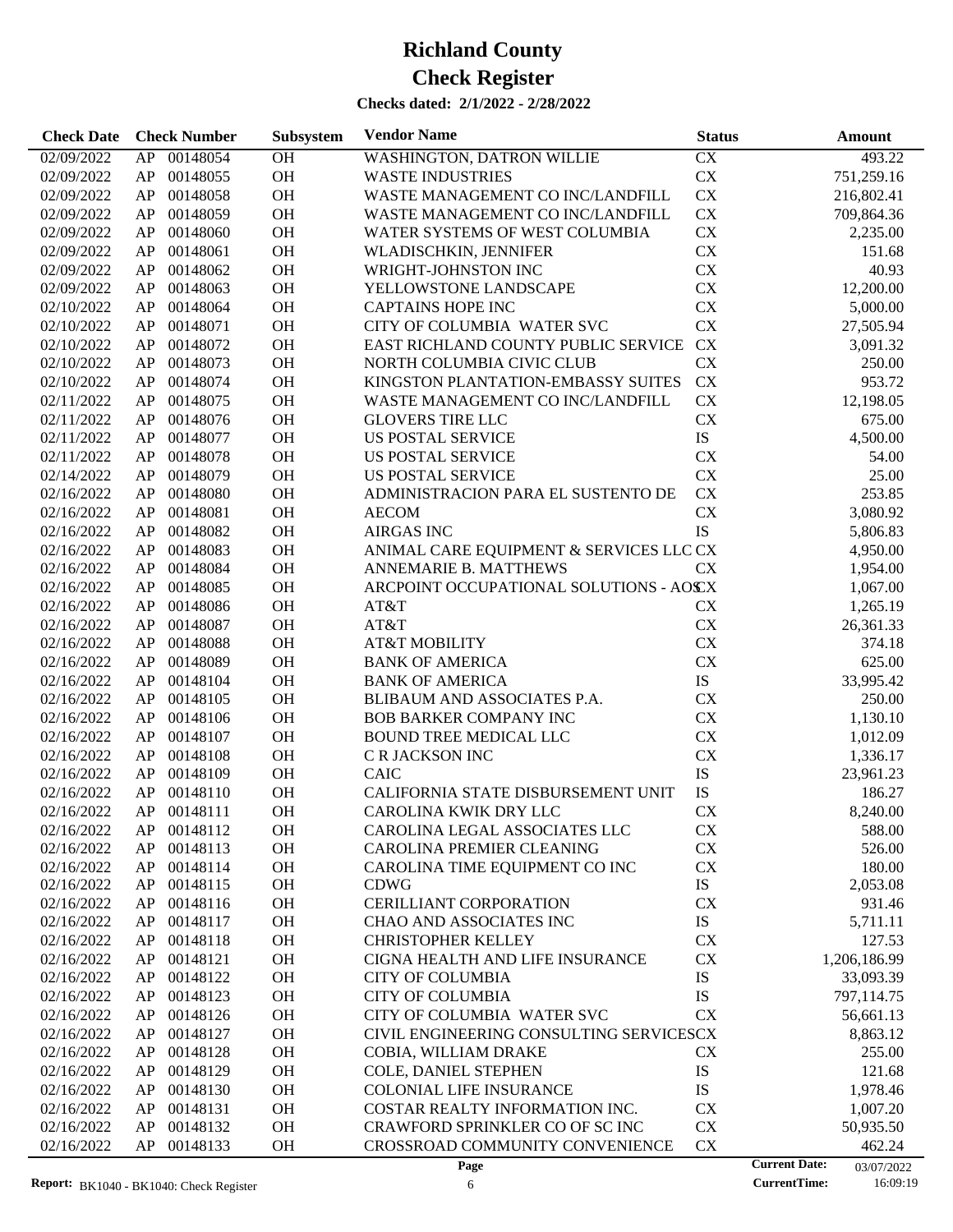| <b>Check Date</b> | <b>Check Number</b> | Subsystem | <b>Vendor Name</b>                      | <b>Status</b>          | Amount                             |
|-------------------|---------------------|-----------|-----------------------------------------|------------------------|------------------------------------|
| 02/16/2022        | 00148134<br>AP      | OH        | CROWN HEALTH CARE LAUNDRY LLC           | $\overline{\text{CX}}$ | 80.68                              |
| 02/16/2022        | 00148135<br>AP      | OH        | <b>CSX TRANSPORTATION INC</b>           | ${\rm CX}$             | 981.11                             |
| 02/16/2022        | 00148136<br>AP      | OH        | <b>CULLUM SERVICES INC</b>              | ${\rm CX}$             | 1,539.68                           |
| 02/16/2022        | 00148137<br>AP      | OH        | DANIELS, TRUMAN                         | ${\rm CX}$             | 214.70                             |
| 02/16/2022        | 00148138<br>AP      | OH        | DATA FLOW SYSTEMS, INC                  | ${\rm CX}$             | 6,020.36                           |
| 02/16/2022        | 00148139<br>AP      | OH        | DEBT MANAGEMENT SERVICES                | IS                     | 200.23                             |
| 02/16/2022        | 00148140<br>AP      | OH        | DIVISION OF CHILD SUPPORT               | CX                     | 507.61                             |
| 02/16/2022        | 00148141<br>AP      | OH        | DLT SOLUTIONS LLC                       | CX                     | 12,918.42                          |
| 02/16/2022        | 00148145<br>AP      | OH        | DOMINION ENERGY SC INC                  | <b>CX</b>              | 48,131.43                          |
| 02/16/2022        | 00148146<br>AP      | OH        | ELECTRIC MOTOR SERVICE OF CLINTON INCIS |                        | 4,896.25                           |
| 02/16/2022        | 00148147<br>AP      | OH        | FAIRFIELD ELECTRIC COOPERATIVE INC      | CX                     | 1,246.14                           |
| 02/16/2022        | 00148148<br>AP      | OH        | FASTENAL COMPANY                        | CX                     | 2,237.93                           |
| 02/16/2022        | 00148149<br>AP      | OH        | FIND GREAT PEOPLE LLC                   | ${\rm CX}$             | 1,514.10                           |
| 02/16/2022        | 00148150<br>AP      | OH        | FIRST VEHICLE SERVICES                  | ${\rm CX}$             | 9,976.00                           |
| 02/16/2022        | 00148151<br>AP      | OH        | FNH USA INC                             | ${\rm CX}$             | 5,082.00                           |
| 02/16/2022        | 00148152<br>AP      | OH        | FORTILINE WATERWORKS                    | ${\rm CX}$             | 271.44                             |
| 02/16/2022        | 00148153<br>AP      | OH        | FUELMAN/FLEETCOR TECHNOLOGIES           | ${\rm IS}$             | 37,128.29                          |
| 02/16/2022        | 00148156<br>AP      | OH        | GREGORY PEST CONTROL                    | CX                     | 1,730.56                           |
| 02/16/2022        | 00148157<br>AP      | OH        | GULF STATES DISTRIBUTORS INC            | CX                     | 4,278.22                           |
| 02/16/2022        | 00148158<br>AP      | OH        | HAYES PIPE SUPPLY INC                   | ${\rm CX}$             | 859.90                             |
| 02/16/2022        | 00148159<br>AP      | OH        | HENRY SCHEIN INC                        | ${\rm CX}$             | 767.56                             |
| 02/16/2022        | 00148160<br>AP      | OH        | HILTONS POWER EQUIPMENT                 | ${\rm CX}$             | 5,875.20                           |
| 02/16/2022        | 00148161<br>AP      | OH        | HOME DEPOT INC                          | CX                     | 236.79                             |
| 02/16/2022        | 00148162<br>AP      | OH        | <b>INTERNAL REVENUE SERVICE</b>         | CX                     | 250.00                             |
| 02/16/2022        | 00148163<br>AP      | OH        | INTERNAL REVENUE SERVICE                | ${\rm CX}$             | 217.00                             |
| 02/16/2022        | 00148164<br>AP      | OH        | INTERNAL REVENUE SERVICE                | ${\rm IS}$             | 338.86                             |
| 02/16/2022        | 00148165<br>AP      | OH        | <b>IRS</b>                              | CX                     | 250.00                             |
| 02/16/2022        | 00148166<br>AP      | OH        | <b>JAMES RIVER SOLUTIONS</b>            | CX                     | 6,938.26                           |
| 02/16/2022        | 00148167<br>AP      | OH        | <b>JBE MEDIA MANAGEMENT</b>             | CX                     | 3,405.66                           |
| 02/16/2022        | 00148168<br>AP      | OH        | JOHNSON CONTROLS SECURITY SOLUTIONS CX  |                        | 3,176.77                           |
| 02/16/2022        | 00148169<br>AP      | OH        | KINGSTON PLANTATION-EMBASSY SUITES IS   |                        | 1,102.88                           |
| 02/16/2022        | 00148170<br>AP      | OH        | KINGSTON PLANTATION-EMBASSY SUITES      | IS                     | 682.52                             |
| 02/16/2022        | 00148171<br>AP      | OH        | KINGSTON PLANTATION-EMBASSY SUITES      | IS                     | 706.68                             |
| 02/16/2022        | 00148172<br>AP      | OH        | KINGSTON PLANTATION-EMBASSY SUITES      | IS                     | 706.68                             |
| 02/16/2022        | 00148173<br>AP      | OH        | KINGSTON PLANTATION-EMBASSY SUITES IS   |                        | 682.52                             |
| 02/16/2022        | AP<br>00148174      | OH        | LAKE MURRAY HARDWARE OUTDOORS INCCX     |                        | 19.53                              |
| 02/16/2022        | 00148175<br>AP      | OH        | LANDY, MYCHAL JUSTIN                    | IS                     | 146.25                             |
| 02/16/2022        | 00148176<br>AP      | OH        | <b>LANGUAGE LINE</b>                    | CX                     | 51.75                              |
| 02/16/2022        | 00148177<br>AP      | OH        | <b>LATISA OWENS</b>                     | CX                     | 153.12                             |
| 02/16/2022        | 00148178<br>AP      | <b>OH</b> | LEXISNEXIS A DIV OF REED ELSEVIER INC   | <b>CX</b>              | 734.18                             |
| 02/16/2022        | AP<br>00148179      | OH        | LIFE ASSIST INC                         | CX                     | 2,559.60                           |
| 02/16/2022        | 00148180<br>AP      | OH        | LIFE TECHNOLOGIES CORPORATION           | CX                     | 10,932.92                          |
| 02/16/2022        | 00148181<br>AP      | OH        | LOWES HOME CENTER INC                   | CX                     | 636.65                             |
| 02/16/2022        | 00148182<br>AP      | OH        | MACKAY COMMUNICATIONS INC               | CX                     | 133.62                             |
| 02/16/2022        | 00148183<br>AP      | OH        | MARTIN MARIETTA AGGREGATES INC          | CX                     | 1,389.12                           |
| 02/16/2022        | 00148184<br>AP      | OH        | MEDLINE INDUSTRIES INC                  | CX                     | 698.01                             |
| 02/16/2022        | 00148185<br>AP      | OH        | MOBILE COMMUNICATIONS AMERICA, INC.     | <b>CX</b>              | 840.63                             |
| 02/16/2022        | 00148186<br>AP      | OH        | MOTOROLA SOLUTIONS INC                  | CX                     | 59,870.42                          |
| 02/16/2022        | 00148187<br>AP      | OH        | MOTOROLA SOLUTIONS INC                  | CX                     | 85,539.54                          |
| 02/16/2022        | 00148188<br>AP      | OH        | MUNICIPAL ASSOCIATION OF SOUTH          | CX                     | 50.00                              |
| 02/16/2022        | 00148189<br>AP      | OH        | NATIONAL CINEMEDIA LLC                  | IS                     | 1,075.00                           |
| 02/16/2022        | AP<br>00148190      | OH        | NINE LIVES MATTRESS RECYCLING           | <b>CX</b>              | 3,644.00                           |
| 02/16/2022        | 00148191<br>AP      | <b>OH</b> | NYS CHILD SUPPORT PROCESSING CENTER     | <b>CX</b>              | 29.53                              |
| 02/16/2022        | AP<br>00148192      | <b>OH</b> | OCCAM VIDEO SOLUTIONS LLC               | CX                     | 3,990.00                           |
|                   |                     |           | Page                                    |                        | <b>Current Date:</b><br>03/07/2022 |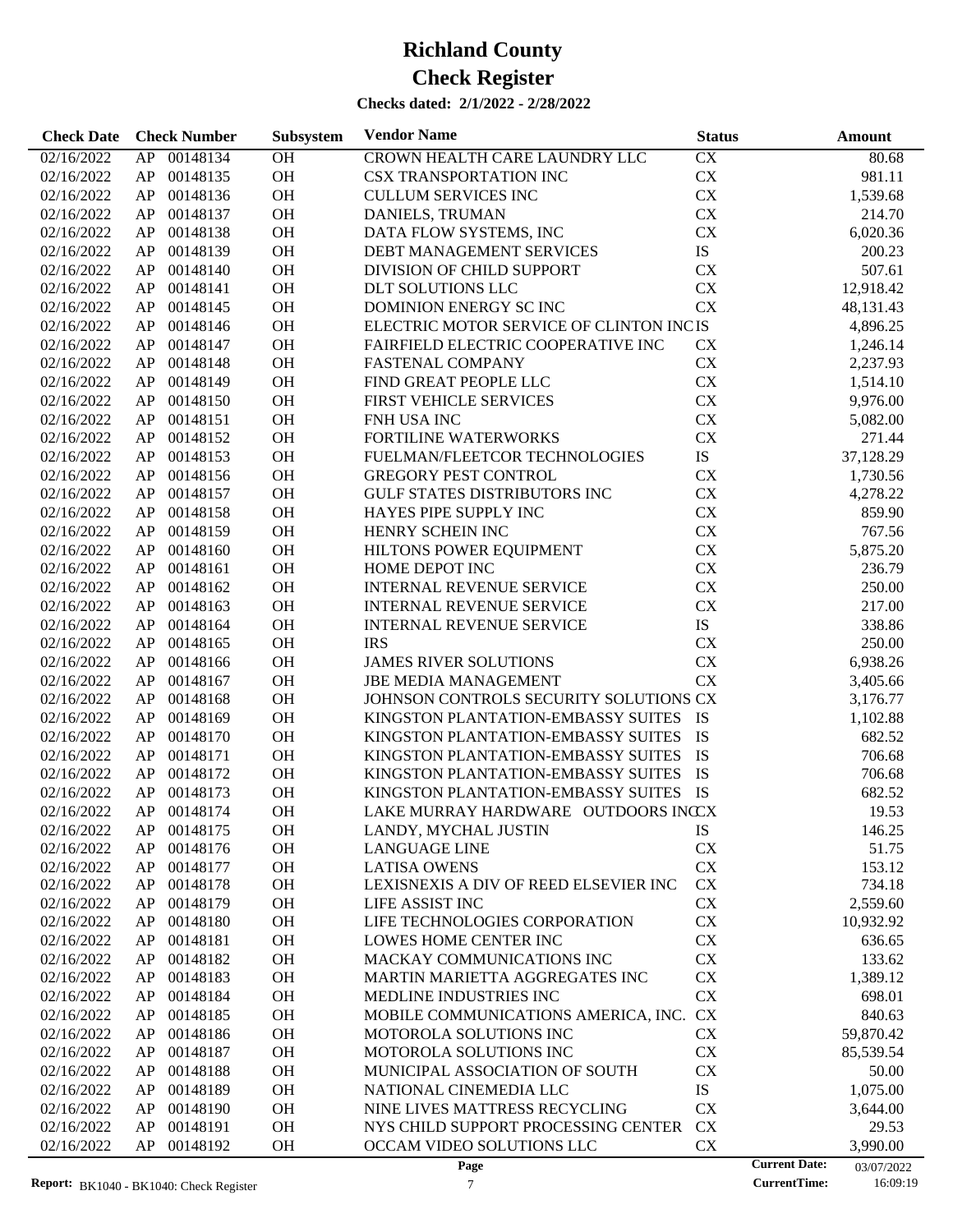| <b>Check Date</b> | <b>Check Number</b> | Subsystem | <b>Vendor Name</b>                    | <b>Status</b>          | Amount                             |
|-------------------|---------------------|-----------|---------------------------------------|------------------------|------------------------------------|
| 02/16/2022        | 00148194<br>AP      | OH        | OFFICE DEPOT INC                      | $\overline{\text{CX}}$ | 4,914.05                           |
| 02/16/2022        | 00148195<br>AP      | OH        | OHIO CHILD SUPPORT PAYMENT CENTRAL    | CX                     | 67.57                              |
| 02/16/2022        | 00148196<br>AP      | OH        | P AND S CONSTRUCTION COMPANY INC      | $\mathbf{IS}$          | 270.00                             |
| 02/16/2022        | 00148197<br>AP      | OH        | PALMETTO OPTICAL LABORATORY           | CX                     | 112.96                             |
| 02/16/2022        | 00148198<br>AP      | OH        | PALMETTO PROPANE INC                  | CX                     | 876.79                             |
| 02/16/2022        | 00148199<br>AP      | OH        | PAMELA SIMMONS-BEASLEY                | ${\rm CX}$             | 1,381.25                           |
| 02/16/2022        | 00148200<br>AP      | OH        | PARRISH AND PARTNERS LLC              | <b>CX</b>              | 24,898.66                          |
| 02/16/2022        | 00148201<br>AP      | OH        | PAYNE JR, LARRY E                     | <b>CX</b>              | 70.00                              |
| 02/16/2022        | 00148202<br>AP      | OH        | POLLOCK COMPANY                       | <b>CX</b>              | 137.83                             |
| 02/16/2022        | 00148207<br>AP      | OH        | POLLOCK COMPANY                       | ${\rm CX}$             | 6,082.20                           |
| 02/16/2022        | 00148208<br>AP      | OH        | POLLOCK COMPANY                       | ${\rm CX}$             | 50.44                              |
| 02/16/2022        | 00148209<br>AP      | OH        | POST TRAUMA RESOURCES                 | IS                     | 3,000.00                           |
| 02/16/2022        | 00148210<br>AP      | OH        | POWERHOUSE RECYCLING INC              | <b>CX</b>              | 1,873.31                           |
| 02/16/2022        | 00148212<br>AP      | OH        | PRISMA HEALTH MEDICAL GROUP-MIDLANDSX |                        | 5,440.00                           |
| 02/16/2022        | 00148213<br>AP      | OH        | <b>RC SHERIFF DEPT</b>                | <b>IS</b>              | 150.00                             |
| 02/16/2022        | 00148214<br>AP      | OH        | <b>RUFUS ORNDUFF REFRIGERATION</b>    | CX                     | 2,003.59                           |
| 02/16/2022        | 00148215<br>AP      | OH        | <b>S AND S AVIATION</b>               | ${\rm IS}$             | 1,325.00                           |
| 02/16/2022        | 00148216<br>AP      | OH        | <b>SAFEWARE INC</b>                   | IS                     | 122.38                             |
| 02/16/2022        | 00148217<br>AP      | OH        | <b>SC COMMISSION ON CLE</b>           | CX                     | 1,696.00                           |
| 02/16/2022        | 00148218<br>AP      | OH        | SC DEPARTMENT OF EMPLOYMENT &         | CX                     | 236.04                             |
| 02/16/2022        | 00148219<br>AP      | OH        | SC DEPARTMENT OF MOTOR VEHICLES       | IS                     | 17.00                              |
| 02/16/2022        | 00148220<br>AP      | OH        | SC DEPARTMENT OF REVENUE              | ${\rm IS}$             | 1,114.93                           |
| 02/16/2022        | 00148221<br>AP      | OH        | SC ELECTION COMMISSION                | CX                     | 35.00                              |
| 02/16/2022        | 00148222<br>AP      | OH        | SC RETIREMENT SYSTEM                  | CX                     | 630.33                             |
| 02/16/2022        | 00148223<br>AP      | OH        | SC RETIREMENT SYSTEM                  | <b>CX</b>              | 1,016.55                           |
| 02/16/2022        | 00148224<br>AP      | OH        | SC STATE DISBURSEMENT UNIT            | <b>CX</b>              | 7,033.91                           |
| 02/16/2022        | 00148225<br>AP      | OH        | SITEIMPROVE INC                       | CX                     | 8,383.26                           |
| 02/16/2022        | 00148226<br>AP      | OH        | SKIPPER, KENNETH                      | ${\rm CX}$             | 70.00                              |
| 02/16/2022        | 00148227<br>AP      | OH        | SNELLING STAFFING SERVICES            | ${\rm CX}$             | 2,520.00                           |
| 02/16/2022        | 00148228<br>AP      | OH        | <b>SPIRIT TELECOM</b>                 | <b>CX</b>              | 10,693.47                          |
| 02/16/2022        | 00148229<br>AP      | OH        | <b>STEIN INC</b>                      | <b>CX</b>              | 1,509.99                           |
| 02/16/2022        | 00148230<br>AP      | OH        | STRYKER EMS EQUIPMENT                 | CX                     | 4,260.60                           |
| 02/16/2022        | 00148231<br>AP      | OH        | SUMMIT FOOD SERVICE LLC               | CX                     | 56,678.76                          |
| 02/16/2022        | 00148232<br>AP      | OH        | <b>TELCOVE</b>                        | CX                     | 1,672.84                           |
| 02/16/2022        | 00148233<br>AP      | OH        | TENNESSEE CHILD SUPPORT               | CX                     | 90.92                              |
| 02/16/2022        | AP<br>00148234      | <b>OH</b> | <b>TETRA TECH INC</b>                 | <b>CX</b>              | 956.00                             |
| 02/16/2022        | 00148235<br>AP      | <b>OH</b> | THE SOURCING GROUP LLC                | <b>CX</b>              | 3,369.90                           |
| 02/16/2022        | 00148236<br>AP      | OH        | THE SOURCING GROUP LLC                | CX                     | 159.81                             |
| 02/16/2022        | 00148237<br>AP      | OH        | THOMSON REUTERS WEST                  | CX                     | 1,944.07                           |
| 02/16/2022        | AP<br>00148238      | OH        | TIMBERS JR., BELTON L.                | CX                     | 58.50                              |
| 02/16/2022        | AP<br>00148239      | OH        | TIME WARNER CABLE                     | IS                     | 812.96                             |
| 02/16/2022        | 00148240<br>AP      | OH        | <b>TOWN OF EASTOVER</b>               | <b>CX</b>              | 103.95                             |
| 02/16/2022        | 00148241<br>AP      | OH        | <b>TREASURER OF VIRGINIA</b>          | CX                     | 139.82                             |
| 02/16/2022        | 00148242<br>AP      | OH        | TRI COUNTY ELEC COOP INC              | CX                     | 103.24                             |
| 02/16/2022        | 00148243<br>AP      | OH        | <b>TRUE GROUP</b>                     | IS                     | 324.72                             |
| 02/16/2022        | 00148249<br>AP      | OH        | US PATRIOT TACTICAL                   | CX                     | 25,662.43                          |
| 02/16/2022        | 00148250<br>AP      | OH        | <b>USA BLUE BOOK</b>                  | CX                     | 368.94                             |
| 02/16/2022        | 00148251<br>AP      | OH        | <b>VERITIV OPERATING COMPANY</b>      | CX                     | 802.06                             |
| 02/16/2022        | 00148253<br>AP      | OH        | <b>VERIZON WIRELESS</b>               | IS                     | 8,913.84                           |
| 02/16/2022        | 00148254<br>AP      | OH        | <b>VULCAN MATERIALS CO INC</b>        | CX                     | 1,752.83                           |
| 02/16/2022        | 00148255<br>AP      | OH        | WAGE GARNISHMENT PROCESSING UNIT      | IS                     | 60.22                              |
| 02/16/2022        | 00148256<br>AP      | OH        | WASTE MANAGEMENT CO INC/LANDFILL      | <b>CX</b>              | 36,446.50                          |
| 02/16/2022        | 00148257<br>AP      | OH        | <b>WHALEY FOODSERVICE REPAIR</b>      | IS                     | 500.87                             |
| 02/16/2022        | AP<br>00148258      | <b>OH</b> | <b>WINTERS LAW FIRM</b>               | IS                     | 725.00                             |
|                   |                     |           | Page                                  |                        | <b>Current Date:</b><br>03/07/2022 |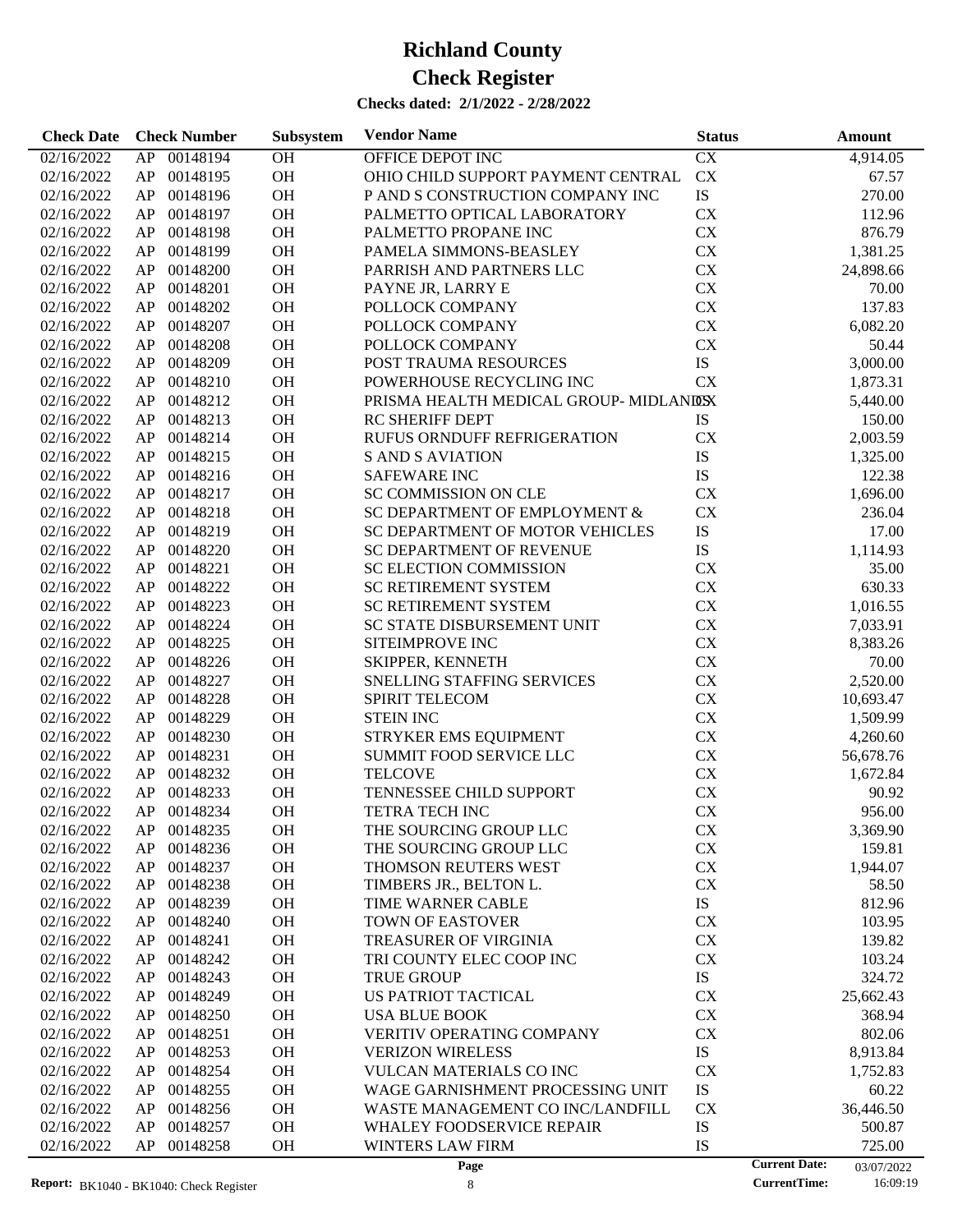| <b>Check Date</b>        | <b>Check Number</b>        | Subsystem | <b>Vendor Name</b>                                            | <b>Status</b> | Amount                                      |
|--------------------------|----------------------------|-----------|---------------------------------------------------------------|---------------|---------------------------------------------|
| 02/16/2022               | 00148259<br>AP             | OH        | <b>WOOLPERT LLP</b>                                           | CX            | 2,389.75                                    |
| 02/16/2022               | 00148262<br>AP             | OH        | WRIGHT-JOHNSTON INC                                           | ${\rm CX}$    | 3,011.99                                    |
| 02/17/2022               | AP<br>00148265             | OH        | CIGNA HEALTH AND LIFE INSURANCE                               | CX            | 941,647.76                                  |
| 02/17/2022               | AP<br>00148266             | OH        | ARCPOINT OCCUPATIONAL SOLUTIONS - AOSCX                       |               | 1,945.80                                    |
| 02/17/2022               | 00148267<br>AP             | OH        | <b>BENEDICT COLLEGE</b>                                       | <b>CX</b>     | 8,067.48                                    |
| 02/17/2022               | 00148268<br>AP             | OH        | <b>BIG RED BARN</b>                                           | <b>CX</b>     | 4,791.75                                    |
| 02/17/2022               | AP<br>00148269             | OH        | BOLAND, ANGELA MICHELLE                                       | CX            | 81.07                                       |
| 02/17/2022               | AP<br>00148270             | OH        | CAPITAL CITY LAKE MURRAY COUNTRY                              | CX            | 41,659.25                                   |
| 02/17/2022               | 00148271<br>AP             | OH        | <b>CAPTAINS HOPE INC</b>                                      | <b>CX</b>     | 5,384.83                                    |
| 02/17/2022               | 00148272<br>AP             | OH        | CITY OF COLUMBIA WATER SVC                                    | <b>CX</b>     | 96.11                                       |
| 02/17/2022               | AP<br>00148273             | OH        | DELL MARKETING LP                                             | ${\rm CX}$    | 2,305.79                                    |
| 02/17/2022               | AP<br>00148274             | OH        | DOJ/ OFFICE OF JUSTICE PROGRAMS                               | ${\rm IS}$    | 71,978.68                                   |
| 02/17/2022               | 00148275<br>AP             | OH        | DOMINION ENERGY SOUTH CAROLINA                                | CX            | 305.58                                      |
| 02/17/2022               | 00148276<br>AP             | OH        | HOLLYWOOD-ROSE HILL NA                                        | CX            | 3,000.00                                    |
| 02/17/2022               | AP<br>00148277             | OH        | MARCHELLE MCINTYRE                                            | CX            | 2,145.00                                    |
| 02/17/2022               | AP<br>00148278             | OH        | MENTAL ILLNESS RECOVERY CENTER                                | CX            | 37,500.00                                   |
| 02/17/2022               | 00148279<br>AP             | OH        | NIGHT VISION DEVICES                                          | CX            | 45,841.20                                   |
| 02/17/2022               | 00148280<br>AP             | OH        | OFFICE DEPOT INC                                              | ${\rm CX}$    | 683.77                                      |
| 02/17/2022               | AP<br>00148281             | OH        | P AND S CONSTRUCTION COMPANY INC                              | IS            | 6,544.00                                    |
| 02/17/2022               | AP<br>00148282             | OH        | PINEBELT LLC                                                  | CX            | 2,829.67                                    |
| 02/17/2022               | 00148283<br>AP             | OH        | POWERS PROPERTIES OF FLORENCE LLC                             | CX            | 265.00                                      |
| 02/17/2022               | 00148284<br>AP             | OH        | PRISMA HEALTH MEDICAL GROUP-MIDLANDS                          |               | 7,000.00                                    |
| 02/17/2022               | AP<br>00148285             | OH        | TRUVISTA COMMUNICATIONS INC                                   | <b>CX</b>     | 250.99                                      |
| 02/17/2022               | AP<br>00148286             | OH        | <b>VERIZON WIRELESS</b>                                       | IS            | 846.87                                      |
| 02/17/2022               | 00148287<br>AP             | OH        | WILEY KENNEDY FOUNDATION                                      | CX            | 15,000.00                                   |
| 02/17/2022               | 00148289<br>AP             | OH        | WRIGHT-JOHNSTON INC                                           | <b>CX</b>     | 1,404.19                                    |
| 02/23/2022               | AP<br>00148290             | OH        | <b>AMERIGAS - LEXINGTON</b>                                   | IS            | 632.51                                      |
| 02/23/2022               | AP<br>00148291             | OH        | APPLEONE EMPLOYMENT SERVICES                                  | IS            | 3,339.00                                    |
| 02/23/2022               | 00148292<br>AP             | OH        | ARCPOINT OCCUPATIONAL SOLUTIONS - AOSS                        |               | 612.60                                      |
| 02/23/2022               | 00148293<br>AP             | OH        | AT&T                                                          | IS            | 149.09                                      |
| 02/23/2022               | 00148294<br>AP             | OH        | <b>AT&amp;T MOBILITY</b>                                      | IS            | 6,331.52                                    |
| 02/23/2022               | 00148295<br>AP             | OH        | <b>AYERS, JASMINE</b>                                         | IS            | 108.81                                      |
| 02/23/2022               | 00148296<br>AP             | OH        | <b>BLACK PAGES USA</b>                                        | IS            | 15,500.00                                   |
| 02/23/2022               | 00148297<br>AP             | <b>OH</b> | BLOUNT CONSTRUCTION COMPANY                                   | IS            | 32,639.72                                   |
| 02/23/2022               | AP<br>00148298             | <b>OH</b> | BOLAND, ANGELA MICHELLE                                       | IS            | 45.11                                       |
| 02/23/2022               | AP 00148299                | <b>OH</b> | <b>BOUND TREE MEDICAL LLC</b>                                 | IS            | 68.04                                       |
| 02/23/2022               | 00148300<br>AP             | <b>OH</b> | <b>BOWSER, DONALL BROWN</b>                                   | IS            | 161.99                                      |
| 02/23/2022               | 00148301<br>AP             | OH        | BURNETT LIME COMPANY INC                                      | IS            | 2,527.07                                    |
| 02/23/2022               | AP<br>00148302             | OH        | C AND C BOILER                                                | IS            | 38,865.05                                   |
| 02/23/2022               | 00148303<br>AP             | <b>OH</b> | C R JACKSON INC                                               | IS            | 872.32                                      |
| 02/23/2022               | 00148304<br>AP             | OH        | CAPITAL WASTE SERVICES LLC                                    | IS            | 55.00                                       |
| 02/23/2022               | 00148305<br>AP             | OH        | <b>CAROLINA FRESH FARMS LLC</b>                               | IS            | 583.20                                      |
| 02/23/2022               | 00148306<br>AP             | OH        | CAROLINA LEGAL ASSOCIATES LLC                                 | IS            | 399.00                                      |
| 02/23/2022               | 00148307<br>AP             | OH        | CAROLINA SOFTWARE INC                                         | IS            | 500.00                                      |
| 02/23/2022               | 00148308<br>AP             | OH        | CHAO AND ASSOCIATES INC                                       | IS            | 27,908.15                                   |
| 02/23/2022               | 00148309<br>AP             | OH        | CHERRY, RANDY                                                 | IS            | 100.00                                      |
| 02/23/2022               | 00148310<br>AP             | OH        | <b>CITY OF COLUMBIA</b>                                       | IS            |                                             |
| 02/23/2022               | 00148311<br>AP             | OH        | CITY OF COLUMBIA WATER SVC                                    | IS            | 26,467.87<br>51,259.49                      |
| 02/23/2022               | 00148312<br>AP             | OH        | CLASSIC FORD LINCOLN OF COLUMBIA INC IS                       |               | 6,911.30                                    |
|                          | 00148313                   | OH        |                                                               |               |                                             |
| 02/23/2022               | AP                         |           | COMMERCIAL PRO CLEAN LLC                                      | IS            | 920.00                                      |
| 02/23/2022               | 00148314<br>AP             | OH        | CONSOLIDATED MAILING SERVICES LLC<br>COOGLER CONSTRUCTION INC | IS            | 1,467.28                                    |
| 02/23/2022               | 00148315<br>AP             | OH        |                                                               | IS            | 96,959.16                                   |
| 02/23/2022<br>02/23/2022 | 00148316<br>AP<br>00148317 | OH<br>OH  | DANIELS, ANDERSON, & LUMPKIN P.A.<br>DOMINION ENERGY SC INC   | IS            | 1,475.00                                    |
|                          | AP                         |           | Page                                                          | IS            | 18.01<br><b>Current Date:</b><br>03/07/2022 |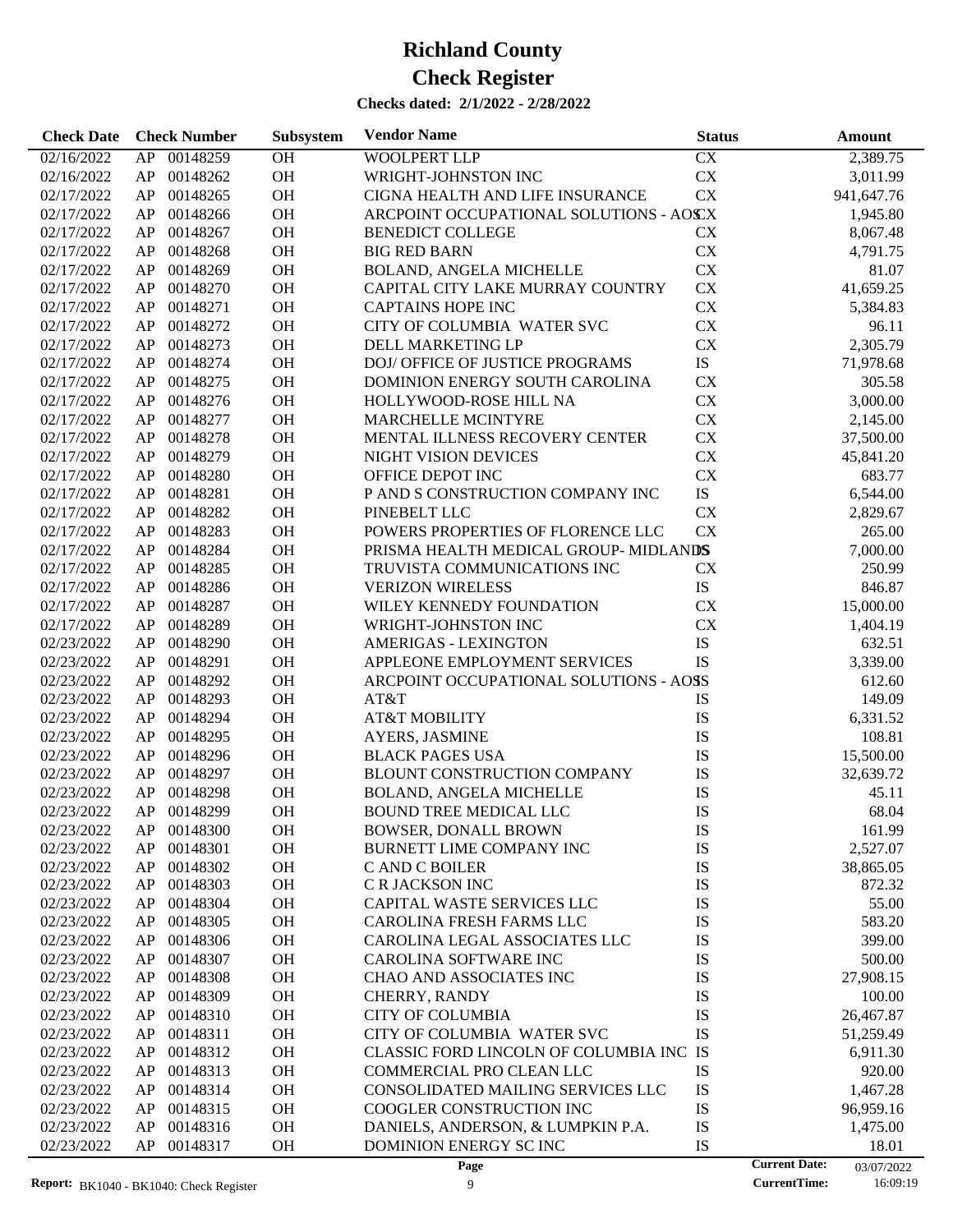| <b>Check Date</b> | <b>Check Number</b> | Subsystem | <b>Vendor Name</b>                      | <b>Status</b> |                      | Amount     |
|-------------------|---------------------|-----------|-----------------------------------------|---------------|----------------------|------------|
| 02/23/2022        | 00148319<br>AP      | OH        | DOMINION ENERGY SC INC                  | IS            |                      | 68,044.23  |
| 02/23/2022        | 00148320<br>AP      | OH        | DRAWDY, MATTHEW                         | IS            |                      | 207.20     |
| 02/23/2022        | AP<br>00148321      | OH        | EDMONDS, GLORIA                         | IS            |                      | 37.06      |
| 02/23/2022        | 00148322<br>AP      | OH        | ELECTRIC MOTOR SERVICE OF CLINTON INCIS |               |                      | 2,560.75   |
| 02/23/2022        | 00148323<br>AP      | OH        | FEDERAL EXPRESS CORP                    | IS            |                      | 231.19     |
| 02/23/2022        | 00148324<br>AP      | OH        | <b>FEDEX KINKOS</b>                     | IS            |                      | 23.64      |
| 02/23/2022        | AP<br>00148325      | OH        | FIFTH ASSET INC                         | IS            |                      | 10,000.00  |
| 02/23/2022        | 00148326<br>AP      | OH        | FIND GREAT PEOPLE LLC                   | IS            |                      | 832.76     |
| 02/23/2022        | 00148327<br>AP      | OH        | FULLER, SHIRANI WICKRAMASI              | IS            |                      | 257.20     |
| 02/23/2022        | 00148328<br>AP      | OH        | <b>G20 TECHNOLOGIES LLC</b>             | IS            |                      | 15,248.52  |
| 02/23/2022        | 00148329<br>AP      | OH        | <b>GENERATOR SERVICES</b>               | IS            |                      | 2,183.15   |
| 02/23/2022        | 00148330<br>AP      | OH        | <b>GRANT THORNTON LLP</b>               | IS            |                      | 11,345.00  |
| 02/23/2022        | 00148331<br>AP      | OH        | <b>GRANT, SHAVONE</b>                   | IS            |                      | 12.63      |
| 02/23/2022        | AP<br>00148333      | OH        | <b>GREGORY PEST CONTROL</b>             | IS            |                      | 774.21     |
| 02/23/2022        | AP<br>00148334      | OH        | <b>GROVE MEDICAL INC</b>                | IS            |                      | 9.02       |
| 02/23/2022        | 00148335<br>AP      | OH        | <b>GULF STATES DISTRIBUTORS INC</b>     | IS            |                      | 3,552.33   |
| 02/23/2022        | 00148336<br>AP      | OH        | HENRY SCHEIN INC                        | IS            |                      | 2,709.16   |
| 02/23/2022        | AP<br>00148337      | OH        | HIGHTOWER, DIEDRA                       | IS            |                      | 40.25      |
| 02/23/2022        | AP<br>00148338      | OH        | HUGUENIN, ANGELIA REGENIA               | IS            |                      | 14.05      |
| 02/23/2022        | 00148339<br>AP      | OH        | <b>HYDROSTRUCTURES</b>                  | IS            |                      | 16,169.67  |
| 02/23/2022        | 00148340<br>AP      | OH        | INTERNATIONAL EROSION CONTROL           | IS            |                      | 475.00     |
| 02/23/2022        | 00148341<br>AP      | OH        | <b>CURRENT OWNER</b>                    | IS            |                      | 72.03      |
| 02/23/2022        | AP<br>00148342      | OH        | K2-FIN HOLDINGS INC                     | IS            |                      | 2,502.09   |
| 02/23/2022        | 00148343<br>AP      | OH        | KORMAN SIGNS INC                        | IS            |                      | 1,369.98   |
| 02/23/2022        | 00148344<br>AP      | OH        | LIFE ASSIST INC                         | IS            |                      | 9,692.35   |
| 02/23/2022        | 00148345<br>AP      | OH        | LIFE TECHNOLOGIES CORPORATION           | IS            |                      | 146.56     |
| 02/23/2022        | 00148346<br>AP      | OH        | LOWES HOME CENTER INC                   | IS            |                      | 1,763.96   |
| 02/23/2022        | 00148347<br>AP      | OH        | <b>MAC PAPER INC</b>                    | IS            |                      | 3,258.88   |
| 02/23/2022        | 00148348<br>AP      | OH        | <b>MALANE S PIKE</b>                    | IS            |                      | 6,850.00   |
| 02/23/2022        | 00148349<br>AP      | OH        | MARTIN MARIETTA AGGREGATES INC          | <b>CX</b>     |                      | 257.85     |
| 02/23/2022        | 00148350<br>AP      | OH        | MEDLINE INDUSTRIES INC                  | IS            |                      | 5,148.75   |
| 02/23/2022        | 00148351<br>AP      | OH        | <b>CURRENT OWNER</b>                    | IS            |                      | 48.03      |
| 02/23/2022        | 00148352<br>AP      | OH        | METTS, MILDRED RITA                     | IS            |                      | 345.00     |
| 02/23/2022        | 00148353<br>AP      | OH        | MOBILE COMMUNICATIONS AMERICA, INC. IS  |               |                      | 0.00       |
| 02/23/2022        | AP<br>00148354      | OH        | NATIONAL COMMUNITY DEVELOPMENT ASSISC   |               |                      | 1,700.00   |
| 02/23/2022        | AP<br>00148356      | <b>OH</b> | OFFICE DEPOT INC                        | IS            |                      | 4,976.48   |
| 02/23/2022        | 00148357<br>AP      | OH        | P AND S CONSTRUCTION COMPANY INC        | IS            |                      | 4,362.60   |
| 02/23/2022        | 00148358<br>AP      | OH        | PALMETTO PROPANE FUELS ICE INC          | IS            |                      | 3,221.89   |
| 02/23/2022        | AP<br>00148359      | OH        | PALMETTO PROPANE FUELS ICE INC          | IS            |                      | 9,308.90   |
| 02/23/2022        | 00148360<br>AP      | <b>OH</b> | PALMETTO WASTEWATER RECLAMATION         | IS            |                      | 44.06      |
| 02/23/2022        | 00148361<br>AP      | OH        | PARRISH AND PARTNERS LLC                | IS            |                      | 41,094.40  |
| 02/23/2022        | 00148362<br>AP      | OH        | PITNEY BOWES INC                        | IS            |                      | 23.48      |
| 02/23/2022        | 00148363<br>AP      | OH        | PITNEY BOWES INC                        | IS            |                      | 30.07      |
| 02/23/2022        | 00148364<br>AP      | OH        | PM PRINTING                             | IS            |                      | 2,086.56   |
| 02/23/2022        | 00148366<br>AP      | OH        | POLLOCK COMPANY                         | IS            |                      | 3,349.14   |
| 02/23/2022        | 00148367<br>AP      | OH        | PROMEGA CORP                            | IS            |                      | 16,894.44  |
| 02/23/2022        | 00148368<br>AP      | OH        | <b>QUADMED INC</b>                      | IS            |                      | 16,886.01  |
| 02/23/2022        | 00148369<br>AP      | OH        | RC ASSESSOR S OFFICE                    | IS            |                      | 150.00     |
| 02/23/2022        | 00148370<br>AP      | OH        | RC FINANCE DEPARTMENT                   | <b>CX</b>     |                      | 144.06     |
| 02/23/2022        | 00148371<br>AP      | OH        | <b>RICOH USA INC</b>                    | IS            |                      | 1,732.26   |
| 02/23/2022        | 00148372<br>AP      | OH        | <b>SAFEWARE INC</b>                     | IS            |                      | 84.13      |
| 02/23/2022        | 00148373<br>AP      | OH        | SAMS CLUB DIRECT COMMERCIAL CREDIT INS  |               |                      | 725.74     |
| 02/23/2022        | 00148374<br>AP      | OH        | SANTEE AUTOMOTIVE LLC                   | IS            |                      | 35,851.00  |
| 02/23/2022        | 00148375<br>AP      | <b>OH</b> | SC DEPT OF CORRECTIONS                  | IS            |                      | 1,035.00   |
|                   |                     |           | Page                                    |               | <b>Current Date:</b> | 03/07/2022 |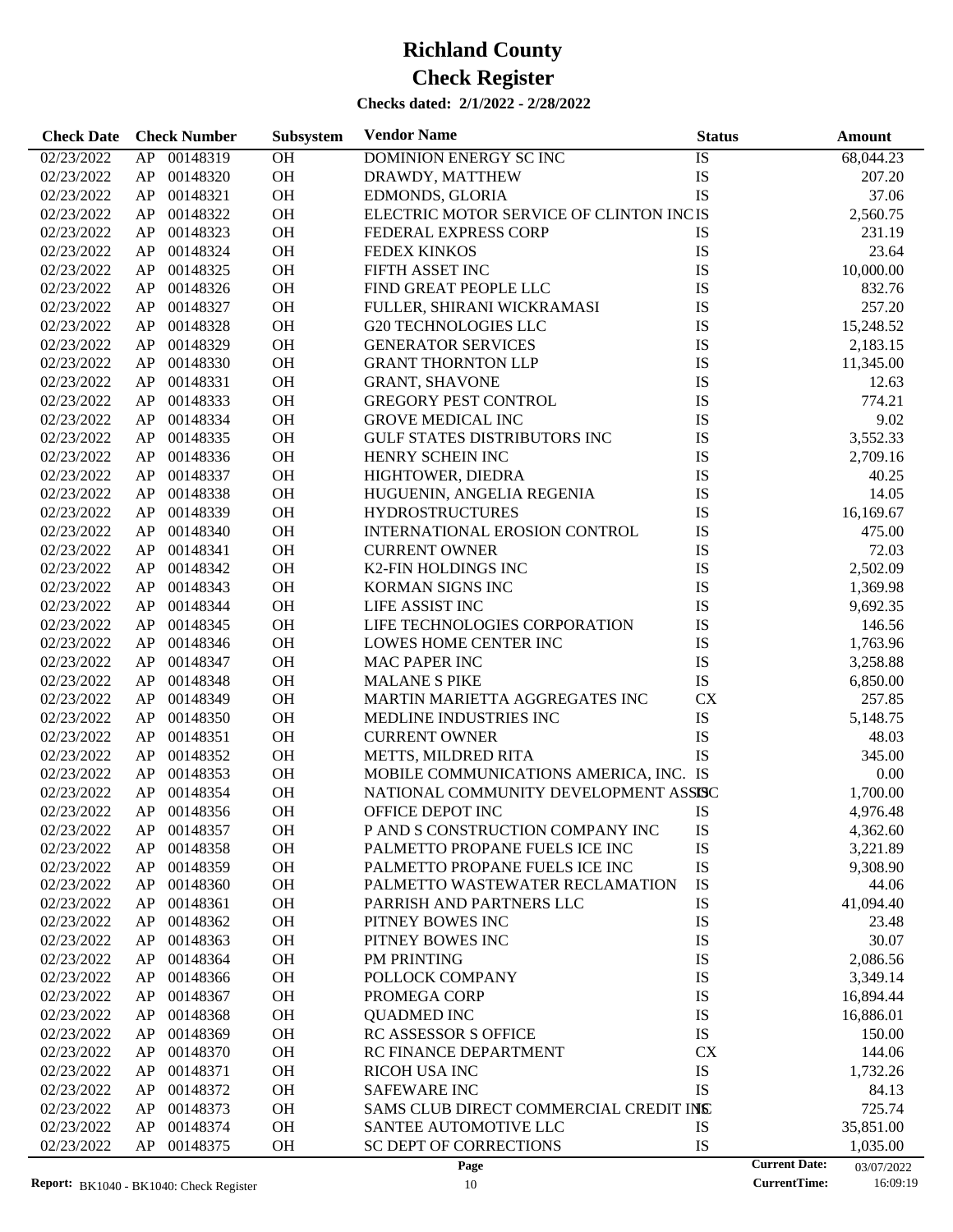| <b>Check Date</b>       |      | <b>Check Number</b> | Subsystem | <b>Vendor Name</b>                        | <b>Status</b>    | <b>Amount</b> |
|-------------------------|------|---------------------|-----------|-------------------------------------------|------------------|---------------|
| 02/23/2022              |      | AP 00148376         | OH        | SC JUNETEENTH FREEDOM FESTIVAL            | IS               | 6,000.00      |
| 02/23/2022              | AP   | 00148377            | OH        | <b>SCSCJA</b>                             | IS               | 1,125.00      |
| 02/23/2022              | AP   | 00148378            | OH        | SHELL, PAMELA MASON                       | IS               | 64.57         |
| 02/23/2022              | AP   | 00148379            | OH        | SLOAN CONSTRUCTION COMPANY INC            | IS               | 5,443.20      |
| 02/23/2022              | AP   | 00148380            | OH        | SNELLING STAFFING SERVICES                | IS               | 3,307.50      |
| 02/23/2022              | AP   | 00148381            | OH        | STALEY, STEPHEN SEAN                      | IS               | 263.64        |
| 02/23/2022              | AP   | 00148382            | OH        | STATEWIDE SECURITY SYSTEMS INC            | IS               | 150.00        |
| 02/23/2022              | AP   | 00148383            | OH        | STERICYCLE COMMUNICATION SOLUTIONS IS     |                  | 360.12        |
| 02/23/2022              | AP   | 00148384            | OH        | <b>SUMMIT FOOD SERVICE LLC</b>            | IS               | 109,776.87    |
| 02/23/2022              | AP   | 00148385            | OH        | <b>SUTTON, SANDRA</b>                     | IS               | 28.55         |
| 02/23/2022              | AP   | 00148386            | OH        | <b>SYNOVOUS BANK</b>                      | IS               | 54,239.06     |
| 02/23/2022              | AP   | 00148387            | OH        | <b>TASC</b>                               | IS               | 4,035.20      |
| 02/23/2022              | AP   | 00148388            | OH        | TCO CONSTRUCTION INC                      | IS               | 116,872.16    |
|                         |      | 00148389            | OH        | <b>TELCOVE</b>                            | IS               |               |
| 02/23/2022              | AP   |                     |           |                                           |                  | 2,415.67      |
| 02/23/2022              | AP   | 00148390            | OH        | <b>TETRA TECH INC</b>                     | IS               | 1,069.00      |
| 02/23/2022              | AP   | 00148391            | OH        | THE COOPERATIVE MINISTRY                  | IS               | 1,361.88      |
| 02/23/2022              | AP   | 00148392            | OH        | THE SOURCING GROUP LLC                    | IS               | 5,647.22      |
| 02/23/2022              | AP   | 00148393            | OH        | THOMAS, KELA                              | IS               | 59.66         |
| 02/23/2022              | AP   | 00148394            | OH        | THOMAS, LORI JAMES                        | <b>CX</b>        | 796.51        |
| 02/23/2022              | AP   | 00148395            | OH        | THOMPSON GRAND RENTAL STATION aka Rentsil |                  | 81.19         |
| 02/23/2022              | AP   | 00148396            | OH        | THOMPSONS GRAND RENTAL STATION            | IS               | 345.79        |
| 02/23/2022              | AP   | 00148397            | OH        | TIME WARNER CABLE                         | IS               | 4,131.92      |
| 02/23/2022              | AP   | 00148398            | OH        | TRI COUNTY ELEC COOP INC                  | IS               | 2,341.08      |
| 02/23/2022              | AP   | 00148399            | OH        | <b>TRUE GROUP</b>                         | IS               | 293.04        |
| 02/23/2022              | AP   | 00148400            | OH        | <b>TYLER TECHNOLOGIES</b>                 | IS               | 3,912.00      |
| 02/23/2022              | AP   | 00148401            | OH        | US PATRIOT TACTICAL                       | IS               | 97.19         |
| 02/23/2022              | AP   | 00148402            | OH        | <b>US POSTMASTER</b>                      | IS               | 4,640.00      |
| 02/23/2022              | AP   | 00148403            | OH        | <b>USA BLUE BOOK</b>                      | IS               | 1,940.92      |
| 02/23/2022              | AP   | 00148405            | OH        | <b>VERIZON WIRELESS</b>                   | IS               | 27,244.93     |
| 02/23/2022              | AP   | 00148406            | OH        | <b>VEROGEN INC</b>                        | IS               | 87,411.69     |
| 02/23/2022              | AP   | 00148407            | OH        | VULCAN MATERIALS CO INC                   | <b>CX</b>        | 1,519.29      |
| 02/23/2022              | AP   | 00148408            | OH        | <b>VWR SCIENTIFIC PRODUCTS</b>            | IS               | 163.41        |
| 02/23/2022              | AP   | 00148409            | OH        | WASTE MANAGEMENT CO INC/LANDFILL          | IS               | 5,059.13      |
| 02/25/2022              | AP   | 00148410            | OH        | VULCAN MATERIALS CO INC                   | IS               | 1,434.91      |
|                         |      |                     |           |                                           | <b>AP Total:</b> | 17,181,805.89 |
|                         |      |                     |           |                                           |                  |               |
| <b>Accounts Payable</b> |      |                     |           |                                           |                  |               |
| 02/02/2022              | FE   | 00002452            | OH        | A MOBILE STORAGE CO INC                   | IS               | 108.00        |
| 02/02/2022              | FE   | 00002453            | OH        | ADS SECURITY L.P.                         | IS               | 64.14         |
| 02/02/2022              | FE   | 00002454            | OH        | KEEP THE MIDLANDS BEAUTIFUL               | IS               | 10,725.00     |
| 02/02/2022              | FE   | 00002455            | OH        | LE BLEU BOTTLED WATER                     | IS               | 139.40        |
| 02/02/2022              | FE   | 00002456            | OH        | UNIFIRST CORPORATION                      | IS               | 8,128.12      |
| 02/02/2022              | FE   | 00002457            | OH        | VALLEY BEVERAGE SOLUTIONS LLC - AKA       | IS               | 545.59        |
| 02/02/2022              | FE   | 00002458            | OH        | BUONASERA MEDIA SERVICES LLC              | IS               | 1,324.70      |
| 02/02/2022              | FE   | 00002459            | OH        | <b>CLEARWATER INC</b>                     | IS               | 15,144.84     |
| 02/02/2022              | FE   | 00002460            | OH        | EMS MANAGEMENT CONSULTANTS                | IS               | 10,233.77     |
| 02/02/2022              | FE   | 00002461            | OH        | <b>GRAINGER CO INC</b>                    | IS               | 4,387.01      |
| 02/02/2022              | FE   | 00002462            | OH        | SPARTAN TECHNOLOGY SOLUTIONS INC          | IS               | 50,000.00     |
| 02/02/2022              | FE   | 00002463            | OH        | WM ENTERPRISE LLC                         | IS               | 639.90        |
| 02/04/2022              | FE   | 00002464            | OH        | LE BLEU BOTTLED WATER                     | IS               | 35.79         |
| 02/09/2022              | FE   | 00002465            | OH        | <b>CATOES INC</b>                         | IS               | 111.01        |
| 02/09/2022              | FE   | 00002466            | OH        | CONCENTRA MEDICAL CENTERS                 | IS               | 8,062.50      |
| 02/09/2022              | $FE$ | 00002467            | OH        | DANA SAFETY SUPPLY                        | IS               | 1,185.84      |
|                         |      |                     |           |                                           |                  |               |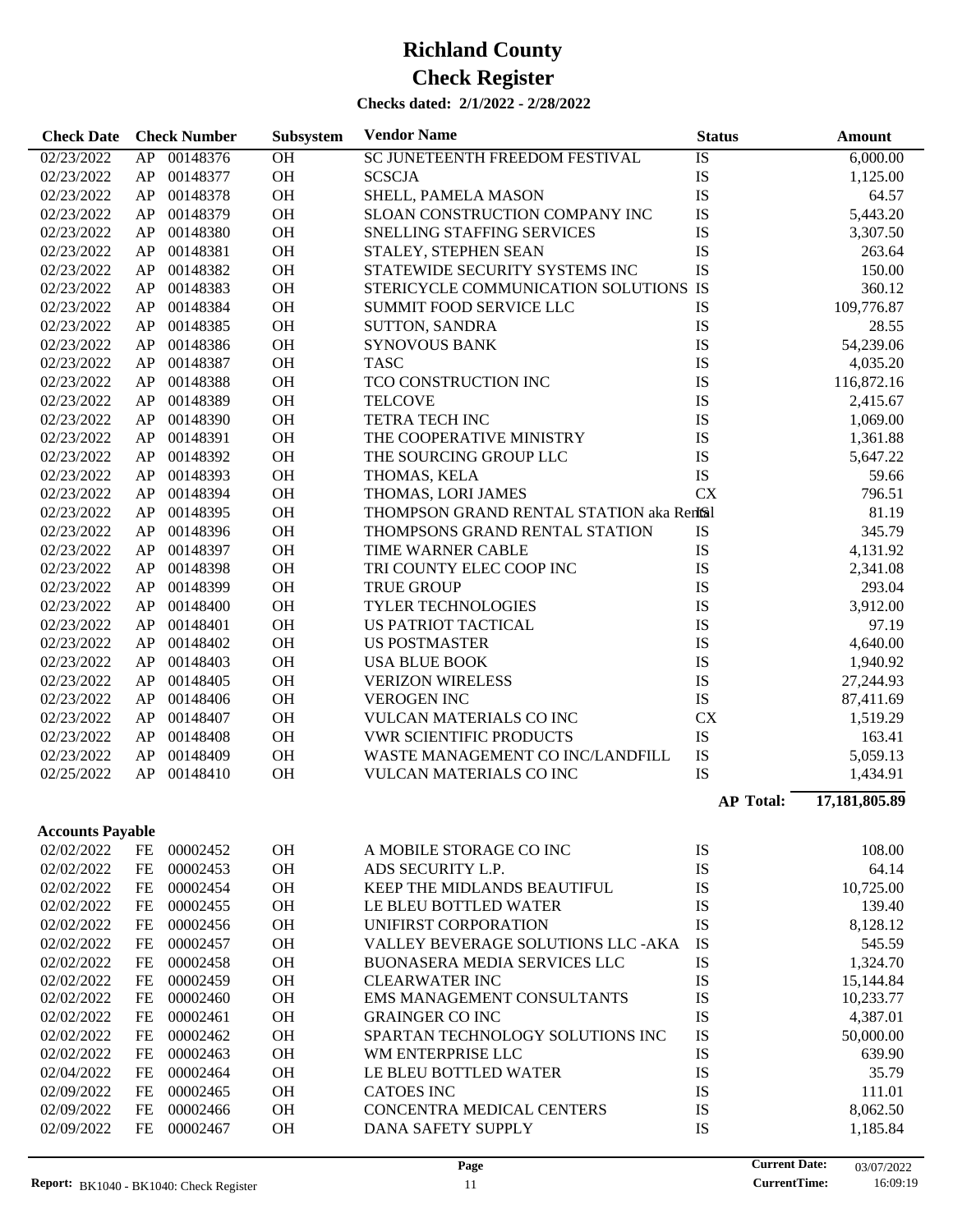| <b>Check Date</b>                               | <b>Check Number</b>   | Subsystem | <b>Vendor Name</b>                    | <b>Status</b> | Amount                                                                |
|-------------------------------------------------|-----------------------|-----------|---------------------------------------|---------------|-----------------------------------------------------------------------|
| 02/09/2022                                      | 00002468<br><b>FE</b> | <b>OH</b> | ELECTRIC CONTROL AND SUPPLY INC       | IS            | 585.09                                                                |
| 02/09/2022                                      | 00002469<br>FE        | OH        | <b>LAWMENS SAFETY SUP INC</b>         | IS            | 711.23                                                                |
| 02/09/2022                                      | FE<br>00002470        | OH        | LE BLEU BOTTLED WATER                 | IS            | 117.82                                                                |
| 02/09/2022                                      | FE<br>00002471        | OH        | LIBERTY TIRE RECYCLING LLC            | IS            | 9,204.50                                                              |
| 02/09/2022                                      | FE<br>00002472        | OH        | TMS INC                               | IS            | 533.36                                                                |
| 02/09/2022                                      | FE<br>00002473        | OH        | UNIFIRST CORPORATION                  | IS            | 5,569.54                                                              |
| 02/09/2022                                      | FE<br>00002474        | OH        | VALLEY BEVERAGE SOLUTIONS LLC - AKA   | IS            | 616.00                                                                |
| 02/09/2022                                      | FE<br>00002475        | OH        | <b>BOOZER SHOPPING CENTER INC</b>     | IS            | 1,200.00                                                              |
| 02/09/2022                                      | FE<br>00002476        | OH        | <b>BUONASERA MEDIA SERVICES LLC</b>   | IS            | 2,274.23                                                              |
| 02/09/2022                                      | FE<br>00002477        | OH        | <b>CLEARWATER INC</b>                 | IS            | 818.24                                                                |
| 02/09/2022                                      | FE<br>00002478        | OH        | COLUMBIA METROPOLITAN CONVENTION & IS |               | 47,772.75                                                             |
| 02/09/2022                                      | FE<br>00002479        | <b>OH</b> | <b>EDVENTURE</b>                      | <b>IS</b>     | 260,290.38                                                            |
| 02/09/2022                                      | FE<br>00002480        | OH        | FLEETMIND SOLUTIONS INC               | IS            | 9,443.01                                                              |
| 02/09/2022                                      | FE<br>00002481        | OH        | <b>GRAINGER CO INC</b>                | IS            | 4,678.63                                                              |
| 02/09/2022                                      | FE<br>00002482        | OH        | <b>HUSSEY GAY BELL</b>                | IS            | 1,680.00                                                              |
| 02/09/2022                                      | FE<br>00002483        | OH        | JOHNSONS GARBAGE SERVICE INC          | IS            | 194,769.68                                                            |
| 02/09/2022                                      | FE<br>00002484        | OH        | <b>M-VAC SYSTEMS INC</b>              | IS            | 1,386.00                                                              |
| 02/09/2022                                      | FE<br>00002485        | OH        | PROFESSIONAL PATHOLOGY SERVICES       | IS            | 109,360.00                                                            |
| 02/09/2022                                      | FE<br>00002486        | OH        | ROPER PERSONNEL SVC INC               | IS            | 6,969.34                                                              |
| 02/09/2022                                      | FE<br>00002487        | <b>OH</b> | UNITED WAY OF THE MIDLANDS            | IS            | 10,508.75                                                             |
| 02/09/2022                                      | FE<br>00002488        | OH        | WAPER SUPPLY AND SVC CO INC           | IS            | 6,145.68                                                              |
| 02/09/2022                                      | <b>FE</b><br>00002489 | OH        | <b>WELLPATH LLC</b>                   | IS            | 372,051.35                                                            |
| 02/09/2022                                      | FE<br>00002490        | OH        | WK DICKSON AND COMPANY INC            | IS            | 1,510.00                                                              |
| 02/11/2022                                      | FE<br>00002491        | OH        | <b>LASER PRINT PLUS INC</b>           | IS            | 42,723.56                                                             |
| 02/17/2022                                      | FE<br>00002492        | OH        | A MOBILE STORAGE CO INC               | IS            | 108.00                                                                |
| 02/17/2022                                      | FE<br>00002493        | OH        | <b>CATOES INC</b>                     | IS            | 54.86                                                                 |
| 02/17/2022                                      | FE<br>00002494        | OH        | CONCENTRA MEDICAL CENTERS             | IS            | 61.50                                                                 |
| 02/17/2022                                      | FE<br>00002495        | <b>OH</b> | DANA SAFETY SUPPLY                    | IS            | 5,734.80                                                              |
| 02/17/2022                                      | FE<br>00002496        | OH        | DICK SMITH FORD INC                   | IS            | 54,727.00                                                             |
| 02/17/2022                                      | <b>FE</b><br>00002497 | OH        | <b>LAWMENS SAFETY SUP INC</b>         | IS            | 241.92                                                                |
| 02/17/2022                                      | FE<br>00002498        | OH        | LE BLEU BOTTLED WATER                 | IS            | 261.30                                                                |
| 02/17/2022                                      | FE<br>00002499        | OH        | PIEDMONT DOOR SOLUTIONS               | IS            | 688.99                                                                |
| 02/17/2022                                      | FE<br>00002500        | OH        | PRISMA HEALTH-MIDLANDS                | IS            | 550.00                                                                |
| 02/17/2022                                      | <b>FE</b><br>00002501 | OH        | <b>S AND ME</b>                       | IS            | 3,994.50                                                              |
| 02/17/2022                                      | <b>FE</b><br>00002502 | OH        | SC RURAL WATER ASSOC INC              | <b>IS</b>     | 1,100.00                                                              |
| 02/17/2022                                      | FE<br>00002503        | <b>OH</b> | SIMPLE COMMUNICATIONS TECHNOLOGIES IS |               | 4.32                                                                  |
| 02/17/2022                                      | 00002504<br>FE        | OН        | SONITROL OF THE MIDLANDS              | IS            | 322.86                                                                |
| 02/17/2022                                      | 00002505<br>FE        | OH        | TMS INC                               | IS            | 854.84                                                                |
| 02/17/2022                                      | 00002506<br>FE        | OH        | UNIFIRST CORPORATION                  | IS            | 1,369.70                                                              |
| 02/17/2022                                      | FE<br>00002507        | OH        | VALLEY BEVERAGE SOLUTIONS LLC -AKA    | IS            | 1,789.68                                                              |
| 02/17/2022                                      | FE<br>00002508        | OH        | <b>AERO PRODUCTS</b>                  | IS            | 1,106.18                                                              |
| 02/17/2022                                      | FE<br>00002509        | OH        | CAROLINA ELEVATOR SERVICE INC         | IS            | 3,602.00                                                              |
| 02/17/2022                                      | FE<br>00002510        | OH        | <b>CROWDER CONSTRUCTION</b>           | IS            | 591,692.36                                                            |
| 02/17/2022                                      | 00002511<br>FE        | OH        | EMS MANAGEMENT CONSULTANTS            | IS            | 7,802.53                                                              |
| 02/17/2022                                      | 00002512<br>FE        | OH        | <b>GRAINGER CO INC</b>                | IS            | 1,300.72                                                              |
| 02/17/2022                                      | FE<br>00002513        | OH        | LINDEMANN DAVIS & HUGHES P.A.         | IS            | 14,464.15                                                             |
| 02/17/2022                                      | FE<br>00002514        | OH        | MEAD AND HUNT INC                     | IS            | 17,116.80                                                             |
| 02/17/2022                                      | 00002515<br>FE        | OH        | OLH INC.                              | IS            | 11,472.50                                                             |
| 02/17/2022                                      | 00002516<br>FE        | OH        | PALMETTO CORP OF CONWAY               | IS            | 45,077.85                                                             |
| 02/17/2022                                      | 00002517<br>FE        | OH        | REPUBLIC CONTRACTING                  | IS            | 191,638.34                                                            |
| 02/17/2022                                      | FE<br>00002518        | OH        | W B GUIMARIN CO INC                   | IS            | 17,518.00                                                             |
| 02/17/2022                                      | 00002519<br>FE        | OH        | WAPER SUPPLY AND SVC CO INC           | IS            | 2,148.43                                                              |
| 02/17/2022                                      | FE<br>00002520        | OH        | WK DICKSON AND COMPANY INC            | IS            | 546.00                                                                |
| 02/24/2022                                      | FE<br>00002521        | OH        | DANA SAFETY SUPPLY                    | IS            | 1,134.00                                                              |
| <b>Report:</b> $RK1040 - RK1040$ Check Register |                       |           | Page<br>12                            |               | <b>Current Date:</b><br>03/07/2022<br><b>CurrentTime:</b><br>16:09:19 |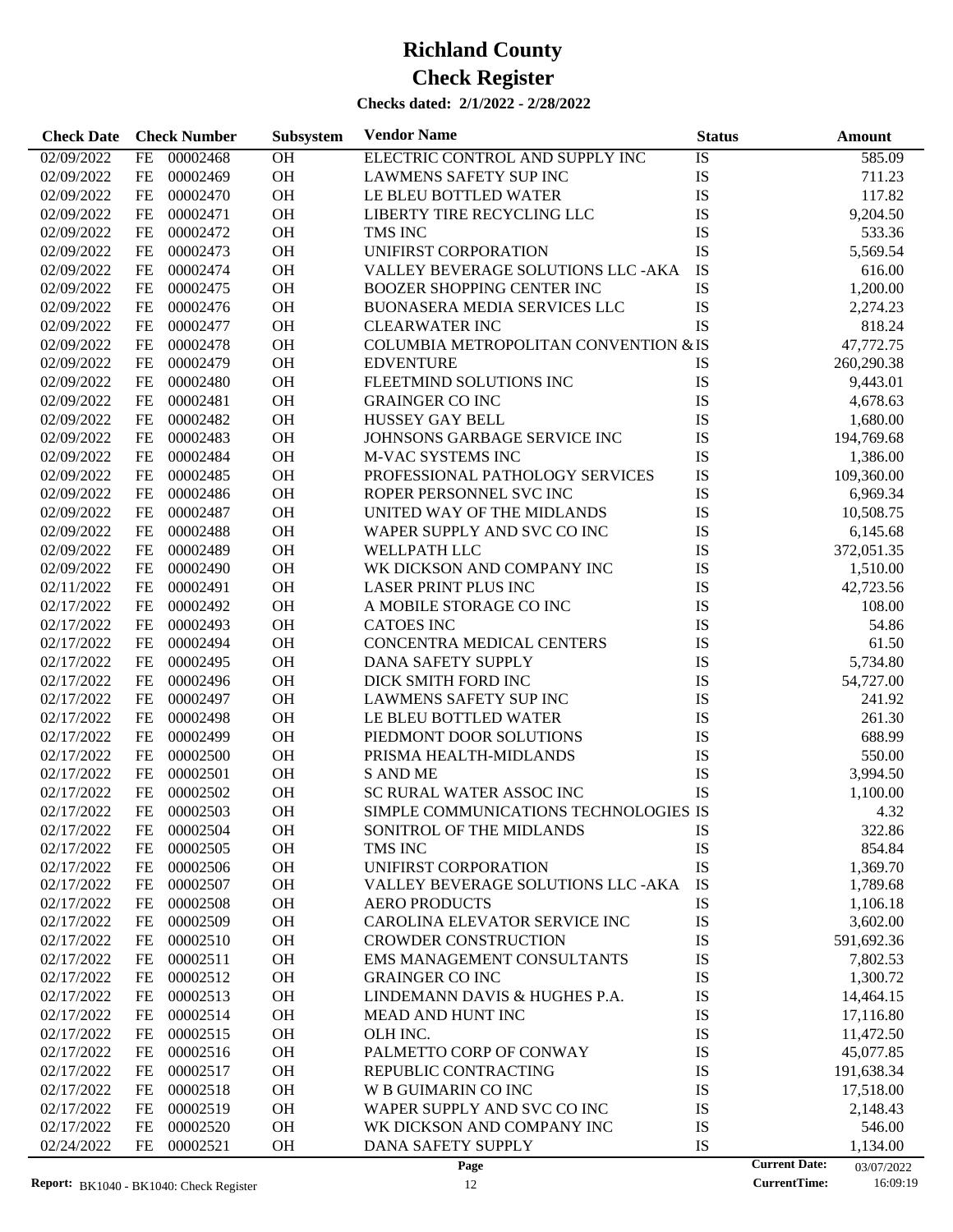| <b>Check Date</b> |           | <b>Check Number</b> | Subsystem | <b>Vendor Name</b>                      | <b>Status</b> | Amount       |
|-------------------|-----------|---------------------|-----------|-----------------------------------------|---------------|--------------|
| 02/24/2022        | <b>FE</b> | 00002522            | OH        | <b>GANN OFFICE SUPPLIERS</b>            | IS            | 1,121.80     |
| 02/24/2022        | <b>FE</b> | 00002523            | OH        | LE BLEU BOTTLED WATER                   | IS            | 222.47       |
| 02/24/2022        | <b>FE</b> | 00002524            | OH        | LIBERTY TIRE RECYCLING LLC              | IS            | 2,258.50     |
| 02/24/2022        | FE        | 00002525            | OH        | UNIFIRST CORPORATION                    | IS            | 2,280.77     |
| 02/24/2022        | FE        | 00002526            | OH        | VALLEY BEVERAGE SOLUTIONS LLC - AKA     | IS            | 331.50       |
| 02/24/2022        | FE        | 00002527            | OH        | CAPITAL DATA SERVICE INC                | IS            | 350.90       |
| 02/24/2022        | FE        | 00002528            | OH        | CHEROKEE CONSTRUCTION COMPANY INC       | IS            | 93,244.05    |
| 02/24/2022        | FE        | 00002529            | OH        | <b>GRAINGER CO INC</b>                  | IS            | 55.87        |
| 02/24/2022        | FE        | 00002530            | OH        | LRADAC-LEX/RCHLND ALCOHOL DRUG          | IS            | 87,284.40    |
| 02/24/2022        | FE        | 00002531            | OH        | MCCLAM & ASSOCIATES INC                 | IS            | 49,999.14    |
| 02/24/2022        | FE        | 00002532            | OH        | PALMETTO CORP OF CONWAY                 | <b>IS</b>     | 748.00       |
| 02/24/2022        | FE        | 00002533            | OH        | PALMETTO UTILITY PROTECTION SERVICE INS |               | 513.13       |
| 02/24/2022        | FE        | 00002534            | <b>OH</b> | REHRIG PACIFIC CO INC                   | IS            | 47,187.89    |
| 02/24/2022        | FE        | 00002535            | OH        | REPUBLIC CONTRACTING                    | IS            | 582,688.28   |
| 02/24/2022        | FE        | 00002536            | OH        | ROPER PERSONNEL SVC INC                 | IS            | 3,573.78     |
|                   |           |                     |           |                                         |               | 3,052,099.36 |
|                   |           |                     |           |                                         | FE Total:     |              |
| <b>Treasurer</b>  |           |                     |           |                                         |               |              |
| 02/01/2022        | TR        | 90022733            | <b>OH</b> | Odom, Thomas S                          | <b>CX</b>     | 24,546.13    |
| 02/01/2022        | TR        | 90022734            | OH        | WILLIAMS, ANTHONY F                     | CX            | 2,833.40     |
| 02/02/2022        | TR        | 00370712            | JE        | <b>Treasurer Tax Refund</b>             | CX            | 88.35        |
| 02/02/2022        | TR        | 00370713            | JE        | <b>Treasurer Tax Refund</b>             | CX            | 4,101.00     |
| 02/02/2022        | TR        | 00370714            | JE        | <b>Treasurer Tax Refund</b>             | CX            | 1,131.76     |
| 02/02/2022        | TR        | 00370715            | JE        | <b>Treasurer Tax Refund</b>             | CX            | 76,712.17    |
| 02/02/2022        | TR        | 00370716            | JE        | <b>Treasurer Tax Refund</b>             | CX            | 1,586.45     |
| 02/02/2022        | TR        | 00370717            | JE        | <b>Treasurer Tax Refund</b>             | CX            | 8,215.05     |
| 02/02/2022        | TR        | 00370718            | JE        | <b>Treasurer Tax Refund</b>             | CX            | 323.71       |
| 02/02/2022        | TR        | 00370719            | JE        | <b>Treasurer Tax Refund</b>             | IS            | 142.89       |
| 02/02/2022        | TR        | 00370720            | JE        | <b>Treasurer Tax Refund</b>             | CX            | 3,951.70     |
| 02/02/2022        | TR        | 00370721            | JE        | <b>Treasurer Tax Refund</b>             | CX            | 369.00       |
| 02/02/2022        | TR        | 00370722            | JE        | <b>Treasurer Tax Refund</b>             | ${\rm CX}$    | 5.37         |
| 02/02/2022        | TR        | 00370723            | JE        | <b>Treasurer Tax Refund</b>             | CX            | 493.60       |
| 02/02/2022        | TR        | 00370724            | JE        | <b>Treasurer Tax Refund</b>             | IS            | 369.00       |
| 02/02/2022        | <b>TR</b> | 00370725            | JE        | <b>Treasurer Tax Refund</b>             | <b>CX</b>     | 3,086.37     |
| 02/02/2022        | <b>TR</b> | 00370726            | JE        | <b>Treasurer Tax Refund</b>             | <b>CX</b>     | 3,880.97     |
| 02/02/2022        | TR        | 00370727            | JE        | <b>Treasurer Tax Refund</b>             | <b>CX</b>     | 3,819.60     |
| 02/02/2022        | TR        | 00370728            | JE        | <b>Treasurer Tax Refund</b>             | IS            | 70.32        |
| 02/02/2022        | TR        | 00370729            | JE        | <b>Treasurer Tax Refund</b>             | <b>CX</b>     | 374.50       |
| 02/02/2022        | TR        | 00370730            | JE        | <b>Treasurer Tax Refund</b>             | CX            | 2,006.52     |
| 02/03/2022        | TR        | 00370731            | JE        | <b>Treasurer Tax Refund</b>             | <b>CX</b>     | 156.53       |
| 02/03/2022        | TR        | 90022735            | OH        | DICKERSON, FRANK                        | IS            | 4,360.00     |
| 02/03/2022        | TR        | 90022736            | OH        | DICKERSON, FRANK                        | IS            | 910.73       |
| 02/03/2022        | <b>TR</b> | 90022737            | OH        | DICKERSON, FRANK                        | IS            | 618.00       |
| 02/03/2022        | TR        | 90022738            | OH        | DICKERSON, FRANK                        | IS            | 896.00       |
| 02/03/2022        | TR        | 90022739            | OH        | MERCURY FUNDING LLC                     | <b>CX</b>     | 109,199.01   |
| 02/03/2022        | TR        | 90022740            | OH        | WILSON, MARSHA F                        | $\mathbf{IS}$ | 1,011.93     |
| 02/04/2022        | TR        | 00370732            | JE        | <b>Treasurer Tax Refund</b>             | <b>CX</b>     | 22.27        |
| 02/04/2022        | <b>TR</b> | 00370733            | JE        | <b>Treasurer Tax Refund</b>             | CX            | 1,692.14     |
| 02/04/2022        | <b>TR</b> | 00370734            | JE        | <b>Treasurer Tax Refund</b>             | CX            | 50.11        |
| 02/04/2022        | <b>TR</b> | 00370735            | JE        | <b>Treasurer Tax Refund</b>             | CX            | 671.33       |
| 02/04/2022        | <b>TR</b> | 00370736            | JE        | <b>Treasurer Tax Refund</b>             | CX            | 394.19       |
| 02/04/2022        | <b>TR</b> | 00370737            | JE        | <b>Treasurer Tax Refund</b>             | ${\rm CX}$    | 1,608.68     |
| 02/04/2022        | <b>TR</b> | 00370738            | JE        | <b>Treasurer Tax Refund</b>             | CX            | 18.06        |
|                   |           |                     |           |                                         |               |              |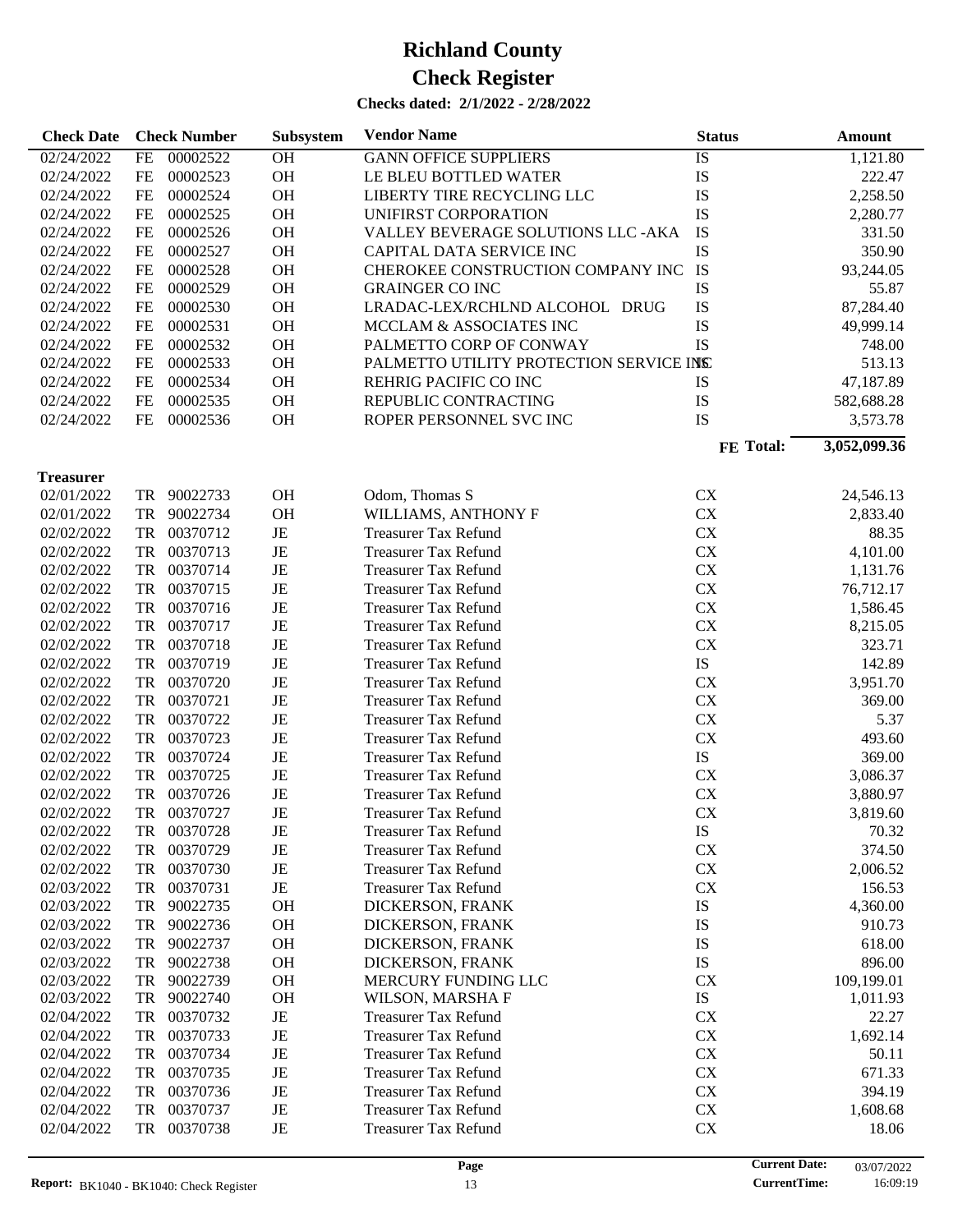| <b>Check Date</b> | <b>Check Number</b>   | <b>Subsystem</b> | <b>Vendor Name</b>          | <b>Status</b> | Amount                             |
|-------------------|-----------------------|------------------|-----------------------------|---------------|------------------------------------|
| 02/04/2022        | 00370739<br>TR        | JE               | <b>Treasurer Tax Refund</b> | CX            | 145.78                             |
| 02/04/2022        | <b>TR</b><br>00370740 | $\rm{JE}$        | <b>Treasurer Tax Refund</b> | ${\rm CX}$    | 526.60                             |
| 02/04/2022        | <b>TR</b><br>00370741 | $\rm{JE}$        | <b>Treasurer Tax Refund</b> | ${\rm CX}$    | 42.58                              |
| 02/04/2022        | <b>TR</b><br>00370742 | $\rm{JE}$        | <b>Treasurer Tax Refund</b> | ${\rm CX}$    | 1,515.26                           |
| 02/04/2022        | 00370743<br><b>TR</b> | $\rm{JE}$        | <b>Treasurer Tax Refund</b> | ${\rm CX}$    | 29.65                              |
| 02/04/2022        | 00370744<br><b>TR</b> | $\rm{JE}$        | <b>Treasurer Tax Refund</b> | ${\rm CX}$    | 113.31                             |
| 02/04/2022        | <b>TR</b><br>00370745 | $\rm{JE}$        | <b>Treasurer Tax Refund</b> | ${\rm CX}$    | 322.88                             |
| 02/04/2022        | <b>TR</b><br>00370746 | $\rm{JE}$        | <b>Treasurer Tax Refund</b> | ${\rm CX}$    | 44.64                              |
| 02/04/2022        | 00370747<br><b>TR</b> | $\rm{JE}$        | <b>Treasurer Tax Refund</b> | ${\rm CX}$    | 1,005.36                           |
| 02/04/2022        | <b>TR</b><br>00370748 | $\rm{JE}$        | <b>Treasurer Tax Refund</b> | ${\rm CX}$    | 42.13                              |
| 02/04/2022        | <b>TR</b><br>00370749 | $\rm{JE}$        | <b>Treasurer Tax Refund</b> | ${\rm CX}$    | 206.95                             |
| 02/04/2022        | <b>TR</b><br>00370750 | $\rm{JE}$        | <b>Treasurer Tax Refund</b> | ${\rm CX}$    | 58.97                              |
| 02/04/2022        | 00370751<br><b>TR</b> | $\rm{JE}$        | <b>Treasurer Tax Refund</b> | ${\rm CX}$    | 20.00                              |
| 02/04/2022        | <b>TR</b><br>00370752 | $\rm{JE}$        | <b>Treasurer Tax Refund</b> | ${\rm IS}$    | 5.56                               |
| 02/04/2022        | 00370753<br><b>TR</b> | $\rm{JE}$        | <b>Treasurer Tax Refund</b> | ${\rm CX}$    | 548.25                             |
| 02/04/2022        | <b>TR</b><br>00370754 | $\rm{JE}$        | <b>Treasurer Tax Refund</b> | ${\rm CX}$    | 14.77                              |
| 02/04/2022        | <b>TR</b><br>00370755 | $\rm{JE}$        | <b>Treasurer Tax Refund</b> | ${\rm CX}$    | 5.58                               |
| 02/04/2022        | <b>TR</b><br>00370756 | $\rm{JE}$        | <b>Treasurer Tax Refund</b> | ${\rm CX}$    | 623.60                             |
| 02/04/2022        | 00370757<br><b>TR</b> | $\rm{JE}$        | <b>Treasurer Tax Refund</b> | ${\rm CX}$    | 183.72                             |
| 02/04/2022        | <b>TR</b><br>00370758 | $\rm{JE}$        | <b>Treasurer Tax Refund</b> | ${\rm IS}$    | 1,130.74                           |
| 02/04/2022        | <b>TR</b><br>00370759 | $\rm{JE}$        | <b>Treasurer Tax Refund</b> | ${\rm CX}$    | 300.86                             |
| 02/04/2022        | 00370760<br><b>TR</b> | $\rm{JE}$        | <b>Treasurer Tax Refund</b> | ${\rm IS}$    | 79.13                              |
| 02/04/2022        | <b>TR</b><br>00370761 | $\rm{JE}$        | <b>Treasurer Tax Refund</b> | CX            | 311.75                             |
| 02/04/2022        | <b>TR</b><br>00370762 | $\rm{JE}$        | <b>Treasurer Tax Refund</b> | ${\rm CX}$    | 586.35                             |
| 02/04/2022        | 00370763<br><b>TR</b> | $\rm{JE}$        | <b>Treasurer Tax Refund</b> | ${\rm CX}$    | 11.58                              |
| 02/04/2022        | <b>TR</b><br>00370764 | $\rm{JE}$        | <b>Treasurer Tax Refund</b> | ${\rm CX}$    | 53.11                              |
| 02/04/2022        | <b>TR</b><br>00370765 | $\rm{JE}$        | <b>Treasurer Tax Refund</b> | ${\rm CX}$    | 1,335.45                           |
| 02/04/2022        | <b>TR</b><br>00370766 | $\rm{JE}$        | <b>Treasurer Tax Refund</b> | ${\rm IS}$    | 1,946.18                           |
| 02/04/2022        | 00370767<br><b>TR</b> | $\rm{JE}$        | <b>Treasurer Tax Refund</b> | ${\rm CX}$    | 483.11                             |
| 02/04/2022        | <b>TR</b><br>00370768 | $\rm{JE}$        | <b>Treasurer Tax Refund</b> | ${\rm CX}$    | 681.62                             |
| 02/04/2022        | <b>TR</b><br>00370769 | $\rm{JE}$        | <b>Treasurer Tax Refund</b> | ${\rm CX}$    | 77.93                              |
| 02/04/2022        | 00370770<br><b>TR</b> | $\rm{JE}$        | <b>Treasurer Tax Refund</b> | ${\rm CX}$    | 33.40                              |
| 02/04/2022        | <b>TR</b><br>00370771 | $\rm{JE}$        | <b>Treasurer Tax Refund</b> | ${\rm CX}$    | 153,410.18                         |
| 02/04/2022        | <b>TR</b><br>00370772 | $\rm{JE}$        | <b>Treasurer Tax Refund</b> | ${\rm CX}$    | 162,379.12                         |
| 02/04/2022        | <b>TR</b><br>00370773 | $\rm{JE}$        | <b>Treasurer Tax Refund</b> | ${\rm CX}$    | 48.56                              |
| 02/04/2022        | <b>TR</b><br>00370774 | $\rm{JE}$        | <b>Treasurer Tax Refund</b> | ${\rm CX}$    | 8.00                               |
| 02/04/2022        | 00370775<br>TR        | JE               | <b>Treasurer Tax Refund</b> | CX            | 315.49                             |
| 02/04/2022        | 00370776<br>TR        | JE               | <b>Treasurer Tax Refund</b> | ${\rm CX}$    | 4,325.61                           |
| 02/04/2022        | <b>TR</b><br>00370777 | $\rm{JE}$        | <b>Treasurer Tax Refund</b> | ${\rm CX}$    | 4,154.63                           |
| 02/04/2022        | 00370778<br>TR        | JE               | <b>Treasurer Tax Refund</b> | IS            | 70.32                              |
| 02/04/2022        | 00370779<br>TR        | JE               | <b>Treasurer Tax Refund</b> | CX            | 890.22                             |
| 02/04/2022        | 00370780<br>TR        | JE               | <b>Treasurer Tax Refund</b> | CX            | 3,238.78                           |
| 02/04/2022        | 00370781<br>TR        | JE               | <b>Treasurer Tax Refund</b> | CX            | 5,214.25                           |
| 02/04/2022        | TR<br>00370782        | JE               | <b>Treasurer Tax Refund</b> | CX            | 40.13                              |
| 02/04/2022        | 00370783<br>TR        | JE               | <b>Treasurer Tax Refund</b> | CX            | 346.20                             |
| 02/04/2022        | 00370784<br>TR        | JE               | <b>Treasurer Tax Refund</b> | CX            | 3,840.33                           |
| 02/04/2022        | 00370785<br>TR        | JE               | <b>Treasurer Tax Refund</b> | CX            | 1,918.44                           |
| 02/04/2022        | 00370786<br>TR        | JE               | <b>Treasurer Tax Refund</b> | CX            | 486.85                             |
| 02/04/2022        | 00370787<br>TR        | JE               | <b>Treasurer Tax Refund</b> | CX            | 40.53                              |
| 02/04/2022        | 00370788<br>TR        | JE               | <b>Treasurer Tax Refund</b> | CX            | 868.35                             |
| 02/04/2022        | 00370789<br>TR        | JE               | <b>Treasurer Tax Refund</b> | CX            | 403.86                             |
| 02/04/2022        | 00370790<br>TR        | JE               | <b>Treasurer Tax Refund</b> | CX            | 736.83                             |
| 02/04/2022        | 00370791<br>TR        | JE               | <b>Treasurer Tax Refund</b> | CX            | 967.96                             |
| 02/04/2022        | 00370792<br>TR        | JE               | <b>Treasurer Tax Refund</b> | CX            | 253.10                             |
|                   |                       |                  | Page                        |               | <b>Current Date:</b><br>03/07/2022 |

<sup>03/07/2022&</sup>lt;br>16:09:19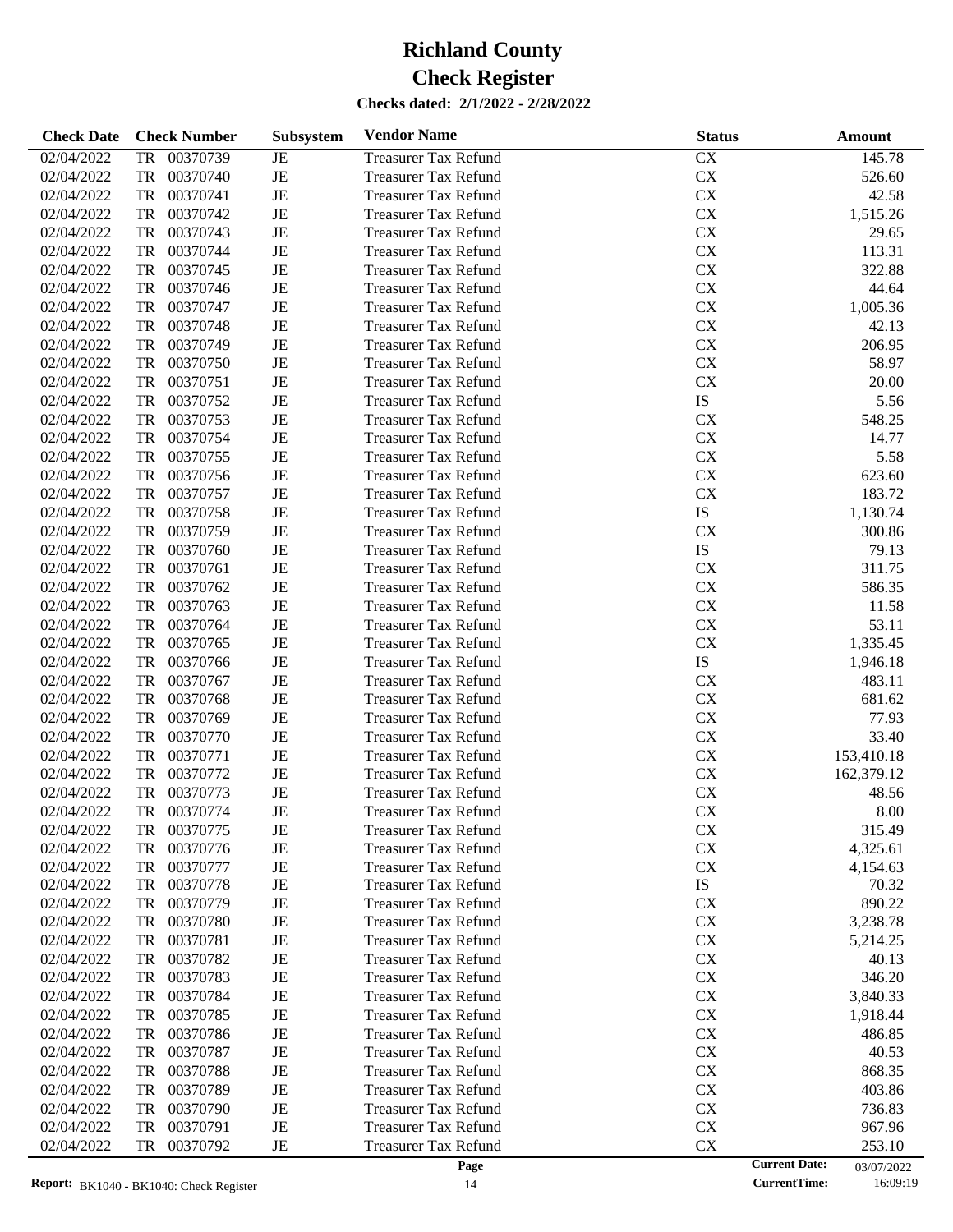| <b>Check Date</b> | <b>Check Number</b>   | Subsystem   | <b>Vendor Name</b>          | <b>Status</b> | Amount                             |
|-------------------|-----------------------|-------------|-----------------------------|---------------|------------------------------------|
| 02/04/2022        | 00370793<br>TR        | JE          | <b>Treasurer Tax Refund</b> | CX            | 186.92                             |
| 02/04/2022        | 00370794<br>TR        | $_{\rm JE}$ | <b>Treasurer Tax Refund</b> | CX            | 136.83                             |
| 02/04/2022        | TR<br>00370795        | JE          | <b>Treasurer Tax Refund</b> | CX            | 1,582.56                           |
| 02/04/2022        | TR<br>00370796        | JE          | <b>Treasurer Tax Refund</b> | <b>CX</b>     | 624.80                             |
| 02/04/2022        | 00370797<br>TR        | JE          | <b>Treasurer Tax Refund</b> | IS            | 427.65                             |
| 02/04/2022        | TR<br>00370798        | JE          | <b>Treasurer Tax Refund</b> | <b>CX</b>     | 1,044.88                           |
| 02/04/2022        | TR<br>00370799        | JE          | <b>Treasurer Tax Refund</b> | <b>CX</b>     | 1,238.10                           |
| 02/04/2022        | TR<br>00370800        | JE          | <b>Treasurer Tax Refund</b> | <b>CX</b>     | 745.95                             |
| 02/04/2022        | 00370801<br>TR        | JE          | <b>Treasurer Tax Refund</b> | <b>CX</b>     | 70.67                              |
| 02/04/2022        | TR<br>00370802        | JE          | <b>Treasurer Tax Refund</b> | <b>CX</b>     | 48.56                              |
| 02/04/2022        | TR<br>00370803        | JE          | <b>Treasurer Tax Refund</b> | <b>CX</b>     | 103.08                             |
| 02/04/2022        | 00370804<br>TR        | JE          | <b>Treasurer Tax Refund</b> | <b>CX</b>     | 136.65                             |
| 02/04/2022        | 00370805<br>TR        | JE          | <b>Treasurer Tax Refund</b> | IS            | 177.46                             |
| 02/04/2022        | TR<br>00370806        | JE          | <b>Treasurer Tax Refund</b> | <b>CX</b>     | 4,851.21                           |
| 02/04/2022        | TR<br>00370807        | JE          | <b>Treasurer Tax Refund</b> | <b>CX</b>     | 9.31                               |
| 02/04/2022        | 00370808<br>TR        | JE          | <b>Treasurer Tax Refund</b> | IS            | 19.57                              |
| 02/04/2022        | TR<br>00370809        | JE          | <b>Treasurer Tax Refund</b> | <b>CX</b>     | 138.57                             |
| 02/04/2022        | TR<br>00370810        | JE          | <b>Treasurer Tax Refund</b> | <b>CX</b>     | 541.26                             |
| 02/04/2022        | 00370811<br>TR        | JE          | <b>Treasurer Tax Refund</b> | <b>CX</b>     | 2,520.75                           |
| 02/04/2022        | 00370812<br>TR        | JE          | <b>Treasurer Tax Refund</b> | CX            | 725.84                             |
| 02/04/2022        | TR<br>00370813        | JE          | <b>Treasurer Tax Refund</b> | IS            | 395.00                             |
| 02/04/2022        | TR<br>00370814        | JE          | <b>Treasurer Tax Refund</b> | <b>CX</b>     | 1,166.39                           |
| 02/04/2022        | 00370815<br>TR        | JE          | <b>Treasurer Tax Refund</b> | IS            | 80.42                              |
| 02/04/2022        | TR<br>00370816        | JE          | <b>Treasurer Tax Refund</b> | <b>CX</b>     | 3,067.97                           |
| 02/04/2022        | TR<br>00370817        | JE          | <b>Treasurer Tax Refund</b> | <b>CX</b>     | 387.54                             |
| 02/04/2022        | 00370818<br>TR        | JE          | <b>Treasurer Tax Refund</b> | <b>CX</b>     | 217.61                             |
| 02/04/2022        | 00370819<br>TR        | JE          | <b>Treasurer Tax Refund</b> | <b>CX</b>     | 718.70                             |
| 02/04/2022        | TR<br>00370820        | JE          | <b>Treasurer Tax Refund</b> | CX            | 197.50                             |
| 02/04/2022        | TR<br>00370821        | JE          | <b>Treasurer Tax Refund</b> | IS            | 272.19                             |
| 02/04/2022        | 00370822<br>TR        | JE          | <b>Treasurer Tax Refund</b> | <b>CX</b>     | 4,975.60                           |
| 02/04/2022        | TR<br>00370823        | JE          | <b>Treasurer Tax Refund</b> | <b>CX</b>     | 485.26                             |
| 02/04/2022        | <b>TR</b><br>00370824 | JE          | <b>Treasurer Tax Refund</b> | CX            | 2,144.74                           |
| 02/04/2022        | 00370825<br>TR        | JE          | <b>Treasurer Tax Refund</b> | IS            | 8,731.80                           |
| 02/04/2022        | 00370826<br>TR        | JE          | <b>Treasurer Tax Refund</b> | <b>CX</b>     | 3,763.21                           |
| 02/04/2022        | 00370827<br>TR        | JE          | <b>Treasurer Tax Refund</b> | <b>CX</b>     | 1,603.14                           |
| 02/04/2022        | TR<br>00370828        | JE          | <b>Treasurer Tax Refund</b> | CX            | 2,322.77                           |
| 02/04/2022        | TR<br>00370829        | JE          | <b>Treasurer Tax Refund</b> | IS            | 684.90                             |
| 02/04/2022        | 00370830<br>TR        | JE          | <b>Treasurer Tax Refund</b> | <b>CX</b>     | 426.20                             |
| 02/04/2022        | 00370831<br>TR        | JE          | <b>Treasurer Tax Refund</b> | IS            | 1,624.80                           |
| 02/04/2022        | 00370832<br>TR        | JE          | Treasurer Tax Refund        | <b>CX</b>     | 426.20                             |
| 02/04/2022        | TR<br>00370833        | $\rm{JE}$   | <b>Treasurer Tax Refund</b> | <b>CX</b>     | 7,203.28                           |
| 02/04/2022        | TR<br>00370834        | $\rm{JE}$   | <b>Treasurer Tax Refund</b> | <b>CX</b>     | 426.20                             |
| 02/04/2022        | 90022741<br>TR        | <b>OH</b>   | WILSON, MARCELLA            | <b>CX</b>     | 1,011.93                           |
| 02/07/2022        | 00370835<br>TR        | JE          | <b>Treasurer Tax Refund</b> | <b>CX</b>     | 675.18                             |
| 02/07/2022        | 00370836<br>TR        | $\rm{JE}$   | <b>Treasurer Tax Refund</b> | <b>CX</b>     | 287.22                             |
| 02/07/2022        | 00370837<br>TR        | $\rm{JE}$   | <b>Treasurer Tax Refund</b> | IS            | 139.18                             |
| 02/07/2022        | TR<br>00370838        | JE          | <b>Treasurer Tax Refund</b> | IS            | 1,533.89                           |
| 02/07/2022        | 00370839<br>TR        | $\rm{JE}$   | <b>Treasurer Tax Refund</b> | <b>CX</b>     | 609.34                             |
| 02/07/2022        | 00370840<br>TR        | JE          | <b>Treasurer Tax Refund</b> | <b>CX</b>     | 250.52                             |
| 02/07/2022        | TR<br>00370841        | JE          | <b>Treasurer Tax Refund</b> | <b>CX</b>     | 404.04                             |
| 02/07/2022        | TR<br>00370842        | JE          | <b>Treasurer Tax Refund</b> | IS            | 16.82                              |
| 02/07/2022        | 00370843<br>TR        | JE          | <b>Treasurer Tax Refund</b> | <b>CX</b>     | 733.20                             |
| 02/07/2022        | 00370844<br>TR        | $\rm{JE}$   | <b>Treasurer Tax Refund</b> | <b>CX</b>     | 460.42                             |
| 02/07/2022        | TR<br>00370845        | $_{\rm JE}$ | <b>Treasurer Tax Refund</b> | CX            | 84.07                              |
|                   |                       |             | Page                        |               | <b>Current Date:</b><br>03/07/2022 |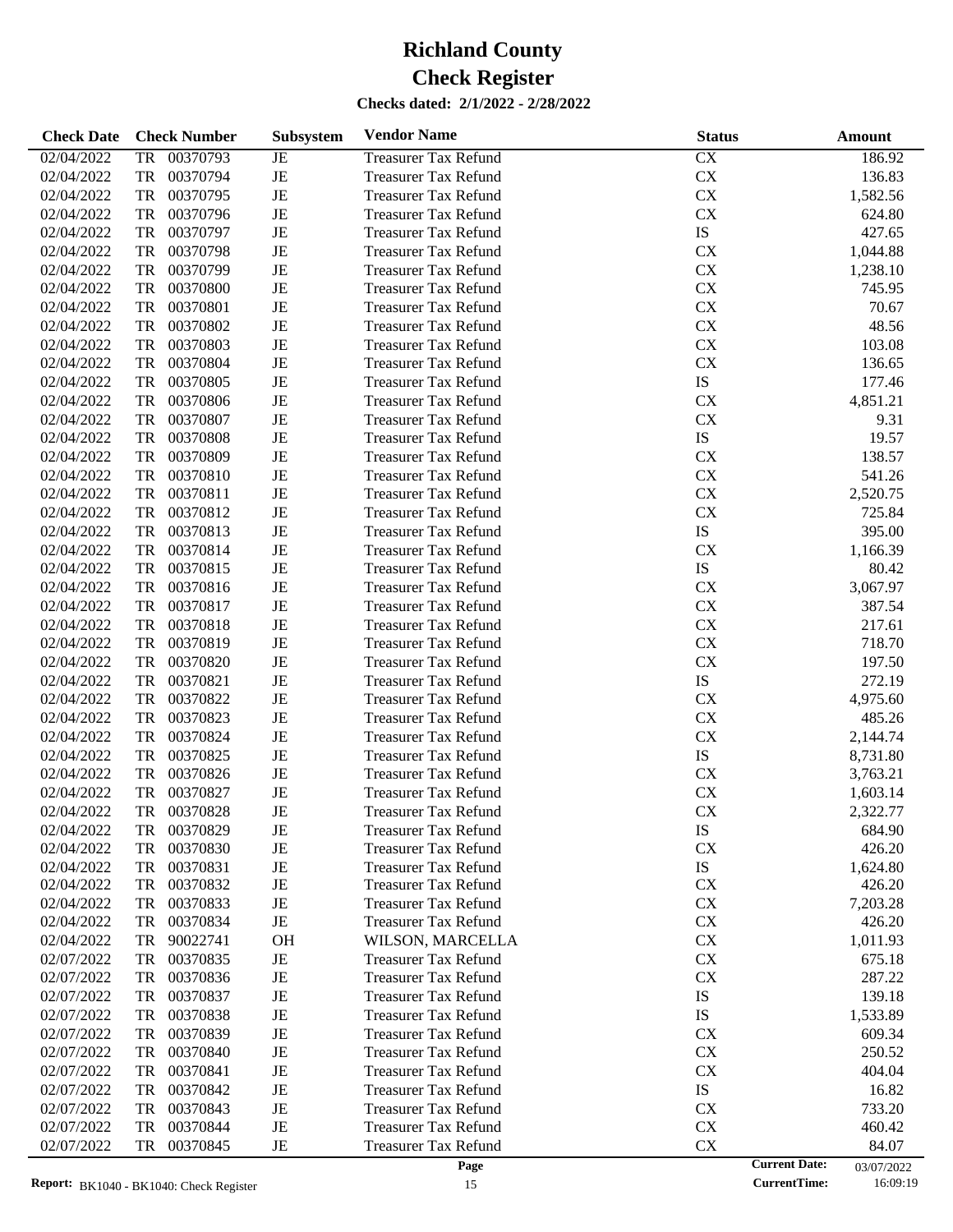| <b>Check Date</b> |           | <b>Check Number</b> | Subsystem | <b>Vendor Name</b>               | <b>Status</b> | Amount                             |
|-------------------|-----------|---------------------|-----------|----------------------------------|---------------|------------------------------------|
| 02/07/2022        | TR        | 00370846            | JE        | <b>Treasurer Tax Refund</b>      | CX            | 493.20                             |
| 02/07/2022        | TR        | 00370847            | JE        | <b>Treasurer Tax Refund</b>      | ${\rm CX}$    | 1,214.63                           |
| 02/07/2022        | TR        | 00370848            | JE        | <b>Treasurer Tax Refund</b>      | CX            | 137.40                             |
| 02/07/2022        | TR        | 00370849            | JE        | <b>Treasurer Tax Refund</b>      | CX            | 944.12                             |
| 02/07/2022        | TR        | 00370850            | JE        | <b>Treasurer Tax Refund</b>      | CX            | 113.31                             |
| 02/07/2022        | TR        | 00370851            | JE        | <b>Treasurer Tax Refund</b>      | CX            | 121.91                             |
| 02/07/2022        | TR        | 00370852            | JE        | <b>Treasurer Tax Refund</b>      | CX            | 57.52                              |
| 02/07/2022        | TR        | 00370853            | JE        | <b>Treasurer Tax Refund</b>      | CX            | 68.97                              |
| 02/07/2022        | TR        | 00370854            | JE        | <b>Treasurer Tax Refund</b>      | CX            | 1,256.72                           |
| 02/07/2022        | TR        | 00370855            | JE        | <b>Treasurer Tax Refund</b>      | <b>CX</b>     | 287.54                             |
| 02/07/2022        | TR        | 00370856            | JE        | <b>Treasurer Tax Refund</b>      | CX            | 44.31                              |
| 02/07/2022        | TR        | 00370857            | JE        | <b>Treasurer Tax Refund</b>      | CX            | 1,042.47                           |
| 02/07/2022        | TR        | 00370858            | JE        | <b>Treasurer Tax Refund</b>      | CX            | 42.46                              |
| 02/07/2022        | TR        | 00370859            | JE        | <b>Treasurer Tax Refund</b>      | CX            | 342.10                             |
| 02/07/2022        | TR        | 00370860            | JE        | <b>Treasurer Tax Refund</b>      | CX            | 376.12                             |
| 02/07/2022        | TR        | 00370861            | JE        | <b>Treasurer Tax Refund</b>      | CX            | 24.52                              |
| 02/07/2022        | TR        | 00370862            | JE        | <b>Treasurer Tax Refund</b>      | <b>CX</b>     | 81.26                              |
| 02/07/2022        | TR        | 00370863            | JE        | <b>Treasurer Tax Refund</b>      | CX            | 70.67                              |
| 02/07/2022        | TR        | 00370864            | JE        | <b>Treasurer Tax Refund</b>      | IS            | 162.61                             |
| 02/07/2022        | TR        | 00370865            | JE        | <b>Treasurer Tax Refund</b>      | IS            | 17.97                              |
| 02/07/2022        | TR        | 00370866            |           |                                  | <b>CX</b>     | 401.84                             |
| 02/07/2022        |           |                     | JE        | <b>Treasurer Tax Refund</b>      |               |                                    |
|                   | TR        | 00370867            | JE        | <b>Treasurer Tax Refund</b>      | CX            | 269.93                             |
| 02/07/2022        | TR        | 00370868            | JE        | <b>Treasurer Tax Refund</b>      | CX            | 100.20                             |
| 02/07/2022        | TR        | 00370869            | JE        | <b>Treasurer Tax Refund</b>      | CX            | 142.90                             |
| 02/07/2022        | TR        | 00370870            | JE        | <b>Treasurer Tax Refund</b>      | <b>CX</b>     | 458.08                             |
| 02/07/2022        | TR        | 00370871            | JE        | <b>Treasurer Tax Refund</b>      | IS            | 87.08                              |
| 02/07/2022        | TR        | 00370872            | JE        | <b>Treasurer Tax Refund</b>      | IS            | 172.47                             |
| 02/07/2022        | TR        | 00370873            | JE        | <b>Treasurer Tax Refund</b>      | IS            | 5.16                               |
| 02/07/2022        | TR        | 00370875            | JE        | <b>Treasurer Tax Refund</b>      | <b>CX</b>     | 269.92                             |
| 02/07/2022        | TR        | 00370876            | JE        | <b>Treasurer Tax Refund</b>      | <b>CX</b>     | 45.85                              |
| 02/07/2022        | TR        | 00370877            | JE        | <b>Treasurer Tax Refund</b>      | ${\rm IS}$    | 47.84                              |
| 02/07/2022        | TR        | 00370878            | JE        | <b>Treasurer Tax Refund</b>      | CX            | 217.12                             |
| 02/07/2022        | TR        | 00370879            | JE        | <b>Treasurer Tax Refund</b>      | CX            | 390.89                             |
| 02/07/2022        | TR        | 00370880            | JE        | <b>Treasurer Tax Refund</b>      | CX            | 17.70                              |
| 02/07/2022        | <b>TR</b> | 00370881            | JE        | <b>Treasurer Tax Refund</b>      | CX            | 150.94                             |
| 02/07/2022        | TR        | 00370882            | JE        | <b>Treasurer Tax Refund</b>      | CX            | 30.97                              |
| 02/07/2022        | TR        | 00370883            | JE        | <b>Treasurer Tax Refund</b>      | <b>CX</b>     | 220.41                             |
| 02/07/2022        | TR        | 00370884            | JE        | <b>Treasurer Tax Refund</b>      | CX            | 327.02                             |
| 02/07/2022        | TR        | 00370885            | JE        | <b>Treasurer Tax Refund</b>      | CX            | 698.75                             |
| 02/07/2022        | TR        | 00370886            | JE        | <b>Treasurer Tax Refund</b>      | IS            | 208.12                             |
| 02/07/2022        | TR        | 00370887            | JE        | <b>Treasurer Tax Refund</b>      | <b>CX</b>     | 63.25                              |
| 02/07/2022        | TR        | 90022742            | OH        | <b>GUARDIAN TAX SC LLC</b>       | IS            | 75,023.60                          |
| 02/07/2022        | TR        | 90022743            | OH        | NAR SOLUTIONS INC                | IS            | 89,028.01                          |
| 02/07/2022        | TR        | 90022744            | OH        | WILLIAMS JR, H J                 | IS            | 3,000.94                           |
| 02/07/2022        | TR        | 90022745            | OH        | LEXINGTON COUNTY TREASURER       | CX            | 374,695.19                         |
| 02/07/2022        | TR        | 90022746            | OH        | NATURAL RESOURCES DEPARTMENT     | CX            | 570.00                             |
| 02/07/2022        | TR        | 90022747            | OH        | <b>SC DEPT OF MOTOR VEHICLES</b> | CX            | 159,478.90                         |
| 02/07/2022        | TR        | 90022748            | OH        | <b>ALEX H LLC</b>                | CX            | 6,180.00                           |
| 02/07/2022        | TR        | 90022749            | OH        | ALEX H LLC                       | CX            | 2,987.00                           |
| 02/07/2022        | TR        | 90022750            | OH        | ALEX H LLC                       | CX            | 6,077.00                           |
| 02/07/2022        | TR        | 90022751            | OH        | <b>BROOKLAND ENTERPRISES LLC</b> | CX            | 6,386.00                           |
| 02/07/2022        | TR        | 90022752            | OH        | <b>BROOKLAND ENTERPRISES LLC</b> | CX            | 4,223.00                           |
| 02/07/2022        | TR        | 90022753            | OH        | <b>BURGOS, ANTONIO</b>           | CX            | 10,506.00                          |
| 02/07/2022        | TR        | 90022754            | <b>OH</b> | CENTURY CAROLINA REALTY          | CX            | 3,090.00                           |
|                   |           |                     |           | Page                             |               | <b>Current Date:</b><br>03/07/2022 |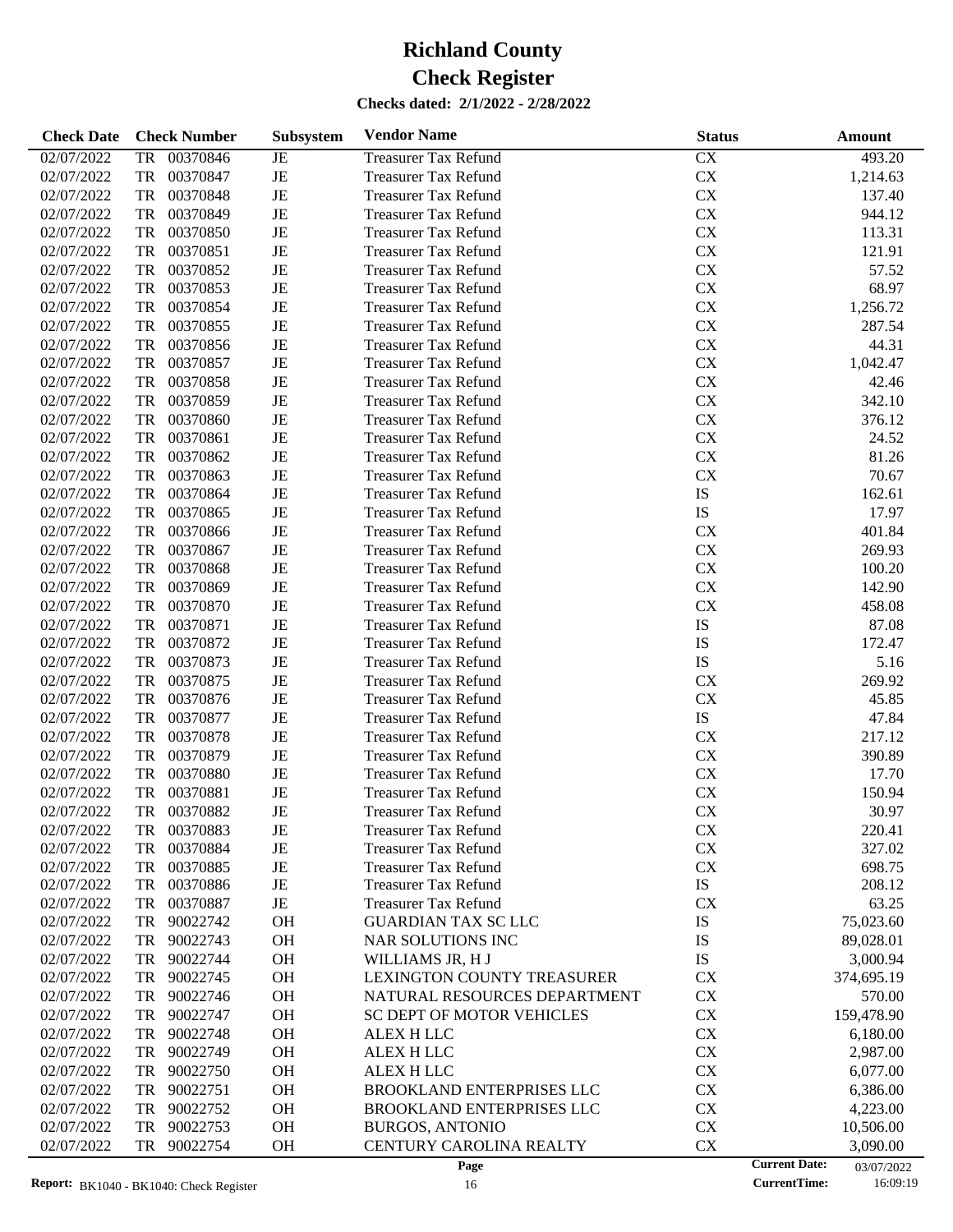| <b>Check Date</b> | <b>Check Number</b>   | Subsystem | <b>Vendor Name</b>          | <b>Status</b> | Amount                             |
|-------------------|-----------------------|-----------|-----------------------------|---------------|------------------------------------|
| 02/07/2022        | 90022755<br><b>TR</b> | <b>OH</b> | <b>CLARK, DREYSON</b>       | <b>IS</b>     | 7,416.00                           |
| 02/07/2022        | <b>TR</b><br>90022756 | OH        | <b>CMM WYOMING</b>          | IS            | 5,871.00                           |
| 02/07/2022        | <b>TR</b><br>90022757 | OH        | <b>GILYARD, MELVI</b>       | CX            | 1,751.00                           |
| 02/08/2022        | <b>TR</b><br>00370888 | $\rm{JE}$ | <b>Treasurer Tax Refund</b> | ${\rm IS}$    | 242.00                             |
| 02/08/2022        | <b>TR</b><br>00370889 | $\rm{JE}$ | <b>Treasurer Tax Refund</b> | ${\rm CX}$    | 1,434.89                           |
| 02/08/2022        | <b>TR</b><br>00370890 | $\rm{JE}$ | <b>Treasurer Tax Refund</b> | ${\rm CX}$    | 211.99                             |
| 02/08/2022        | <b>TR</b><br>00370891 | $\rm{JE}$ | <b>Treasurer Tax Refund</b> | ${\rm IS}$    | 3,511.12                           |
| 02/08/2022        | <b>TR</b><br>00370892 | $\rm{JE}$ | <b>Treasurer Tax Refund</b> | ${\rm CX}$    | 1,515.12                           |
| 02/08/2022        | <b>TR</b><br>00370893 | $\rm{JE}$ | <b>Treasurer Tax Refund</b> | ${\rm IS}$    | 395.00                             |
| 02/08/2022        | <b>TR</b><br>00370894 | $\rm{JE}$ | <b>Treasurer Tax Refund</b> | CX            | 3,931.41                           |
| 02/08/2022        | <b>TR</b><br>00370895 | $\rm{JE}$ | <b>Treasurer Tax Refund</b> | ${\rm IS}$    | 21.80                              |
| 02/08/2022        | <b>TR</b><br>00370896 | $\rm{JE}$ | <b>Treasurer Tax Refund</b> | ${\rm CX}$    | 405.03                             |
| 02/08/2022        | <b>TR</b><br>00370897 | $\rm{JE}$ | <b>Treasurer Tax Refund</b> | ${\rm CX}$    | 108.63                             |
| 02/08/2022        | <b>TR</b><br>00370898 | $\rm{JE}$ | <b>Treasurer Tax Refund</b> | ${\rm IS}$    | 151.71                             |
| 02/08/2022        | <b>TR</b><br>00370899 | $\rm{JE}$ | <b>Treasurer Tax Refund</b> | ${\rm IS}$    | 151.71                             |
| 02/08/2022        | <b>TR</b><br>00370901 | $\rm{JE}$ | <b>Treasurer Tax Refund</b> | CX            | 323.70                             |
| 02/08/2022        | <b>TR</b><br>00370902 | $\rm{JE}$ | <b>Treasurer Tax Refund</b> | ${\rm IS}$    | 8,699.98                           |
| 02/08/2022        | <b>TR</b><br>00370903 | $\rm{JE}$ | <b>Treasurer Tax Refund</b> | ${\rm CX}$    | 372.26                             |
| 02/08/2022        | <b>TR</b><br>00370904 | $\rm{JE}$ | <b>Treasurer Tax Refund</b> | ${\rm CX}$    | 8,520.72                           |
| 02/08/2022        | <b>TR</b><br>00370905 | $\rm{JE}$ | <b>Treasurer Tax Refund</b> | ${\rm IS}$    | 6,772.03                           |
| 02/08/2022        | <b>TR</b><br>00370906 | $\rm{JE}$ | <b>Treasurer Tax Refund</b> | ${\rm CX}$    | 619.81                             |
| 02/08/2022        | 00370907<br><b>TR</b> | $\rm{JE}$ | <b>Treasurer Tax Refund</b> | ${\rm CX}$    | 1,933.24                           |
| 02/08/2022        | <b>TR</b><br>00370908 | $\rm{JE}$ | <b>Treasurer Tax Refund</b> | ${\rm CX}$    | 8.84                               |
| 02/08/2022        | <b>TR</b><br>00370909 | $\rm{JE}$ | <b>Treasurer Tax Refund</b> | ${\rm CX}$    | 426.20                             |
| 02/08/2022        | <b>TR</b><br>00370910 | $\rm{JE}$ | <b>Treasurer Tax Refund</b> | ${\rm CX}$    | 748.24                             |
| 02/08/2022        | <b>TR</b><br>00370911 | $\rm{JE}$ | <b>Treasurer Tax Refund</b> | ${\rm IS}$    | 23.92                              |
| 02/08/2022        | <b>TR</b><br>00370912 | $\rm{JE}$ | <b>Treasurer Tax Refund</b> | CX            | 296.25                             |
| 02/08/2022        | <b>TR</b><br>00370913 | $\rm{JE}$ | <b>Treasurer Tax Refund</b> | ${\rm IS}$    | 2,001.26                           |
| 02/08/2022        | <b>TR</b><br>00370914 | $\rm{JE}$ | <b>Treasurer Tax Refund</b> | ${\rm CX}$    | 5,222.36                           |
| 02/08/2022        | <b>TR</b><br>00370915 | $\rm{JE}$ | <b>Treasurer Tax Refund</b> | ${\rm CX}$    | 191.62                             |
| 02/08/2022        | <b>TR</b><br>00370916 | $\rm{JE}$ | <b>Treasurer Tax Refund</b> | IS            | 6,060.42                           |
| 02/08/2022        | <b>TR</b><br>00370917 | $\rm{JE}$ | <b>Treasurer Tax Refund</b> | ${\rm IS}$    | 808.54                             |
| 02/08/2022        | <b>TR</b><br>00370918 | $\rm{JE}$ | <b>Treasurer Tax Refund</b> | CX            | 1,190.16                           |
| 02/08/2022        | <b>TR</b><br>00370919 | $\rm{JE}$ | <b>Treasurer Tax Refund</b> | ${\rm CX}$    | 397.30                             |
| 02/08/2022        | <b>TR</b><br>00370920 | $\rm{JE}$ | <b>Treasurer Tax Refund</b> | ${\rm CX}$    | 426.20                             |
| 02/08/2022        | <b>TR</b><br>00370921 | $\rm{JE}$ | <b>Treasurer Tax Refund</b> | ${\rm CX}$    | 426.20                             |
| 02/08/2022        | 00370922<br>TR        | JE        | <b>Treasurer Tax Refund</b> | <b>CX</b>     | 879.86                             |
| 02/08/2022        | 00370923<br>TR        | JE        | <b>Treasurer Tax Refund</b> | IS            | 5,908.53                           |
| 02/08/2022        | TR<br>00370924        | $\rm{JE}$ | <b>Treasurer Tax Refund</b> | CX            | 771.49                             |
| 02/08/2022        | 00370925<br>TR        | JE        | <b>Treasurer Tax Refund</b> | CX            | 3,998.07                           |
| 02/08/2022        | 00370926<br>TR        | JE        | <b>Treasurer Tax Refund</b> | CX            | 3,385.87                           |
| 02/08/2022        | 00370927<br>TR        | JE        | <b>Treasurer Tax Refund</b> | CX            | 243.84                             |
| 02/08/2022        | 00370928<br>TR        | JE        | <b>Treasurer Tax Refund</b> | CX            | 43.34                              |
| 02/08/2022        | 00370929<br>TR        | JE        | <b>Treasurer Tax Refund</b> | IS            | 195.23                             |
| 02/08/2022        | 00370930<br>TR        | JE        | <b>Treasurer Tax Refund</b> | CX            | 472.62                             |
| 02/08/2022        | 00370931<br>TR        | JE        | <b>Treasurer Tax Refund</b> | CX            | 2,381.88                           |
| 02/08/2022        | 00370932<br>TR        | JE        | <b>Treasurer Tax Refund</b> | CX            | 2,873.41                           |
| 02/08/2022        | 00370933<br>TR        | JE        | <b>Treasurer Tax Refund</b> | IS            | 42.42                              |
| 02/08/2022        | 00370934<br>TR        | JE        | <b>Treasurer Tax Refund</b> | CX            | 2,695.49                           |
| 02/08/2022        | 00370935<br>TR        | JE        | <b>Treasurer Tax Refund</b> | CX            | 5,384.60                           |
| 02/08/2022        | 00370936<br>TR        | JE        | <b>Treasurer Tax Refund</b> | IS            | 4,911.58                           |
| 02/08/2022        | 00370937<br>TR        | JE        | <b>Treasurer Tax Refund</b> | CX            | 10,806.60                          |
| 02/08/2022        | 00370938<br>TR        | JE        | <b>Treasurer Tax Refund</b> | CX            | 4,468.19                           |
| 02/08/2022        | 00370939<br>TR        | JE        | <b>Treasurer Tax Refund</b> | CX            | 520.31                             |
|                   |                       |           | Page                        |               | <b>Current Date:</b><br>03/07/2022 |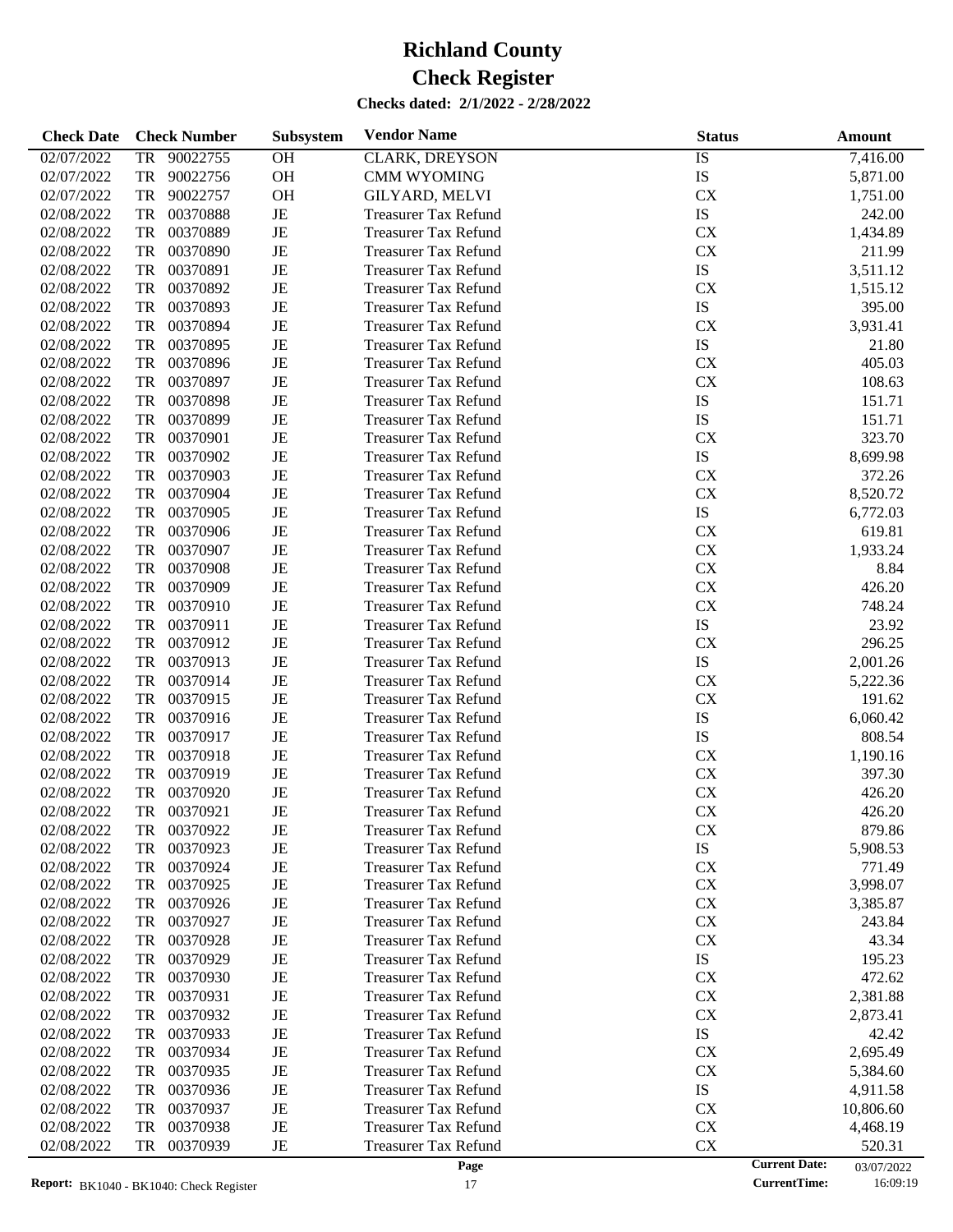| <b>Check Date</b>        | <b>Check Number</b>        | <b>Subsystem</b> | <b>Vendor Name</b>                                         | <b>Status</b>          | Amount                             |
|--------------------------|----------------------------|------------------|------------------------------------------------------------|------------------------|------------------------------------|
| 02/08/2022               | 00370940<br><b>TR</b>      | JE               | <b>Treasurer Tax Refund</b>                                | $\overline{IS}$        | 345.87                             |
| 02/08/2022               | TR<br>00370941             | JE               | <b>Treasurer Tax Refund</b>                                | <b>CX</b>              | 6,218.50                           |
| 02/08/2022               | TR<br>00370942             | JE               | <b>Treasurer Tax Refund</b>                                | <b>CX</b>              | 9,930.87                           |
| 02/08/2022               | TR<br>00370943             | JE               | <b>Treasurer Tax Refund</b>                                | CX                     | 12,946.44                          |
| 02/08/2022               | TR<br>00370944             | JE               | <b>Treasurer Tax Refund</b>                                | CX                     | 203,980.84                         |
| 02/08/2022               | TR<br>00370945             | JE               | <b>Treasurer Tax Refund</b>                                | <b>CX</b>              | 121,996.31                         |
| 02/08/2022               | TR<br>00370946             | JE               | <b>Treasurer Tax Refund</b>                                | <b>CX</b>              | 11,028.68                          |
| 02/08/2022               | TR<br>00370947             | JE               | <b>Treasurer Tax Refund</b>                                | CX                     | 14,383.81                          |
| 02/08/2022               | TR<br>00370948             | $\rm{JE}$        | <b>Treasurer Tax Refund</b>                                | CX                     | 31,551.25                          |
| 02/08/2022               | TR<br>00370949             | JE               | <b>Treasurer Tax Refund</b>                                | <b>CX</b>              | 13,923.50                          |
| 02/08/2022               | TR<br>00370950             | JE               | <b>Treasurer Tax Refund</b>                                | <b>CX</b>              | 463.61                             |
| 02/08/2022               | TR<br>00370951             | $\rm{JE}$        | <b>Treasurer Tax Refund</b>                                | CX                     | 29.26                              |
| 02/08/2022               | TR<br>90022758             | <b>OH</b>        | <b>JOHN PAPAS III</b>                                      | ${\rm IS}$             | 2,884.00                           |
| 02/08/2022               | TR<br>90022759             | OH               | MCCRAY, BOBBY                                              | <b>CX</b>              | 3,399.00                           |
| 02/08/2022               | TR<br>90022760             | OH               | MERCURY FUNDING LLC                                        | CX                     | 159,486.61                         |
| 02/08/2022               | TR<br>90022761             | OH               | NAR SOLUTIONS INC                                          | CX                     | 61,307.00                          |
| 02/08/2022               | TR<br>90022762             | OH               | NAR SOLUTIONS INC                                          | CX                     | 33,830.09                          |
| 02/08/2022               | TR<br>90022763             | OH               | NAR SOLUTIONS INC                                          | <b>CX</b>              | 30,900.00                          |
| 02/08/2022               | TR<br>90022764             | OH               | NAR SOLUTIONS INC                                          | CX                     | 41,200.00                          |
| 02/08/2022               | TR<br>90022765             | OH               | NAR SOLUTIONS INC                                          | CX                     | 38,110.00                          |
| 02/08/2022               | TR<br>90022766             | OH               | NAR SOLUTIONS INC                                          | CX                     | 56,650.00                          |
| 02/08/2022               | TR<br>90022767             | OH               | NAR SOLUTIONS INC                                          | CX                     | 26,780.00                          |
| 02/08/2022               | TR<br>90022768             | OH               | LUMPKIN, AUDREY                                            | IS                     | 31.00                              |
| 02/09/2022               | TR<br>00370952             | $\rm{JE}$        | <b>Treasurer Tax Refund</b>                                | CX                     | 212.17                             |
| 02/09/2022               | TR<br>00370953             | $\rm{JE}$        | <b>Treasurer Tax Refund</b>                                | CX                     | 450.51                             |
| 02/09/2022               | TR<br>00370954             | JE               | <b>Treasurer Tax Refund</b>                                | <b>CX</b>              | 79.64                              |
| 02/09/2022               | TR<br>00370955             | JE               | <b>Treasurer Tax Refund</b>                                | <b>CX</b>              | 31.60                              |
| 02/09/2022               | TR<br>00370956             | $\rm{JE}$        | <b>Treasurer Tax Refund</b>                                | CX                     | 120.93                             |
| 02/09/2022               | TR<br>00370957             | $\rm{JE}$        | <b>Treasurer Tax Refund</b>                                | CX                     | 19.36                              |
| 02/09/2022               | TR<br>00370958             | JE               | <b>Treasurer Tax Refund</b>                                | CX                     | 128.96                             |
| 02/09/2022               | TR<br>00370959             | JE               | <b>Treasurer Tax Refund</b>                                | IS                     | 201.85                             |
| 02/09/2022               | TR<br>00370960             | $\rm{JE}$        | <b>Treasurer Tax Refund</b>                                | IS                     | 1,351.75                           |
| 02/09/2022               | TR<br>00370961             | $\rm{JE}$        | <b>Treasurer Tax Refund</b>                                | CX                     | 339.14                             |
| 02/09/2022               | TR<br>00370962             | JE               | <b>Treasurer Tax Refund</b>                                | IS                     | 20.00                              |
| 02/09/2022               | TR<br>00370963             | JE               | <b>Treasurer Tax Refund</b>                                | IS                     | 246.35                             |
| 02/09/2022               | TR<br>00370964             | JE               | <b>Treasurer Tax Refund</b>                                | IS                     | 71.19                              |
| 02/09/2022               | 00370965<br>TR             | JE               | <b>Treasurer Tax Refund</b>                                | <b>CX</b>              | 83.78                              |
| 02/09/2022               | 00370966<br>TR             | JE               | <b>Treasurer Tax Refund</b>                                | IS                     | 26.55                              |
| 02/09/2022               | 00370967<br>TR             | JE               | <b>Treasurer Tax Refund</b>                                | <b>CX</b>              | 39.40                              |
| 02/09/2022               | TR<br>00370968             | JE               | <b>Treasurer Tax Refund</b>                                | IS                     | 87.08                              |
| 02/09/2022               | 00370969<br>TR             | JE               | <b>Treasurer Tax Refund</b>                                | <b>CX</b>              | 393.83                             |
| 02/09/2022               | 00370970<br>TR<br>00370971 | JE<br>JE         | <b>Treasurer Tax Refund</b><br><b>Treasurer Tax Refund</b> | <b>CX</b><br><b>CX</b> | 400.27                             |
| 02/09/2022<br>02/09/2022 | TR<br>00370972             | JE               |                                                            | <b>CX</b>              | 22.58                              |
|                          | TR<br>00370973             |                  | <b>Treasurer Tax Refund</b><br><b>Treasurer Tax Refund</b> | IS                     | 442.96                             |
| 02/09/2022               | TR<br>00370974             | JE               |                                                            |                        | 3,326.48                           |
| 02/09/2022<br>02/09/2022 | TR<br>00370975<br>TR       | JE<br>JE         | <b>Treasurer Tax Refund</b><br><b>Treasurer Tax Refund</b> | <b>CX</b><br>CX        | 29.57<br>2,149.19                  |
| 02/09/2022               | 00370976<br>TR             | JE               | <b>Treasurer Tax Refund</b>                                | <b>CX</b>              | 1,546.94                           |
| 02/09/2022               | 00370977<br>TR             | JE               | <b>Treasurer Tax Refund</b>                                | <b>CX</b>              | 141.60                             |
| 02/09/2022               | 00370978<br>TR             | JE               | <b>Treasurer Tax Refund</b>                                | IS                     | 2,024.64                           |
| 02/09/2022               | 00370979<br>TR             | JE               | <b>Treasurer Tax Refund</b>                                | <b>CX</b>              | 111.34                             |
| 02/09/2022               | 00370980<br>TR             | JE               | <b>Treasurer Tax Refund</b>                                | CX                     | 83.86                              |
| 02/09/2022               | 00370981<br>TR             | JE               | <b>Treasurer Tax Refund</b>                                | CX                     | 1,207.85                           |
| 02/09/2022               | 00370982<br>TR             | JE               | <b>Treasurer Tax Refund</b>                                | CX                     | 182.61                             |
|                          |                            |                  | Page                                                       |                        | <b>Current Date:</b><br>03/07/2022 |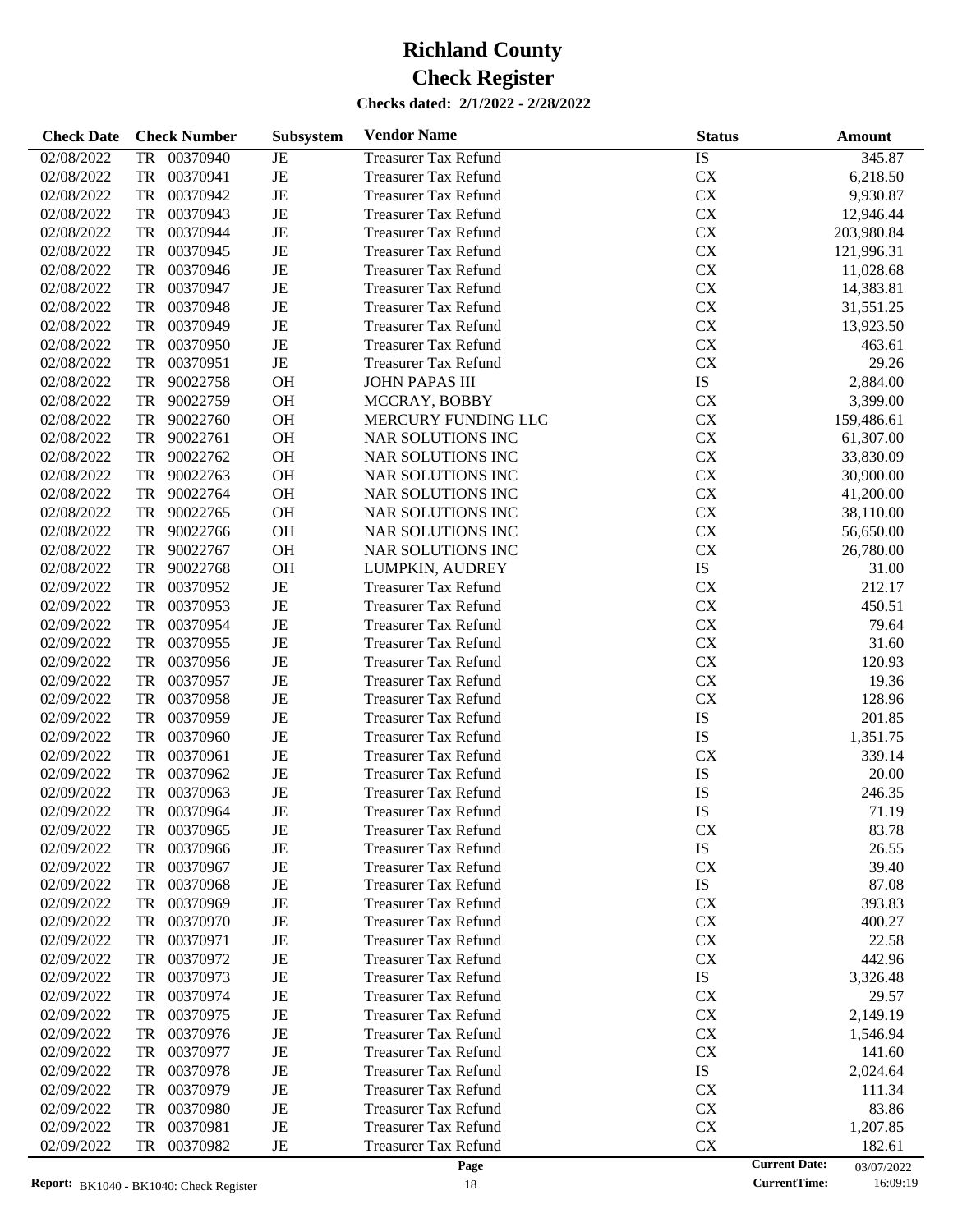| 02/09/2022<br>00370983<br><b>Treasurer Tax Refund</b><br>CX<br>TR<br>JE<br>48.01<br>$\rm{JE}$<br>${\rm CX}$<br>02/09/2022<br>TR<br>00370984<br>67.28<br><b>Treasurer Tax Refund</b><br>$\rm{JE}$<br>${\rm CX}$<br>905.16<br>02/09/2022<br>TR<br>00370985<br><b>Treasurer Tax Refund</b><br>${\rm CX}$<br>02/09/2022<br>TR<br>00370986<br>JE<br>248.33<br><b>Treasurer Tax Refund</b><br>$\rm{JE}$<br>${\rm CX}$<br>02/09/2022<br>TR<br>00370987<br>83.78<br><b>Treasurer Tax Refund</b><br>$\rm{JE}$<br>${\rm CX}$<br>02/09/2022<br>TR<br>00370988<br>1,488.60<br><b>Treasurer Tax Refund</b><br>$\rm{JE}$<br>CX<br>02/09/2022<br>TR<br>00370989<br>142.98<br><b>Treasurer Tax Refund</b><br>$\rm{JE}$<br><b>CX</b><br>02/09/2022<br>TR<br>00370990<br>161.45<br><b>Treasurer Tax Refund</b><br>$\rm{JE}$<br>IS<br>02/09/2022<br>TR<br>00370991<br>112.88<br><b>Treasurer Tax Refund</b><br>00370992<br>$\rm{JE}$<br>${\rm CX}$<br>02/09/2022<br>TR<br>266.40<br><b>Treasurer Tax Refund</b><br>$\rm{JE}$<br>${\rm CX}$<br>02/09/2022<br>TR<br>00370993<br>1,267.40<br><b>Treasurer Tax Refund</b><br>00370994<br>$\rm{JE}$<br>${\rm CX}$<br>02/09/2022<br>TR<br>335.85<br><b>Treasurer Tax Refund</b><br>00370995<br>$\rm{JE}$<br>${\rm CX}$<br>02/09/2022<br>TR<br>546.59<br><b>Treasurer Tax Refund</b><br>$\rm{JE}$<br>${\rm CX}$<br>02/09/2022<br>TR<br>00370996<br>58.70<br><b>Treasurer Tax Refund</b><br>$\rm{JE}$<br>${\rm CX}$<br>02/09/2022<br>TR<br>00370997<br>502.88<br><b>Treasurer Tax Refund</b><br>$\rm{JE}$<br>${\rm CX}$<br>02/09/2022<br>TR<br>00370998<br>1,207.41<br><b>Treasurer Tax Refund</b><br>00370999<br>$\rm{JE}$<br>${\rm CX}$<br>02/09/2022<br>TR<br>22.27<br><b>Treasurer Tax Refund</b><br>$\rm{JE}$<br>${\rm CX}$<br>02/09/2022<br>TR<br>00371000<br>233.71<br><b>Treasurer Tax Refund</b><br>$\rm{JE}$<br>IS<br>02/09/2022<br>TR<br>00371001<br>14.77<br><b>Treasurer Tax Refund</b><br>$\rm{JE}$<br>${\rm CX}$<br>02/09/2022<br>TR<br>00371002<br>2,477.32<br><b>Treasurer Tax Refund</b><br>$\rm{JE}$<br>${\rm CX}$<br>02/09/2022<br>TR<br>00371003<br>66.40<br><b>Treasurer Tax Refund</b><br>$\rm{JE}$<br>IS<br>02/09/2022<br>TR<br>00371004<br>9.00<br><b>Treasurer Tax Refund</b><br>$\rm{JE}$<br>${\rm CX}$<br>02/09/2022<br>TR<br>00371005<br>1,180.21<br><b>Treasurer Tax Refund</b><br>$\rm{JE}$<br>${\rm CX}$<br>02/09/2022<br>TR<br>00371006<br>108.42<br><b>Treasurer Tax Refund</b><br>$\rm{JE}$<br>${\rm CX}$<br>02/09/2022<br>TR<br>00371007<br>2,302.26<br><b>Treasurer Tax Refund</b><br>$\rm{JE}$<br>${\rm CX}$<br>02/09/2022<br>TR<br>00371008<br>310.79<br><b>Treasurer Tax Refund</b><br>$\rm{JE}$<br>${\rm CX}$<br>02/09/2022<br>TR<br>00371009<br>42.58<br><b>Treasurer Tax Refund</b><br>$\rm{JE}$<br>${\rm CX}$<br>02/09/2022<br>TR<br>00371010<br>130.94<br><b>Treasurer Tax Refund</b><br>$\rm{JE}$<br>IS<br>02/09/2022<br>TR<br>00371011<br>108.36<br><b>Treasurer Tax Refund</b><br>$\rm{JE}$<br>${\rm CX}$<br>02/09/2022<br>TR<br>00371012<br>539.87<br><b>Treasurer Tax Refund</b><br>00371013<br>$\rm{JE}$<br>${\rm CX}$<br>02/09/2022<br>TR<br>180.60<br><b>Treasurer Tax Refund</b><br>$\rm{JE}$<br>${\rm CX}$<br>02/09/2022<br>TR<br>00371014<br>1,641.68<br><b>Treasurer Tax Refund</b><br>$\rm{JE}$<br>IS<br>02/09/2022<br>TR<br>00371015<br>143.89<br><b>Treasurer Tax Refund</b><br>$\rm{JE}$<br>${\rm CX}$<br>02/09/2022<br>TR<br>00371016<br>1,036.51<br><b>Treasurer Tax Refund</b><br>$\rm{JE}$<br>${\rm CX}$<br>02/09/2022<br><b>TR</b><br>00371017<br>496.29<br><b>Treasurer Tax Refund</b><br>JE<br>${\rm CX}$<br>02/09/2022<br>TR<br>00371018<br>391.70<br><b>Treasurer Tax Refund</b><br>02/09/2022<br>00371019<br><b>Treasurer Tax Refund</b><br>IS<br>17.37<br>TR<br>JE<br>00371020<br><b>CX</b><br>02/09/2022<br>TR<br>JE<br><b>Treasurer Tax Refund</b><br>64.06<br>${\rm CX}$<br>TR<br>00371021<br>JE<br>1,289.25<br>02/09/2022<br><b>Treasurer Tax Refund</b><br>00371022<br>JE<br><b>CX</b><br>620.21<br>02/09/2022<br>TR<br><b>Treasurer Tax Refund</b><br>CX<br>02/09/2022<br>00371023<br>JE<br><b>Treasurer Tax Refund</b><br>1,124.67<br>TR<br>00371024<br>CX<br>02/09/2022<br>JE<br><b>Treasurer Tax Refund</b><br>TR<br>1,248.13<br>00371025<br><b>CX</b><br>02/09/2022<br>JE<br><b>Treasurer Tax Refund</b><br>684.19<br>TR<br>00371026<br><b>CX</b><br>02/09/2022<br>JE<br><b>Treasurer Tax Refund</b><br>47.84<br>TR<br>00371027<br>CX<br>02/09/2022<br>JE<br><b>Treasurer Tax Refund</b><br>22.27<br>TR<br>00371028<br><b>CX</b><br>02/09/2022<br>JE<br><b>Treasurer Tax Refund</b><br>TR<br>566.40<br>00371029<br>IS<br>02/09/2022<br>JE<br><b>Treasurer Tax Refund</b><br>73.91<br>TR<br>00371030<br><b>CX</b><br>02/09/2022<br>JE<br><b>Treasurer Tax Refund</b><br>36.12<br>TR<br>00371031<br><b>CX</b><br>02/09/2022<br>JE<br><b>Treasurer Tax Refund</b><br>1,631.14<br>TR<br>00371032<br>IS<br>02/09/2022<br>JE<br><b>Treasurer Tax Refund</b><br>42.79<br>TR<br>00371033<br><b>CX</b><br>02/09/2022<br>JE<br><b>Treasurer Tax Refund</b><br>256.81<br>TR<br>00371034<br><b>CX</b><br>02/09/2022<br>JE<br><b>Treasurer Tax Refund</b><br>1,686.81<br>TR<br>00371035<br><b>CX</b><br>02/09/2022<br>JE<br><b>Treasurer Tax Refund</b><br>TR<br>44.64<br>00371036<br>CX<br>02/09/2022<br>JE<br><b>Treasurer Tax Refund</b><br>49.90<br>TR<br><b>Current Date:</b> | <b>Check Date</b> | <b>Check Number</b> | Subsystem | <b>Vendor Name</b> | <b>Status</b> | <b>Amount</b> |
|------------------------------------------------------------------------------------------------------------------------------------------------------------------------------------------------------------------------------------------------------------------------------------------------------------------------------------------------------------------------------------------------------------------------------------------------------------------------------------------------------------------------------------------------------------------------------------------------------------------------------------------------------------------------------------------------------------------------------------------------------------------------------------------------------------------------------------------------------------------------------------------------------------------------------------------------------------------------------------------------------------------------------------------------------------------------------------------------------------------------------------------------------------------------------------------------------------------------------------------------------------------------------------------------------------------------------------------------------------------------------------------------------------------------------------------------------------------------------------------------------------------------------------------------------------------------------------------------------------------------------------------------------------------------------------------------------------------------------------------------------------------------------------------------------------------------------------------------------------------------------------------------------------------------------------------------------------------------------------------------------------------------------------------------------------------------------------------------------------------------------------------------------------------------------------------------------------------------------------------------------------------------------------------------------------------------------------------------------------------------------------------------------------------------------------------------------------------------------------------------------------------------------------------------------------------------------------------------------------------------------------------------------------------------------------------------------------------------------------------------------------------------------------------------------------------------------------------------------------------------------------------------------------------------------------------------------------------------------------------------------------------------------------------------------------------------------------------------------------------------------------------------------------------------------------------------------------------------------------------------------------------------------------------------------------------------------------------------------------------------------------------------------------------------------------------------------------------------------------------------------------------------------------------------------------------------------------------------------------------------------------------------------------------------------------------------------------------------------------------------------------------------------------------------------------------------------------------------------------------------------------------------------------------------------------------------------------------------------------------------------------------------------------------------------------------------------------------------------------------------------------------------------------------------------------------------------------------------------------------------------------------------------------------------------------------------------------------------------------------------------------------------------------------------------------------------------------------------------------------------------------------------------------------------------------------------------------------------------------------------------------------------------------------------------------------------------------------------------------------------------------------------------------------------------------------------------------------------------------------------------------------------------------------------------------------------------------------------------------------------------------------------------------------------------------------------------------------------------------------------------------------------------------------------------------------------------------------------------------------------------------------------------------------------------------------------------------------------------------------------------|-------------------|---------------------|-----------|--------------------|---------------|---------------|
|                                                                                                                                                                                                                                                                                                                                                                                                                                                                                                                                                                                                                                                                                                                                                                                                                                                                                                                                                                                                                                                                                                                                                                                                                                                                                                                                                                                                                                                                                                                                                                                                                                                                                                                                                                                                                                                                                                                                                                                                                                                                                                                                                                                                                                                                                                                                                                                                                                                                                                                                                                                                                                                                                                                                                                                                                                                                                                                                                                                                                                                                                                                                                                                                                                                                                                                                                                                                                                                                                                                                                                                                                                                                                                                                                                                                                                                                                                                                                                                                                                                                                                                                                                                                                                                                                                                                                                                                                                                                                                                                                                                                                                                                                                                                                                                                                                                                                                                                                                                                                                                                                                                                                                                                                                                                                                                                                                              |                   |                     |           |                    |               |               |
|                                                                                                                                                                                                                                                                                                                                                                                                                                                                                                                                                                                                                                                                                                                                                                                                                                                                                                                                                                                                                                                                                                                                                                                                                                                                                                                                                                                                                                                                                                                                                                                                                                                                                                                                                                                                                                                                                                                                                                                                                                                                                                                                                                                                                                                                                                                                                                                                                                                                                                                                                                                                                                                                                                                                                                                                                                                                                                                                                                                                                                                                                                                                                                                                                                                                                                                                                                                                                                                                                                                                                                                                                                                                                                                                                                                                                                                                                                                                                                                                                                                                                                                                                                                                                                                                                                                                                                                                                                                                                                                                                                                                                                                                                                                                                                                                                                                                                                                                                                                                                                                                                                                                                                                                                                                                                                                                                                              |                   |                     |           |                    |               |               |
|                                                                                                                                                                                                                                                                                                                                                                                                                                                                                                                                                                                                                                                                                                                                                                                                                                                                                                                                                                                                                                                                                                                                                                                                                                                                                                                                                                                                                                                                                                                                                                                                                                                                                                                                                                                                                                                                                                                                                                                                                                                                                                                                                                                                                                                                                                                                                                                                                                                                                                                                                                                                                                                                                                                                                                                                                                                                                                                                                                                                                                                                                                                                                                                                                                                                                                                                                                                                                                                                                                                                                                                                                                                                                                                                                                                                                                                                                                                                                                                                                                                                                                                                                                                                                                                                                                                                                                                                                                                                                                                                                                                                                                                                                                                                                                                                                                                                                                                                                                                                                                                                                                                                                                                                                                                                                                                                                                              |                   |                     |           |                    |               |               |
|                                                                                                                                                                                                                                                                                                                                                                                                                                                                                                                                                                                                                                                                                                                                                                                                                                                                                                                                                                                                                                                                                                                                                                                                                                                                                                                                                                                                                                                                                                                                                                                                                                                                                                                                                                                                                                                                                                                                                                                                                                                                                                                                                                                                                                                                                                                                                                                                                                                                                                                                                                                                                                                                                                                                                                                                                                                                                                                                                                                                                                                                                                                                                                                                                                                                                                                                                                                                                                                                                                                                                                                                                                                                                                                                                                                                                                                                                                                                                                                                                                                                                                                                                                                                                                                                                                                                                                                                                                                                                                                                                                                                                                                                                                                                                                                                                                                                                                                                                                                                                                                                                                                                                                                                                                                                                                                                                                              |                   |                     |           |                    |               |               |
|                                                                                                                                                                                                                                                                                                                                                                                                                                                                                                                                                                                                                                                                                                                                                                                                                                                                                                                                                                                                                                                                                                                                                                                                                                                                                                                                                                                                                                                                                                                                                                                                                                                                                                                                                                                                                                                                                                                                                                                                                                                                                                                                                                                                                                                                                                                                                                                                                                                                                                                                                                                                                                                                                                                                                                                                                                                                                                                                                                                                                                                                                                                                                                                                                                                                                                                                                                                                                                                                                                                                                                                                                                                                                                                                                                                                                                                                                                                                                                                                                                                                                                                                                                                                                                                                                                                                                                                                                                                                                                                                                                                                                                                                                                                                                                                                                                                                                                                                                                                                                                                                                                                                                                                                                                                                                                                                                                              |                   |                     |           |                    |               |               |
|                                                                                                                                                                                                                                                                                                                                                                                                                                                                                                                                                                                                                                                                                                                                                                                                                                                                                                                                                                                                                                                                                                                                                                                                                                                                                                                                                                                                                                                                                                                                                                                                                                                                                                                                                                                                                                                                                                                                                                                                                                                                                                                                                                                                                                                                                                                                                                                                                                                                                                                                                                                                                                                                                                                                                                                                                                                                                                                                                                                                                                                                                                                                                                                                                                                                                                                                                                                                                                                                                                                                                                                                                                                                                                                                                                                                                                                                                                                                                                                                                                                                                                                                                                                                                                                                                                                                                                                                                                                                                                                                                                                                                                                                                                                                                                                                                                                                                                                                                                                                                                                                                                                                                                                                                                                                                                                                                                              |                   |                     |           |                    |               |               |
|                                                                                                                                                                                                                                                                                                                                                                                                                                                                                                                                                                                                                                                                                                                                                                                                                                                                                                                                                                                                                                                                                                                                                                                                                                                                                                                                                                                                                                                                                                                                                                                                                                                                                                                                                                                                                                                                                                                                                                                                                                                                                                                                                                                                                                                                                                                                                                                                                                                                                                                                                                                                                                                                                                                                                                                                                                                                                                                                                                                                                                                                                                                                                                                                                                                                                                                                                                                                                                                                                                                                                                                                                                                                                                                                                                                                                                                                                                                                                                                                                                                                                                                                                                                                                                                                                                                                                                                                                                                                                                                                                                                                                                                                                                                                                                                                                                                                                                                                                                                                                                                                                                                                                                                                                                                                                                                                                                              |                   |                     |           |                    |               |               |
|                                                                                                                                                                                                                                                                                                                                                                                                                                                                                                                                                                                                                                                                                                                                                                                                                                                                                                                                                                                                                                                                                                                                                                                                                                                                                                                                                                                                                                                                                                                                                                                                                                                                                                                                                                                                                                                                                                                                                                                                                                                                                                                                                                                                                                                                                                                                                                                                                                                                                                                                                                                                                                                                                                                                                                                                                                                                                                                                                                                                                                                                                                                                                                                                                                                                                                                                                                                                                                                                                                                                                                                                                                                                                                                                                                                                                                                                                                                                                                                                                                                                                                                                                                                                                                                                                                                                                                                                                                                                                                                                                                                                                                                                                                                                                                                                                                                                                                                                                                                                                                                                                                                                                                                                                                                                                                                                                                              |                   |                     |           |                    |               |               |
|                                                                                                                                                                                                                                                                                                                                                                                                                                                                                                                                                                                                                                                                                                                                                                                                                                                                                                                                                                                                                                                                                                                                                                                                                                                                                                                                                                                                                                                                                                                                                                                                                                                                                                                                                                                                                                                                                                                                                                                                                                                                                                                                                                                                                                                                                                                                                                                                                                                                                                                                                                                                                                                                                                                                                                                                                                                                                                                                                                                                                                                                                                                                                                                                                                                                                                                                                                                                                                                                                                                                                                                                                                                                                                                                                                                                                                                                                                                                                                                                                                                                                                                                                                                                                                                                                                                                                                                                                                                                                                                                                                                                                                                                                                                                                                                                                                                                                                                                                                                                                                                                                                                                                                                                                                                                                                                                                                              |                   |                     |           |                    |               |               |
|                                                                                                                                                                                                                                                                                                                                                                                                                                                                                                                                                                                                                                                                                                                                                                                                                                                                                                                                                                                                                                                                                                                                                                                                                                                                                                                                                                                                                                                                                                                                                                                                                                                                                                                                                                                                                                                                                                                                                                                                                                                                                                                                                                                                                                                                                                                                                                                                                                                                                                                                                                                                                                                                                                                                                                                                                                                                                                                                                                                                                                                                                                                                                                                                                                                                                                                                                                                                                                                                                                                                                                                                                                                                                                                                                                                                                                                                                                                                                                                                                                                                                                                                                                                                                                                                                                                                                                                                                                                                                                                                                                                                                                                                                                                                                                                                                                                                                                                                                                                                                                                                                                                                                                                                                                                                                                                                                                              |                   |                     |           |                    |               |               |
|                                                                                                                                                                                                                                                                                                                                                                                                                                                                                                                                                                                                                                                                                                                                                                                                                                                                                                                                                                                                                                                                                                                                                                                                                                                                                                                                                                                                                                                                                                                                                                                                                                                                                                                                                                                                                                                                                                                                                                                                                                                                                                                                                                                                                                                                                                                                                                                                                                                                                                                                                                                                                                                                                                                                                                                                                                                                                                                                                                                                                                                                                                                                                                                                                                                                                                                                                                                                                                                                                                                                                                                                                                                                                                                                                                                                                                                                                                                                                                                                                                                                                                                                                                                                                                                                                                                                                                                                                                                                                                                                                                                                                                                                                                                                                                                                                                                                                                                                                                                                                                                                                                                                                                                                                                                                                                                                                                              |                   |                     |           |                    |               |               |
|                                                                                                                                                                                                                                                                                                                                                                                                                                                                                                                                                                                                                                                                                                                                                                                                                                                                                                                                                                                                                                                                                                                                                                                                                                                                                                                                                                                                                                                                                                                                                                                                                                                                                                                                                                                                                                                                                                                                                                                                                                                                                                                                                                                                                                                                                                                                                                                                                                                                                                                                                                                                                                                                                                                                                                                                                                                                                                                                                                                                                                                                                                                                                                                                                                                                                                                                                                                                                                                                                                                                                                                                                                                                                                                                                                                                                                                                                                                                                                                                                                                                                                                                                                                                                                                                                                                                                                                                                                                                                                                                                                                                                                                                                                                                                                                                                                                                                                                                                                                                                                                                                                                                                                                                                                                                                                                                                                              |                   |                     |           |                    |               |               |
|                                                                                                                                                                                                                                                                                                                                                                                                                                                                                                                                                                                                                                                                                                                                                                                                                                                                                                                                                                                                                                                                                                                                                                                                                                                                                                                                                                                                                                                                                                                                                                                                                                                                                                                                                                                                                                                                                                                                                                                                                                                                                                                                                                                                                                                                                                                                                                                                                                                                                                                                                                                                                                                                                                                                                                                                                                                                                                                                                                                                                                                                                                                                                                                                                                                                                                                                                                                                                                                                                                                                                                                                                                                                                                                                                                                                                                                                                                                                                                                                                                                                                                                                                                                                                                                                                                                                                                                                                                                                                                                                                                                                                                                                                                                                                                                                                                                                                                                                                                                                                                                                                                                                                                                                                                                                                                                                                                              |                   |                     |           |                    |               |               |
|                                                                                                                                                                                                                                                                                                                                                                                                                                                                                                                                                                                                                                                                                                                                                                                                                                                                                                                                                                                                                                                                                                                                                                                                                                                                                                                                                                                                                                                                                                                                                                                                                                                                                                                                                                                                                                                                                                                                                                                                                                                                                                                                                                                                                                                                                                                                                                                                                                                                                                                                                                                                                                                                                                                                                                                                                                                                                                                                                                                                                                                                                                                                                                                                                                                                                                                                                                                                                                                                                                                                                                                                                                                                                                                                                                                                                                                                                                                                                                                                                                                                                                                                                                                                                                                                                                                                                                                                                                                                                                                                                                                                                                                                                                                                                                                                                                                                                                                                                                                                                                                                                                                                                                                                                                                                                                                                                                              |                   |                     |           |                    |               |               |
|                                                                                                                                                                                                                                                                                                                                                                                                                                                                                                                                                                                                                                                                                                                                                                                                                                                                                                                                                                                                                                                                                                                                                                                                                                                                                                                                                                                                                                                                                                                                                                                                                                                                                                                                                                                                                                                                                                                                                                                                                                                                                                                                                                                                                                                                                                                                                                                                                                                                                                                                                                                                                                                                                                                                                                                                                                                                                                                                                                                                                                                                                                                                                                                                                                                                                                                                                                                                                                                                                                                                                                                                                                                                                                                                                                                                                                                                                                                                                                                                                                                                                                                                                                                                                                                                                                                                                                                                                                                                                                                                                                                                                                                                                                                                                                                                                                                                                                                                                                                                                                                                                                                                                                                                                                                                                                                                                                              |                   |                     |           |                    |               |               |
|                                                                                                                                                                                                                                                                                                                                                                                                                                                                                                                                                                                                                                                                                                                                                                                                                                                                                                                                                                                                                                                                                                                                                                                                                                                                                                                                                                                                                                                                                                                                                                                                                                                                                                                                                                                                                                                                                                                                                                                                                                                                                                                                                                                                                                                                                                                                                                                                                                                                                                                                                                                                                                                                                                                                                                                                                                                                                                                                                                                                                                                                                                                                                                                                                                                                                                                                                                                                                                                                                                                                                                                                                                                                                                                                                                                                                                                                                                                                                                                                                                                                                                                                                                                                                                                                                                                                                                                                                                                                                                                                                                                                                                                                                                                                                                                                                                                                                                                                                                                                                                                                                                                                                                                                                                                                                                                                                                              |                   |                     |           |                    |               |               |
|                                                                                                                                                                                                                                                                                                                                                                                                                                                                                                                                                                                                                                                                                                                                                                                                                                                                                                                                                                                                                                                                                                                                                                                                                                                                                                                                                                                                                                                                                                                                                                                                                                                                                                                                                                                                                                                                                                                                                                                                                                                                                                                                                                                                                                                                                                                                                                                                                                                                                                                                                                                                                                                                                                                                                                                                                                                                                                                                                                                                                                                                                                                                                                                                                                                                                                                                                                                                                                                                                                                                                                                                                                                                                                                                                                                                                                                                                                                                                                                                                                                                                                                                                                                                                                                                                                                                                                                                                                                                                                                                                                                                                                                                                                                                                                                                                                                                                                                                                                                                                                                                                                                                                                                                                                                                                                                                                                              |                   |                     |           |                    |               |               |
|                                                                                                                                                                                                                                                                                                                                                                                                                                                                                                                                                                                                                                                                                                                                                                                                                                                                                                                                                                                                                                                                                                                                                                                                                                                                                                                                                                                                                                                                                                                                                                                                                                                                                                                                                                                                                                                                                                                                                                                                                                                                                                                                                                                                                                                                                                                                                                                                                                                                                                                                                                                                                                                                                                                                                                                                                                                                                                                                                                                                                                                                                                                                                                                                                                                                                                                                                                                                                                                                                                                                                                                                                                                                                                                                                                                                                                                                                                                                                                                                                                                                                                                                                                                                                                                                                                                                                                                                                                                                                                                                                                                                                                                                                                                                                                                                                                                                                                                                                                                                                                                                                                                                                                                                                                                                                                                                                                              |                   |                     |           |                    |               |               |
|                                                                                                                                                                                                                                                                                                                                                                                                                                                                                                                                                                                                                                                                                                                                                                                                                                                                                                                                                                                                                                                                                                                                                                                                                                                                                                                                                                                                                                                                                                                                                                                                                                                                                                                                                                                                                                                                                                                                                                                                                                                                                                                                                                                                                                                                                                                                                                                                                                                                                                                                                                                                                                                                                                                                                                                                                                                                                                                                                                                                                                                                                                                                                                                                                                                                                                                                                                                                                                                                                                                                                                                                                                                                                                                                                                                                                                                                                                                                                                                                                                                                                                                                                                                                                                                                                                                                                                                                                                                                                                                                                                                                                                                                                                                                                                                                                                                                                                                                                                                                                                                                                                                                                                                                                                                                                                                                                                              |                   |                     |           |                    |               |               |
|                                                                                                                                                                                                                                                                                                                                                                                                                                                                                                                                                                                                                                                                                                                                                                                                                                                                                                                                                                                                                                                                                                                                                                                                                                                                                                                                                                                                                                                                                                                                                                                                                                                                                                                                                                                                                                                                                                                                                                                                                                                                                                                                                                                                                                                                                                                                                                                                                                                                                                                                                                                                                                                                                                                                                                                                                                                                                                                                                                                                                                                                                                                                                                                                                                                                                                                                                                                                                                                                                                                                                                                                                                                                                                                                                                                                                                                                                                                                                                                                                                                                                                                                                                                                                                                                                                                                                                                                                                                                                                                                                                                                                                                                                                                                                                                                                                                                                                                                                                                                                                                                                                                                                                                                                                                                                                                                                                              |                   |                     |           |                    |               |               |
|                                                                                                                                                                                                                                                                                                                                                                                                                                                                                                                                                                                                                                                                                                                                                                                                                                                                                                                                                                                                                                                                                                                                                                                                                                                                                                                                                                                                                                                                                                                                                                                                                                                                                                                                                                                                                                                                                                                                                                                                                                                                                                                                                                                                                                                                                                                                                                                                                                                                                                                                                                                                                                                                                                                                                                                                                                                                                                                                                                                                                                                                                                                                                                                                                                                                                                                                                                                                                                                                                                                                                                                                                                                                                                                                                                                                                                                                                                                                                                                                                                                                                                                                                                                                                                                                                                                                                                                                                                                                                                                                                                                                                                                                                                                                                                                                                                                                                                                                                                                                                                                                                                                                                                                                                                                                                                                                                                              |                   |                     |           |                    |               |               |
|                                                                                                                                                                                                                                                                                                                                                                                                                                                                                                                                                                                                                                                                                                                                                                                                                                                                                                                                                                                                                                                                                                                                                                                                                                                                                                                                                                                                                                                                                                                                                                                                                                                                                                                                                                                                                                                                                                                                                                                                                                                                                                                                                                                                                                                                                                                                                                                                                                                                                                                                                                                                                                                                                                                                                                                                                                                                                                                                                                                                                                                                                                                                                                                                                                                                                                                                                                                                                                                                                                                                                                                                                                                                                                                                                                                                                                                                                                                                                                                                                                                                                                                                                                                                                                                                                                                                                                                                                                                                                                                                                                                                                                                                                                                                                                                                                                                                                                                                                                                                                                                                                                                                                                                                                                                                                                                                                                              |                   |                     |           |                    |               |               |
|                                                                                                                                                                                                                                                                                                                                                                                                                                                                                                                                                                                                                                                                                                                                                                                                                                                                                                                                                                                                                                                                                                                                                                                                                                                                                                                                                                                                                                                                                                                                                                                                                                                                                                                                                                                                                                                                                                                                                                                                                                                                                                                                                                                                                                                                                                                                                                                                                                                                                                                                                                                                                                                                                                                                                                                                                                                                                                                                                                                                                                                                                                                                                                                                                                                                                                                                                                                                                                                                                                                                                                                                                                                                                                                                                                                                                                                                                                                                                                                                                                                                                                                                                                                                                                                                                                                                                                                                                                                                                                                                                                                                                                                                                                                                                                                                                                                                                                                                                                                                                                                                                                                                                                                                                                                                                                                                                                              |                   |                     |           |                    |               |               |
|                                                                                                                                                                                                                                                                                                                                                                                                                                                                                                                                                                                                                                                                                                                                                                                                                                                                                                                                                                                                                                                                                                                                                                                                                                                                                                                                                                                                                                                                                                                                                                                                                                                                                                                                                                                                                                                                                                                                                                                                                                                                                                                                                                                                                                                                                                                                                                                                                                                                                                                                                                                                                                                                                                                                                                                                                                                                                                                                                                                                                                                                                                                                                                                                                                                                                                                                                                                                                                                                                                                                                                                                                                                                                                                                                                                                                                                                                                                                                                                                                                                                                                                                                                                                                                                                                                                                                                                                                                                                                                                                                                                                                                                                                                                                                                                                                                                                                                                                                                                                                                                                                                                                                                                                                                                                                                                                                                              |                   |                     |           |                    |               |               |
|                                                                                                                                                                                                                                                                                                                                                                                                                                                                                                                                                                                                                                                                                                                                                                                                                                                                                                                                                                                                                                                                                                                                                                                                                                                                                                                                                                                                                                                                                                                                                                                                                                                                                                                                                                                                                                                                                                                                                                                                                                                                                                                                                                                                                                                                                                                                                                                                                                                                                                                                                                                                                                                                                                                                                                                                                                                                                                                                                                                                                                                                                                                                                                                                                                                                                                                                                                                                                                                                                                                                                                                                                                                                                                                                                                                                                                                                                                                                                                                                                                                                                                                                                                                                                                                                                                                                                                                                                                                                                                                                                                                                                                                                                                                                                                                                                                                                                                                                                                                                                                                                                                                                                                                                                                                                                                                                                                              |                   |                     |           |                    |               |               |
|                                                                                                                                                                                                                                                                                                                                                                                                                                                                                                                                                                                                                                                                                                                                                                                                                                                                                                                                                                                                                                                                                                                                                                                                                                                                                                                                                                                                                                                                                                                                                                                                                                                                                                                                                                                                                                                                                                                                                                                                                                                                                                                                                                                                                                                                                                                                                                                                                                                                                                                                                                                                                                                                                                                                                                                                                                                                                                                                                                                                                                                                                                                                                                                                                                                                                                                                                                                                                                                                                                                                                                                                                                                                                                                                                                                                                                                                                                                                                                                                                                                                                                                                                                                                                                                                                                                                                                                                                                                                                                                                                                                                                                                                                                                                                                                                                                                                                                                                                                                                                                                                                                                                                                                                                                                                                                                                                                              |                   |                     |           |                    |               |               |
|                                                                                                                                                                                                                                                                                                                                                                                                                                                                                                                                                                                                                                                                                                                                                                                                                                                                                                                                                                                                                                                                                                                                                                                                                                                                                                                                                                                                                                                                                                                                                                                                                                                                                                                                                                                                                                                                                                                                                                                                                                                                                                                                                                                                                                                                                                                                                                                                                                                                                                                                                                                                                                                                                                                                                                                                                                                                                                                                                                                                                                                                                                                                                                                                                                                                                                                                                                                                                                                                                                                                                                                                                                                                                                                                                                                                                                                                                                                                                                                                                                                                                                                                                                                                                                                                                                                                                                                                                                                                                                                                                                                                                                                                                                                                                                                                                                                                                                                                                                                                                                                                                                                                                                                                                                                                                                                                                                              |                   |                     |           |                    |               |               |
|                                                                                                                                                                                                                                                                                                                                                                                                                                                                                                                                                                                                                                                                                                                                                                                                                                                                                                                                                                                                                                                                                                                                                                                                                                                                                                                                                                                                                                                                                                                                                                                                                                                                                                                                                                                                                                                                                                                                                                                                                                                                                                                                                                                                                                                                                                                                                                                                                                                                                                                                                                                                                                                                                                                                                                                                                                                                                                                                                                                                                                                                                                                                                                                                                                                                                                                                                                                                                                                                                                                                                                                                                                                                                                                                                                                                                                                                                                                                                                                                                                                                                                                                                                                                                                                                                                                                                                                                                                                                                                                                                                                                                                                                                                                                                                                                                                                                                                                                                                                                                                                                                                                                                                                                                                                                                                                                                                              |                   |                     |           |                    |               |               |
|                                                                                                                                                                                                                                                                                                                                                                                                                                                                                                                                                                                                                                                                                                                                                                                                                                                                                                                                                                                                                                                                                                                                                                                                                                                                                                                                                                                                                                                                                                                                                                                                                                                                                                                                                                                                                                                                                                                                                                                                                                                                                                                                                                                                                                                                                                                                                                                                                                                                                                                                                                                                                                                                                                                                                                                                                                                                                                                                                                                                                                                                                                                                                                                                                                                                                                                                                                                                                                                                                                                                                                                                                                                                                                                                                                                                                                                                                                                                                                                                                                                                                                                                                                                                                                                                                                                                                                                                                                                                                                                                                                                                                                                                                                                                                                                                                                                                                                                                                                                                                                                                                                                                                                                                                                                                                                                                                                              |                   |                     |           |                    |               |               |
|                                                                                                                                                                                                                                                                                                                                                                                                                                                                                                                                                                                                                                                                                                                                                                                                                                                                                                                                                                                                                                                                                                                                                                                                                                                                                                                                                                                                                                                                                                                                                                                                                                                                                                                                                                                                                                                                                                                                                                                                                                                                                                                                                                                                                                                                                                                                                                                                                                                                                                                                                                                                                                                                                                                                                                                                                                                                                                                                                                                                                                                                                                                                                                                                                                                                                                                                                                                                                                                                                                                                                                                                                                                                                                                                                                                                                                                                                                                                                                                                                                                                                                                                                                                                                                                                                                                                                                                                                                                                                                                                                                                                                                                                                                                                                                                                                                                                                                                                                                                                                                                                                                                                                                                                                                                                                                                                                                              |                   |                     |           |                    |               |               |
|                                                                                                                                                                                                                                                                                                                                                                                                                                                                                                                                                                                                                                                                                                                                                                                                                                                                                                                                                                                                                                                                                                                                                                                                                                                                                                                                                                                                                                                                                                                                                                                                                                                                                                                                                                                                                                                                                                                                                                                                                                                                                                                                                                                                                                                                                                                                                                                                                                                                                                                                                                                                                                                                                                                                                                                                                                                                                                                                                                                                                                                                                                                                                                                                                                                                                                                                                                                                                                                                                                                                                                                                                                                                                                                                                                                                                                                                                                                                                                                                                                                                                                                                                                                                                                                                                                                                                                                                                                                                                                                                                                                                                                                                                                                                                                                                                                                                                                                                                                                                                                                                                                                                                                                                                                                                                                                                                                              |                   |                     |           |                    |               |               |
|                                                                                                                                                                                                                                                                                                                                                                                                                                                                                                                                                                                                                                                                                                                                                                                                                                                                                                                                                                                                                                                                                                                                                                                                                                                                                                                                                                                                                                                                                                                                                                                                                                                                                                                                                                                                                                                                                                                                                                                                                                                                                                                                                                                                                                                                                                                                                                                                                                                                                                                                                                                                                                                                                                                                                                                                                                                                                                                                                                                                                                                                                                                                                                                                                                                                                                                                                                                                                                                                                                                                                                                                                                                                                                                                                                                                                                                                                                                                                                                                                                                                                                                                                                                                                                                                                                                                                                                                                                                                                                                                                                                                                                                                                                                                                                                                                                                                                                                                                                                                                                                                                                                                                                                                                                                                                                                                                                              |                   |                     |           |                    |               |               |
|                                                                                                                                                                                                                                                                                                                                                                                                                                                                                                                                                                                                                                                                                                                                                                                                                                                                                                                                                                                                                                                                                                                                                                                                                                                                                                                                                                                                                                                                                                                                                                                                                                                                                                                                                                                                                                                                                                                                                                                                                                                                                                                                                                                                                                                                                                                                                                                                                                                                                                                                                                                                                                                                                                                                                                                                                                                                                                                                                                                                                                                                                                                                                                                                                                                                                                                                                                                                                                                                                                                                                                                                                                                                                                                                                                                                                                                                                                                                                                                                                                                                                                                                                                                                                                                                                                                                                                                                                                                                                                                                                                                                                                                                                                                                                                                                                                                                                                                                                                                                                                                                                                                                                                                                                                                                                                                                                                              |                   |                     |           |                    |               |               |
|                                                                                                                                                                                                                                                                                                                                                                                                                                                                                                                                                                                                                                                                                                                                                                                                                                                                                                                                                                                                                                                                                                                                                                                                                                                                                                                                                                                                                                                                                                                                                                                                                                                                                                                                                                                                                                                                                                                                                                                                                                                                                                                                                                                                                                                                                                                                                                                                                                                                                                                                                                                                                                                                                                                                                                                                                                                                                                                                                                                                                                                                                                                                                                                                                                                                                                                                                                                                                                                                                                                                                                                                                                                                                                                                                                                                                                                                                                                                                                                                                                                                                                                                                                                                                                                                                                                                                                                                                                                                                                                                                                                                                                                                                                                                                                                                                                                                                                                                                                                                                                                                                                                                                                                                                                                                                                                                                                              |                   |                     |           |                    |               |               |
|                                                                                                                                                                                                                                                                                                                                                                                                                                                                                                                                                                                                                                                                                                                                                                                                                                                                                                                                                                                                                                                                                                                                                                                                                                                                                                                                                                                                                                                                                                                                                                                                                                                                                                                                                                                                                                                                                                                                                                                                                                                                                                                                                                                                                                                                                                                                                                                                                                                                                                                                                                                                                                                                                                                                                                                                                                                                                                                                                                                                                                                                                                                                                                                                                                                                                                                                                                                                                                                                                                                                                                                                                                                                                                                                                                                                                                                                                                                                                                                                                                                                                                                                                                                                                                                                                                                                                                                                                                                                                                                                                                                                                                                                                                                                                                                                                                                                                                                                                                                                                                                                                                                                                                                                                                                                                                                                                                              |                   |                     |           |                    |               |               |
|                                                                                                                                                                                                                                                                                                                                                                                                                                                                                                                                                                                                                                                                                                                                                                                                                                                                                                                                                                                                                                                                                                                                                                                                                                                                                                                                                                                                                                                                                                                                                                                                                                                                                                                                                                                                                                                                                                                                                                                                                                                                                                                                                                                                                                                                                                                                                                                                                                                                                                                                                                                                                                                                                                                                                                                                                                                                                                                                                                                                                                                                                                                                                                                                                                                                                                                                                                                                                                                                                                                                                                                                                                                                                                                                                                                                                                                                                                                                                                                                                                                                                                                                                                                                                                                                                                                                                                                                                                                                                                                                                                                                                                                                                                                                                                                                                                                                                                                                                                                                                                                                                                                                                                                                                                                                                                                                                                              |                   |                     |           |                    |               |               |
|                                                                                                                                                                                                                                                                                                                                                                                                                                                                                                                                                                                                                                                                                                                                                                                                                                                                                                                                                                                                                                                                                                                                                                                                                                                                                                                                                                                                                                                                                                                                                                                                                                                                                                                                                                                                                                                                                                                                                                                                                                                                                                                                                                                                                                                                                                                                                                                                                                                                                                                                                                                                                                                                                                                                                                                                                                                                                                                                                                                                                                                                                                                                                                                                                                                                                                                                                                                                                                                                                                                                                                                                                                                                                                                                                                                                                                                                                                                                                                                                                                                                                                                                                                                                                                                                                                                                                                                                                                                                                                                                                                                                                                                                                                                                                                                                                                                                                                                                                                                                                                                                                                                                                                                                                                                                                                                                                                              |                   |                     |           |                    |               |               |
|                                                                                                                                                                                                                                                                                                                                                                                                                                                                                                                                                                                                                                                                                                                                                                                                                                                                                                                                                                                                                                                                                                                                                                                                                                                                                                                                                                                                                                                                                                                                                                                                                                                                                                                                                                                                                                                                                                                                                                                                                                                                                                                                                                                                                                                                                                                                                                                                                                                                                                                                                                                                                                                                                                                                                                                                                                                                                                                                                                                                                                                                                                                                                                                                                                                                                                                                                                                                                                                                                                                                                                                                                                                                                                                                                                                                                                                                                                                                                                                                                                                                                                                                                                                                                                                                                                                                                                                                                                                                                                                                                                                                                                                                                                                                                                                                                                                                                                                                                                                                                                                                                                                                                                                                                                                                                                                                                                              |                   |                     |           |                    |               |               |
|                                                                                                                                                                                                                                                                                                                                                                                                                                                                                                                                                                                                                                                                                                                                                                                                                                                                                                                                                                                                                                                                                                                                                                                                                                                                                                                                                                                                                                                                                                                                                                                                                                                                                                                                                                                                                                                                                                                                                                                                                                                                                                                                                                                                                                                                                                                                                                                                                                                                                                                                                                                                                                                                                                                                                                                                                                                                                                                                                                                                                                                                                                                                                                                                                                                                                                                                                                                                                                                                                                                                                                                                                                                                                                                                                                                                                                                                                                                                                                                                                                                                                                                                                                                                                                                                                                                                                                                                                                                                                                                                                                                                                                                                                                                                                                                                                                                                                                                                                                                                                                                                                                                                                                                                                                                                                                                                                                              |                   |                     |           |                    |               |               |
|                                                                                                                                                                                                                                                                                                                                                                                                                                                                                                                                                                                                                                                                                                                                                                                                                                                                                                                                                                                                                                                                                                                                                                                                                                                                                                                                                                                                                                                                                                                                                                                                                                                                                                                                                                                                                                                                                                                                                                                                                                                                                                                                                                                                                                                                                                                                                                                                                                                                                                                                                                                                                                                                                                                                                                                                                                                                                                                                                                                                                                                                                                                                                                                                                                                                                                                                                                                                                                                                                                                                                                                                                                                                                                                                                                                                                                                                                                                                                                                                                                                                                                                                                                                                                                                                                                                                                                                                                                                                                                                                                                                                                                                                                                                                                                                                                                                                                                                                                                                                                                                                                                                                                                                                                                                                                                                                                                              |                   |                     |           |                    |               |               |
|                                                                                                                                                                                                                                                                                                                                                                                                                                                                                                                                                                                                                                                                                                                                                                                                                                                                                                                                                                                                                                                                                                                                                                                                                                                                                                                                                                                                                                                                                                                                                                                                                                                                                                                                                                                                                                                                                                                                                                                                                                                                                                                                                                                                                                                                                                                                                                                                                                                                                                                                                                                                                                                                                                                                                                                                                                                                                                                                                                                                                                                                                                                                                                                                                                                                                                                                                                                                                                                                                                                                                                                                                                                                                                                                                                                                                                                                                                                                                                                                                                                                                                                                                                                                                                                                                                                                                                                                                                                                                                                                                                                                                                                                                                                                                                                                                                                                                                                                                                                                                                                                                                                                                                                                                                                                                                                                                                              |                   |                     |           |                    |               |               |
|                                                                                                                                                                                                                                                                                                                                                                                                                                                                                                                                                                                                                                                                                                                                                                                                                                                                                                                                                                                                                                                                                                                                                                                                                                                                                                                                                                                                                                                                                                                                                                                                                                                                                                                                                                                                                                                                                                                                                                                                                                                                                                                                                                                                                                                                                                                                                                                                                                                                                                                                                                                                                                                                                                                                                                                                                                                                                                                                                                                                                                                                                                                                                                                                                                                                                                                                                                                                                                                                                                                                                                                                                                                                                                                                                                                                                                                                                                                                                                                                                                                                                                                                                                                                                                                                                                                                                                                                                                                                                                                                                                                                                                                                                                                                                                                                                                                                                                                                                                                                                                                                                                                                                                                                                                                                                                                                                                              |                   |                     |           |                    |               |               |
|                                                                                                                                                                                                                                                                                                                                                                                                                                                                                                                                                                                                                                                                                                                                                                                                                                                                                                                                                                                                                                                                                                                                                                                                                                                                                                                                                                                                                                                                                                                                                                                                                                                                                                                                                                                                                                                                                                                                                                                                                                                                                                                                                                                                                                                                                                                                                                                                                                                                                                                                                                                                                                                                                                                                                                                                                                                                                                                                                                                                                                                                                                                                                                                                                                                                                                                                                                                                                                                                                                                                                                                                                                                                                                                                                                                                                                                                                                                                                                                                                                                                                                                                                                                                                                                                                                                                                                                                                                                                                                                                                                                                                                                                                                                                                                                                                                                                                                                                                                                                                                                                                                                                                                                                                                                                                                                                                                              |                   |                     |           |                    |               |               |
|                                                                                                                                                                                                                                                                                                                                                                                                                                                                                                                                                                                                                                                                                                                                                                                                                                                                                                                                                                                                                                                                                                                                                                                                                                                                                                                                                                                                                                                                                                                                                                                                                                                                                                                                                                                                                                                                                                                                                                                                                                                                                                                                                                                                                                                                                                                                                                                                                                                                                                                                                                                                                                                                                                                                                                                                                                                                                                                                                                                                                                                                                                                                                                                                                                                                                                                                                                                                                                                                                                                                                                                                                                                                                                                                                                                                                                                                                                                                                                                                                                                                                                                                                                                                                                                                                                                                                                                                                                                                                                                                                                                                                                                                                                                                                                                                                                                                                                                                                                                                                                                                                                                                                                                                                                                                                                                                                                              |                   |                     |           |                    |               |               |
|                                                                                                                                                                                                                                                                                                                                                                                                                                                                                                                                                                                                                                                                                                                                                                                                                                                                                                                                                                                                                                                                                                                                                                                                                                                                                                                                                                                                                                                                                                                                                                                                                                                                                                                                                                                                                                                                                                                                                                                                                                                                                                                                                                                                                                                                                                                                                                                                                                                                                                                                                                                                                                                                                                                                                                                                                                                                                                                                                                                                                                                                                                                                                                                                                                                                                                                                                                                                                                                                                                                                                                                                                                                                                                                                                                                                                                                                                                                                                                                                                                                                                                                                                                                                                                                                                                                                                                                                                                                                                                                                                                                                                                                                                                                                                                                                                                                                                                                                                                                                                                                                                                                                                                                                                                                                                                                                                                              |                   |                     |           |                    |               |               |
|                                                                                                                                                                                                                                                                                                                                                                                                                                                                                                                                                                                                                                                                                                                                                                                                                                                                                                                                                                                                                                                                                                                                                                                                                                                                                                                                                                                                                                                                                                                                                                                                                                                                                                                                                                                                                                                                                                                                                                                                                                                                                                                                                                                                                                                                                                                                                                                                                                                                                                                                                                                                                                                                                                                                                                                                                                                                                                                                                                                                                                                                                                                                                                                                                                                                                                                                                                                                                                                                                                                                                                                                                                                                                                                                                                                                                                                                                                                                                                                                                                                                                                                                                                                                                                                                                                                                                                                                                                                                                                                                                                                                                                                                                                                                                                                                                                                                                                                                                                                                                                                                                                                                                                                                                                                                                                                                                                              |                   |                     |           |                    |               |               |
|                                                                                                                                                                                                                                                                                                                                                                                                                                                                                                                                                                                                                                                                                                                                                                                                                                                                                                                                                                                                                                                                                                                                                                                                                                                                                                                                                                                                                                                                                                                                                                                                                                                                                                                                                                                                                                                                                                                                                                                                                                                                                                                                                                                                                                                                                                                                                                                                                                                                                                                                                                                                                                                                                                                                                                                                                                                                                                                                                                                                                                                                                                                                                                                                                                                                                                                                                                                                                                                                                                                                                                                                                                                                                                                                                                                                                                                                                                                                                                                                                                                                                                                                                                                                                                                                                                                                                                                                                                                                                                                                                                                                                                                                                                                                                                                                                                                                                                                                                                                                                                                                                                                                                                                                                                                                                                                                                                              |                   |                     |           |                    |               |               |
|                                                                                                                                                                                                                                                                                                                                                                                                                                                                                                                                                                                                                                                                                                                                                                                                                                                                                                                                                                                                                                                                                                                                                                                                                                                                                                                                                                                                                                                                                                                                                                                                                                                                                                                                                                                                                                                                                                                                                                                                                                                                                                                                                                                                                                                                                                                                                                                                                                                                                                                                                                                                                                                                                                                                                                                                                                                                                                                                                                                                                                                                                                                                                                                                                                                                                                                                                                                                                                                                                                                                                                                                                                                                                                                                                                                                                                                                                                                                                                                                                                                                                                                                                                                                                                                                                                                                                                                                                                                                                                                                                                                                                                                                                                                                                                                                                                                                                                                                                                                                                                                                                                                                                                                                                                                                                                                                                                              |                   |                     |           |                    |               |               |
|                                                                                                                                                                                                                                                                                                                                                                                                                                                                                                                                                                                                                                                                                                                                                                                                                                                                                                                                                                                                                                                                                                                                                                                                                                                                                                                                                                                                                                                                                                                                                                                                                                                                                                                                                                                                                                                                                                                                                                                                                                                                                                                                                                                                                                                                                                                                                                                                                                                                                                                                                                                                                                                                                                                                                                                                                                                                                                                                                                                                                                                                                                                                                                                                                                                                                                                                                                                                                                                                                                                                                                                                                                                                                                                                                                                                                                                                                                                                                                                                                                                                                                                                                                                                                                                                                                                                                                                                                                                                                                                                                                                                                                                                                                                                                                                                                                                                                                                                                                                                                                                                                                                                                                                                                                                                                                                                                                              |                   |                     |           |                    |               |               |
|                                                                                                                                                                                                                                                                                                                                                                                                                                                                                                                                                                                                                                                                                                                                                                                                                                                                                                                                                                                                                                                                                                                                                                                                                                                                                                                                                                                                                                                                                                                                                                                                                                                                                                                                                                                                                                                                                                                                                                                                                                                                                                                                                                                                                                                                                                                                                                                                                                                                                                                                                                                                                                                                                                                                                                                                                                                                                                                                                                                                                                                                                                                                                                                                                                                                                                                                                                                                                                                                                                                                                                                                                                                                                                                                                                                                                                                                                                                                                                                                                                                                                                                                                                                                                                                                                                                                                                                                                                                                                                                                                                                                                                                                                                                                                                                                                                                                                                                                                                                                                                                                                                                                                                                                                                                                                                                                                                              |                   |                     |           |                    |               |               |
|                                                                                                                                                                                                                                                                                                                                                                                                                                                                                                                                                                                                                                                                                                                                                                                                                                                                                                                                                                                                                                                                                                                                                                                                                                                                                                                                                                                                                                                                                                                                                                                                                                                                                                                                                                                                                                                                                                                                                                                                                                                                                                                                                                                                                                                                                                                                                                                                                                                                                                                                                                                                                                                                                                                                                                                                                                                                                                                                                                                                                                                                                                                                                                                                                                                                                                                                                                                                                                                                                                                                                                                                                                                                                                                                                                                                                                                                                                                                                                                                                                                                                                                                                                                                                                                                                                                                                                                                                                                                                                                                                                                                                                                                                                                                                                                                                                                                                                                                                                                                                                                                                                                                                                                                                                                                                                                                                                              |                   |                     |           |                    |               |               |
|                                                                                                                                                                                                                                                                                                                                                                                                                                                                                                                                                                                                                                                                                                                                                                                                                                                                                                                                                                                                                                                                                                                                                                                                                                                                                                                                                                                                                                                                                                                                                                                                                                                                                                                                                                                                                                                                                                                                                                                                                                                                                                                                                                                                                                                                                                                                                                                                                                                                                                                                                                                                                                                                                                                                                                                                                                                                                                                                                                                                                                                                                                                                                                                                                                                                                                                                                                                                                                                                                                                                                                                                                                                                                                                                                                                                                                                                                                                                                                                                                                                                                                                                                                                                                                                                                                                                                                                                                                                                                                                                                                                                                                                                                                                                                                                                                                                                                                                                                                                                                                                                                                                                                                                                                                                                                                                                                                              |                   |                     |           |                    |               |               |
|                                                                                                                                                                                                                                                                                                                                                                                                                                                                                                                                                                                                                                                                                                                                                                                                                                                                                                                                                                                                                                                                                                                                                                                                                                                                                                                                                                                                                                                                                                                                                                                                                                                                                                                                                                                                                                                                                                                                                                                                                                                                                                                                                                                                                                                                                                                                                                                                                                                                                                                                                                                                                                                                                                                                                                                                                                                                                                                                                                                                                                                                                                                                                                                                                                                                                                                                                                                                                                                                                                                                                                                                                                                                                                                                                                                                                                                                                                                                                                                                                                                                                                                                                                                                                                                                                                                                                                                                                                                                                                                                                                                                                                                                                                                                                                                                                                                                                                                                                                                                                                                                                                                                                                                                                                                                                                                                                                              |                   |                     |           |                    |               |               |
|                                                                                                                                                                                                                                                                                                                                                                                                                                                                                                                                                                                                                                                                                                                                                                                                                                                                                                                                                                                                                                                                                                                                                                                                                                                                                                                                                                                                                                                                                                                                                                                                                                                                                                                                                                                                                                                                                                                                                                                                                                                                                                                                                                                                                                                                                                                                                                                                                                                                                                                                                                                                                                                                                                                                                                                                                                                                                                                                                                                                                                                                                                                                                                                                                                                                                                                                                                                                                                                                                                                                                                                                                                                                                                                                                                                                                                                                                                                                                                                                                                                                                                                                                                                                                                                                                                                                                                                                                                                                                                                                                                                                                                                                                                                                                                                                                                                                                                                                                                                                                                                                                                                                                                                                                                                                                                                                                                              |                   |                     |           |                    |               |               |
|                                                                                                                                                                                                                                                                                                                                                                                                                                                                                                                                                                                                                                                                                                                                                                                                                                                                                                                                                                                                                                                                                                                                                                                                                                                                                                                                                                                                                                                                                                                                                                                                                                                                                                                                                                                                                                                                                                                                                                                                                                                                                                                                                                                                                                                                                                                                                                                                                                                                                                                                                                                                                                                                                                                                                                                                                                                                                                                                                                                                                                                                                                                                                                                                                                                                                                                                                                                                                                                                                                                                                                                                                                                                                                                                                                                                                                                                                                                                                                                                                                                                                                                                                                                                                                                                                                                                                                                                                                                                                                                                                                                                                                                                                                                                                                                                                                                                                                                                                                                                                                                                                                                                                                                                                                                                                                                                                                              |                   |                     |           | Page               |               | 03/07/2022    |

<sup>03/07/2022&</sup>lt;br>16:09:19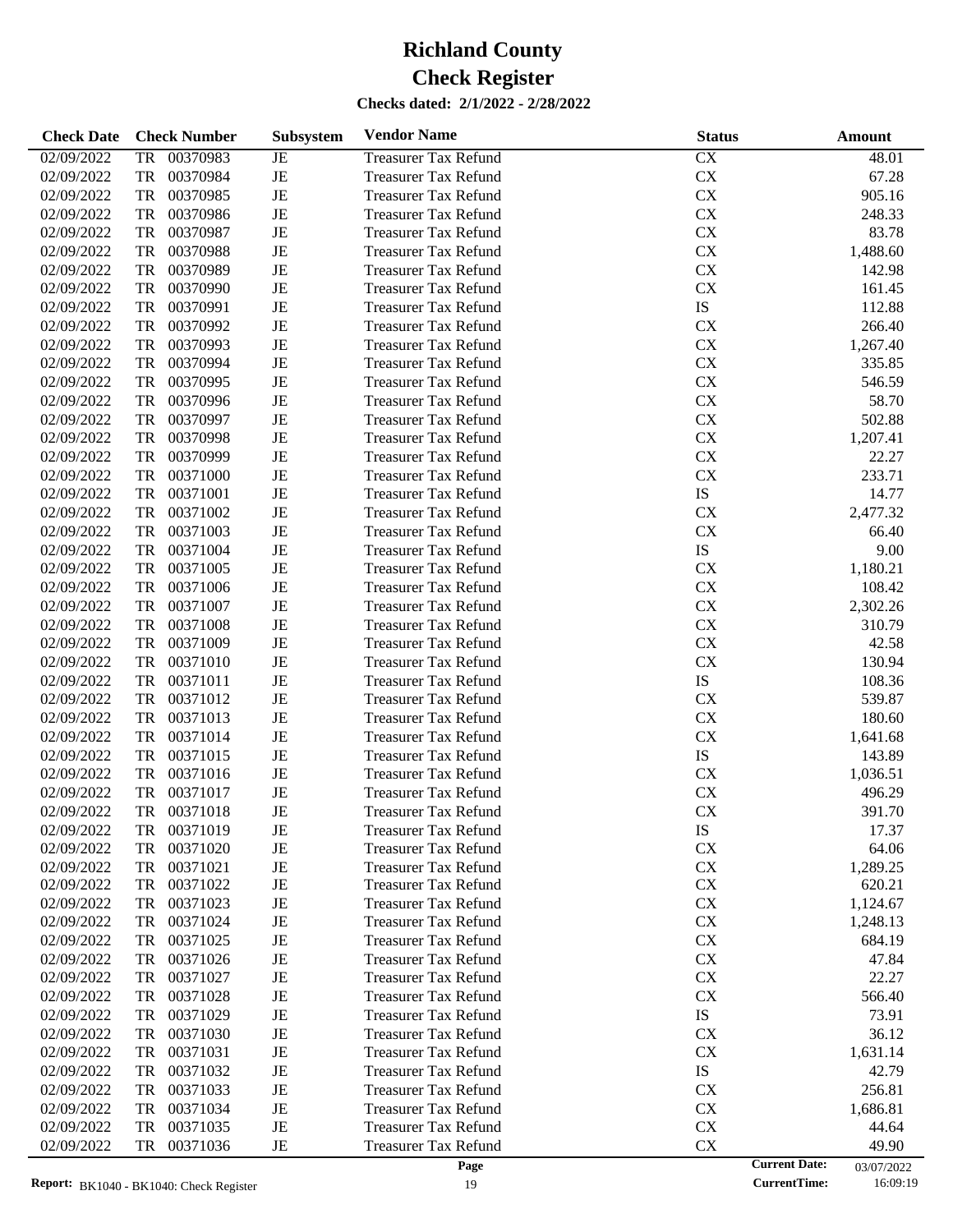| <b>Check Date</b> | <b>Check Number</b>   | <b>Subsystem</b> | <b>Vendor Name</b>          | <b>Status</b>        | <b>Amount</b> |
|-------------------|-----------------------|------------------|-----------------------------|----------------------|---------------|
| 02/09/2022        | <b>TR</b><br>00371037 | $\rm{JE}$        | <b>Treasurer Tax Refund</b> | CX                   | 47.96         |
| 02/09/2022        | <b>TR</b><br>00371038 | $\rm{JE}$        | <b>Treasurer Tax Refund</b> | CX                   | 310.41        |
| 02/09/2022        | <b>TR</b><br>00371039 | $\rm{JE}$        | <b>Treasurer Tax Refund</b> | CX                   | 483.16        |
| 02/09/2022        | <b>TR</b><br>00371040 | $\rm{JE}$        | <b>Treasurer Tax Refund</b> | <b>CX</b>            | 548.87        |
| 02/09/2022        | <b>TR</b><br>00371041 | $\rm{JE}$        | <b>Treasurer Tax Refund</b> | CX                   | 554.43        |
| 02/09/2022        | <b>TR</b><br>00371042 | $\rm{JE}$        | <b>Treasurer Tax Refund</b> | CX                   | 210.27        |
| 02/09/2022        | <b>TR</b><br>00371043 | $\rm{JE}$        | <b>Treasurer Tax Refund</b> | IS                   | 160.32        |
| 02/10/2022        | <b>TR</b><br>00371044 | $\rm{JE}$        | <b>Treasurer Tax Refund</b> | <b>CX</b>            | 308.39        |
| 02/10/2022        | <b>TR</b><br>00371045 | $\rm{JE}$        | <b>Treasurer Tax Refund</b> | CX                   | 19.72         |
| 02/10/2022        | <b>TR</b><br>00371046 | $\rm{JE}$        | <b>Treasurer Tax Refund</b> | IS                   | 16.82         |
| 02/10/2022        | <b>TR</b><br>00371047 | $\rm{JE}$        | <b>Treasurer Tax Refund</b> | <b>CX</b>            | 601.24        |
| 02/10/2022        | <b>TR</b><br>00371048 | $\rm{JE}$        | <b>Treasurer Tax Refund</b> | CX                   | 3,231.06      |
| 02/10/2022        | <b>TR</b><br>00371049 | $\rm{JE}$        | <b>Treasurer Tax Refund</b> | CX                   | 3,207.51      |
| 02/10/2022        | <b>TR</b><br>00371050 | $\rm{JE}$        | <b>Treasurer Tax Refund</b> | IS                   | 1.61          |
| 02/10/2022        | <b>TR</b><br>00371051 | $\rm{JE}$        | <b>Treasurer Tax Refund</b> | <b>CX</b>            | 370.00        |
| 02/10/2022        | <b>TR</b><br>00371052 | $\rm{JE}$        | <b>Treasurer Tax Refund</b> | CX                   | 1,120.57      |
| 02/10/2022        | <b>TR</b><br>00371053 | $\rm{JE}$        | <b>Treasurer Tax Refund</b> | CX                   | 75.00         |
| 02/10/2022        | <b>TR</b><br>00371054 | $\rm{JE}$        | <b>Treasurer Tax Refund</b> | <b>CX</b>            | 210.15        |
| 02/10/2022        | <b>TR</b><br>00371055 | $\rm{JE}$        | <b>Treasurer Tax Refund</b> | CX                   | 1,529.25      |
| 02/10/2022        | <b>TR</b><br>00371056 | $\rm{JE}$        | <b>Treasurer Tax Refund</b> | CX                   | 414.27        |
| 02/10/2022        | <b>TR</b><br>00371057 | $\rm{JE}$        | <b>Treasurer Tax Refund</b> | CX                   | 961.27        |
| 02/10/2022        | <b>TR</b><br>00371058 | $\rm{JE}$        | <b>Treasurer Tax Refund</b> | CX                   | 1,495.25      |
| 02/10/2022        | <b>TR</b><br>00371059 | $\rm{JE}$        | <b>Treasurer Tax Refund</b> | CX                   | 106.21        |
| 02/10/2022        | <b>TR</b><br>00371060 | $\rm{JE}$        | <b>Treasurer Tax Refund</b> | CX                   | 14.30         |
| 02/11/2022        | <b>TR</b><br>00371061 | $\rm{JE}$        | <b>Treasurer Tax Refund</b> | IS                   | 2,518.08      |
| 02/11/2022        | <b>TR</b><br>00371062 | $\rm{JE}$        | <b>Treasurer Tax Refund</b> | <b>CX</b>            | 25.58         |
| 02/11/2022        | <b>TR</b><br>00371063 | $\rm{JE}$        | <b>Treasurer Tax Refund</b> | CX                   | 434.20        |
| 02/11/2022        | <b>TR</b><br>00371064 | $\rm{JE}$        | <b>Treasurer Tax Refund</b> | CX                   | 454.25        |
| 02/11/2022        | <b>TR</b><br>00371065 | $\rm{JE}$        | <b>Treasurer Tax Refund</b> | IS                   | 471.13        |
| 02/11/2022        | <b>TR</b><br>00371066 | $\rm{JE}$        | <b>Treasurer Tax Refund</b> | IS                   | 2,565.40      |
| 02/11/2022        | <b>TR</b><br>00371067 | $\rm{JE}$        | <b>Treasurer Tax Refund</b> | IS                   | 3,135.04      |
| 02/11/2022        | <b>TR</b><br>00371068 | $\rm{JE}$        | <b>Treasurer Tax Refund</b> | <b>CX</b>            | 346.20        |
| 02/11/2022        | <b>TR</b><br>00371069 | $\rm{JE}$        | <b>Treasurer Tax Refund</b> | CX                   | 348.90        |
| 02/11/2022        | <b>TR</b><br>00371070 | $\rm{JE}$        | <b>Treasurer Tax Refund</b> | CX                   | 348.15        |
| 02/11/2022        | <b>TR</b><br>00371071 | $\rm{JE}$        | <b>Treasurer Tax Refund</b> | CX                   | 418.70        |
| 02/11/2022        | <b>TR</b><br>00371072 | JE               | <b>Treasurer Tax Refund</b> | IS                   | 7,919.05      |
| 02/11/2022        | 00371073<br>TR        | JE               | <b>Treasurer Tax Refund</b> | IS                   | 16.54         |
| 02/11/2022        | 00371074<br>TR        | JE               | <b>Treasurer Tax Refund</b> | IS                   | 8,043.46      |
| 02/11/2022        | 00371075<br>TR        | JE               | <b>Treasurer Tax Refund</b> | IS                   | 3,427.36      |
| 02/11/2022        | 00371076<br>TR        | JE               | <b>Treasurer Tax Refund</b> | IS                   | 628.55        |
| 02/11/2022        | TR<br>00371077        | JE               | <b>Treasurer Tax Refund</b> | IS                   | 3,225.92      |
| 02/11/2022        | 00371078<br>TR        | JE               | <b>Treasurer Tax Refund</b> | IS                   | 8.80          |
| 02/11/2022        | 00371079<br>TR        | JE               | <b>Treasurer Tax Refund</b> | <b>CX</b>            | 6,416.28      |
| 02/11/2022        | 00371080<br>TR        | JE               | <b>Treasurer Tax Refund</b> | <b>CX</b>            | 426.20        |
| 02/11/2022        | 00371081<br>TR        | JE               | <b>Treasurer Tax Refund</b> | <b>CX</b>            | 948.72        |
| 02/11/2022        | 00371082<br>TR        | JE               | <b>Treasurer Tax Refund</b> | <b>CX</b>            | 369.00        |
| 02/11/2022        | 00371083<br>TR        | JE               | <b>Treasurer Tax Refund</b> | IS                   | 1,484.14      |
| 02/11/2022        | 00371084<br>TR        | JE               | <b>Treasurer Tax Refund</b> | <b>CX</b>            | 1,071.46      |
| 02/11/2022        | 00371085<br>TR        | JE               | <b>Treasurer Tax Refund</b> | IS                   | 130.01        |
| 02/11/2022        | 00371086<br>TR        | JE               | <b>Treasurer Tax Refund</b> | <b>CX</b>            | 330.22        |
| 02/11/2022        | 00371087<br>TR        | JE               | <b>Treasurer Tax Refund</b> | <b>CX</b>            | 273.35        |
| 02/11/2022        | 00371088<br>TR        | JE               | <b>Treasurer Tax Refund</b> | <b>CX</b>            | 403.86        |
| 02/11/2022        | 00371089<br>TR        | JE               | <b>Treasurer Tax Refund</b> | <b>CX</b>            | 403.86        |
| 02/11/2022        | 00371090<br>TR        | JE               | <b>Treasurer Tax Refund</b> | IS                   | 1,690.68      |
|                   |                       |                  | Page                        | <b>Current Date:</b> | 03/07/2022    |

<sup>03/07/2022&</sup>lt;br>16:09:19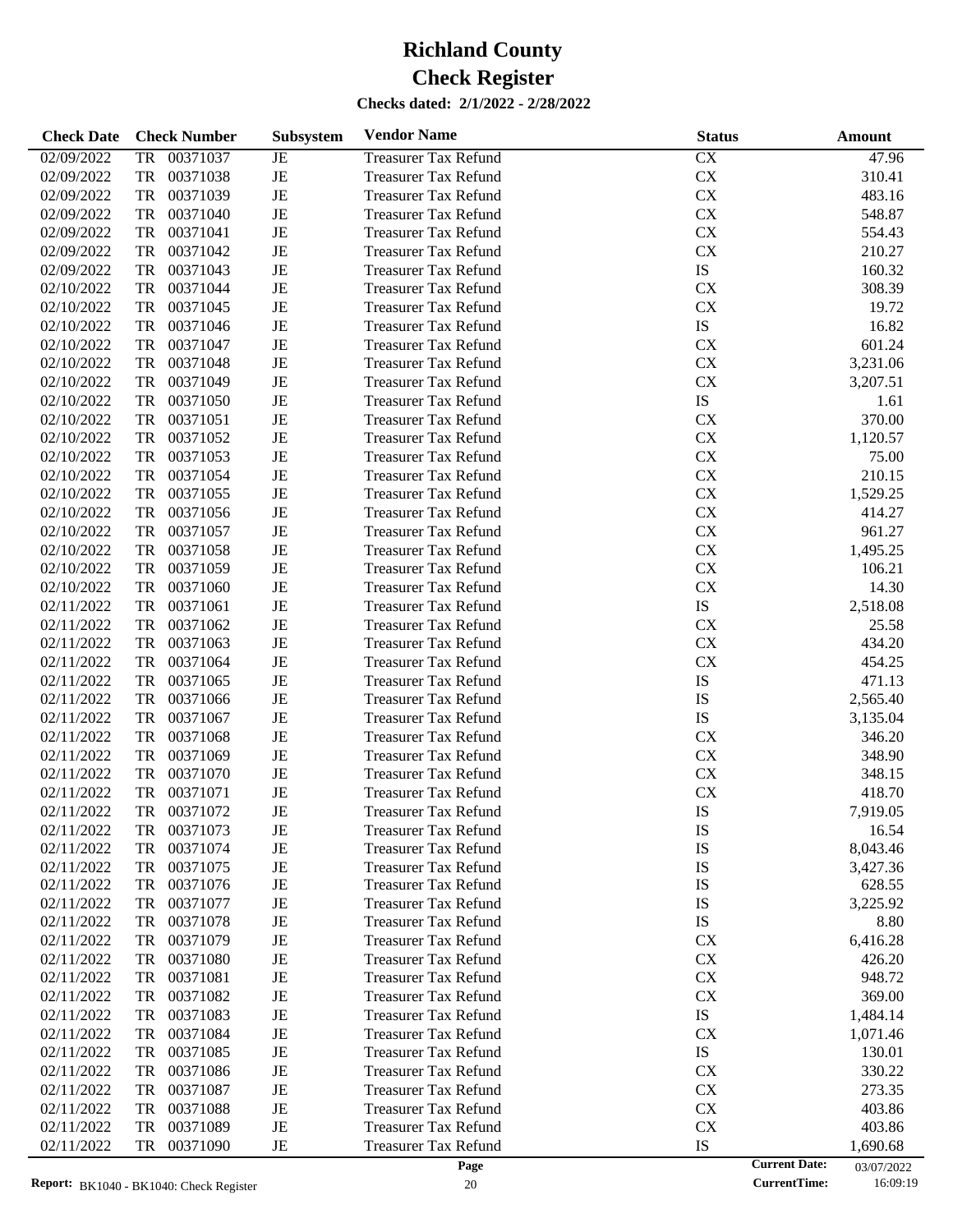| <b>Check Date</b> | <b>Check Number</b>   | Subsystem   | <b>Vendor Name</b><br><b>Status</b>       |                      | Amount     |
|-------------------|-----------------------|-------------|-------------------------------------------|----------------------|------------|
| 02/11/2022        | 00371091<br><b>TR</b> | $_{\rm JE}$ | <b>Treasurer Tax Refund</b><br>CX         |                      | 2,487.80   |
| 02/11/2022        | <b>TR</b><br>00371092 | $\rm{JE}$   | ${\rm CX}$<br><b>Treasurer Tax Refund</b> |                      | 869.60     |
| 02/11/2022        | <b>TR</b><br>00371093 | $\rm{JE}$   | ${\rm CX}$<br><b>Treasurer Tax Refund</b> |                      | 1,334.64   |
| 02/11/2022        | <b>TR</b><br>00371094 | $\rm{JE}$   | ${\rm CX}$<br><b>Treasurer Tax Refund</b> |                      | 386.30     |
| 02/11/2022        | <b>TR</b><br>00371095 | $\rm{JE}$   | ${\rm IS}$<br><b>Treasurer Tax Refund</b> |                      | 418.70     |
| 02/11/2022        | <b>TR</b><br>00371096 | $\rm{JE}$   | ${\rm CX}$<br><b>Treasurer Tax Refund</b> |                      | 301.52     |
| 02/11/2022        | <b>TR</b><br>00371097 | $\rm{JE}$   | ${\rm CX}$<br><b>Treasurer Tax Refund</b> |                      | 611.34     |
| 02/11/2022        | <b>TR</b><br>00371098 | $\rm{JE}$   | ${\rm CX}$<br><b>Treasurer Tax Refund</b> |                      | 1,820.91   |
| 02/11/2022        | <b>TR</b><br>00371099 | $\rm{JE}$   | ${\rm CX}$<br><b>Treasurer Tax Refund</b> |                      | 108.62     |
| 02/11/2022        | <b>TR</b><br>00371100 | $\rm{JE}$   | ${\rm IS}$<br><b>Treasurer Tax Refund</b> |                      | 10.10      |
| 02/11/2022        | <b>TR</b><br>00371101 | $\rm{JE}$   | ${\rm CX}$<br><b>Treasurer Tax Refund</b> |                      | 48.56      |
| 02/11/2022        | <b>TR</b><br>00371102 | $\rm{JE}$   | ${\rm CX}$<br><b>Treasurer Tax Refund</b> |                      | 2,084.24   |
| 02/11/2022        | <b>TR</b><br>00371103 | $\rm{JE}$   | IS<br><b>Treasurer Tax Refund</b>         |                      | 2,446.66   |
| 02/11/2022        | <b>TR</b><br>00371104 | $\rm{JE}$   | IS<br><b>Treasurer Tax Refund</b>         |                      | 44.00      |
| 02/11/2022        | <b>TR</b><br>00371105 | $\rm{JE}$   | IS<br><b>Treasurer Tax Refund</b>         |                      | 141.55     |
| 02/11/2022        | <b>TR</b><br>00371106 | $\rm{JE}$   | CX<br><b>Treasurer Tax Refund</b>         |                      | 369.00     |
| 02/11/2022        | <b>TR</b><br>00371107 | $\rm{JE}$   | ${\rm CX}$<br><b>Treasurer Tax Refund</b> |                      | 3,719.27   |
| 02/11/2022        | <b>TR</b><br>00371108 | $\rm{JE}$   | ${\rm IS}$<br><b>Treasurer Tax Refund</b> |                      | 1,950.27   |
| 02/11/2022        | <b>TR</b><br>00371109 | $\rm{JE}$   | ${\rm IS}$<br><b>Treasurer Tax Refund</b> |                      | 2,071.36   |
| 02/11/2022        | <b>TR</b><br>00371110 | $\rm{JE}$   | CX<br><b>Treasurer Tax Refund</b>         |                      | 318.72     |
| 02/11/2022        | <b>TR</b><br>00371111 | $\rm{JE}$   | ${\rm CX}$<br><b>Treasurer Tax Refund</b> |                      | 2,676.69   |
| 02/11/2022        | <b>TR</b><br>00371112 | $\rm{JE}$   | ${\rm IS}$<br><b>Treasurer Tax Refund</b> |                      | 138.57     |
| 02/11/2022        | <b>TR</b><br>00371113 | $\rm{JE}$   | CX<br><b>Treasurer Tax Refund</b>         |                      | 167.51     |
| 02/11/2022        | <b>TR</b><br>00371114 | $\rm{JE}$   | ${\rm IS}$<br><b>Treasurer Tax Refund</b> |                      | 152.59     |
| 02/11/2022        | <b>TR</b><br>00371115 | $\rm{JE}$   | ${\rm CX}$<br><b>Treasurer Tax Refund</b> |                      | 434.20     |
| 02/11/2022        | <b>TR</b><br>00371116 | $\rm{JE}$   | ${\rm IS}$<br><b>Treasurer Tax Refund</b> |                      | 635.76     |
| 02/11/2022        | <b>TR</b><br>00371117 | $\rm{JE}$   | CX<br><b>Treasurer Tax Refund</b>         |                      | 97.17      |
| 02/11/2022        | <b>TR</b><br>00371118 | $\rm{JE}$   | ${\rm CX}$<br><b>Treasurer Tax Refund</b> |                      | 349.70     |
| 02/11/2022        | <b>TR</b><br>00371119 | $\rm{JE}$   | IS<br><b>Treasurer Tax Refund</b>         |                      | 30.00      |
| 02/11/2022        | <b>TR</b><br>00371120 | $\rm{JE}$   | ${\rm IS}$<br><b>Treasurer Tax Refund</b> |                      | 1,899.02   |
| 02/11/2022        | <b>TR</b><br>00371121 | $\rm{JE}$   | CX<br><b>Treasurer Tax Refund</b>         |                      | 4,779.89   |
| 02/11/2022        | <b>TR</b><br>00371122 | $\rm{JE}$   | ${\rm CX}$<br><b>Treasurer Tax Refund</b> |                      | 1,313.24   |
| 02/11/2022        | <b>TR</b><br>00371123 | $\rm{JE}$   | ${\rm IS}$<br><b>Treasurer Tax Refund</b> |                      | 397.30     |
| 02/11/2022        | <b>TR</b><br>00371124 | $\rm{JE}$   | CX<br><b>Treasurer Tax Refund</b>         |                      | 643.29     |
| 02/11/2022        | <b>TR</b><br>00371125 | $\rm{JE}$   | IS<br><b>Treasurer Tax Refund</b>         |                      | 3,390.00   |
| 02/11/2022        | <b>TR</b><br>00371126 | $\rm{JE}$   | IS<br><b>Treasurer Tax Refund</b>         |                      | 860.90     |
| 02/11/2022        | 00371127<br>TR        | JE          | <b>Treasurer Tax Refund</b><br>CX         |                      | 5,697.06   |
| 02/11/2022        | 00371128<br>TR        | $\rm{JE}$   | ${\rm CX}$<br><b>Treasurer Tax Refund</b> |                      | 5,583.96   |
| 02/11/2022        | TR<br>00371129        | $\rm{JE}$   | CX<br><b>Treasurer Tax Refund</b>         |                      | 369.00     |
| 02/11/2022        | 00371130<br>TR        | JE          | CX<br><b>Treasurer Tax Refund</b>         |                      | 49.50      |
| 02/11/2022        | 00371131<br>TR        | JE          | CX<br><b>Treasurer Tax Refund</b>         |                      | 1,032.55   |
| 02/11/2022        | 00371132<br>TR        | JE          | <b>Treasurer Tax Refund</b><br>IS         |                      | 386.31     |
| 02/11/2022        | 00371133<br>TR        | JE          | IS<br><b>Treasurer Tax Refund</b>         |                      | 20.88      |
| 02/11/2022        | 00371134<br>TR        | JE          | CX<br><b>Treasurer Tax Refund</b>         |                      | 4,583.89   |
| 02/11/2022        | 00371135<br>TR        | JE          | <b>Treasurer Tax Refund</b><br>IS         |                      | 508.50     |
| 02/11/2022        | 00371136<br>TR        | JE          | CX<br><b>Treasurer Tax Refund</b>         |                      | 2,247.42   |
| 02/11/2022        | 00371137<br>TR        | JE          | CX<br><b>Treasurer Tax Refund</b>         |                      | 556.42     |
| 02/11/2022        | 00371138<br>TR        | JE          | IS<br><b>Treasurer Tax Refund</b>         |                      | 2,891.14   |
| 02/11/2022        | 00371139<br>TR        | JE          | IS<br><b>Treasurer Tax Refund</b>         |                      | 392.63     |
| 02/11/2022        | 00371140<br>TR        | JE          | CX<br><b>Treasurer Tax Refund</b>         |                      | 6,466.79   |
| 02/11/2022        | 00371141<br>TR        | JE          | IS<br><b>Treasurer Tax Refund</b>         |                      | 1,566.96   |
| 02/11/2022        | 00371142<br>TR        | JE          | <b>Treasurer Tax Refund</b><br>IS         |                      | 121.40     |
| 02/11/2022        | 00371143<br>TR        | JE          | IS<br><b>Treasurer Tax Refund</b>         |                      | 92.97      |
| 02/11/2022        | 00371144<br>TR        | JE          | CX<br><b>Treasurer Tax Refund</b>         |                      | 434.20     |
|                   |                       |             | Page                                      | <b>Current Date:</b> | 03/07/2022 |

03/07/2022<br>16:09:19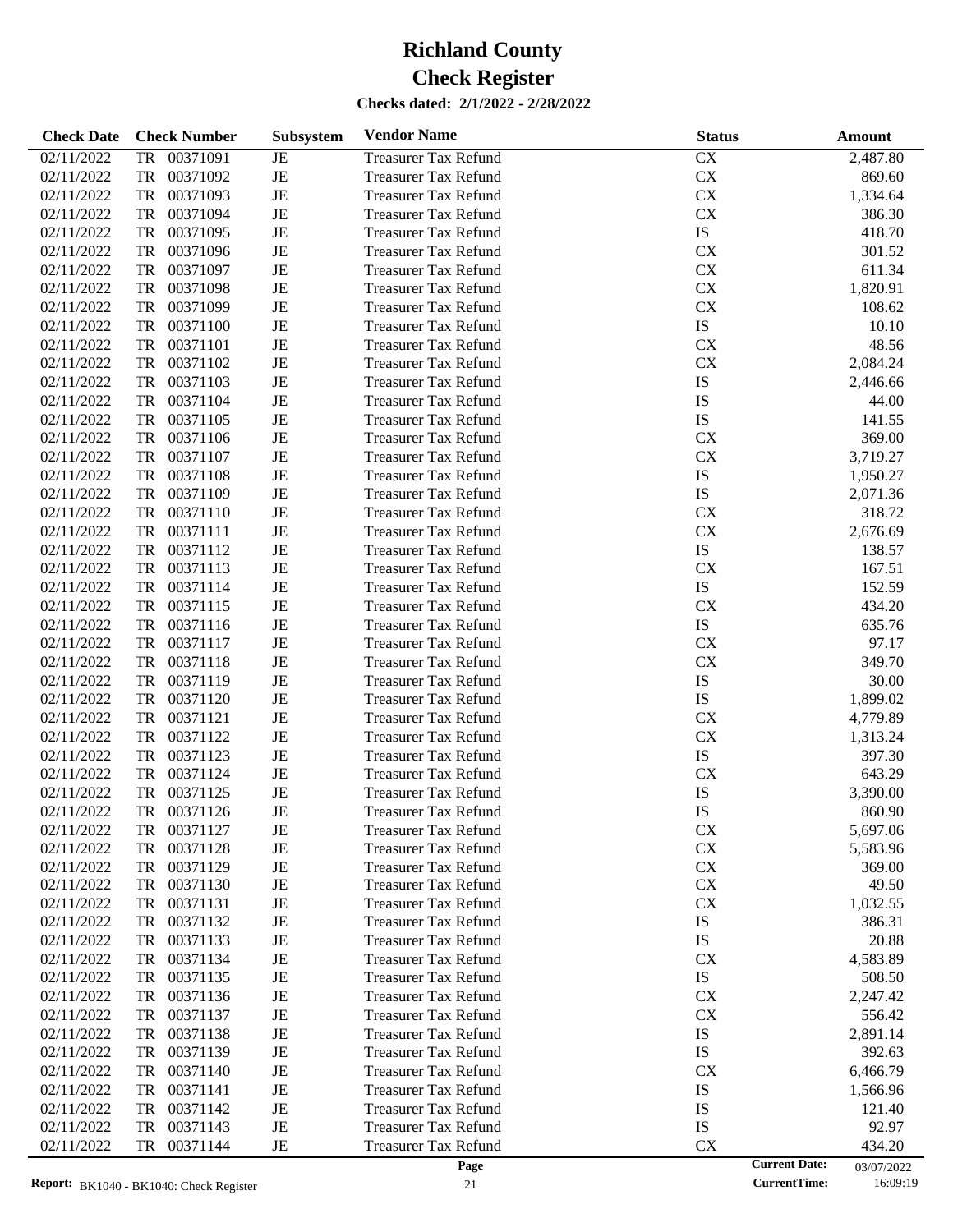| 00371145<br>$\overline{1S}$<br>02/11/2022<br><b>TR</b><br>JE<br><b>Treasurer Tax Refund</b><br>426.70<br><b>IS</b><br>JE<br>02/11/2022<br>TR<br>00371146<br>79.55<br><b>Treasurer Tax Refund</b><br>JE<br>TR<br>00371147<br>CX<br>142.41<br>02/11/2022<br><b>Treasurer Tax Refund</b><br>IS<br>JE<br>TR<br>00371148<br>2,710.95<br>02/11/2022<br><b>Treasurer Tax Refund</b><br>JE<br>CX<br>02/11/2022<br>TR<br>00371149<br>3,769.02<br><b>Treasurer Tax Refund</b><br>02/11/2022<br>TR<br>00371150<br>JE<br>CX<br>769.50<br><b>Treasurer Tax Refund</b><br>JE<br>${\rm CX}$<br>02/11/2022<br>TR<br>00371151<br>2,296.38<br><b>Treasurer Tax Refund</b><br>IS<br>JE<br>02/11/2022<br>TR<br>00371152<br>2,295.96<br><b>Treasurer Tax Refund</b><br>JE<br>02/11/2022<br>TR<br>00371153<br>CX<br>8.88<br><b>Treasurer Tax Refund</b><br>IS<br>TR<br>00371154<br>JE<br>4,028.76<br>02/11/2022<br><b>Treasurer Tax Refund</b><br>JE<br>CX<br>02/11/2022<br>TR<br>00371155<br>16,143.64<br><b>Treasurer Tax Refund</b><br>JE<br>${\rm CX}$<br>02/11/2022<br>TR<br>00371156<br>97,617.38<br><b>Treasurer Tax Refund</b><br>JE<br>CX<br>02/11/2022<br>TR<br>00371157<br>105,358.40<br><b>Treasurer Tax Refund</b><br>IS<br>JE<br>02/11/2022<br>TR<br>00371158<br><b>Treasurer Tax Refund</b><br>5,161.36<br>JE<br>02/11/2022<br>TR<br>00371159<br>CX<br><b>Treasurer Tax Refund</b><br>71.32<br>$\rm{JE}$<br>02/14/2022<br>TR<br>00371160<br>CX<br>200.00<br><b>Treasurer Tax Refund</b><br>02/14/2022<br>TR<br>90022769<br><b>OH</b><br>BELL, CARRINGTON, PRICE & GREGG<br>CX<br>104.50<br><b>OH</b><br>IS<br>02/14/2022<br>TR<br>90022770<br>168,079.21<br><b>LEXINGTON COUNTY TREASURER</b><br><b>OH</b><br>02/14/2022<br>TR<br>90022771<br>LEXINGTON SCHOOL DIST. FIVE<br>CX<br>38,063.67<br><b>OH</b><br>02/14/2022<br>TR<br>90022772<br>NATURAL RESOURCES DEPARTMENT<br>CX<br>470.00<br><b>OH</b><br>02/14/2022<br>TR<br>90022773<br>RICHLAND SCHOOL DISTRICT 1<br>CX<br>11,803.69<br><b>OH</b><br>02/14/2022<br>TR<br>90022774<br><b>S.C. TRANSPORT POLICE</b><br>CX<br>400.00<br><b>OH</b><br>02/14/2022<br>TR<br>90022775<br><b>SC DEPT OF MOTOR VEHICLES</b><br>CX<br>81,587.31<br>$\rm{JE}$<br>IS<br>TR<br>00371161<br>194,605.23<br>02/15/2022<br><b>Treasurer Tax Refund</b><br>JE<br><b>IS</b><br>TR<br>00371162<br>330.00<br>02/15/2022<br><b>Treasurer Tax Refund</b><br>JE<br>TR<br>00371163<br>CX<br>2,276.90<br>02/15/2022<br><b>Treasurer Tax Refund</b><br>IS<br>JE<br>TR<br>00371164<br>426.20<br>02/15/2022<br><b>Treasurer Tax Refund</b><br>JE<br>TR<br>00371165<br>CX<br>426.20<br>02/15/2022<br><b>Treasurer Tax Refund</b><br>$\rm{JE}$<br>${\rm CX}$<br>TR<br>00371166<br>68.94<br>02/15/2022<br><b>Treasurer Tax Refund</b><br>IS<br>JE<br>02/15/2022<br>TR<br>00371167<br>151.71<br><b>Treasurer Tax Refund</b><br>JE<br>TR<br>00371168<br>CX<br>35.64<br>02/15/2022<br><b>Treasurer Tax Refund</b><br>JE<br>IS<br>TR<br>00371169<br>920.80<br>02/15/2022<br><b>Treasurer Tax Refund</b><br>$\rm{JE}$<br><b>IS</b><br>TR<br>00371170<br>225.12<br>02/15/2022<br><b>Treasurer Tax Refund</b><br>JE<br>TR<br>00371171<br><b>CX</b><br>512.35<br>02/15/2022<br><b>Treasurer Tax Refund</b><br>TR<br>00371172<br>JE<br>CX<br>7,752.81<br>02/15/2022<br><b>Treasurer Tax Refund</b><br>JE<br><b>CX</b><br>TR<br>00371173<br>02/15/2022<br><b>Treasurer Tax Refund</b><br>3,265.93<br>IS<br>02/15/2022<br>00371174<br>799.23<br>JE<br><b>Treasurer Tax Refund</b><br>TR<br>00371175<br>JE<br><b>CX</b><br>02/15/2022<br>TR<br><b>Treasurer Tax Refund</b><br>173.74<br>IS<br>00371176<br>JE<br>8.77<br>02/15/2022<br>TR<br><b>Treasurer Tax Refund</b><br>00371177<br>IS<br>6,915.09<br>02/15/2022<br>TR<br>JE<br><b>Treasurer Tax Refund</b><br>00371178<br>IS<br>02/15/2022<br>TR<br>JE<br><b>Treasurer Tax Refund</b><br>5,142.54<br>00371179<br>IS<br>219.91<br>02/15/2022<br>TR<br>JE<br><b>Treasurer Tax Refund</b><br>02/15/2022<br>00371180<br>JE<br>IS<br>43.43<br>TR<br><b>Treasurer Tax Refund</b><br>02/15/2022<br>00371181<br>CX<br>TR<br>JE<br><b>Treasurer Tax Refund</b><br>3,609.87<br>02/15/2022<br>00371182<br>IS<br>TR<br>JE<br><b>Treasurer Tax Refund</b><br>3,612.28<br>02/15/2022<br>00371183<br>JE<br><b>Treasurer Tax Refund</b><br>IS<br>273.43<br>TR<br>02/15/2022<br>00371184<br>IS<br>7,748.01<br>TR<br>JE<br><b>Treasurer Tax Refund</b><br>02/15/2022<br>00371185<br>CX<br>TR<br>JE<br><b>Treasurer Tax Refund</b><br>52,647.29<br>02/15/2022<br>00371186<br>CX<br>TR<br>JE<br><b>Treasurer Tax Refund</b><br>49,124.34<br>02/15/2022<br>00371187<br>CX<br>323.70<br>TR<br>JE<br><b>Treasurer Tax Refund</b><br>02/15/2022<br>00371188<br>CX<br>217.65<br>TR<br>JE<br><b>Treasurer Tax Refund</b><br>00371189<br>IS<br>02/15/2022<br>TR<br>JE<br><b>Treasurer Tax Refund</b><br>1,450.46<br>02/15/2022<br>00371190<br>JE<br><b>Treasurer Tax Refund</b><br>IS<br>TR<br>227.52<br>02/15/2022<br>TR<br>00371191<br><b>Treasurer Tax Refund</b><br>IS<br>JE<br>110.38 | <b>Check Date</b> | <b>Check Number</b> | <b>Subsystem</b> | <b>Vendor Name</b> | <b>Status</b> | Amount               |
|---------------------------------------------------------------------------------------------------------------------------------------------------------------------------------------------------------------------------------------------------------------------------------------------------------------------------------------------------------------------------------------------------------------------------------------------------------------------------------------------------------------------------------------------------------------------------------------------------------------------------------------------------------------------------------------------------------------------------------------------------------------------------------------------------------------------------------------------------------------------------------------------------------------------------------------------------------------------------------------------------------------------------------------------------------------------------------------------------------------------------------------------------------------------------------------------------------------------------------------------------------------------------------------------------------------------------------------------------------------------------------------------------------------------------------------------------------------------------------------------------------------------------------------------------------------------------------------------------------------------------------------------------------------------------------------------------------------------------------------------------------------------------------------------------------------------------------------------------------------------------------------------------------------------------------------------------------------------------------------------------------------------------------------------------------------------------------------------------------------------------------------------------------------------------------------------------------------------------------------------------------------------------------------------------------------------------------------------------------------------------------------------------------------------------------------------------------------------------------------------------------------------------------------------------------------------------------------------------------------------------------------------------------------------------------------------------------------------------------------------------------------------------------------------------------------------------------------------------------------------------------------------------------------------------------------------------------------------------------------------------------------------------------------------------------------------------------------------------------------------------------------------------------------------------------------------------------------------------------------------------------------------------------------------------------------------------------------------------------------------------------------------------------------------------------------------------------------------------------------------------------------------------------------------------------------------------------------------------------------------------------------------------------------------------------------------------------------------------------------------------------------------------------------------------------------------------------------------------------------------------------------------------------------------------------------------------------------------------------------------------------------------------------------------------------------------------------------------------------------------------------------------------------------------------------------------------------------------------------------------------------------------------------------------------------------------------------------------------------------------------------------------------------------------------------------------------------------------------------------------------------------------------------------------------------------------------------------------------------------------------------------------------------------------------------------------------------------------------------------------------------------------------------------------------------------------------------------------------------------------------------------------------------------------------------------------------------------------------------------------------------------------|-------------------|---------------------|------------------|--------------------|---------------|----------------------|
|                                                                                                                                                                                                                                                                                                                                                                                                                                                                                                                                                                                                                                                                                                                                                                                                                                                                                                                                                                                                                                                                                                                                                                                                                                                                                                                                                                                                                                                                                                                                                                                                                                                                                                                                                                                                                                                                                                                                                                                                                                                                                                                                                                                                                                                                                                                                                                                                                                                                                                                                                                                                                                                                                                                                                                                                                                                                                                                                                                                                                                                                                                                                                                                                                                                                                                                                                                                                                                                                                                                                                                                                                                                                                                                                                                                                                                                                                                                                                                                                                                                                                                                                                                                                                                                                                                                                                                                                                                                                                                                                                                                                                                                                                                                                                                                                                                                                                                                                                                                                                     |                   |                     |                  |                    |               |                      |
|                                                                                                                                                                                                                                                                                                                                                                                                                                                                                                                                                                                                                                                                                                                                                                                                                                                                                                                                                                                                                                                                                                                                                                                                                                                                                                                                                                                                                                                                                                                                                                                                                                                                                                                                                                                                                                                                                                                                                                                                                                                                                                                                                                                                                                                                                                                                                                                                                                                                                                                                                                                                                                                                                                                                                                                                                                                                                                                                                                                                                                                                                                                                                                                                                                                                                                                                                                                                                                                                                                                                                                                                                                                                                                                                                                                                                                                                                                                                                                                                                                                                                                                                                                                                                                                                                                                                                                                                                                                                                                                                                                                                                                                                                                                                                                                                                                                                                                                                                                                                                     |                   |                     |                  |                    |               |                      |
|                                                                                                                                                                                                                                                                                                                                                                                                                                                                                                                                                                                                                                                                                                                                                                                                                                                                                                                                                                                                                                                                                                                                                                                                                                                                                                                                                                                                                                                                                                                                                                                                                                                                                                                                                                                                                                                                                                                                                                                                                                                                                                                                                                                                                                                                                                                                                                                                                                                                                                                                                                                                                                                                                                                                                                                                                                                                                                                                                                                                                                                                                                                                                                                                                                                                                                                                                                                                                                                                                                                                                                                                                                                                                                                                                                                                                                                                                                                                                                                                                                                                                                                                                                                                                                                                                                                                                                                                                                                                                                                                                                                                                                                                                                                                                                                                                                                                                                                                                                                                                     |                   |                     |                  |                    |               |                      |
|                                                                                                                                                                                                                                                                                                                                                                                                                                                                                                                                                                                                                                                                                                                                                                                                                                                                                                                                                                                                                                                                                                                                                                                                                                                                                                                                                                                                                                                                                                                                                                                                                                                                                                                                                                                                                                                                                                                                                                                                                                                                                                                                                                                                                                                                                                                                                                                                                                                                                                                                                                                                                                                                                                                                                                                                                                                                                                                                                                                                                                                                                                                                                                                                                                                                                                                                                                                                                                                                                                                                                                                                                                                                                                                                                                                                                                                                                                                                                                                                                                                                                                                                                                                                                                                                                                                                                                                                                                                                                                                                                                                                                                                                                                                                                                                                                                                                                                                                                                                                                     |                   |                     |                  |                    |               |                      |
|                                                                                                                                                                                                                                                                                                                                                                                                                                                                                                                                                                                                                                                                                                                                                                                                                                                                                                                                                                                                                                                                                                                                                                                                                                                                                                                                                                                                                                                                                                                                                                                                                                                                                                                                                                                                                                                                                                                                                                                                                                                                                                                                                                                                                                                                                                                                                                                                                                                                                                                                                                                                                                                                                                                                                                                                                                                                                                                                                                                                                                                                                                                                                                                                                                                                                                                                                                                                                                                                                                                                                                                                                                                                                                                                                                                                                                                                                                                                                                                                                                                                                                                                                                                                                                                                                                                                                                                                                                                                                                                                                                                                                                                                                                                                                                                                                                                                                                                                                                                                                     |                   |                     |                  |                    |               |                      |
|                                                                                                                                                                                                                                                                                                                                                                                                                                                                                                                                                                                                                                                                                                                                                                                                                                                                                                                                                                                                                                                                                                                                                                                                                                                                                                                                                                                                                                                                                                                                                                                                                                                                                                                                                                                                                                                                                                                                                                                                                                                                                                                                                                                                                                                                                                                                                                                                                                                                                                                                                                                                                                                                                                                                                                                                                                                                                                                                                                                                                                                                                                                                                                                                                                                                                                                                                                                                                                                                                                                                                                                                                                                                                                                                                                                                                                                                                                                                                                                                                                                                                                                                                                                                                                                                                                                                                                                                                                                                                                                                                                                                                                                                                                                                                                                                                                                                                                                                                                                                                     |                   |                     |                  |                    |               |                      |
|                                                                                                                                                                                                                                                                                                                                                                                                                                                                                                                                                                                                                                                                                                                                                                                                                                                                                                                                                                                                                                                                                                                                                                                                                                                                                                                                                                                                                                                                                                                                                                                                                                                                                                                                                                                                                                                                                                                                                                                                                                                                                                                                                                                                                                                                                                                                                                                                                                                                                                                                                                                                                                                                                                                                                                                                                                                                                                                                                                                                                                                                                                                                                                                                                                                                                                                                                                                                                                                                                                                                                                                                                                                                                                                                                                                                                                                                                                                                                                                                                                                                                                                                                                                                                                                                                                                                                                                                                                                                                                                                                                                                                                                                                                                                                                                                                                                                                                                                                                                                                     |                   |                     |                  |                    |               |                      |
|                                                                                                                                                                                                                                                                                                                                                                                                                                                                                                                                                                                                                                                                                                                                                                                                                                                                                                                                                                                                                                                                                                                                                                                                                                                                                                                                                                                                                                                                                                                                                                                                                                                                                                                                                                                                                                                                                                                                                                                                                                                                                                                                                                                                                                                                                                                                                                                                                                                                                                                                                                                                                                                                                                                                                                                                                                                                                                                                                                                                                                                                                                                                                                                                                                                                                                                                                                                                                                                                                                                                                                                                                                                                                                                                                                                                                                                                                                                                                                                                                                                                                                                                                                                                                                                                                                                                                                                                                                                                                                                                                                                                                                                                                                                                                                                                                                                                                                                                                                                                                     |                   |                     |                  |                    |               |                      |
|                                                                                                                                                                                                                                                                                                                                                                                                                                                                                                                                                                                                                                                                                                                                                                                                                                                                                                                                                                                                                                                                                                                                                                                                                                                                                                                                                                                                                                                                                                                                                                                                                                                                                                                                                                                                                                                                                                                                                                                                                                                                                                                                                                                                                                                                                                                                                                                                                                                                                                                                                                                                                                                                                                                                                                                                                                                                                                                                                                                                                                                                                                                                                                                                                                                                                                                                                                                                                                                                                                                                                                                                                                                                                                                                                                                                                                                                                                                                                                                                                                                                                                                                                                                                                                                                                                                                                                                                                                                                                                                                                                                                                                                                                                                                                                                                                                                                                                                                                                                                                     |                   |                     |                  |                    |               |                      |
|                                                                                                                                                                                                                                                                                                                                                                                                                                                                                                                                                                                                                                                                                                                                                                                                                                                                                                                                                                                                                                                                                                                                                                                                                                                                                                                                                                                                                                                                                                                                                                                                                                                                                                                                                                                                                                                                                                                                                                                                                                                                                                                                                                                                                                                                                                                                                                                                                                                                                                                                                                                                                                                                                                                                                                                                                                                                                                                                                                                                                                                                                                                                                                                                                                                                                                                                                                                                                                                                                                                                                                                                                                                                                                                                                                                                                                                                                                                                                                                                                                                                                                                                                                                                                                                                                                                                                                                                                                                                                                                                                                                                                                                                                                                                                                                                                                                                                                                                                                                                                     |                   |                     |                  |                    |               |                      |
|                                                                                                                                                                                                                                                                                                                                                                                                                                                                                                                                                                                                                                                                                                                                                                                                                                                                                                                                                                                                                                                                                                                                                                                                                                                                                                                                                                                                                                                                                                                                                                                                                                                                                                                                                                                                                                                                                                                                                                                                                                                                                                                                                                                                                                                                                                                                                                                                                                                                                                                                                                                                                                                                                                                                                                                                                                                                                                                                                                                                                                                                                                                                                                                                                                                                                                                                                                                                                                                                                                                                                                                                                                                                                                                                                                                                                                                                                                                                                                                                                                                                                                                                                                                                                                                                                                                                                                                                                                                                                                                                                                                                                                                                                                                                                                                                                                                                                                                                                                                                                     |                   |                     |                  |                    |               |                      |
|                                                                                                                                                                                                                                                                                                                                                                                                                                                                                                                                                                                                                                                                                                                                                                                                                                                                                                                                                                                                                                                                                                                                                                                                                                                                                                                                                                                                                                                                                                                                                                                                                                                                                                                                                                                                                                                                                                                                                                                                                                                                                                                                                                                                                                                                                                                                                                                                                                                                                                                                                                                                                                                                                                                                                                                                                                                                                                                                                                                                                                                                                                                                                                                                                                                                                                                                                                                                                                                                                                                                                                                                                                                                                                                                                                                                                                                                                                                                                                                                                                                                                                                                                                                                                                                                                                                                                                                                                                                                                                                                                                                                                                                                                                                                                                                                                                                                                                                                                                                                                     |                   |                     |                  |                    |               |                      |
|                                                                                                                                                                                                                                                                                                                                                                                                                                                                                                                                                                                                                                                                                                                                                                                                                                                                                                                                                                                                                                                                                                                                                                                                                                                                                                                                                                                                                                                                                                                                                                                                                                                                                                                                                                                                                                                                                                                                                                                                                                                                                                                                                                                                                                                                                                                                                                                                                                                                                                                                                                                                                                                                                                                                                                                                                                                                                                                                                                                                                                                                                                                                                                                                                                                                                                                                                                                                                                                                                                                                                                                                                                                                                                                                                                                                                                                                                                                                                                                                                                                                                                                                                                                                                                                                                                                                                                                                                                                                                                                                                                                                                                                                                                                                                                                                                                                                                                                                                                                                                     |                   |                     |                  |                    |               |                      |
|                                                                                                                                                                                                                                                                                                                                                                                                                                                                                                                                                                                                                                                                                                                                                                                                                                                                                                                                                                                                                                                                                                                                                                                                                                                                                                                                                                                                                                                                                                                                                                                                                                                                                                                                                                                                                                                                                                                                                                                                                                                                                                                                                                                                                                                                                                                                                                                                                                                                                                                                                                                                                                                                                                                                                                                                                                                                                                                                                                                                                                                                                                                                                                                                                                                                                                                                                                                                                                                                                                                                                                                                                                                                                                                                                                                                                                                                                                                                                                                                                                                                                                                                                                                                                                                                                                                                                                                                                                                                                                                                                                                                                                                                                                                                                                                                                                                                                                                                                                                                                     |                   |                     |                  |                    |               |                      |
|                                                                                                                                                                                                                                                                                                                                                                                                                                                                                                                                                                                                                                                                                                                                                                                                                                                                                                                                                                                                                                                                                                                                                                                                                                                                                                                                                                                                                                                                                                                                                                                                                                                                                                                                                                                                                                                                                                                                                                                                                                                                                                                                                                                                                                                                                                                                                                                                                                                                                                                                                                                                                                                                                                                                                                                                                                                                                                                                                                                                                                                                                                                                                                                                                                                                                                                                                                                                                                                                                                                                                                                                                                                                                                                                                                                                                                                                                                                                                                                                                                                                                                                                                                                                                                                                                                                                                                                                                                                                                                                                                                                                                                                                                                                                                                                                                                                                                                                                                                                                                     |                   |                     |                  |                    |               |                      |
|                                                                                                                                                                                                                                                                                                                                                                                                                                                                                                                                                                                                                                                                                                                                                                                                                                                                                                                                                                                                                                                                                                                                                                                                                                                                                                                                                                                                                                                                                                                                                                                                                                                                                                                                                                                                                                                                                                                                                                                                                                                                                                                                                                                                                                                                                                                                                                                                                                                                                                                                                                                                                                                                                                                                                                                                                                                                                                                                                                                                                                                                                                                                                                                                                                                                                                                                                                                                                                                                                                                                                                                                                                                                                                                                                                                                                                                                                                                                                                                                                                                                                                                                                                                                                                                                                                                                                                                                                                                                                                                                                                                                                                                                                                                                                                                                                                                                                                                                                                                                                     |                   |                     |                  |                    |               |                      |
|                                                                                                                                                                                                                                                                                                                                                                                                                                                                                                                                                                                                                                                                                                                                                                                                                                                                                                                                                                                                                                                                                                                                                                                                                                                                                                                                                                                                                                                                                                                                                                                                                                                                                                                                                                                                                                                                                                                                                                                                                                                                                                                                                                                                                                                                                                                                                                                                                                                                                                                                                                                                                                                                                                                                                                                                                                                                                                                                                                                                                                                                                                                                                                                                                                                                                                                                                                                                                                                                                                                                                                                                                                                                                                                                                                                                                                                                                                                                                                                                                                                                                                                                                                                                                                                                                                                                                                                                                                                                                                                                                                                                                                                                                                                                                                                                                                                                                                                                                                                                                     |                   |                     |                  |                    |               |                      |
|                                                                                                                                                                                                                                                                                                                                                                                                                                                                                                                                                                                                                                                                                                                                                                                                                                                                                                                                                                                                                                                                                                                                                                                                                                                                                                                                                                                                                                                                                                                                                                                                                                                                                                                                                                                                                                                                                                                                                                                                                                                                                                                                                                                                                                                                                                                                                                                                                                                                                                                                                                                                                                                                                                                                                                                                                                                                                                                                                                                                                                                                                                                                                                                                                                                                                                                                                                                                                                                                                                                                                                                                                                                                                                                                                                                                                                                                                                                                                                                                                                                                                                                                                                                                                                                                                                                                                                                                                                                                                                                                                                                                                                                                                                                                                                                                                                                                                                                                                                                                                     |                   |                     |                  |                    |               |                      |
|                                                                                                                                                                                                                                                                                                                                                                                                                                                                                                                                                                                                                                                                                                                                                                                                                                                                                                                                                                                                                                                                                                                                                                                                                                                                                                                                                                                                                                                                                                                                                                                                                                                                                                                                                                                                                                                                                                                                                                                                                                                                                                                                                                                                                                                                                                                                                                                                                                                                                                                                                                                                                                                                                                                                                                                                                                                                                                                                                                                                                                                                                                                                                                                                                                                                                                                                                                                                                                                                                                                                                                                                                                                                                                                                                                                                                                                                                                                                                                                                                                                                                                                                                                                                                                                                                                                                                                                                                                                                                                                                                                                                                                                                                                                                                                                                                                                                                                                                                                                                                     |                   |                     |                  |                    |               |                      |
|                                                                                                                                                                                                                                                                                                                                                                                                                                                                                                                                                                                                                                                                                                                                                                                                                                                                                                                                                                                                                                                                                                                                                                                                                                                                                                                                                                                                                                                                                                                                                                                                                                                                                                                                                                                                                                                                                                                                                                                                                                                                                                                                                                                                                                                                                                                                                                                                                                                                                                                                                                                                                                                                                                                                                                                                                                                                                                                                                                                                                                                                                                                                                                                                                                                                                                                                                                                                                                                                                                                                                                                                                                                                                                                                                                                                                                                                                                                                                                                                                                                                                                                                                                                                                                                                                                                                                                                                                                                                                                                                                                                                                                                                                                                                                                                                                                                                                                                                                                                                                     |                   |                     |                  |                    |               |                      |
|                                                                                                                                                                                                                                                                                                                                                                                                                                                                                                                                                                                                                                                                                                                                                                                                                                                                                                                                                                                                                                                                                                                                                                                                                                                                                                                                                                                                                                                                                                                                                                                                                                                                                                                                                                                                                                                                                                                                                                                                                                                                                                                                                                                                                                                                                                                                                                                                                                                                                                                                                                                                                                                                                                                                                                                                                                                                                                                                                                                                                                                                                                                                                                                                                                                                                                                                                                                                                                                                                                                                                                                                                                                                                                                                                                                                                                                                                                                                                                                                                                                                                                                                                                                                                                                                                                                                                                                                                                                                                                                                                                                                                                                                                                                                                                                                                                                                                                                                                                                                                     |                   |                     |                  |                    |               |                      |
|                                                                                                                                                                                                                                                                                                                                                                                                                                                                                                                                                                                                                                                                                                                                                                                                                                                                                                                                                                                                                                                                                                                                                                                                                                                                                                                                                                                                                                                                                                                                                                                                                                                                                                                                                                                                                                                                                                                                                                                                                                                                                                                                                                                                                                                                                                                                                                                                                                                                                                                                                                                                                                                                                                                                                                                                                                                                                                                                                                                                                                                                                                                                                                                                                                                                                                                                                                                                                                                                                                                                                                                                                                                                                                                                                                                                                                                                                                                                                                                                                                                                                                                                                                                                                                                                                                                                                                                                                                                                                                                                                                                                                                                                                                                                                                                                                                                                                                                                                                                                                     |                   |                     |                  |                    |               |                      |
|                                                                                                                                                                                                                                                                                                                                                                                                                                                                                                                                                                                                                                                                                                                                                                                                                                                                                                                                                                                                                                                                                                                                                                                                                                                                                                                                                                                                                                                                                                                                                                                                                                                                                                                                                                                                                                                                                                                                                                                                                                                                                                                                                                                                                                                                                                                                                                                                                                                                                                                                                                                                                                                                                                                                                                                                                                                                                                                                                                                                                                                                                                                                                                                                                                                                                                                                                                                                                                                                                                                                                                                                                                                                                                                                                                                                                                                                                                                                                                                                                                                                                                                                                                                                                                                                                                                                                                                                                                                                                                                                                                                                                                                                                                                                                                                                                                                                                                                                                                                                                     |                   |                     |                  |                    |               |                      |
|                                                                                                                                                                                                                                                                                                                                                                                                                                                                                                                                                                                                                                                                                                                                                                                                                                                                                                                                                                                                                                                                                                                                                                                                                                                                                                                                                                                                                                                                                                                                                                                                                                                                                                                                                                                                                                                                                                                                                                                                                                                                                                                                                                                                                                                                                                                                                                                                                                                                                                                                                                                                                                                                                                                                                                                                                                                                                                                                                                                                                                                                                                                                                                                                                                                                                                                                                                                                                                                                                                                                                                                                                                                                                                                                                                                                                                                                                                                                                                                                                                                                                                                                                                                                                                                                                                                                                                                                                                                                                                                                                                                                                                                                                                                                                                                                                                                                                                                                                                                                                     |                   |                     |                  |                    |               |                      |
|                                                                                                                                                                                                                                                                                                                                                                                                                                                                                                                                                                                                                                                                                                                                                                                                                                                                                                                                                                                                                                                                                                                                                                                                                                                                                                                                                                                                                                                                                                                                                                                                                                                                                                                                                                                                                                                                                                                                                                                                                                                                                                                                                                                                                                                                                                                                                                                                                                                                                                                                                                                                                                                                                                                                                                                                                                                                                                                                                                                                                                                                                                                                                                                                                                                                                                                                                                                                                                                                                                                                                                                                                                                                                                                                                                                                                                                                                                                                                                                                                                                                                                                                                                                                                                                                                                                                                                                                                                                                                                                                                                                                                                                                                                                                                                                                                                                                                                                                                                                                                     |                   |                     |                  |                    |               |                      |
|                                                                                                                                                                                                                                                                                                                                                                                                                                                                                                                                                                                                                                                                                                                                                                                                                                                                                                                                                                                                                                                                                                                                                                                                                                                                                                                                                                                                                                                                                                                                                                                                                                                                                                                                                                                                                                                                                                                                                                                                                                                                                                                                                                                                                                                                                                                                                                                                                                                                                                                                                                                                                                                                                                                                                                                                                                                                                                                                                                                                                                                                                                                                                                                                                                                                                                                                                                                                                                                                                                                                                                                                                                                                                                                                                                                                                                                                                                                                                                                                                                                                                                                                                                                                                                                                                                                                                                                                                                                                                                                                                                                                                                                                                                                                                                                                                                                                                                                                                                                                                     |                   |                     |                  |                    |               |                      |
|                                                                                                                                                                                                                                                                                                                                                                                                                                                                                                                                                                                                                                                                                                                                                                                                                                                                                                                                                                                                                                                                                                                                                                                                                                                                                                                                                                                                                                                                                                                                                                                                                                                                                                                                                                                                                                                                                                                                                                                                                                                                                                                                                                                                                                                                                                                                                                                                                                                                                                                                                                                                                                                                                                                                                                                                                                                                                                                                                                                                                                                                                                                                                                                                                                                                                                                                                                                                                                                                                                                                                                                                                                                                                                                                                                                                                                                                                                                                                                                                                                                                                                                                                                                                                                                                                                                                                                                                                                                                                                                                                                                                                                                                                                                                                                                                                                                                                                                                                                                                                     |                   |                     |                  |                    |               |                      |
|                                                                                                                                                                                                                                                                                                                                                                                                                                                                                                                                                                                                                                                                                                                                                                                                                                                                                                                                                                                                                                                                                                                                                                                                                                                                                                                                                                                                                                                                                                                                                                                                                                                                                                                                                                                                                                                                                                                                                                                                                                                                                                                                                                                                                                                                                                                                                                                                                                                                                                                                                                                                                                                                                                                                                                                                                                                                                                                                                                                                                                                                                                                                                                                                                                                                                                                                                                                                                                                                                                                                                                                                                                                                                                                                                                                                                                                                                                                                                                                                                                                                                                                                                                                                                                                                                                                                                                                                                                                                                                                                                                                                                                                                                                                                                                                                                                                                                                                                                                                                                     |                   |                     |                  |                    |               |                      |
|                                                                                                                                                                                                                                                                                                                                                                                                                                                                                                                                                                                                                                                                                                                                                                                                                                                                                                                                                                                                                                                                                                                                                                                                                                                                                                                                                                                                                                                                                                                                                                                                                                                                                                                                                                                                                                                                                                                                                                                                                                                                                                                                                                                                                                                                                                                                                                                                                                                                                                                                                                                                                                                                                                                                                                                                                                                                                                                                                                                                                                                                                                                                                                                                                                                                                                                                                                                                                                                                                                                                                                                                                                                                                                                                                                                                                                                                                                                                                                                                                                                                                                                                                                                                                                                                                                                                                                                                                                                                                                                                                                                                                                                                                                                                                                                                                                                                                                                                                                                                                     |                   |                     |                  |                    |               |                      |
|                                                                                                                                                                                                                                                                                                                                                                                                                                                                                                                                                                                                                                                                                                                                                                                                                                                                                                                                                                                                                                                                                                                                                                                                                                                                                                                                                                                                                                                                                                                                                                                                                                                                                                                                                                                                                                                                                                                                                                                                                                                                                                                                                                                                                                                                                                                                                                                                                                                                                                                                                                                                                                                                                                                                                                                                                                                                                                                                                                                                                                                                                                                                                                                                                                                                                                                                                                                                                                                                                                                                                                                                                                                                                                                                                                                                                                                                                                                                                                                                                                                                                                                                                                                                                                                                                                                                                                                                                                                                                                                                                                                                                                                                                                                                                                                                                                                                                                                                                                                                                     |                   |                     |                  |                    |               |                      |
|                                                                                                                                                                                                                                                                                                                                                                                                                                                                                                                                                                                                                                                                                                                                                                                                                                                                                                                                                                                                                                                                                                                                                                                                                                                                                                                                                                                                                                                                                                                                                                                                                                                                                                                                                                                                                                                                                                                                                                                                                                                                                                                                                                                                                                                                                                                                                                                                                                                                                                                                                                                                                                                                                                                                                                                                                                                                                                                                                                                                                                                                                                                                                                                                                                                                                                                                                                                                                                                                                                                                                                                                                                                                                                                                                                                                                                                                                                                                                                                                                                                                                                                                                                                                                                                                                                                                                                                                                                                                                                                                                                                                                                                                                                                                                                                                                                                                                                                                                                                                                     |                   |                     |                  |                    |               |                      |
|                                                                                                                                                                                                                                                                                                                                                                                                                                                                                                                                                                                                                                                                                                                                                                                                                                                                                                                                                                                                                                                                                                                                                                                                                                                                                                                                                                                                                                                                                                                                                                                                                                                                                                                                                                                                                                                                                                                                                                                                                                                                                                                                                                                                                                                                                                                                                                                                                                                                                                                                                                                                                                                                                                                                                                                                                                                                                                                                                                                                                                                                                                                                                                                                                                                                                                                                                                                                                                                                                                                                                                                                                                                                                                                                                                                                                                                                                                                                                                                                                                                                                                                                                                                                                                                                                                                                                                                                                                                                                                                                                                                                                                                                                                                                                                                                                                                                                                                                                                                                                     |                   |                     |                  |                    |               |                      |
|                                                                                                                                                                                                                                                                                                                                                                                                                                                                                                                                                                                                                                                                                                                                                                                                                                                                                                                                                                                                                                                                                                                                                                                                                                                                                                                                                                                                                                                                                                                                                                                                                                                                                                                                                                                                                                                                                                                                                                                                                                                                                                                                                                                                                                                                                                                                                                                                                                                                                                                                                                                                                                                                                                                                                                                                                                                                                                                                                                                                                                                                                                                                                                                                                                                                                                                                                                                                                                                                                                                                                                                                                                                                                                                                                                                                                                                                                                                                                                                                                                                                                                                                                                                                                                                                                                                                                                                                                                                                                                                                                                                                                                                                                                                                                                                                                                                                                                                                                                                                                     |                   |                     |                  |                    |               |                      |
|                                                                                                                                                                                                                                                                                                                                                                                                                                                                                                                                                                                                                                                                                                                                                                                                                                                                                                                                                                                                                                                                                                                                                                                                                                                                                                                                                                                                                                                                                                                                                                                                                                                                                                                                                                                                                                                                                                                                                                                                                                                                                                                                                                                                                                                                                                                                                                                                                                                                                                                                                                                                                                                                                                                                                                                                                                                                                                                                                                                                                                                                                                                                                                                                                                                                                                                                                                                                                                                                                                                                                                                                                                                                                                                                                                                                                                                                                                                                                                                                                                                                                                                                                                                                                                                                                                                                                                                                                                                                                                                                                                                                                                                                                                                                                                                                                                                                                                                                                                                                                     |                   |                     |                  |                    |               |                      |
|                                                                                                                                                                                                                                                                                                                                                                                                                                                                                                                                                                                                                                                                                                                                                                                                                                                                                                                                                                                                                                                                                                                                                                                                                                                                                                                                                                                                                                                                                                                                                                                                                                                                                                                                                                                                                                                                                                                                                                                                                                                                                                                                                                                                                                                                                                                                                                                                                                                                                                                                                                                                                                                                                                                                                                                                                                                                                                                                                                                                                                                                                                                                                                                                                                                                                                                                                                                                                                                                                                                                                                                                                                                                                                                                                                                                                                                                                                                                                                                                                                                                                                                                                                                                                                                                                                                                                                                                                                                                                                                                                                                                                                                                                                                                                                                                                                                                                                                                                                                                                     |                   |                     |                  |                    |               |                      |
|                                                                                                                                                                                                                                                                                                                                                                                                                                                                                                                                                                                                                                                                                                                                                                                                                                                                                                                                                                                                                                                                                                                                                                                                                                                                                                                                                                                                                                                                                                                                                                                                                                                                                                                                                                                                                                                                                                                                                                                                                                                                                                                                                                                                                                                                                                                                                                                                                                                                                                                                                                                                                                                                                                                                                                                                                                                                                                                                                                                                                                                                                                                                                                                                                                                                                                                                                                                                                                                                                                                                                                                                                                                                                                                                                                                                                                                                                                                                                                                                                                                                                                                                                                                                                                                                                                                                                                                                                                                                                                                                                                                                                                                                                                                                                                                                                                                                                                                                                                                                                     |                   |                     |                  |                    |               |                      |
|                                                                                                                                                                                                                                                                                                                                                                                                                                                                                                                                                                                                                                                                                                                                                                                                                                                                                                                                                                                                                                                                                                                                                                                                                                                                                                                                                                                                                                                                                                                                                                                                                                                                                                                                                                                                                                                                                                                                                                                                                                                                                                                                                                                                                                                                                                                                                                                                                                                                                                                                                                                                                                                                                                                                                                                                                                                                                                                                                                                                                                                                                                                                                                                                                                                                                                                                                                                                                                                                                                                                                                                                                                                                                                                                                                                                                                                                                                                                                                                                                                                                                                                                                                                                                                                                                                                                                                                                                                                                                                                                                                                                                                                                                                                                                                                                                                                                                                                                                                                                                     |                   |                     |                  |                    |               |                      |
|                                                                                                                                                                                                                                                                                                                                                                                                                                                                                                                                                                                                                                                                                                                                                                                                                                                                                                                                                                                                                                                                                                                                                                                                                                                                                                                                                                                                                                                                                                                                                                                                                                                                                                                                                                                                                                                                                                                                                                                                                                                                                                                                                                                                                                                                                                                                                                                                                                                                                                                                                                                                                                                                                                                                                                                                                                                                                                                                                                                                                                                                                                                                                                                                                                                                                                                                                                                                                                                                                                                                                                                                                                                                                                                                                                                                                                                                                                                                                                                                                                                                                                                                                                                                                                                                                                                                                                                                                                                                                                                                                                                                                                                                                                                                                                                                                                                                                                                                                                                                                     |                   |                     |                  |                    |               |                      |
|                                                                                                                                                                                                                                                                                                                                                                                                                                                                                                                                                                                                                                                                                                                                                                                                                                                                                                                                                                                                                                                                                                                                                                                                                                                                                                                                                                                                                                                                                                                                                                                                                                                                                                                                                                                                                                                                                                                                                                                                                                                                                                                                                                                                                                                                                                                                                                                                                                                                                                                                                                                                                                                                                                                                                                                                                                                                                                                                                                                                                                                                                                                                                                                                                                                                                                                                                                                                                                                                                                                                                                                                                                                                                                                                                                                                                                                                                                                                                                                                                                                                                                                                                                                                                                                                                                                                                                                                                                                                                                                                                                                                                                                                                                                                                                                                                                                                                                                                                                                                                     |                   |                     |                  |                    |               |                      |
|                                                                                                                                                                                                                                                                                                                                                                                                                                                                                                                                                                                                                                                                                                                                                                                                                                                                                                                                                                                                                                                                                                                                                                                                                                                                                                                                                                                                                                                                                                                                                                                                                                                                                                                                                                                                                                                                                                                                                                                                                                                                                                                                                                                                                                                                                                                                                                                                                                                                                                                                                                                                                                                                                                                                                                                                                                                                                                                                                                                                                                                                                                                                                                                                                                                                                                                                                                                                                                                                                                                                                                                                                                                                                                                                                                                                                                                                                                                                                                                                                                                                                                                                                                                                                                                                                                                                                                                                                                                                                                                                                                                                                                                                                                                                                                                                                                                                                                                                                                                                                     |                   |                     |                  |                    |               |                      |
|                                                                                                                                                                                                                                                                                                                                                                                                                                                                                                                                                                                                                                                                                                                                                                                                                                                                                                                                                                                                                                                                                                                                                                                                                                                                                                                                                                                                                                                                                                                                                                                                                                                                                                                                                                                                                                                                                                                                                                                                                                                                                                                                                                                                                                                                                                                                                                                                                                                                                                                                                                                                                                                                                                                                                                                                                                                                                                                                                                                                                                                                                                                                                                                                                                                                                                                                                                                                                                                                                                                                                                                                                                                                                                                                                                                                                                                                                                                                                                                                                                                                                                                                                                                                                                                                                                                                                                                                                                                                                                                                                                                                                                                                                                                                                                                                                                                                                                                                                                                                                     |                   |                     |                  |                    |               |                      |
|                                                                                                                                                                                                                                                                                                                                                                                                                                                                                                                                                                                                                                                                                                                                                                                                                                                                                                                                                                                                                                                                                                                                                                                                                                                                                                                                                                                                                                                                                                                                                                                                                                                                                                                                                                                                                                                                                                                                                                                                                                                                                                                                                                                                                                                                                                                                                                                                                                                                                                                                                                                                                                                                                                                                                                                                                                                                                                                                                                                                                                                                                                                                                                                                                                                                                                                                                                                                                                                                                                                                                                                                                                                                                                                                                                                                                                                                                                                                                                                                                                                                                                                                                                                                                                                                                                                                                                                                                                                                                                                                                                                                                                                                                                                                                                                                                                                                                                                                                                                                                     |                   |                     |                  |                    |               |                      |
|                                                                                                                                                                                                                                                                                                                                                                                                                                                                                                                                                                                                                                                                                                                                                                                                                                                                                                                                                                                                                                                                                                                                                                                                                                                                                                                                                                                                                                                                                                                                                                                                                                                                                                                                                                                                                                                                                                                                                                                                                                                                                                                                                                                                                                                                                                                                                                                                                                                                                                                                                                                                                                                                                                                                                                                                                                                                                                                                                                                                                                                                                                                                                                                                                                                                                                                                                                                                                                                                                                                                                                                                                                                                                                                                                                                                                                                                                                                                                                                                                                                                                                                                                                                                                                                                                                                                                                                                                                                                                                                                                                                                                                                                                                                                                                                                                                                                                                                                                                                                                     |                   |                     |                  |                    |               |                      |
|                                                                                                                                                                                                                                                                                                                                                                                                                                                                                                                                                                                                                                                                                                                                                                                                                                                                                                                                                                                                                                                                                                                                                                                                                                                                                                                                                                                                                                                                                                                                                                                                                                                                                                                                                                                                                                                                                                                                                                                                                                                                                                                                                                                                                                                                                                                                                                                                                                                                                                                                                                                                                                                                                                                                                                                                                                                                                                                                                                                                                                                                                                                                                                                                                                                                                                                                                                                                                                                                                                                                                                                                                                                                                                                                                                                                                                                                                                                                                                                                                                                                                                                                                                                                                                                                                                                                                                                                                                                                                                                                                                                                                                                                                                                                                                                                                                                                                                                                                                                                                     |                   |                     |                  |                    |               |                      |
|                                                                                                                                                                                                                                                                                                                                                                                                                                                                                                                                                                                                                                                                                                                                                                                                                                                                                                                                                                                                                                                                                                                                                                                                                                                                                                                                                                                                                                                                                                                                                                                                                                                                                                                                                                                                                                                                                                                                                                                                                                                                                                                                                                                                                                                                                                                                                                                                                                                                                                                                                                                                                                                                                                                                                                                                                                                                                                                                                                                                                                                                                                                                                                                                                                                                                                                                                                                                                                                                                                                                                                                                                                                                                                                                                                                                                                                                                                                                                                                                                                                                                                                                                                                                                                                                                                                                                                                                                                                                                                                                                                                                                                                                                                                                                                                                                                                                                                                                                                                                                     |                   |                     |                  |                    |               |                      |
|                                                                                                                                                                                                                                                                                                                                                                                                                                                                                                                                                                                                                                                                                                                                                                                                                                                                                                                                                                                                                                                                                                                                                                                                                                                                                                                                                                                                                                                                                                                                                                                                                                                                                                                                                                                                                                                                                                                                                                                                                                                                                                                                                                                                                                                                                                                                                                                                                                                                                                                                                                                                                                                                                                                                                                                                                                                                                                                                                                                                                                                                                                                                                                                                                                                                                                                                                                                                                                                                                                                                                                                                                                                                                                                                                                                                                                                                                                                                                                                                                                                                                                                                                                                                                                                                                                                                                                                                                                                                                                                                                                                                                                                                                                                                                                                                                                                                                                                                                                                                                     |                   |                     |                  |                    |               |                      |
|                                                                                                                                                                                                                                                                                                                                                                                                                                                                                                                                                                                                                                                                                                                                                                                                                                                                                                                                                                                                                                                                                                                                                                                                                                                                                                                                                                                                                                                                                                                                                                                                                                                                                                                                                                                                                                                                                                                                                                                                                                                                                                                                                                                                                                                                                                                                                                                                                                                                                                                                                                                                                                                                                                                                                                                                                                                                                                                                                                                                                                                                                                                                                                                                                                                                                                                                                                                                                                                                                                                                                                                                                                                                                                                                                                                                                                                                                                                                                                                                                                                                                                                                                                                                                                                                                                                                                                                                                                                                                                                                                                                                                                                                                                                                                                                                                                                                                                                                                                                                                     |                   |                     |                  |                    |               |                      |
|                                                                                                                                                                                                                                                                                                                                                                                                                                                                                                                                                                                                                                                                                                                                                                                                                                                                                                                                                                                                                                                                                                                                                                                                                                                                                                                                                                                                                                                                                                                                                                                                                                                                                                                                                                                                                                                                                                                                                                                                                                                                                                                                                                                                                                                                                                                                                                                                                                                                                                                                                                                                                                                                                                                                                                                                                                                                                                                                                                                                                                                                                                                                                                                                                                                                                                                                                                                                                                                                                                                                                                                                                                                                                                                                                                                                                                                                                                                                                                                                                                                                                                                                                                                                                                                                                                                                                                                                                                                                                                                                                                                                                                                                                                                                                                                                                                                                                                                                                                                                                     |                   |                     |                  |                    |               |                      |
|                                                                                                                                                                                                                                                                                                                                                                                                                                                                                                                                                                                                                                                                                                                                                                                                                                                                                                                                                                                                                                                                                                                                                                                                                                                                                                                                                                                                                                                                                                                                                                                                                                                                                                                                                                                                                                                                                                                                                                                                                                                                                                                                                                                                                                                                                                                                                                                                                                                                                                                                                                                                                                                                                                                                                                                                                                                                                                                                                                                                                                                                                                                                                                                                                                                                                                                                                                                                                                                                                                                                                                                                                                                                                                                                                                                                                                                                                                                                                                                                                                                                                                                                                                                                                                                                                                                                                                                                                                                                                                                                                                                                                                                                                                                                                                                                                                                                                                                                                                                                                     |                   |                     |                  |                    |               |                      |
|                                                                                                                                                                                                                                                                                                                                                                                                                                                                                                                                                                                                                                                                                                                                                                                                                                                                                                                                                                                                                                                                                                                                                                                                                                                                                                                                                                                                                                                                                                                                                                                                                                                                                                                                                                                                                                                                                                                                                                                                                                                                                                                                                                                                                                                                                                                                                                                                                                                                                                                                                                                                                                                                                                                                                                                                                                                                                                                                                                                                                                                                                                                                                                                                                                                                                                                                                                                                                                                                                                                                                                                                                                                                                                                                                                                                                                                                                                                                                                                                                                                                                                                                                                                                                                                                                                                                                                                                                                                                                                                                                                                                                                                                                                                                                                                                                                                                                                                                                                                                                     |                   |                     |                  |                    |               |                      |
|                                                                                                                                                                                                                                                                                                                                                                                                                                                                                                                                                                                                                                                                                                                                                                                                                                                                                                                                                                                                                                                                                                                                                                                                                                                                                                                                                                                                                                                                                                                                                                                                                                                                                                                                                                                                                                                                                                                                                                                                                                                                                                                                                                                                                                                                                                                                                                                                                                                                                                                                                                                                                                                                                                                                                                                                                                                                                                                                                                                                                                                                                                                                                                                                                                                                                                                                                                                                                                                                                                                                                                                                                                                                                                                                                                                                                                                                                                                                                                                                                                                                                                                                                                                                                                                                                                                                                                                                                                                                                                                                                                                                                                                                                                                                                                                                                                                                                                                                                                                                                     |                   |                     |                  |                    |               |                      |
|                                                                                                                                                                                                                                                                                                                                                                                                                                                                                                                                                                                                                                                                                                                                                                                                                                                                                                                                                                                                                                                                                                                                                                                                                                                                                                                                                                                                                                                                                                                                                                                                                                                                                                                                                                                                                                                                                                                                                                                                                                                                                                                                                                                                                                                                                                                                                                                                                                                                                                                                                                                                                                                                                                                                                                                                                                                                                                                                                                                                                                                                                                                                                                                                                                                                                                                                                                                                                                                                                                                                                                                                                                                                                                                                                                                                                                                                                                                                                                                                                                                                                                                                                                                                                                                                                                                                                                                                                                                                                                                                                                                                                                                                                                                                                                                                                                                                                                                                                                                                                     |                   |                     |                  |                    |               |                      |
|                                                                                                                                                                                                                                                                                                                                                                                                                                                                                                                                                                                                                                                                                                                                                                                                                                                                                                                                                                                                                                                                                                                                                                                                                                                                                                                                                                                                                                                                                                                                                                                                                                                                                                                                                                                                                                                                                                                                                                                                                                                                                                                                                                                                                                                                                                                                                                                                                                                                                                                                                                                                                                                                                                                                                                                                                                                                                                                                                                                                                                                                                                                                                                                                                                                                                                                                                                                                                                                                                                                                                                                                                                                                                                                                                                                                                                                                                                                                                                                                                                                                                                                                                                                                                                                                                                                                                                                                                                                                                                                                                                                                                                                                                                                                                                                                                                                                                                                                                                                                                     |                   |                     |                  |                    |               |                      |
| Page<br>03/07/2022                                                                                                                                                                                                                                                                                                                                                                                                                                                                                                                                                                                                                                                                                                                                                                                                                                                                                                                                                                                                                                                                                                                                                                                                                                                                                                                                                                                                                                                                                                                                                                                                                                                                                                                                                                                                                                                                                                                                                                                                                                                                                                                                                                                                                                                                                                                                                                                                                                                                                                                                                                                                                                                                                                                                                                                                                                                                                                                                                                                                                                                                                                                                                                                                                                                                                                                                                                                                                                                                                                                                                                                                                                                                                                                                                                                                                                                                                                                                                                                                                                                                                                                                                                                                                                                                                                                                                                                                                                                                                                                                                                                                                                                                                                                                                                                                                                                                                                                                                                                                  |                   |                     |                  |                    |               | <b>Current Date:</b> |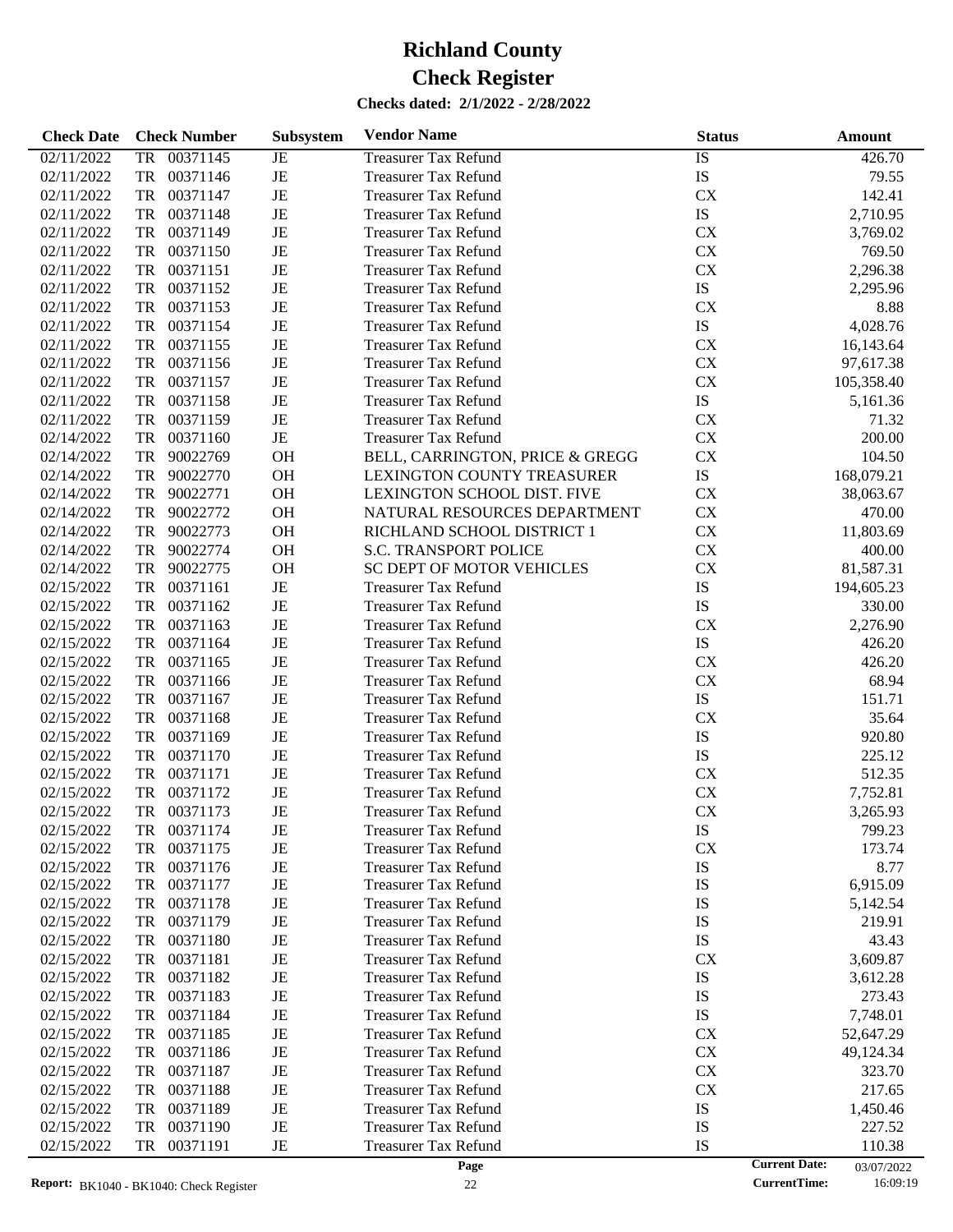| <b>Check Date</b> | <b>Check Number</b>   | Subsystem   | <b>Vendor Name</b>          | <b>Status</b>          | <b>Amount</b>                      |
|-------------------|-----------------------|-------------|-----------------------------|------------------------|------------------------------------|
| 02/15/2022        | 00371192<br><b>TR</b> | JE          | <b>Treasurer Tax Refund</b> | $\overline{\text{CX}}$ | 2,490.96                           |
| 02/15/2022        | TR<br>00371193        | JE          | <b>Treasurer Tax Refund</b> | CX                     | 2,777.03                           |
| 02/15/2022        | TR<br>00371194        | JE          | <b>Treasurer Tax Refund</b> | $\mathbf{IS}$          | 258.41                             |
| 02/15/2022        | 00371195<br>TR        | JE          | <b>Treasurer Tax Refund</b> | ${\rm CX}$             | 4,965.47                           |
| 02/15/2022        | 00371196<br>TR        | JE          | <b>Treasurer Tax Refund</b> | ${\rm CX}$             | 367.38                             |
| 02/15/2022        | 00371197<br>TR        | JE          | <b>Treasurer Tax Refund</b> | CX                     | 418.70                             |
| 02/15/2022        | 00371198<br>TR        | JE          | <b>Treasurer Tax Refund</b> | IS                     | 395.00                             |
| 02/15/2022        | 00371199<br>TR        | JE          | <b>Treasurer Tax Refund</b> | <b>IS</b>              | 88.14                              |
| 02/15/2022        | TR<br>00371200        | JE          | <b>Treasurer Tax Refund</b> | IS                     | 6,260.90                           |
| 02/15/2022        | TR<br>00371201        | JE          | <b>Treasurer Tax Refund</b> | IS                     | 703.10                             |
| 02/15/2022        | TR<br>00371202        | JE          | <b>Treasurer Tax Refund</b> | IS                     | 155.27                             |
| 02/15/2022        | 00371203<br>TR        | JE          | <b>Treasurer Tax Refund</b> | IS                     | 163.11                             |
| 02/15/2022        | TR<br>00371204        | JE          | <b>Treasurer Tax Refund</b> | <b>CX</b>              | 372.30                             |
| 02/15/2022        | TR<br>00371205        | JE          | <b>Treasurer Tax Refund</b> | CX                     | 426.20                             |
| 02/15/2022        | TR<br>00371206        | JE          | <b>Treasurer Tax Refund</b> | IS                     | 1,714.18                           |
| 02/15/2022        | 00371207<br>TR        | JE          | <b>Treasurer Tax Refund</b> | CX                     | 1,016.64                           |
| 02/15/2022        | TR<br>00371208        | JE          | <b>Treasurer Tax Refund</b> | IS                     | 8.00                               |
| 02/15/2022        | TR<br>00371209        | JE          | <b>Treasurer Tax Refund</b> | CX                     | 395.00                             |
| 02/15/2022        | TR<br>00371210        | JE          | <b>Treasurer Tax Refund</b> | IS                     | 48.62                              |
| 02/15/2022        | 00371211<br>TR        | JE          | <b>Treasurer Tax Refund</b> | CX                     | 48.08                              |
| 02/15/2022        | TR<br>00371212        | JE          | <b>Treasurer Tax Refund</b> | IS                     | 50.00                              |
| 02/15/2022        | TR<br>00371213        | JE          | <b>Treasurer Tax Refund</b> | IS                     | 264.20                             |
| 02/15/2022        | TR<br>00371214        | JE          | <b>Treasurer Tax Refund</b> | IS                     | 997.71                             |
| 02/15/2022        | TR<br>00371215        | JE          | <b>Treasurer Tax Refund</b> | ${\rm CX}$             | 573.29                             |
| 02/15/2022        | TR<br>00371216        | JE          | <b>Treasurer Tax Refund</b> | ${\rm CX}$             | 519.90                             |
| 02/15/2022        | TR<br>00371217        | JE          | <b>Treasurer Tax Refund</b> | ${\rm CX}$             | 198.33                             |
| 02/15/2022        | TR<br>00371218        | JE          | <b>Treasurer Tax Refund</b> | ${\rm CX}$             | 477.30                             |
| 02/15/2022        | TR<br>00371219        | JE          | <b>Treasurer Tax Refund</b> | CX                     | 6,100.51                           |
| 02/15/2022        | TR<br>00371220        | JE          | <b>Treasurer Tax Refund</b> | IS                     | 312.54                             |
| 02/15/2022        | TR<br>00371221        | JE          | <b>Treasurer Tax Refund</b> | <b>CX</b>              | 434.20                             |
| 02/15/2022        | 00371222<br>TR        | JE          | <b>Treasurer Tax Refund</b> | IS                     | 1,627.11                           |
| 02/15/2022        | 00371223<br>TR        | JE          | <b>Treasurer Tax Refund</b> | IS                     | 2,233.54                           |
| 02/15/2022        | TR<br>00371224        | JE          | <b>Treasurer Tax Refund</b> | IS                     | 5.12                               |
| 02/15/2022        | TR<br>00371225        | JE          | <b>Treasurer Tax Refund</b> | IS                     | 1,976.01                           |
| 02/15/2022        | 00371226<br>TR        | JE          | <b>Treasurer Tax Refund</b> | CX                     | 2,383.04                           |
| 02/15/2022        | <b>TR</b><br>00371227 | JE          | <b>Treasurer Tax Refund</b> | CX                     | 426.20                             |
| 02/15/2022        | 00371228<br>TR        | JE          | <b>Treasurer Tax Refund</b> | CX                     | 6,498.00                           |
| 02/15/2022        | 00371229<br>TR        | JE          | <b>Treasurer Tax Refund</b> | ${\rm CX}$             | 8,640.31                           |
| 02/15/2022        | TR<br>00371230        | JE          | <b>Treasurer Tax Refund</b> | CX                     | 349.70                             |
| 02/15/2022        | 00371231<br>TR        | JE          | <b>Treasurer Tax Refund</b> | ${\rm IS}$             | 298.60                             |
| 02/15/2022        | 00371232<br>TR        | JE          | <b>Treasurer Tax Refund</b> | <b>CX</b>              | 165.44                             |
| 02/15/2022        | TR<br>00371233        | JE          | <b>Treasurer Tax Refund</b> | IS                     | 759.08                             |
| 02/15/2022        | TR<br>00371234        | JE          | <b>Treasurer Tax Refund</b> | IS                     | 1,445.22                           |
| 02/15/2022        | 00371235<br>TR        | JE          | <b>Treasurer Tax Refund</b> | IS                     | 38,992.90                          |
| 02/15/2022        | 00371236<br>TR        | JE          | <b>Treasurer Tax Refund</b> | ${\rm IS}$             | 18.00                              |
| 02/15/2022        | TR<br>00371237        | JE          | <b>Treasurer Tax Refund</b> | <b>CX</b>              | 658.20                             |
| 02/15/2022        | TR<br>00371238        | JE          | <b>Treasurer Tax Refund</b> | ${\rm IS}$             | 6.00                               |
| 02/15/2022        | 00371239<br>TR        | JE          | <b>Treasurer Tax Refund</b> | <b>CX</b>              | 10.36                              |
| 02/15/2022        | 00371240<br>TR        | JE          | <b>Treasurer Tax Refund</b> | ${\rm IS}$             | 272.22                             |
| 02/15/2022        | TR<br>00371241        | JE          | <b>Treasurer Tax Refund</b> | <b>CX</b>              | 131.34                             |
| 02/15/2022        | TR<br>00371242        | JE          | <b>Treasurer Tax Refund</b> | <b>CX</b>              | 39.83                              |
| 02/15/2022        | 00371243<br>TR        | JE          | <b>Treasurer Tax Refund</b> | IS                     | 83.58                              |
| 02/15/2022        | 00371244<br>TR        | JE          | <b>Treasurer Tax Refund</b> | IS                     | 14.95                              |
| 02/15/2022        | TR<br>00371245        | $_{\rm JE}$ | <b>Treasurer Tax Refund</b> | IS                     | 42.78                              |
|                   |                       |             | Page                        |                        | <b>Current Date:</b><br>03/07/2022 |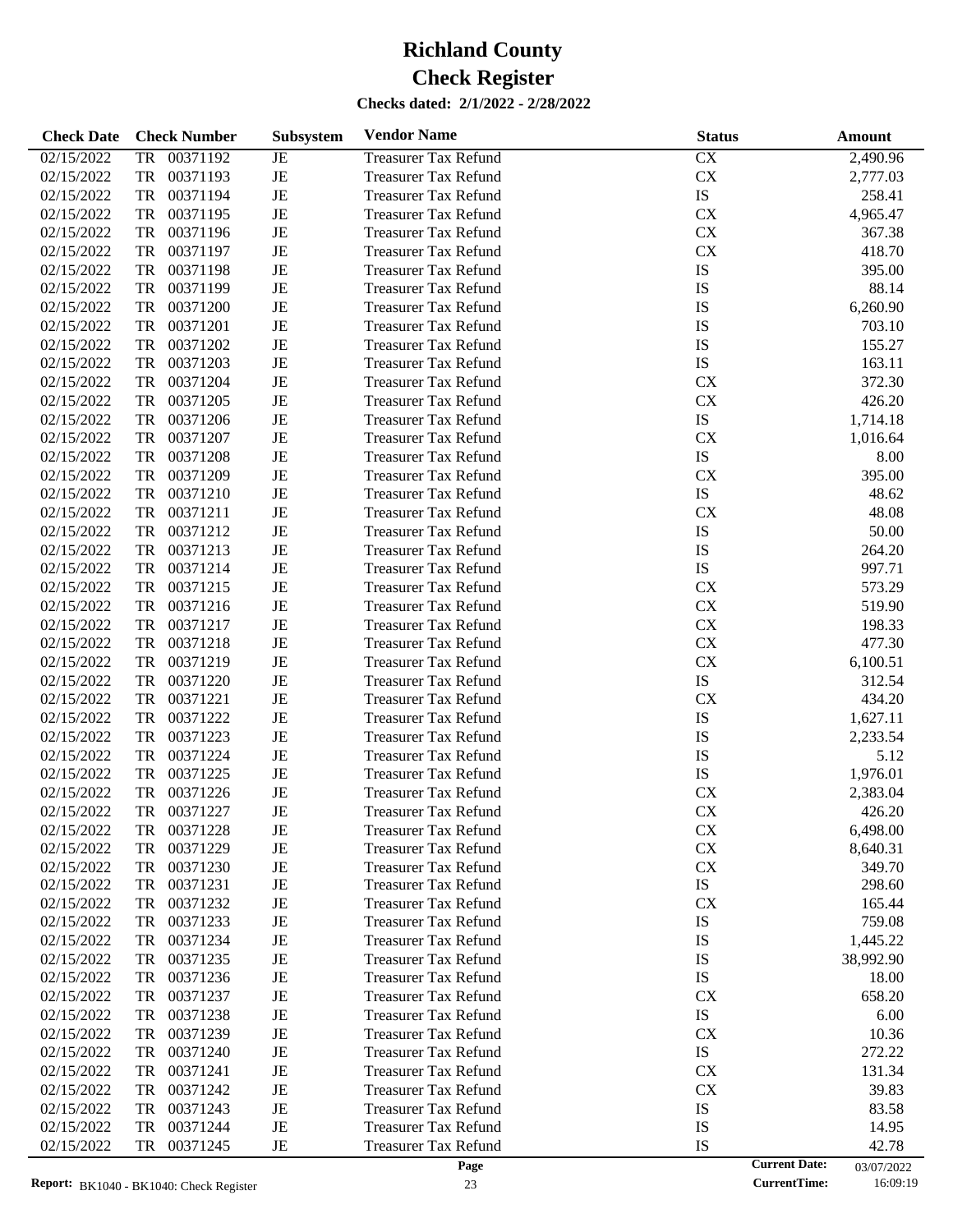| 00371246<br>IS<br>02/15/2022<br><b>Treasurer Tax Refund</b><br>939.56<br>TR<br>JE<br>JE<br>CX<br>02/15/2022<br>TR<br>00371247<br>70.00<br><b>Treasurer Tax Refund</b><br>JE<br>IS<br>TR<br>00371248<br>3,333.11<br>02/15/2022<br><b>Treasurer Tax Refund</b><br>IS<br>TR<br>00371249<br>JE<br>02/15/2022<br><b>Treasurer Tax Refund</b><br>411.86<br>$\rm{JE}$<br>${\rm IS}$<br>TR<br>00371250<br>02/15/2022<br><b>Treasurer Tax Refund</b><br>134.84<br>OH<br>CX<br>TR<br>90022776<br>11,285.79<br>02/15/2022<br><b>GORDON, MICHAEL</b><br>OH<br>CX<br>TR<br>90022777<br>02/15/2022<br>CITY CENTER PARTNERSHIP INC.<br>817,582.25<br>OH<br>CX<br>TR<br>90022778<br><b>CITY OF CAYCE</b><br>02/15/2022<br>22,725.90<br>OH<br>CX<br>TR<br>90022779<br>02/15/2022<br><b>EASTOVER, TOWN OF</b><br>31,163.28<br>OH<br>${\rm CX}$<br>TR<br>90022780<br>02/15/2022<br>FOREST ACRES, CITY OF<br>852,313.97<br>OH<br>CX<br>TR<br>90022781<br>02/15/2022<br><b>IRMO, TOWN OF</b><br>425,734.46<br>OH<br>CX<br>TR<br>90022782<br>02/15/2022<br><b>MENTAL HEALTH</b><br>735,919.58<br>OH<br>${\rm CX}$<br>TR<br>90022783<br>MIDLANDS TECHNICAL COLLEGE<br>02/15/2022<br>3,272,710.20<br>OH<br>CX<br>TR<br>90022784<br>RECREATION COMMISSION<br>02/15/2022<br>4,370,819.41<br>${\rm IS}$<br>TR<br>00371251<br>JE<br>02/16/2022<br><b>Treasurer Tax Refund</b><br>11,123.98<br>CX<br>TR<br>00371252<br>JE<br>02/16/2022<br><b>Treasurer Tax Refund</b><br>13,989.70<br>IS<br>TR<br>00371253<br>JE<br>02/16/2022<br><b>Treasurer Tax Refund</b><br>20,081.79<br>JE<br>IS<br>TR<br>00371254<br>02/16/2022<br><b>Treasurer Tax Refund</b><br>95,705.98<br>IS<br>TR<br>00371255<br>JE<br>02/16/2022<br><b>Treasurer Tax Refund</b><br>6.34<br>IS<br>TR<br>00371256<br>JE<br>02/16/2022<br><b>Treasurer Tax Refund</b><br>477.64<br>IS<br>TR<br>00371257<br>JE<br>02/16/2022<br><b>Treasurer Tax Refund</b><br>5.96<br>JE<br>${\rm IS}$<br>TR<br>00371258<br>9.00<br>02/16/2022<br><b>Treasurer Tax Refund</b><br>JE<br>CX<br>TR<br>00371259<br>02/16/2022<br><b>Treasurer Tax Refund</b><br>78.06<br>IS<br>TR<br>00371260<br>JE<br>6.16<br>02/16/2022<br><b>Treasurer Tax Refund</b><br>${\rm IS}$<br>TR<br>00371261<br>JE<br>24.96<br>02/16/2022<br><b>Treasurer Tax Refund</b><br>JE<br>CX<br>TR<br>00371262<br>37.56<br>02/16/2022<br><b>Treasurer Tax Refund</b><br>CX<br>TR<br>00371263<br>JE<br>27.83<br>02/16/2022<br><b>Treasurer Tax Refund</b><br>CX<br>TR<br>00371264<br>JE<br>02/16/2022<br><b>Treasurer Tax Refund</b><br>150.94<br>${\rm IS}$<br>TR<br>00371265<br>JE<br>96.04<br>02/16/2022<br><b>Treasurer Tax Refund</b><br>JE<br>CX<br>TR<br>00371266<br>39.67<br>02/16/2022<br><b>Treasurer Tax Refund</b><br>CX<br>TR<br>00371267<br>JE<br>187.10<br>02/16/2022<br><b>Treasurer Tax Refund</b><br>IS<br>TR<br>00371268<br>JE<br>42.05<br>02/16/2022<br><b>Treasurer Tax Refund</b><br>${\rm IS}$<br>TR<br>00371269<br>JE<br>35.51<br>02/16/2022<br><b>Treasurer Tax Refund</b><br>CX<br>TR<br>00371270<br>JE<br>27.72<br>02/16/2022<br><b>Treasurer Tax Refund</b><br>IS<br>TR<br>00371271<br>JE<br>20.00<br>02/16/2022<br><b>Treasurer Tax Refund</b><br>IS<br>TR<br>00371272<br>JE<br>02/16/2022<br><b>Treasurer Tax Refund</b><br>22.57<br>02/16/2022<br>TR<br>00371273<br>JE<br>Treasurer Tax Refund<br>IS<br>30.38<br>02/16/2022<br>00371274<br>IS<br>30.09<br>TR<br>JE<br><b>Treasurer Tax Refund</b><br>CX<br>02/16/2022<br>00371275<br>JE<br>TR<br><b>Treasurer Tax Refund</b><br>35.46<br>JE<br><b>CX</b><br>02/16/2022<br>TR<br>00371276<br>25.35<br>Treasurer Tax Refund<br>IS<br>00371277<br>JE<br>02/16/2022<br>TR<br>129.28<br>Treasurer Tax Refund<br>IS<br>00371278<br>JE<br>02/16/2022<br>TR<br><b>Treasurer Tax Refund</b><br>717.97<br>00371279<br>JE<br>02/16/2022<br>TR<br><b>Treasurer Tax Refund</b><br><b>CX</b><br>42.15<br>00371280<br>JE<br><b>CX</b><br>02/16/2022<br>TR<br><b>Treasurer Tax Refund</b><br>19.47<br>${\rm IS}$<br>TR<br>00371281<br>JE<br>271.57<br>02/16/2022<br><b>Treasurer Tax Refund</b><br>00371282<br>JE<br><b>CX</b><br>4,289.19<br>02/16/2022<br>TR<br><b>Treasurer Tax Refund</b><br>00371283<br>JE<br>02/16/2022<br>TR<br><b>Treasurer Tax Refund</b><br><b>CX</b><br>420.56<br>00371284<br>JE<br>IS<br>02/16/2022<br>TR<br><b>Treasurer Tax Refund</b><br>53.81<br>IS<br>TR<br>00371285<br>JE<br>128.97<br>02/16/2022<br><b>Treasurer Tax Refund</b><br>00371286<br>JE<br>02/16/2022<br>TR<br><b>Treasurer Tax Refund</b><br><b>CX</b><br>43.93<br>00371287<br>JE<br>02/16/2022<br>TR<br><b>Treasurer Tax Refund</b><br><b>CX</b><br>1,395.05<br>${\rm IS}$<br>00371288<br>JE<br>02/16/2022<br>TR<br><b>Treasurer Tax Refund</b><br>53.21<br>TR<br>00371289<br>JE<br><b>CX</b><br>02/16/2022<br><b>Treasurer Tax Refund</b><br>23.92<br>00371290<br>JE<br>IS<br>02/16/2022<br>TR<br><b>Treasurer Tax Refund</b><br>18.06<br><b>Current Date:</b><br>Page<br>03/07/2022 | <b>Check Date</b> | <b>Check Number</b> | <b>Subsystem</b> | <b>Vendor Name</b> | <b>Status</b> | Amount |
|-----------------------------------------------------------------------------------------------------------------------------------------------------------------------------------------------------------------------------------------------------------------------------------------------------------------------------------------------------------------------------------------------------------------------------------------------------------------------------------------------------------------------------------------------------------------------------------------------------------------------------------------------------------------------------------------------------------------------------------------------------------------------------------------------------------------------------------------------------------------------------------------------------------------------------------------------------------------------------------------------------------------------------------------------------------------------------------------------------------------------------------------------------------------------------------------------------------------------------------------------------------------------------------------------------------------------------------------------------------------------------------------------------------------------------------------------------------------------------------------------------------------------------------------------------------------------------------------------------------------------------------------------------------------------------------------------------------------------------------------------------------------------------------------------------------------------------------------------------------------------------------------------------------------------------------------------------------------------------------------------------------------------------------------------------------------------------------------------------------------------------------------------------------------------------------------------------------------------------------------------------------------------------------------------------------------------------------------------------------------------------------------------------------------------------------------------------------------------------------------------------------------------------------------------------------------------------------------------------------------------------------------------------------------------------------------------------------------------------------------------------------------------------------------------------------------------------------------------------------------------------------------------------------------------------------------------------------------------------------------------------------------------------------------------------------------------------------------------------------------------------------------------------------------------------------------------------------------------------------------------------------------------------------------------------------------------------------------------------------------------------------------------------------------------------------------------------------------------------------------------------------------------------------------------------------------------------------------------------------------------------------------------------------------------------------------------------------------------------------------------------------------------------------------------------------------------------------------------------------------------------------------------------------------------------------------------------------------------------------------------------------------------------------------------------------------------------------------------------------------------------------------------------------------------------------------------------------------------------------------------------------------------------------------------------------------------------------------------------------------------------------------------------------------------------------------------------------------------------------------------------------------------------------------------------------------------------------------------------------------------------------------------------------------------------------------------------------------------------------------------------------------------------------------------------------------------------------------------------------------------------------------------------------------------------------|-------------------|---------------------|------------------|--------------------|---------------|--------|
|                                                                                                                                                                                                                                                                                                                                                                                                                                                                                                                                                                                                                                                                                                                                                                                                                                                                                                                                                                                                                                                                                                                                                                                                                                                                                                                                                                                                                                                                                                                                                                                                                                                                                                                                                                                                                                                                                                                                                                                                                                                                                                                                                                                                                                                                                                                                                                                                                                                                                                                                                                                                                                                                                                                                                                                                                                                                                                                                                                                                                                                                                                                                                                                                                                                                                                                                                                                                                                                                                                                                                                                                                                                                                                                                                                                                                                                                                                                                                                                                                                                                                                                                                                                                                                                                                                                                                                                                                                                                                                                                                                                                                                                                                                                                                                                                                                                                                                                                   |                   |                     |                  |                    |               |        |
|                                                                                                                                                                                                                                                                                                                                                                                                                                                                                                                                                                                                                                                                                                                                                                                                                                                                                                                                                                                                                                                                                                                                                                                                                                                                                                                                                                                                                                                                                                                                                                                                                                                                                                                                                                                                                                                                                                                                                                                                                                                                                                                                                                                                                                                                                                                                                                                                                                                                                                                                                                                                                                                                                                                                                                                                                                                                                                                                                                                                                                                                                                                                                                                                                                                                                                                                                                                                                                                                                                                                                                                                                                                                                                                                                                                                                                                                                                                                                                                                                                                                                                                                                                                                                                                                                                                                                                                                                                                                                                                                                                                                                                                                                                                                                                                                                                                                                                                                   |                   |                     |                  |                    |               |        |
|                                                                                                                                                                                                                                                                                                                                                                                                                                                                                                                                                                                                                                                                                                                                                                                                                                                                                                                                                                                                                                                                                                                                                                                                                                                                                                                                                                                                                                                                                                                                                                                                                                                                                                                                                                                                                                                                                                                                                                                                                                                                                                                                                                                                                                                                                                                                                                                                                                                                                                                                                                                                                                                                                                                                                                                                                                                                                                                                                                                                                                                                                                                                                                                                                                                                                                                                                                                                                                                                                                                                                                                                                                                                                                                                                                                                                                                                                                                                                                                                                                                                                                                                                                                                                                                                                                                                                                                                                                                                                                                                                                                                                                                                                                                                                                                                                                                                                                                                   |                   |                     |                  |                    |               |        |
|                                                                                                                                                                                                                                                                                                                                                                                                                                                                                                                                                                                                                                                                                                                                                                                                                                                                                                                                                                                                                                                                                                                                                                                                                                                                                                                                                                                                                                                                                                                                                                                                                                                                                                                                                                                                                                                                                                                                                                                                                                                                                                                                                                                                                                                                                                                                                                                                                                                                                                                                                                                                                                                                                                                                                                                                                                                                                                                                                                                                                                                                                                                                                                                                                                                                                                                                                                                                                                                                                                                                                                                                                                                                                                                                                                                                                                                                                                                                                                                                                                                                                                                                                                                                                                                                                                                                                                                                                                                                                                                                                                                                                                                                                                                                                                                                                                                                                                                                   |                   |                     |                  |                    |               |        |
|                                                                                                                                                                                                                                                                                                                                                                                                                                                                                                                                                                                                                                                                                                                                                                                                                                                                                                                                                                                                                                                                                                                                                                                                                                                                                                                                                                                                                                                                                                                                                                                                                                                                                                                                                                                                                                                                                                                                                                                                                                                                                                                                                                                                                                                                                                                                                                                                                                                                                                                                                                                                                                                                                                                                                                                                                                                                                                                                                                                                                                                                                                                                                                                                                                                                                                                                                                                                                                                                                                                                                                                                                                                                                                                                                                                                                                                                                                                                                                                                                                                                                                                                                                                                                                                                                                                                                                                                                                                                                                                                                                                                                                                                                                                                                                                                                                                                                                                                   |                   |                     |                  |                    |               |        |
|                                                                                                                                                                                                                                                                                                                                                                                                                                                                                                                                                                                                                                                                                                                                                                                                                                                                                                                                                                                                                                                                                                                                                                                                                                                                                                                                                                                                                                                                                                                                                                                                                                                                                                                                                                                                                                                                                                                                                                                                                                                                                                                                                                                                                                                                                                                                                                                                                                                                                                                                                                                                                                                                                                                                                                                                                                                                                                                                                                                                                                                                                                                                                                                                                                                                                                                                                                                                                                                                                                                                                                                                                                                                                                                                                                                                                                                                                                                                                                                                                                                                                                                                                                                                                                                                                                                                                                                                                                                                                                                                                                                                                                                                                                                                                                                                                                                                                                                                   |                   |                     |                  |                    |               |        |
|                                                                                                                                                                                                                                                                                                                                                                                                                                                                                                                                                                                                                                                                                                                                                                                                                                                                                                                                                                                                                                                                                                                                                                                                                                                                                                                                                                                                                                                                                                                                                                                                                                                                                                                                                                                                                                                                                                                                                                                                                                                                                                                                                                                                                                                                                                                                                                                                                                                                                                                                                                                                                                                                                                                                                                                                                                                                                                                                                                                                                                                                                                                                                                                                                                                                                                                                                                                                                                                                                                                                                                                                                                                                                                                                                                                                                                                                                                                                                                                                                                                                                                                                                                                                                                                                                                                                                                                                                                                                                                                                                                                                                                                                                                                                                                                                                                                                                                                                   |                   |                     |                  |                    |               |        |
|                                                                                                                                                                                                                                                                                                                                                                                                                                                                                                                                                                                                                                                                                                                                                                                                                                                                                                                                                                                                                                                                                                                                                                                                                                                                                                                                                                                                                                                                                                                                                                                                                                                                                                                                                                                                                                                                                                                                                                                                                                                                                                                                                                                                                                                                                                                                                                                                                                                                                                                                                                                                                                                                                                                                                                                                                                                                                                                                                                                                                                                                                                                                                                                                                                                                                                                                                                                                                                                                                                                                                                                                                                                                                                                                                                                                                                                                                                                                                                                                                                                                                                                                                                                                                                                                                                                                                                                                                                                                                                                                                                                                                                                                                                                                                                                                                                                                                                                                   |                   |                     |                  |                    |               |        |
|                                                                                                                                                                                                                                                                                                                                                                                                                                                                                                                                                                                                                                                                                                                                                                                                                                                                                                                                                                                                                                                                                                                                                                                                                                                                                                                                                                                                                                                                                                                                                                                                                                                                                                                                                                                                                                                                                                                                                                                                                                                                                                                                                                                                                                                                                                                                                                                                                                                                                                                                                                                                                                                                                                                                                                                                                                                                                                                                                                                                                                                                                                                                                                                                                                                                                                                                                                                                                                                                                                                                                                                                                                                                                                                                                                                                                                                                                                                                                                                                                                                                                                                                                                                                                                                                                                                                                                                                                                                                                                                                                                                                                                                                                                                                                                                                                                                                                                                                   |                   |                     |                  |                    |               |        |
|                                                                                                                                                                                                                                                                                                                                                                                                                                                                                                                                                                                                                                                                                                                                                                                                                                                                                                                                                                                                                                                                                                                                                                                                                                                                                                                                                                                                                                                                                                                                                                                                                                                                                                                                                                                                                                                                                                                                                                                                                                                                                                                                                                                                                                                                                                                                                                                                                                                                                                                                                                                                                                                                                                                                                                                                                                                                                                                                                                                                                                                                                                                                                                                                                                                                                                                                                                                                                                                                                                                                                                                                                                                                                                                                                                                                                                                                                                                                                                                                                                                                                                                                                                                                                                                                                                                                                                                                                                                                                                                                                                                                                                                                                                                                                                                                                                                                                                                                   |                   |                     |                  |                    |               |        |
|                                                                                                                                                                                                                                                                                                                                                                                                                                                                                                                                                                                                                                                                                                                                                                                                                                                                                                                                                                                                                                                                                                                                                                                                                                                                                                                                                                                                                                                                                                                                                                                                                                                                                                                                                                                                                                                                                                                                                                                                                                                                                                                                                                                                                                                                                                                                                                                                                                                                                                                                                                                                                                                                                                                                                                                                                                                                                                                                                                                                                                                                                                                                                                                                                                                                                                                                                                                                                                                                                                                                                                                                                                                                                                                                                                                                                                                                                                                                                                                                                                                                                                                                                                                                                                                                                                                                                                                                                                                                                                                                                                                                                                                                                                                                                                                                                                                                                                                                   |                   |                     |                  |                    |               |        |
|                                                                                                                                                                                                                                                                                                                                                                                                                                                                                                                                                                                                                                                                                                                                                                                                                                                                                                                                                                                                                                                                                                                                                                                                                                                                                                                                                                                                                                                                                                                                                                                                                                                                                                                                                                                                                                                                                                                                                                                                                                                                                                                                                                                                                                                                                                                                                                                                                                                                                                                                                                                                                                                                                                                                                                                                                                                                                                                                                                                                                                                                                                                                                                                                                                                                                                                                                                                                                                                                                                                                                                                                                                                                                                                                                                                                                                                                                                                                                                                                                                                                                                                                                                                                                                                                                                                                                                                                                                                                                                                                                                                                                                                                                                                                                                                                                                                                                                                                   |                   |                     |                  |                    |               |        |
|                                                                                                                                                                                                                                                                                                                                                                                                                                                                                                                                                                                                                                                                                                                                                                                                                                                                                                                                                                                                                                                                                                                                                                                                                                                                                                                                                                                                                                                                                                                                                                                                                                                                                                                                                                                                                                                                                                                                                                                                                                                                                                                                                                                                                                                                                                                                                                                                                                                                                                                                                                                                                                                                                                                                                                                                                                                                                                                                                                                                                                                                                                                                                                                                                                                                                                                                                                                                                                                                                                                                                                                                                                                                                                                                                                                                                                                                                                                                                                                                                                                                                                                                                                                                                                                                                                                                                                                                                                                                                                                                                                                                                                                                                                                                                                                                                                                                                                                                   |                   |                     |                  |                    |               |        |
|                                                                                                                                                                                                                                                                                                                                                                                                                                                                                                                                                                                                                                                                                                                                                                                                                                                                                                                                                                                                                                                                                                                                                                                                                                                                                                                                                                                                                                                                                                                                                                                                                                                                                                                                                                                                                                                                                                                                                                                                                                                                                                                                                                                                                                                                                                                                                                                                                                                                                                                                                                                                                                                                                                                                                                                                                                                                                                                                                                                                                                                                                                                                                                                                                                                                                                                                                                                                                                                                                                                                                                                                                                                                                                                                                                                                                                                                                                                                                                                                                                                                                                                                                                                                                                                                                                                                                                                                                                                                                                                                                                                                                                                                                                                                                                                                                                                                                                                                   |                   |                     |                  |                    |               |        |
|                                                                                                                                                                                                                                                                                                                                                                                                                                                                                                                                                                                                                                                                                                                                                                                                                                                                                                                                                                                                                                                                                                                                                                                                                                                                                                                                                                                                                                                                                                                                                                                                                                                                                                                                                                                                                                                                                                                                                                                                                                                                                                                                                                                                                                                                                                                                                                                                                                                                                                                                                                                                                                                                                                                                                                                                                                                                                                                                                                                                                                                                                                                                                                                                                                                                                                                                                                                                                                                                                                                                                                                                                                                                                                                                                                                                                                                                                                                                                                                                                                                                                                                                                                                                                                                                                                                                                                                                                                                                                                                                                                                                                                                                                                                                                                                                                                                                                                                                   |                   |                     |                  |                    |               |        |
|                                                                                                                                                                                                                                                                                                                                                                                                                                                                                                                                                                                                                                                                                                                                                                                                                                                                                                                                                                                                                                                                                                                                                                                                                                                                                                                                                                                                                                                                                                                                                                                                                                                                                                                                                                                                                                                                                                                                                                                                                                                                                                                                                                                                                                                                                                                                                                                                                                                                                                                                                                                                                                                                                                                                                                                                                                                                                                                                                                                                                                                                                                                                                                                                                                                                                                                                                                                                                                                                                                                                                                                                                                                                                                                                                                                                                                                                                                                                                                                                                                                                                                                                                                                                                                                                                                                                                                                                                                                                                                                                                                                                                                                                                                                                                                                                                                                                                                                                   |                   |                     |                  |                    |               |        |
|                                                                                                                                                                                                                                                                                                                                                                                                                                                                                                                                                                                                                                                                                                                                                                                                                                                                                                                                                                                                                                                                                                                                                                                                                                                                                                                                                                                                                                                                                                                                                                                                                                                                                                                                                                                                                                                                                                                                                                                                                                                                                                                                                                                                                                                                                                                                                                                                                                                                                                                                                                                                                                                                                                                                                                                                                                                                                                                                                                                                                                                                                                                                                                                                                                                                                                                                                                                                                                                                                                                                                                                                                                                                                                                                                                                                                                                                                                                                                                                                                                                                                                                                                                                                                                                                                                                                                                                                                                                                                                                                                                                                                                                                                                                                                                                                                                                                                                                                   |                   |                     |                  |                    |               |        |
|                                                                                                                                                                                                                                                                                                                                                                                                                                                                                                                                                                                                                                                                                                                                                                                                                                                                                                                                                                                                                                                                                                                                                                                                                                                                                                                                                                                                                                                                                                                                                                                                                                                                                                                                                                                                                                                                                                                                                                                                                                                                                                                                                                                                                                                                                                                                                                                                                                                                                                                                                                                                                                                                                                                                                                                                                                                                                                                                                                                                                                                                                                                                                                                                                                                                                                                                                                                                                                                                                                                                                                                                                                                                                                                                                                                                                                                                                                                                                                                                                                                                                                                                                                                                                                                                                                                                                                                                                                                                                                                                                                                                                                                                                                                                                                                                                                                                                                                                   |                   |                     |                  |                    |               |        |
|                                                                                                                                                                                                                                                                                                                                                                                                                                                                                                                                                                                                                                                                                                                                                                                                                                                                                                                                                                                                                                                                                                                                                                                                                                                                                                                                                                                                                                                                                                                                                                                                                                                                                                                                                                                                                                                                                                                                                                                                                                                                                                                                                                                                                                                                                                                                                                                                                                                                                                                                                                                                                                                                                                                                                                                                                                                                                                                                                                                                                                                                                                                                                                                                                                                                                                                                                                                                                                                                                                                                                                                                                                                                                                                                                                                                                                                                                                                                                                                                                                                                                                                                                                                                                                                                                                                                                                                                                                                                                                                                                                                                                                                                                                                                                                                                                                                                                                                                   |                   |                     |                  |                    |               |        |
|                                                                                                                                                                                                                                                                                                                                                                                                                                                                                                                                                                                                                                                                                                                                                                                                                                                                                                                                                                                                                                                                                                                                                                                                                                                                                                                                                                                                                                                                                                                                                                                                                                                                                                                                                                                                                                                                                                                                                                                                                                                                                                                                                                                                                                                                                                                                                                                                                                                                                                                                                                                                                                                                                                                                                                                                                                                                                                                                                                                                                                                                                                                                                                                                                                                                                                                                                                                                                                                                                                                                                                                                                                                                                                                                                                                                                                                                                                                                                                                                                                                                                                                                                                                                                                                                                                                                                                                                                                                                                                                                                                                                                                                                                                                                                                                                                                                                                                                                   |                   |                     |                  |                    |               |        |
|                                                                                                                                                                                                                                                                                                                                                                                                                                                                                                                                                                                                                                                                                                                                                                                                                                                                                                                                                                                                                                                                                                                                                                                                                                                                                                                                                                                                                                                                                                                                                                                                                                                                                                                                                                                                                                                                                                                                                                                                                                                                                                                                                                                                                                                                                                                                                                                                                                                                                                                                                                                                                                                                                                                                                                                                                                                                                                                                                                                                                                                                                                                                                                                                                                                                                                                                                                                                                                                                                                                                                                                                                                                                                                                                                                                                                                                                                                                                                                                                                                                                                                                                                                                                                                                                                                                                                                                                                                                                                                                                                                                                                                                                                                                                                                                                                                                                                                                                   |                   |                     |                  |                    |               |        |
|                                                                                                                                                                                                                                                                                                                                                                                                                                                                                                                                                                                                                                                                                                                                                                                                                                                                                                                                                                                                                                                                                                                                                                                                                                                                                                                                                                                                                                                                                                                                                                                                                                                                                                                                                                                                                                                                                                                                                                                                                                                                                                                                                                                                                                                                                                                                                                                                                                                                                                                                                                                                                                                                                                                                                                                                                                                                                                                                                                                                                                                                                                                                                                                                                                                                                                                                                                                                                                                                                                                                                                                                                                                                                                                                                                                                                                                                                                                                                                                                                                                                                                                                                                                                                                                                                                                                                                                                                                                                                                                                                                                                                                                                                                                                                                                                                                                                                                                                   |                   |                     |                  |                    |               |        |
|                                                                                                                                                                                                                                                                                                                                                                                                                                                                                                                                                                                                                                                                                                                                                                                                                                                                                                                                                                                                                                                                                                                                                                                                                                                                                                                                                                                                                                                                                                                                                                                                                                                                                                                                                                                                                                                                                                                                                                                                                                                                                                                                                                                                                                                                                                                                                                                                                                                                                                                                                                                                                                                                                                                                                                                                                                                                                                                                                                                                                                                                                                                                                                                                                                                                                                                                                                                                                                                                                                                                                                                                                                                                                                                                                                                                                                                                                                                                                                                                                                                                                                                                                                                                                                                                                                                                                                                                                                                                                                                                                                                                                                                                                                                                                                                                                                                                                                                                   |                   |                     |                  |                    |               |        |
|                                                                                                                                                                                                                                                                                                                                                                                                                                                                                                                                                                                                                                                                                                                                                                                                                                                                                                                                                                                                                                                                                                                                                                                                                                                                                                                                                                                                                                                                                                                                                                                                                                                                                                                                                                                                                                                                                                                                                                                                                                                                                                                                                                                                                                                                                                                                                                                                                                                                                                                                                                                                                                                                                                                                                                                                                                                                                                                                                                                                                                                                                                                                                                                                                                                                                                                                                                                                                                                                                                                                                                                                                                                                                                                                                                                                                                                                                                                                                                                                                                                                                                                                                                                                                                                                                                                                                                                                                                                                                                                                                                                                                                                                                                                                                                                                                                                                                                                                   |                   |                     |                  |                    |               |        |
|                                                                                                                                                                                                                                                                                                                                                                                                                                                                                                                                                                                                                                                                                                                                                                                                                                                                                                                                                                                                                                                                                                                                                                                                                                                                                                                                                                                                                                                                                                                                                                                                                                                                                                                                                                                                                                                                                                                                                                                                                                                                                                                                                                                                                                                                                                                                                                                                                                                                                                                                                                                                                                                                                                                                                                                                                                                                                                                                                                                                                                                                                                                                                                                                                                                                                                                                                                                                                                                                                                                                                                                                                                                                                                                                                                                                                                                                                                                                                                                                                                                                                                                                                                                                                                                                                                                                                                                                                                                                                                                                                                                                                                                                                                                                                                                                                                                                                                                                   |                   |                     |                  |                    |               |        |
|                                                                                                                                                                                                                                                                                                                                                                                                                                                                                                                                                                                                                                                                                                                                                                                                                                                                                                                                                                                                                                                                                                                                                                                                                                                                                                                                                                                                                                                                                                                                                                                                                                                                                                                                                                                                                                                                                                                                                                                                                                                                                                                                                                                                                                                                                                                                                                                                                                                                                                                                                                                                                                                                                                                                                                                                                                                                                                                                                                                                                                                                                                                                                                                                                                                                                                                                                                                                                                                                                                                                                                                                                                                                                                                                                                                                                                                                                                                                                                                                                                                                                                                                                                                                                                                                                                                                                                                                                                                                                                                                                                                                                                                                                                                                                                                                                                                                                                                                   |                   |                     |                  |                    |               |        |
|                                                                                                                                                                                                                                                                                                                                                                                                                                                                                                                                                                                                                                                                                                                                                                                                                                                                                                                                                                                                                                                                                                                                                                                                                                                                                                                                                                                                                                                                                                                                                                                                                                                                                                                                                                                                                                                                                                                                                                                                                                                                                                                                                                                                                                                                                                                                                                                                                                                                                                                                                                                                                                                                                                                                                                                                                                                                                                                                                                                                                                                                                                                                                                                                                                                                                                                                                                                                                                                                                                                                                                                                                                                                                                                                                                                                                                                                                                                                                                                                                                                                                                                                                                                                                                                                                                                                                                                                                                                                                                                                                                                                                                                                                                                                                                                                                                                                                                                                   |                   |                     |                  |                    |               |        |
|                                                                                                                                                                                                                                                                                                                                                                                                                                                                                                                                                                                                                                                                                                                                                                                                                                                                                                                                                                                                                                                                                                                                                                                                                                                                                                                                                                                                                                                                                                                                                                                                                                                                                                                                                                                                                                                                                                                                                                                                                                                                                                                                                                                                                                                                                                                                                                                                                                                                                                                                                                                                                                                                                                                                                                                                                                                                                                                                                                                                                                                                                                                                                                                                                                                                                                                                                                                                                                                                                                                                                                                                                                                                                                                                                                                                                                                                                                                                                                                                                                                                                                                                                                                                                                                                                                                                                                                                                                                                                                                                                                                                                                                                                                                                                                                                                                                                                                                                   |                   |                     |                  |                    |               |        |
|                                                                                                                                                                                                                                                                                                                                                                                                                                                                                                                                                                                                                                                                                                                                                                                                                                                                                                                                                                                                                                                                                                                                                                                                                                                                                                                                                                                                                                                                                                                                                                                                                                                                                                                                                                                                                                                                                                                                                                                                                                                                                                                                                                                                                                                                                                                                                                                                                                                                                                                                                                                                                                                                                                                                                                                                                                                                                                                                                                                                                                                                                                                                                                                                                                                                                                                                                                                                                                                                                                                                                                                                                                                                                                                                                                                                                                                                                                                                                                                                                                                                                                                                                                                                                                                                                                                                                                                                                                                                                                                                                                                                                                                                                                                                                                                                                                                                                                                                   |                   |                     |                  |                    |               |        |
|                                                                                                                                                                                                                                                                                                                                                                                                                                                                                                                                                                                                                                                                                                                                                                                                                                                                                                                                                                                                                                                                                                                                                                                                                                                                                                                                                                                                                                                                                                                                                                                                                                                                                                                                                                                                                                                                                                                                                                                                                                                                                                                                                                                                                                                                                                                                                                                                                                                                                                                                                                                                                                                                                                                                                                                                                                                                                                                                                                                                                                                                                                                                                                                                                                                                                                                                                                                                                                                                                                                                                                                                                                                                                                                                                                                                                                                                                                                                                                                                                                                                                                                                                                                                                                                                                                                                                                                                                                                                                                                                                                                                                                                                                                                                                                                                                                                                                                                                   |                   |                     |                  |                    |               |        |
|                                                                                                                                                                                                                                                                                                                                                                                                                                                                                                                                                                                                                                                                                                                                                                                                                                                                                                                                                                                                                                                                                                                                                                                                                                                                                                                                                                                                                                                                                                                                                                                                                                                                                                                                                                                                                                                                                                                                                                                                                                                                                                                                                                                                                                                                                                                                                                                                                                                                                                                                                                                                                                                                                                                                                                                                                                                                                                                                                                                                                                                                                                                                                                                                                                                                                                                                                                                                                                                                                                                                                                                                                                                                                                                                                                                                                                                                                                                                                                                                                                                                                                                                                                                                                                                                                                                                                                                                                                                                                                                                                                                                                                                                                                                                                                                                                                                                                                                                   |                   |                     |                  |                    |               |        |
|                                                                                                                                                                                                                                                                                                                                                                                                                                                                                                                                                                                                                                                                                                                                                                                                                                                                                                                                                                                                                                                                                                                                                                                                                                                                                                                                                                                                                                                                                                                                                                                                                                                                                                                                                                                                                                                                                                                                                                                                                                                                                                                                                                                                                                                                                                                                                                                                                                                                                                                                                                                                                                                                                                                                                                                                                                                                                                                                                                                                                                                                                                                                                                                                                                                                                                                                                                                                                                                                                                                                                                                                                                                                                                                                                                                                                                                                                                                                                                                                                                                                                                                                                                                                                                                                                                                                                                                                                                                                                                                                                                                                                                                                                                                                                                                                                                                                                                                                   |                   |                     |                  |                    |               |        |
|                                                                                                                                                                                                                                                                                                                                                                                                                                                                                                                                                                                                                                                                                                                                                                                                                                                                                                                                                                                                                                                                                                                                                                                                                                                                                                                                                                                                                                                                                                                                                                                                                                                                                                                                                                                                                                                                                                                                                                                                                                                                                                                                                                                                                                                                                                                                                                                                                                                                                                                                                                                                                                                                                                                                                                                                                                                                                                                                                                                                                                                                                                                                                                                                                                                                                                                                                                                                                                                                                                                                                                                                                                                                                                                                                                                                                                                                                                                                                                                                                                                                                                                                                                                                                                                                                                                                                                                                                                                                                                                                                                                                                                                                                                                                                                                                                                                                                                                                   |                   |                     |                  |                    |               |        |
|                                                                                                                                                                                                                                                                                                                                                                                                                                                                                                                                                                                                                                                                                                                                                                                                                                                                                                                                                                                                                                                                                                                                                                                                                                                                                                                                                                                                                                                                                                                                                                                                                                                                                                                                                                                                                                                                                                                                                                                                                                                                                                                                                                                                                                                                                                                                                                                                                                                                                                                                                                                                                                                                                                                                                                                                                                                                                                                                                                                                                                                                                                                                                                                                                                                                                                                                                                                                                                                                                                                                                                                                                                                                                                                                                                                                                                                                                                                                                                                                                                                                                                                                                                                                                                                                                                                                                                                                                                                                                                                                                                                                                                                                                                                                                                                                                                                                                                                                   |                   |                     |                  |                    |               |        |
|                                                                                                                                                                                                                                                                                                                                                                                                                                                                                                                                                                                                                                                                                                                                                                                                                                                                                                                                                                                                                                                                                                                                                                                                                                                                                                                                                                                                                                                                                                                                                                                                                                                                                                                                                                                                                                                                                                                                                                                                                                                                                                                                                                                                                                                                                                                                                                                                                                                                                                                                                                                                                                                                                                                                                                                                                                                                                                                                                                                                                                                                                                                                                                                                                                                                                                                                                                                                                                                                                                                                                                                                                                                                                                                                                                                                                                                                                                                                                                                                                                                                                                                                                                                                                                                                                                                                                                                                                                                                                                                                                                                                                                                                                                                                                                                                                                                                                                                                   |                   |                     |                  |                    |               |        |
|                                                                                                                                                                                                                                                                                                                                                                                                                                                                                                                                                                                                                                                                                                                                                                                                                                                                                                                                                                                                                                                                                                                                                                                                                                                                                                                                                                                                                                                                                                                                                                                                                                                                                                                                                                                                                                                                                                                                                                                                                                                                                                                                                                                                                                                                                                                                                                                                                                                                                                                                                                                                                                                                                                                                                                                                                                                                                                                                                                                                                                                                                                                                                                                                                                                                                                                                                                                                                                                                                                                                                                                                                                                                                                                                                                                                                                                                                                                                                                                                                                                                                                                                                                                                                                                                                                                                                                                                                                                                                                                                                                                                                                                                                                                                                                                                                                                                                                                                   |                   |                     |                  |                    |               |        |
|                                                                                                                                                                                                                                                                                                                                                                                                                                                                                                                                                                                                                                                                                                                                                                                                                                                                                                                                                                                                                                                                                                                                                                                                                                                                                                                                                                                                                                                                                                                                                                                                                                                                                                                                                                                                                                                                                                                                                                                                                                                                                                                                                                                                                                                                                                                                                                                                                                                                                                                                                                                                                                                                                                                                                                                                                                                                                                                                                                                                                                                                                                                                                                                                                                                                                                                                                                                                                                                                                                                                                                                                                                                                                                                                                                                                                                                                                                                                                                                                                                                                                                                                                                                                                                                                                                                                                                                                                                                                                                                                                                                                                                                                                                                                                                                                                                                                                                                                   |                   |                     |                  |                    |               |        |
|                                                                                                                                                                                                                                                                                                                                                                                                                                                                                                                                                                                                                                                                                                                                                                                                                                                                                                                                                                                                                                                                                                                                                                                                                                                                                                                                                                                                                                                                                                                                                                                                                                                                                                                                                                                                                                                                                                                                                                                                                                                                                                                                                                                                                                                                                                                                                                                                                                                                                                                                                                                                                                                                                                                                                                                                                                                                                                                                                                                                                                                                                                                                                                                                                                                                                                                                                                                                                                                                                                                                                                                                                                                                                                                                                                                                                                                                                                                                                                                                                                                                                                                                                                                                                                                                                                                                                                                                                                                                                                                                                                                                                                                                                                                                                                                                                                                                                                                                   |                   |                     |                  |                    |               |        |
|                                                                                                                                                                                                                                                                                                                                                                                                                                                                                                                                                                                                                                                                                                                                                                                                                                                                                                                                                                                                                                                                                                                                                                                                                                                                                                                                                                                                                                                                                                                                                                                                                                                                                                                                                                                                                                                                                                                                                                                                                                                                                                                                                                                                                                                                                                                                                                                                                                                                                                                                                                                                                                                                                                                                                                                                                                                                                                                                                                                                                                                                                                                                                                                                                                                                                                                                                                                                                                                                                                                                                                                                                                                                                                                                                                                                                                                                                                                                                                                                                                                                                                                                                                                                                                                                                                                                                                                                                                                                                                                                                                                                                                                                                                                                                                                                                                                                                                                                   |                   |                     |                  |                    |               |        |
|                                                                                                                                                                                                                                                                                                                                                                                                                                                                                                                                                                                                                                                                                                                                                                                                                                                                                                                                                                                                                                                                                                                                                                                                                                                                                                                                                                                                                                                                                                                                                                                                                                                                                                                                                                                                                                                                                                                                                                                                                                                                                                                                                                                                                                                                                                                                                                                                                                                                                                                                                                                                                                                                                                                                                                                                                                                                                                                                                                                                                                                                                                                                                                                                                                                                                                                                                                                                                                                                                                                                                                                                                                                                                                                                                                                                                                                                                                                                                                                                                                                                                                                                                                                                                                                                                                                                                                                                                                                                                                                                                                                                                                                                                                                                                                                                                                                                                                                                   |                   |                     |                  |                    |               |        |
|                                                                                                                                                                                                                                                                                                                                                                                                                                                                                                                                                                                                                                                                                                                                                                                                                                                                                                                                                                                                                                                                                                                                                                                                                                                                                                                                                                                                                                                                                                                                                                                                                                                                                                                                                                                                                                                                                                                                                                                                                                                                                                                                                                                                                                                                                                                                                                                                                                                                                                                                                                                                                                                                                                                                                                                                                                                                                                                                                                                                                                                                                                                                                                                                                                                                                                                                                                                                                                                                                                                                                                                                                                                                                                                                                                                                                                                                                                                                                                                                                                                                                                                                                                                                                                                                                                                                                                                                                                                                                                                                                                                                                                                                                                                                                                                                                                                                                                                                   |                   |                     |                  |                    |               |        |
|                                                                                                                                                                                                                                                                                                                                                                                                                                                                                                                                                                                                                                                                                                                                                                                                                                                                                                                                                                                                                                                                                                                                                                                                                                                                                                                                                                                                                                                                                                                                                                                                                                                                                                                                                                                                                                                                                                                                                                                                                                                                                                                                                                                                                                                                                                                                                                                                                                                                                                                                                                                                                                                                                                                                                                                                                                                                                                                                                                                                                                                                                                                                                                                                                                                                                                                                                                                                                                                                                                                                                                                                                                                                                                                                                                                                                                                                                                                                                                                                                                                                                                                                                                                                                                                                                                                                                                                                                                                                                                                                                                                                                                                                                                                                                                                                                                                                                                                                   |                   |                     |                  |                    |               |        |
|                                                                                                                                                                                                                                                                                                                                                                                                                                                                                                                                                                                                                                                                                                                                                                                                                                                                                                                                                                                                                                                                                                                                                                                                                                                                                                                                                                                                                                                                                                                                                                                                                                                                                                                                                                                                                                                                                                                                                                                                                                                                                                                                                                                                                                                                                                                                                                                                                                                                                                                                                                                                                                                                                                                                                                                                                                                                                                                                                                                                                                                                                                                                                                                                                                                                                                                                                                                                                                                                                                                                                                                                                                                                                                                                                                                                                                                                                                                                                                                                                                                                                                                                                                                                                                                                                                                                                                                                                                                                                                                                                                                                                                                                                                                                                                                                                                                                                                                                   |                   |                     |                  |                    |               |        |
|                                                                                                                                                                                                                                                                                                                                                                                                                                                                                                                                                                                                                                                                                                                                                                                                                                                                                                                                                                                                                                                                                                                                                                                                                                                                                                                                                                                                                                                                                                                                                                                                                                                                                                                                                                                                                                                                                                                                                                                                                                                                                                                                                                                                                                                                                                                                                                                                                                                                                                                                                                                                                                                                                                                                                                                                                                                                                                                                                                                                                                                                                                                                                                                                                                                                                                                                                                                                                                                                                                                                                                                                                                                                                                                                                                                                                                                                                                                                                                                                                                                                                                                                                                                                                                                                                                                                                                                                                                                                                                                                                                                                                                                                                                                                                                                                                                                                                                                                   |                   |                     |                  |                    |               |        |
|                                                                                                                                                                                                                                                                                                                                                                                                                                                                                                                                                                                                                                                                                                                                                                                                                                                                                                                                                                                                                                                                                                                                                                                                                                                                                                                                                                                                                                                                                                                                                                                                                                                                                                                                                                                                                                                                                                                                                                                                                                                                                                                                                                                                                                                                                                                                                                                                                                                                                                                                                                                                                                                                                                                                                                                                                                                                                                                                                                                                                                                                                                                                                                                                                                                                                                                                                                                                                                                                                                                                                                                                                                                                                                                                                                                                                                                                                                                                                                                                                                                                                                                                                                                                                                                                                                                                                                                                                                                                                                                                                                                                                                                                                                                                                                                                                                                                                                                                   |                   |                     |                  |                    |               |        |
|                                                                                                                                                                                                                                                                                                                                                                                                                                                                                                                                                                                                                                                                                                                                                                                                                                                                                                                                                                                                                                                                                                                                                                                                                                                                                                                                                                                                                                                                                                                                                                                                                                                                                                                                                                                                                                                                                                                                                                                                                                                                                                                                                                                                                                                                                                                                                                                                                                                                                                                                                                                                                                                                                                                                                                                                                                                                                                                                                                                                                                                                                                                                                                                                                                                                                                                                                                                                                                                                                                                                                                                                                                                                                                                                                                                                                                                                                                                                                                                                                                                                                                                                                                                                                                                                                                                                                                                                                                                                                                                                                                                                                                                                                                                                                                                                                                                                                                                                   |                   |                     |                  |                    |               |        |
|                                                                                                                                                                                                                                                                                                                                                                                                                                                                                                                                                                                                                                                                                                                                                                                                                                                                                                                                                                                                                                                                                                                                                                                                                                                                                                                                                                                                                                                                                                                                                                                                                                                                                                                                                                                                                                                                                                                                                                                                                                                                                                                                                                                                                                                                                                                                                                                                                                                                                                                                                                                                                                                                                                                                                                                                                                                                                                                                                                                                                                                                                                                                                                                                                                                                                                                                                                                                                                                                                                                                                                                                                                                                                                                                                                                                                                                                                                                                                                                                                                                                                                                                                                                                                                                                                                                                                                                                                                                                                                                                                                                                                                                                                                                                                                                                                                                                                                                                   |                   |                     |                  |                    |               |        |
|                                                                                                                                                                                                                                                                                                                                                                                                                                                                                                                                                                                                                                                                                                                                                                                                                                                                                                                                                                                                                                                                                                                                                                                                                                                                                                                                                                                                                                                                                                                                                                                                                                                                                                                                                                                                                                                                                                                                                                                                                                                                                                                                                                                                                                                                                                                                                                                                                                                                                                                                                                                                                                                                                                                                                                                                                                                                                                                                                                                                                                                                                                                                                                                                                                                                                                                                                                                                                                                                                                                                                                                                                                                                                                                                                                                                                                                                                                                                                                                                                                                                                                                                                                                                                                                                                                                                                                                                                                                                                                                                                                                                                                                                                                                                                                                                                                                                                                                                   |                   |                     |                  |                    |               |        |
|                                                                                                                                                                                                                                                                                                                                                                                                                                                                                                                                                                                                                                                                                                                                                                                                                                                                                                                                                                                                                                                                                                                                                                                                                                                                                                                                                                                                                                                                                                                                                                                                                                                                                                                                                                                                                                                                                                                                                                                                                                                                                                                                                                                                                                                                                                                                                                                                                                                                                                                                                                                                                                                                                                                                                                                                                                                                                                                                                                                                                                                                                                                                                                                                                                                                                                                                                                                                                                                                                                                                                                                                                                                                                                                                                                                                                                                                                                                                                                                                                                                                                                                                                                                                                                                                                                                                                                                                                                                                                                                                                                                                                                                                                                                                                                                                                                                                                                                                   |                   |                     |                  |                    |               |        |
|                                                                                                                                                                                                                                                                                                                                                                                                                                                                                                                                                                                                                                                                                                                                                                                                                                                                                                                                                                                                                                                                                                                                                                                                                                                                                                                                                                                                                                                                                                                                                                                                                                                                                                                                                                                                                                                                                                                                                                                                                                                                                                                                                                                                                                                                                                                                                                                                                                                                                                                                                                                                                                                                                                                                                                                                                                                                                                                                                                                                                                                                                                                                                                                                                                                                                                                                                                                                                                                                                                                                                                                                                                                                                                                                                                                                                                                                                                                                                                                                                                                                                                                                                                                                                                                                                                                                                                                                                                                                                                                                                                                                                                                                                                                                                                                                                                                                                                                                   |                   |                     |                  |                    |               |        |
|                                                                                                                                                                                                                                                                                                                                                                                                                                                                                                                                                                                                                                                                                                                                                                                                                                                                                                                                                                                                                                                                                                                                                                                                                                                                                                                                                                                                                                                                                                                                                                                                                                                                                                                                                                                                                                                                                                                                                                                                                                                                                                                                                                                                                                                                                                                                                                                                                                                                                                                                                                                                                                                                                                                                                                                                                                                                                                                                                                                                                                                                                                                                                                                                                                                                                                                                                                                                                                                                                                                                                                                                                                                                                                                                                                                                                                                                                                                                                                                                                                                                                                                                                                                                                                                                                                                                                                                                                                                                                                                                                                                                                                                                                                                                                                                                                                                                                                                                   |                   |                     |                  |                    |               |        |
|                                                                                                                                                                                                                                                                                                                                                                                                                                                                                                                                                                                                                                                                                                                                                                                                                                                                                                                                                                                                                                                                                                                                                                                                                                                                                                                                                                                                                                                                                                                                                                                                                                                                                                                                                                                                                                                                                                                                                                                                                                                                                                                                                                                                                                                                                                                                                                                                                                                                                                                                                                                                                                                                                                                                                                                                                                                                                                                                                                                                                                                                                                                                                                                                                                                                                                                                                                                                                                                                                                                                                                                                                                                                                                                                                                                                                                                                                                                                                                                                                                                                                                                                                                                                                                                                                                                                                                                                                                                                                                                                                                                                                                                                                                                                                                                                                                                                                                                                   |                   |                     |                  |                    |               |        |
|                                                                                                                                                                                                                                                                                                                                                                                                                                                                                                                                                                                                                                                                                                                                                                                                                                                                                                                                                                                                                                                                                                                                                                                                                                                                                                                                                                                                                                                                                                                                                                                                                                                                                                                                                                                                                                                                                                                                                                                                                                                                                                                                                                                                                                                                                                                                                                                                                                                                                                                                                                                                                                                                                                                                                                                                                                                                                                                                                                                                                                                                                                                                                                                                                                                                                                                                                                                                                                                                                                                                                                                                                                                                                                                                                                                                                                                                                                                                                                                                                                                                                                                                                                                                                                                                                                                                                                                                                                                                                                                                                                                                                                                                                                                                                                                                                                                                                                                                   |                   |                     |                  |                    |               |        |
|                                                                                                                                                                                                                                                                                                                                                                                                                                                                                                                                                                                                                                                                                                                                                                                                                                                                                                                                                                                                                                                                                                                                                                                                                                                                                                                                                                                                                                                                                                                                                                                                                                                                                                                                                                                                                                                                                                                                                                                                                                                                                                                                                                                                                                                                                                                                                                                                                                                                                                                                                                                                                                                                                                                                                                                                                                                                                                                                                                                                                                                                                                                                                                                                                                                                                                                                                                                                                                                                                                                                                                                                                                                                                                                                                                                                                                                                                                                                                                                                                                                                                                                                                                                                                                                                                                                                                                                                                                                                                                                                                                                                                                                                                                                                                                                                                                                                                                                                   |                   |                     |                  |                    |               |        |
|                                                                                                                                                                                                                                                                                                                                                                                                                                                                                                                                                                                                                                                                                                                                                                                                                                                                                                                                                                                                                                                                                                                                                                                                                                                                                                                                                                                                                                                                                                                                                                                                                                                                                                                                                                                                                                                                                                                                                                                                                                                                                                                                                                                                                                                                                                                                                                                                                                                                                                                                                                                                                                                                                                                                                                                                                                                                                                                                                                                                                                                                                                                                                                                                                                                                                                                                                                                                                                                                                                                                                                                                                                                                                                                                                                                                                                                                                                                                                                                                                                                                                                                                                                                                                                                                                                                                                                                                                                                                                                                                                                                                                                                                                                                                                                                                                                                                                                                                   |                   |                     |                  |                    |               |        |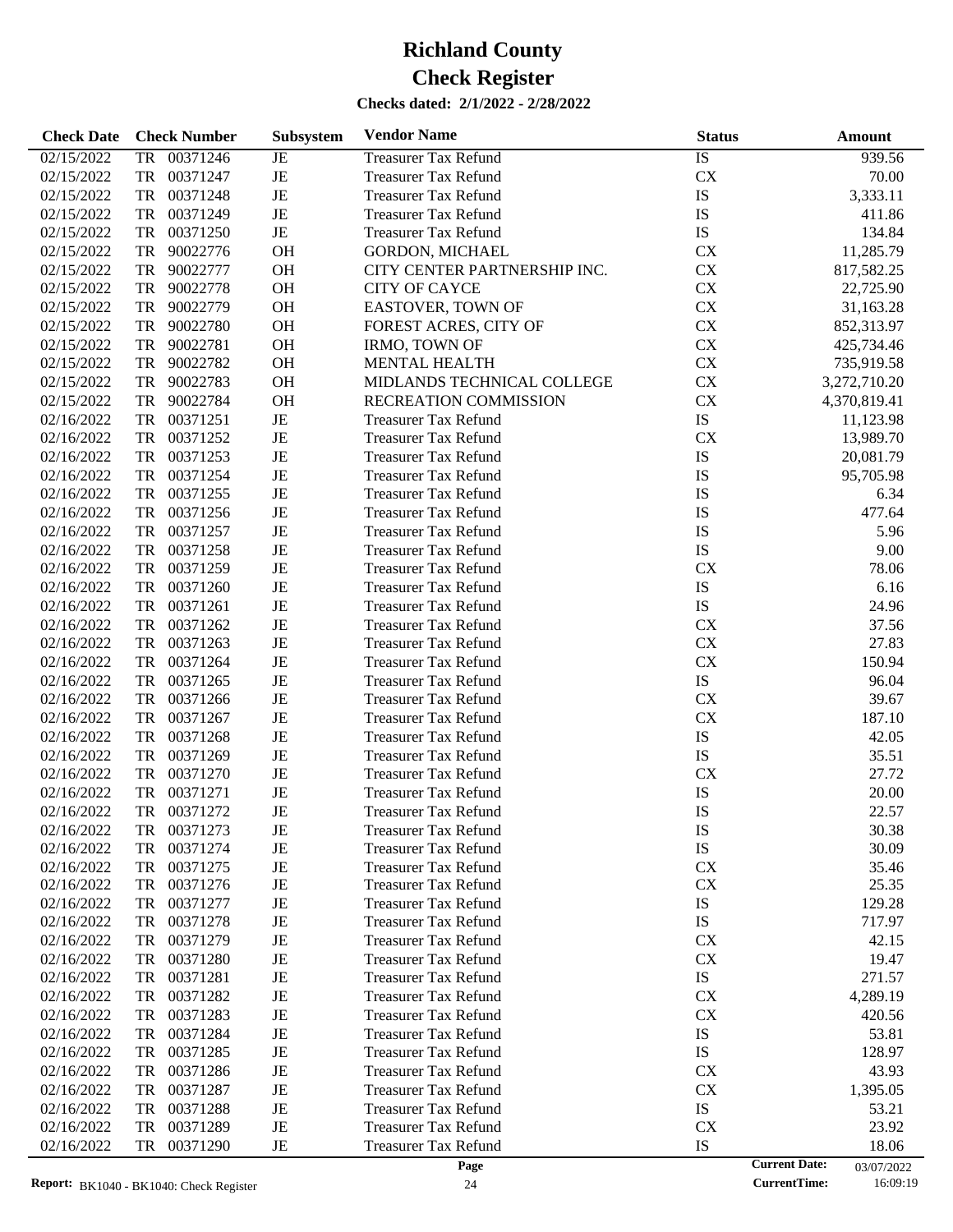| <b>Check Date</b>        | <b>Check Number</b> | Subsystem   | <b>Vendor Name</b>                        | <b>Status</b> | <b>Amount</b>                                |
|--------------------------|---------------------|-------------|-------------------------------------------|---------------|----------------------------------------------|
| 02/16/2022               | 00371291<br>TR      | $_{\rm JE}$ | <b>Treasurer Tax Refund</b>               | IS            | 4.54                                         |
| 02/16/2022               | TR<br>00371292      | JE          | <b>Treasurer Tax Refund</b>               | <b>CX</b>     | 139.18                                       |
| 02/16/2022               | TR<br>00371293      | JE          | <b>Treasurer Tax Refund</b>               | CX            | 128.33                                       |
| 02/16/2022               | TR<br>00371294      | $_{\rm JE}$ | <b>Treasurer Tax Refund</b>               | IS            | 162.60                                       |
| 02/16/2022               | TR<br>00371295      | JE          | <b>Treasurer Tax Refund</b>               | <b>CX</b>     | 155.48                                       |
| 02/16/2022               | TR<br>00371296      | JE          | <b>Treasurer Tax Refund</b>               | IS            | 5,250.91                                     |
| 02/16/2022               | TR<br>00371297      | JE          | <b>Treasurer Tax Refund</b>               | IS            | 4,438.99                                     |
| 02/16/2022               | TR<br>00371298      | JE          | <b>Treasurer Tax Refund</b>               | <b>CX</b>     | 448.56                                       |
| 02/16/2022               | TR<br>00371299      | JE          | <b>Treasurer Tax Refund</b>               | <b>CX</b>     | 42.46                                        |
| 02/16/2022               | TR<br>00371300      | JE          | <b>Treasurer Tax Refund</b>               | <b>CX</b>     | 348.46                                       |
| 02/16/2022               | TR<br>00371301      | JE          | <b>Treasurer Tax Refund</b>               | <b>CX</b>     | 548.87                                       |
| 02/16/2022               | TR<br>00371302      | JE          | <b>Treasurer Tax Refund</b>               | <b>CX</b>     | 83.51                                        |
| 02/16/2022               | TR<br>00371303      | JE          | <b>Treasurer Tax Refund</b>               | <b>CX</b>     | 133.61                                       |
| 02/16/2022               | TR<br>00371304      | JE          | <b>Treasurer Tax Refund</b>               | ${\rm IS}$    | 287.62                                       |
| 02/16/2022               | TR<br>00371305      | JE          | <b>Treasurer Tax Refund</b>               | <b>CX</b>     | 119.74                                       |
| 02/16/2022               | TR<br>00371306      | JE          | <b>Treasurer Tax Refund</b>               | ${\rm IS}$    | 197.37                                       |
| 02/16/2022               | TR<br>00371307      | JE          | <b>Treasurer Tax Refund</b>               | CX            | 5.58                                         |
| 02/16/2022               | TR<br>00371308      | JE          | <b>Treasurer Tax Refund</b>               | CX            | 30.00                                        |
| 02/16/2022               | TR<br>00371309      | $\rm{JE}$   | <b>Treasurer Tax Refund</b>               | ${\rm IS}$    | 20.00                                        |
| 02/16/2022               | TR<br>00371310      | $\rm{JE}$   | <b>Treasurer Tax Refund</b>               | CX            | 22.27                                        |
| 02/16/2022               | TR<br>90022785      | OH          | POPE, WILLIAM                             | <b>CX</b>     | 5,768.00                                     |
| 02/16/2022               | TR<br>90022786      | OH          | REDROCK CAPITAL LLC                       | <b>CX</b>     | 5,974.00                                     |
| 02/16/2022               | TR<br>90022787      | OH          | REDROCK CAPITAL LLC                       | <b>CX</b>     | 12,360.00                                    |
| 02/16/2022               | TR<br>90022788      | OH          | Smith, William E                          | CX            | 10,712.00                                    |
| 02/16/2022               | TR<br>90022789      | OH          | TLOA OF SC LLC                            | <b>CX</b>     | 62,830.00                                    |
| 02/16/2022               | TR<br>90022790      | OH          | TLOA OF SC LLC                            | <b>CX</b>     | 37,080.00                                    |
| 02/17/2022               | TR<br>00371311      | $\rm{JE}$   | <b>Treasurer Tax Refund</b>               | ${\rm IS}$    | 850.73                                       |
| 02/17/2022               | TR<br>00371312      | $\rm{JE}$   | <b>Treasurer Tax Refund</b>               | <b>CX</b>     | 363.42                                       |
| 02/17/2022               | TR<br>00371313      | $\rm{JE}$   | <b>Treasurer Tax Refund</b>               | IS            | 202.02                                       |
| 02/17/2022               | TR<br>00371314      | $\rm{JE}$   | <b>Treasurer Tax Refund</b>               | IS            | 837.66                                       |
| 02/17/2022               | TR<br>90022791      | OH          | ALEX H LLC                                | IS            | 18,006.42                                    |
| 02/17/2022               | TR<br>90022792      | OH          | BROOKLAND ENTERPRISES LLC                 | IS            | 5,001.78                                     |
| 02/17/2022               | TR<br>90022793      | OH          | CAZ CREEK HOLDINGS 2 AS C/F CC# SC 2 LLCS |               | 92,032.80                                    |
| 02/17/2022               | TR<br>90022794      | OH          | <b>CMM WYOMING</b>                        | IS            | 7,002.50                                     |
| 02/17/2022               | TR<br>90022795      | OH          | HUGGINS, WARREN                           | IS            | 17,006.06                                    |
| 02/17/2022               | TR<br>90022796      | <b>OH</b>   | LBSC-11 LLC SBMUNI CUST                   | IS            | 15,005.35                                    |
| 02/17/2022               | 90022797<br>TR      | <b>OH</b>   | MURPHY - BURKETT DIANNE & JAMES           | IS            | 2,300.82                                     |
| 02/17/2022               | TR<br>90022798      | <b>OH</b>   | NAR SOLUTIONS INC                         | IS            | 100,035.65                                   |
| 02/17/2022               | 90022799<br>TR      | <b>OH</b>   | TLOA OF SC LLC                            | IS            | 50,017.83                                    |
| 02/17/2022               | 90022800<br>TR      | <b>OH</b>   | US BANK CUST BERING/FIRSTRUST             | IS            | 2,100.75                                     |
| 02/22/2022               | TR<br>00371315      | JE          | <b>Treasurer Tax Refund</b>               | IS            | 19,608.54                                    |
| 02/22/2022               | TR<br>00371316      | JE          | <b>Treasurer Tax Refund</b>               | IS            | 8,283.23                                     |
| 02/22/2022               | TR<br>00371320      | JE          | <b>Treasurer Tax Refund</b>               | IS            | 485.35                                       |
| 02/22/2022               | TR<br>00371321      | JE          | <b>Treasurer Tax Refund</b>               | <b>CX</b>     | 1,973.70                                     |
| 02/22/2022               | TR<br>00371322      | JE          | <b>Treasurer Tax Refund</b>               | IS            | 12,054.32                                    |
| 02/22/2022               | TR<br>00371323      | JE          | <b>Treasurer Tax Refund</b>               | IS            | 8,112.18                                     |
| 02/22/2022               | TR<br>00371324      | JE          | <b>Treasurer Tax Refund</b>               | IS            | 369.35                                       |
| 02/22/2022               | TR<br>00371325      | JE          | <b>Treasurer Tax Refund</b>               | IS            | 90,609.24                                    |
| 02/22/2022               | TR<br>00371326      | JE          | <b>Treasurer Tax Refund</b>               | IS            | 17,883.35                                    |
| 02/22/2022               | TR<br>00371327      | JE          | <b>Treasurer Tax Refund</b>               | IS            | 868.21                                       |
| 02/22/2022               | TR<br>00371328      | JE          | <b>Treasurer Tax Refund</b>               | <b>CX</b>     | 504.15                                       |
| 02/22/2022               | TR<br>00371329      | JE          | <b>Treasurer Tax Refund</b>               | IS            |                                              |
|                          | 00371330            |             |                                           |               | 2,066.26                                     |
| 02/22/2022<br>02/22/2022 | TR                  | JE          | <b>Treasurer Tax Refund</b>               | IS            | 1,448.49                                     |
|                          | TR<br>00371331      | JE          | <b>Treasurer Tax Refund</b><br>Page       | IS            | 341.90<br><b>Current Date:</b><br>03/07/2022 |

<sup>03/07/2022&</sup>lt;br>16:09:19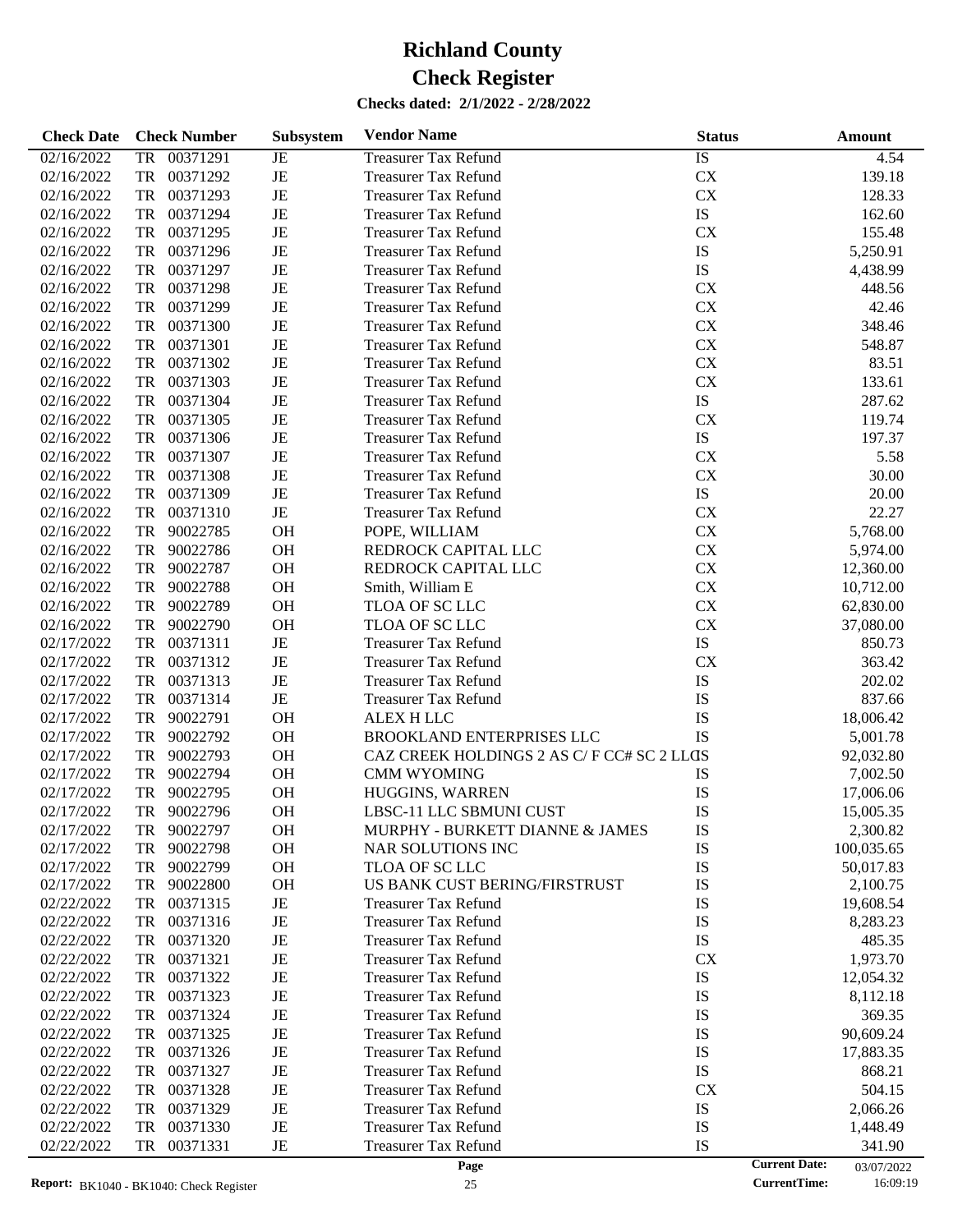| <b>Check Date</b> |           | <b>Check Number</b> | Subsystem | <b>Vendor Name</b>               | <b>Status</b> | <b>Amount</b>                      |
|-------------------|-----------|---------------------|-----------|----------------------------------|---------------|------------------------------------|
| 02/22/2022        | TR        | 00371332            | JE        | <b>Treasurer Tax Refund</b>      | <b>IS</b>     | 1,692.47                           |
| 02/22/2022        | TR        | 00371333            | JE        | <b>Treasurer Tax Refund</b>      | IS            | 1,104.98                           |
| 02/22/2022        | TR        | 00371334            | JE        | <b>Treasurer Tax Refund</b>      | IS            | 7,773.28                           |
| 02/22/2022        | TR        | 00371335            | JE        | <b>Treasurer Tax Refund</b>      | IS            | 15.66                              |
| 02/22/2022        | TR        | 00371336            | JE        | <b>Treasurer Tax Refund</b>      | IS            | 70.32                              |
| 02/22/2022        | TR        | 00371337            | JE        | <b>Treasurer Tax Refund</b>      | IS            | 579.34                             |
| 02/22/2022        | TR        | 00371338            | JE        | <b>Treasurer Tax Refund</b>      | IS            | 3,998.64                           |
| 02/22/2022        | TR        | 00371339            | JE        | <b>Treasurer Tax Refund</b>      | IS            | 3,910.68                           |
| 02/22/2022        | TR        | 00371340            | JE        | <b>Treasurer Tax Refund</b>      | IS            | 610.50                             |
| 02/22/2022        | TR        | 00371341            | JE        | <b>Treasurer Tax Refund</b>      | IS            | 145.67                             |
| 02/22/2022        | TR        | 00371342            | JE        | <b>Treasurer Tax Refund</b>      | IS            | 395.00                             |
| 02/22/2022        | TR        | 00371343            | JE        | <b>Treasurer Tax Refund</b>      | <b>IS</b>     | 2,588.50                           |
| 02/22/2022        | TR        | 00371344            | JE        | <b>Treasurer Tax Refund</b>      | <b>CX</b>     |                                    |
|                   |           |                     |           |                                  |               | 6,124.81                           |
| 02/22/2022        | TR        | 00371345            | JE        | <b>Treasurer Tax Refund</b>      | IS            | 5,397.67                           |
| 02/22/2022        | TR        | 00371346            | JE        | <b>Treasurer Tax Refund</b>      | IS            | 1,551.92                           |
| 02/22/2022        | TR        | 00371347            | JE        | <b>Treasurer Tax Refund</b>      | IS            | 323.70                             |
| 02/22/2022        | TR        | 00371348            | JE        | <b>Treasurer Tax Refund</b>      | IS            | 8,066.89                           |
| 02/22/2022        | TR        | 00371349            | JE        | <b>Treasurer Tax Refund</b>      | IS            | 1,907.82                           |
| 02/22/2022        | TR        | 00371350            | JE        | <b>Treasurer Tax Refund</b>      | <b>IS</b>     | 808.54                             |
| 02/22/2022        | TR        | 00371351            | JE        | <b>Treasurer Tax Refund</b>      | <b>CX</b>     | 2,285.54                           |
| 02/22/2022        | TR        | 00371352            | JE        | <b>Treasurer Tax Refund</b>      | IS            | 2,529.55                           |
| 02/22/2022        | TR        | 00371353            | JE        | <b>Treasurer Tax Refund</b>      | IS            | 4,107.53                           |
| 02/22/2022        | TR        | 00371354            | JE        | <b>Treasurer Tax Refund</b>      | IS            | 3,298.26                           |
| 02/22/2022        | TR        | 00371355            | JE        | <b>Treasurer Tax Refund</b>      | IS            | 67.38                              |
| 02/22/2022        | TR        | 00371356            | JE        | <b>Treasurer Tax Refund</b>      | IS            | 112.37                             |
| 02/22/2022        | TR        | 00371357            | JE        | <b>Treasurer Tax Refund</b>      | <b>IS</b>     | 11.66                              |
| 02/22/2022        | TR        | 00371358            | JE        | <b>Treasurer Tax Refund</b>      | <b>CX</b>     | 7,008.53                           |
| 02/22/2022        | TR        | 00371359            | JE        | <b>Treasurer Tax Refund</b>      | IS            | 48.00                              |
| 02/22/2022        | TR        | 00371360            | JE        | <b>Treasurer Tax Refund</b>      | IS            | 4,398.34                           |
| 02/22/2022        | TR        | 90022801            | OH        | <b>ALEX H LLC</b>                | IS            | 16,005.17                          |
| 02/22/2022        | TR        | 90022802            | OH        | <b>BROOKLAND ENTERPRISES LLC</b> | IS            | 3,701.32                           |
| 02/22/2022        | TR        | 90022803            | OH        | <b>CONNERY PROPERTIES INC</b>    | IS            | 3,501.25                           |
| 02/22/2022        | TR        | 90022804            | <b>OH</b> | FNA DZ LLC                       | IS            | 2,000.71                           |
| 02/22/2022        | TR        | 90022805            | <b>OH</b> | LBSC-11 LLC SBMUNI CUST          | IS            | 12,004.28                          |
| 02/22/2022        | <b>TR</b> | 90022806            | <b>OH</b> | REDROCK CAPITAL LLC              | IS            | 14,004.99                          |
| 02/22/2022        | TR        | 90022807            | <b>OH</b> | WALNUT HILL PRODUCTIONS LLC      | IS            | 20,006.29                          |
| 02/22/2022        | TR        | 90022808            | <b>OH</b> | LEXINGTON COUNTY TREASURER       | IS            | 946,074.30                         |
| 02/22/2022        | TR        | 90022809            | OH        | NATURAL RESOURCES DEPARTMENT     | <b>CX</b>     | 1,170.00                           |
| 02/22/2022        | TR        | 90022810            | OH        | <b>BROOKLAND ENTERPRISES LLC</b> | CX            | 8,240.00                           |
| 02/22/2022        | TR        | 90022811            | <b>OH</b> | BROOKLAND ENTERPRISES LLC        | ${\rm CX}$    | 3,296.00                           |
| 02/22/2022        | TR        | 90022812            | OH        | CMM WYOMING                      | IS            | 17,510.00                          |
| 02/22/2022        | TR        | 90022813            | OH        | DANIEL, ELOI                     | IS            | 412.00                             |
| 02/22/2022        | TR        | 90022814            | OH        | MCCRAY, BOBBY                    | IS            | 4,223.00                           |
| 02/22/2022        | TR        | 90022815            | OH        | MERCURY FUNDING LLC              | IS            | 185,400.00                         |
| 02/22/2022        | TR        | 90022816            | OH        | MERCURY FUNDING LLC              | IS            | 175,100.00                         |
|                   |           |                     |           | THE HOODMAN                      | IS            |                                    |
| 02/22/2022        | TR        | 90022817            | OH        |                                  |               | 3,193.00                           |
| 02/23/2022        | TR        | 00371362            | JE        | <b>Treasurer Tax Refund</b>      | IS            | 467.63                             |
| 02/23/2022        | TR        | 00371363            | JE        | <b>Treasurer Tax Refund</b>      | IS            | 506.60                             |
| 02/23/2022        | TR        | 00371364            | JE        | <b>Treasurer Tax Refund</b>      | IS            | 42.13                              |
| 02/23/2022        | TR        | 00371365            | JE        | <b>Treasurer Tax Refund</b>      | IS            | 11.21                              |
| 02/23/2022        | TR        | 00371366            | JE        | <b>Treasurer Tax Refund</b>      | IS            | 47.92                              |
| 02/23/2022        | TR        | 00371367            | JE        | <b>Treasurer Tax Refund</b>      | IS            | 9.86                               |
| 02/23/2022        | TR        | 00371368            | JE        | <b>Treasurer Tax Refund</b>      | IS            | 103.47                             |
| 02/23/2022        | TR        | 00371369            | JE        | <b>Treasurer Tax Refund</b>      | IS            | 36.44                              |
|                   |           |                     |           | Page                             |               | <b>Current Date:</b><br>03/07/2022 |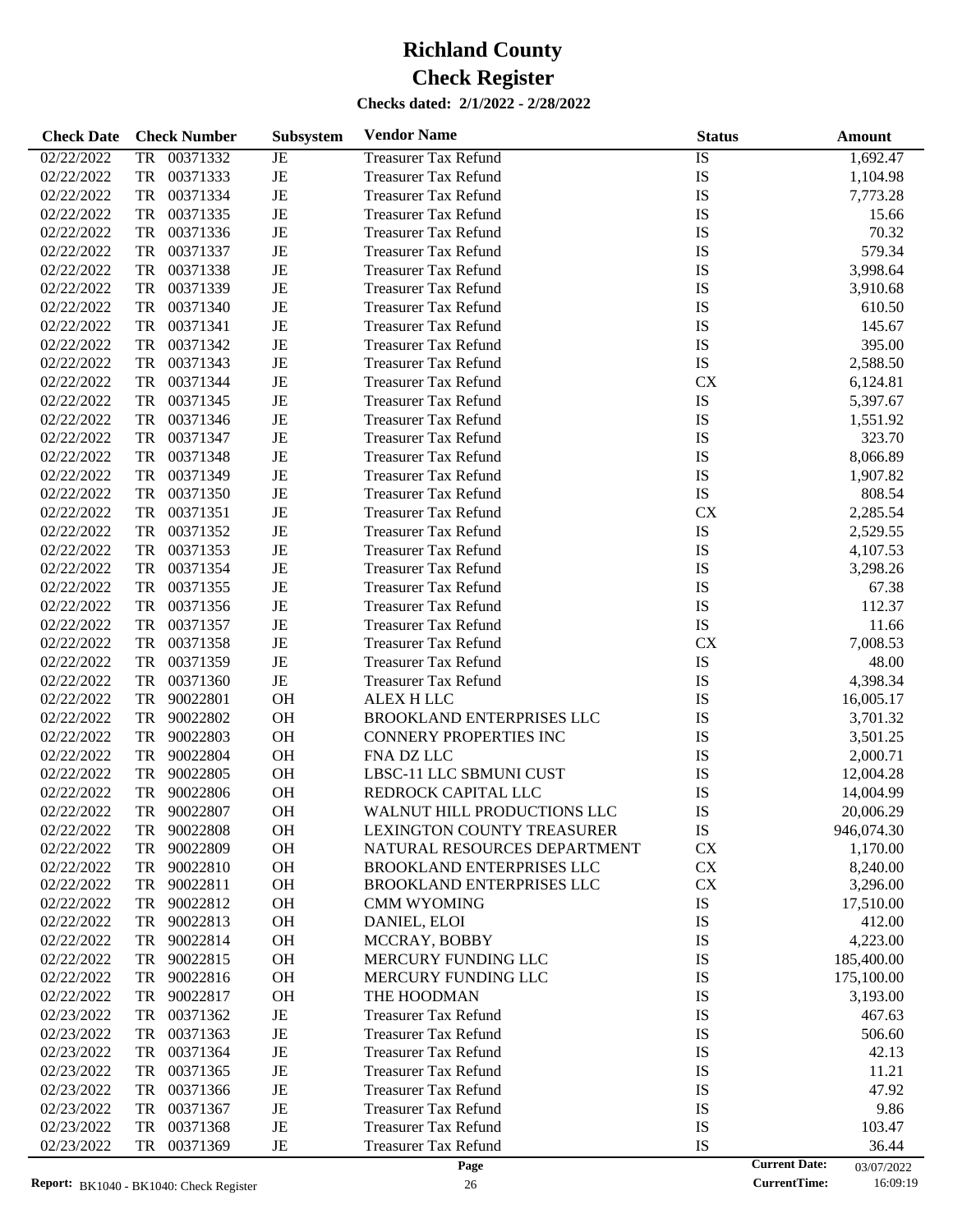| <b>Check Date</b> | <b>Check Number</b>   | Subsystem   | <b>Vendor Name</b>          | <b>Status</b> | Amount                             |
|-------------------|-----------------------|-------------|-----------------------------|---------------|------------------------------------|
| 02/23/2022        | 00371370<br>TR        | JE          | <b>Treasurer Tax Refund</b> | IS            | 197.00                             |
| 02/23/2022        | <b>TR</b><br>00371371 | $\rm{JE}$   | <b>Treasurer Tax Refund</b> | IS            | 485.47                             |
| 02/23/2022        | <b>TR</b><br>00371372 | $\rm{JE}$   | <b>Treasurer Tax Refund</b> | IS            | 24.64                              |
| 02/23/2022        | <b>TR</b><br>00371373 | $_{\rm JE}$ | <b>Treasurer Tax Refund</b> | IS            | 462.50                             |
| 02/23/2022        | <b>TR</b><br>00371374 | JE          | <b>Treasurer Tax Refund</b> | IS            | 63.22                              |
| 02/23/2022        | <b>TR</b><br>00371375 | $\rm{JE}$   | <b>Treasurer Tax Refund</b> | IS            | 423.73                             |
| 02/23/2022        | <b>TR</b><br>00371376 | $\rm{JE}$   | <b>Treasurer Tax Refund</b> | IS            | 13.54                              |
| 02/23/2022        | <b>TR</b><br>00371377 | $\rm{JE}$   | <b>Treasurer Tax Refund</b> | IS            | 137.51                             |
| 02/23/2022        | <b>TR</b><br>00371378 | $\rm{JE}$   | <b>Treasurer Tax Refund</b> | IS            | 623.60                             |
| 02/23/2022        | <b>TR</b><br>00371379 | $\rm{JE}$   | <b>Treasurer Tax Refund</b> | IS            | 460.82                             |
| 02/23/2022        | <b>TR</b><br>00371380 | $\rm{JE}$   | <b>Treasurer Tax Refund</b> | IS            | 31.60                              |
| 02/23/2022        | <b>TR</b><br>00371381 | $\rm{JE}$   | <b>Treasurer Tax Refund</b> | IS            | 1,138.97                           |
| 02/23/2022        | <b>TR</b><br>00371382 | $\rm{JE}$   | <b>Treasurer Tax Refund</b> | IS            | 265.25                             |
| 02/23/2022        | <b>TR</b><br>00371383 | $\rm{JE}$   | <b>Treasurer Tax Refund</b> | IS            | 1,181.75                           |
| 02/23/2022        | <b>TR</b><br>00371384 | $\rm{JE}$   | <b>Treasurer Tax Refund</b> | IS            | 20.00                              |
| 02/23/2022        | <b>TR</b><br>00371385 | JE          | <b>Treasurer Tax Refund</b> | IS            | 246.64                             |
| 02/23/2022        | <b>TR</b><br>00371386 | $\rm{JE}$   | <b>Treasurer Tax Refund</b> | IS            | 44.64                              |
| 02/23/2022        | <b>TR</b><br>00371387 | $\rm{JE}$   | <b>Treasurer Tax Refund</b> | IS            | 11.25                              |
| 02/23/2022        | <b>TR</b><br>00371388 | $\rm{JE}$   | <b>Treasurer Tax Refund</b> | IS            | 257.36                             |
| 02/23/2022        | <b>TR</b><br>00371389 | $\rm{JE}$   | <b>Treasurer Tax Refund</b> | IS            | 206.14                             |
| 02/23/2022        | <b>TR</b><br>00371390 | $\rm{JE}$   | <b>Treasurer Tax Refund</b> | IS            | 95,333.15                          |
| 02/23/2022        | <b>TR</b><br>00371391 | $\rm{JE}$   | <b>Treasurer Tax Refund</b> | IS            | 157,793.46                         |
| 02/23/2022        | <b>TR</b><br>00371392 | $\rm{JE}$   | <b>Treasurer Tax Refund</b> | IS            | 42,291.93                          |
| 02/23/2022        | <b>TR</b><br>00371393 | $\rm{JE}$   | <b>Treasurer Tax Refund</b> | IS            | 13,931.68                          |
| 02/23/2022        | <b>TR</b><br>00371394 | $\rm{JE}$   | <b>Treasurer Tax Refund</b> | IS            | 339.68                             |
| 02/23/2022        | <b>TR</b><br>00371395 | $\rm{JE}$   | <b>Treasurer Tax Refund</b> | IS            | 2,529.14                           |
| 02/23/2022        | <b>TR</b><br>00371396 | $\rm{JE}$   | <b>Treasurer Tax Refund</b> | IS            | 70.32                              |
| 02/23/2022        | <b>TR</b><br>00371397 | $\rm{JE}$   | <b>Treasurer Tax Refund</b> | IS            | 70.32                              |
| 02/23/2022        | <b>TR</b><br>00371398 | $\rm{JE}$   | <b>Treasurer Tax Refund</b> | IS            | 725.61                             |
| 02/23/2022        | <b>TR</b><br>00371399 | JE          | <b>Treasurer Tax Refund</b> | IS            | 18.60                              |
| 02/23/2022        | <b>TR</b><br>00371400 | $\rm{JE}$   | <b>Treasurer Tax Refund</b> | IS            | 4,259.35                           |
| 02/23/2022        | <b>TR</b><br>00371401 | $\rm{JE}$   | <b>Treasurer Tax Refund</b> | IS            | 2,942.68                           |
| 02/24/2022        | <b>TR</b><br>00371402 | $\rm{JE}$   | <b>Treasurer Tax Refund</b> | IS            | 2,924.97                           |
| 02/24/2022        | <b>TR</b><br>00371403 | $\rm{JE}$   | <b>Treasurer Tax Refund</b> | IS            | 2,821.61                           |
| 02/24/2022        | <b>TR</b><br>00371404 | $\rm{JE}$   | <b>Treasurer Tax Refund</b> | IS            | 123.59                             |
| 02/24/2022        | <b>TR</b><br>00371405 | JE          | <b>Treasurer Tax Refund</b> | IS            | 10.04                              |
| 02/24/2022        | 00371406<br>TR        | JE          | <b>Treasurer Tax Refund</b> | IS            | 374.50                             |
| 02/24/2022        | 00371407<br>TR        | JE          | <b>Treasurer Tax Refund</b> | IS            | 374.50                             |
| 02/24/2022        | 00371408<br>TR        | JE          | <b>Treasurer Tax Refund</b> | IS            | 4,015.18                           |
| 02/24/2022        | 00371409<br>TR        | JE          | <b>Treasurer Tax Refund</b> | IS            | 214.33                             |
| 02/24/2022        | 00371410<br>TR        | JE          | <b>Treasurer Tax Refund</b> | IS            | 658.10                             |
| 02/24/2022        | 00371411<br>TR        | JE          | <b>Treasurer Tax Refund</b> | IS            | 296.25                             |
| 02/24/2022        | 00371412<br>TR        | JE          | <b>Treasurer Tax Refund</b> | IS            | 299.80                             |
| 02/24/2022        | 00371413<br>TR        | JE          | <b>Treasurer Tax Refund</b> | IS            | 369.00                             |
| 02/24/2022        | 00371415<br>TR        | JE          | <b>Treasurer Tax Refund</b> | IS            | 2,001.38                           |
| 02/24/2022        | 00371416<br>TR        | JE          | <b>Treasurer Tax Refund</b> | IS            | 5,230.89                           |
| 02/24/2022        | 00371417<br>TR        | JE          | <b>Treasurer Tax Refund</b> | IS            | 426.20                             |
| 02/24/2022        | 00371418<br>TR        | JE          | <b>Treasurer Tax Refund</b> | IS            | 2,450.22                           |
| 02/24/2022        | 00371420<br>TR        | JE          | <b>Treasurer Tax Refund</b> | IS            | 151.71                             |
| 02/24/2022        | 00371421<br>TR        | JE          | <b>Treasurer Tax Refund</b> | IS            | 151.71                             |
| 02/24/2022        | 00371422<br>TR        | JE          | <b>Treasurer Tax Refund</b> | IS            | 418.70                             |
| 02/24/2022        | 00371423<br>TR        | JE          | <b>Treasurer Tax Refund</b> | IS            | 187.23                             |
| 02/24/2022        | 00371424<br>TR        | JE          | <b>Treasurer Tax Refund</b> | IS            | 1,598.45                           |
| 02/24/2022        | 00371425<br>TR        | JE          | <b>Treasurer Tax Refund</b> | IS            | 1,137.15                           |
|                   |                       |             | Page                        |               | <b>Current Date:</b><br>03/07/2022 |

03/07/2022<br>16:09:19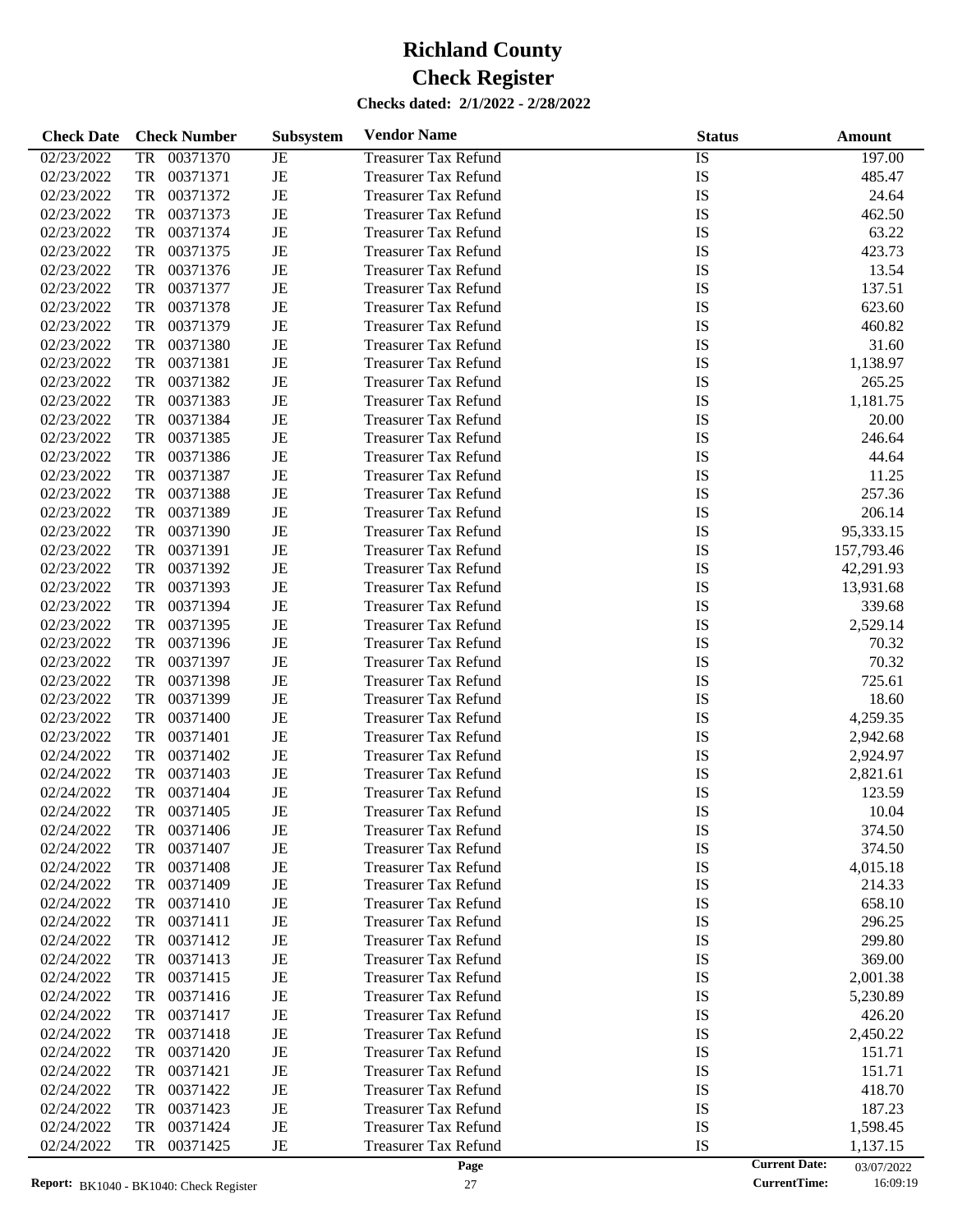| <b>Check Date</b> | <b>Check Number</b>   | <b>Subsystem</b> | <b>Vendor Name</b>          | <b>Status</b> | Amount                             |
|-------------------|-----------------------|------------------|-----------------------------|---------------|------------------------------------|
| 02/24/2022        | <b>TR</b><br>00371426 | <b>JE</b>        | <b>Treasurer Tax Refund</b> | IS            | 674.44                             |
| 02/24/2022        | TR<br>00371427        | JE               | <b>Treasurer Tax Refund</b> | IS            | 1,762.60                           |
| 02/24/2022        | TR<br>00371429        | JE               | <b>Treasurer Tax Refund</b> | IS            | 9.00                               |
| 02/24/2022        | TR<br>00371430        | JE               | <b>Treasurer Tax Refund</b> | IS            | 299.21                             |
| 02/24/2022        | TR<br>00371431        | JE               | <b>Treasurer Tax Refund</b> | IS            | 1,318.60                           |
| 02/24/2022        | TR<br>00371432        | JE               | <b>Treasurer Tax Refund</b> | IS            | 789.31                             |
| 02/24/2022        | TR<br>00371433        | JE               | <b>Treasurer Tax Refund</b> | IS            | 426.20                             |
| 02/24/2022        | TR<br>00371434        | JE               | <b>Treasurer Tax Refund</b> | IS            | 85.76                              |
| 02/24/2022        | TR<br>00371435        | JE               | <b>Treasurer Tax Refund</b> | IS            | 2,386.50                           |
| 02/24/2022        | TR<br>00371436        | JE               | <b>Treasurer Tax Refund</b> | IS            | 4,210.19                           |
| 02/24/2022        | TR<br>00371437        | JE               | <b>Treasurer Tax Refund</b> | IS            | 292.46                             |
| 02/24/2022        | TR<br>00671426        | JE               | <b>Treasurer Tax Refund</b> | IS            | 3,224.90                           |
| 02/25/2022        | TR<br>00371438        | JE               | <b>Treasurer Tax Refund</b> | IS            | 1,823.28                           |
| 02/25/2022        | TR<br>00371439        | JE               | <b>Treasurer Tax Refund</b> | IS            | 57.28                              |
| 02/25/2022        | TR<br>00371440        | JE               | <b>Treasurer Tax Refund</b> | IS            | 40.66                              |
| 02/25/2022        | TR<br>00371441        | JE               | <b>Treasurer Tax Refund</b> | IS            | 319.31                             |
| 02/25/2022        | TR<br>00371442        | JE               | <b>Treasurer Tax Refund</b> | IS            | 749.00                             |
| 02/25/2022        | TR<br>00371443        | JE               | <b>Treasurer Tax Refund</b> | IS            | 301.00                             |
| 02/25/2022        | TR<br>00371444        | JE               | <b>Treasurer Tax Refund</b> | IS            | 1,982.02                           |
| 02/25/2022        | TR<br>00371445        | JE               | <b>Treasurer Tax Refund</b> | IS            | 4,102.38                           |
| 02/25/2022        | TR<br>00371446        | JE               | <b>Treasurer Tax Refund</b> | IS            | 327.09                             |
| 02/25/2022        | TR<br>00371447        | JE               | <b>Treasurer Tax Refund</b> | IS            | 273.05                             |
| 02/25/2022        | TR<br>00371448        | JE               | <b>Treasurer Tax Refund</b> | IS            | 71.32                              |
| 02/25/2022        | TR<br>00371449        | JE               | <b>Treasurer Tax Refund</b> | IS            | 71.32                              |
| 02/25/2022        | TR<br>00371450        | JE               | <b>Treasurer Tax Refund</b> | IS            | 151.71                             |
| 02/25/2022        | TR<br>00371451        | JE               | <b>Treasurer Tax Refund</b> | IS            | 50.38                              |
| 02/25/2022        | TR<br>00371452        | JE               | <b>Treasurer Tax Refund</b> | IS            | 4,935.91                           |
| 02/25/2022        | TR<br>00371453        | JE               | <b>Treasurer Tax Refund</b> | IS            | 5,740.96                           |
| 02/25/2022        | TR<br>00371454        | JE               | <b>Treasurer Tax Refund</b> | IS            | 1,785.13                           |
| 02/25/2022        | TR<br>00371455        | JE               | <b>Treasurer Tax Refund</b> | IS            | 2,834.03                           |
| 02/25/2022        | TR<br>00371456        | JE               | <b>Treasurer Tax Refund</b> | IS            | 3,644.04                           |
| 02/25/2022        | TR<br>00371457        | JE               | <b>Treasurer Tax Refund</b> | IS            | 344.79                             |
| 02/25/2022        | TR<br>00371458        | JE               | <b>Treasurer Tax Refund</b> | IS            | 54.45                              |
| 02/25/2022        | TR<br>00371459        | JE               | <b>Treasurer Tax Refund</b> | IS            | 121.07                             |
| 02/25/2022        | TR<br>00371460        | JE               | <b>Treasurer Tax Refund</b> | IS            | 25.44                              |
| 02/25/2022        | 00371461<br>TR        | JE               | <b>Treasurer Tax Refund</b> | IS            | 599.43                             |
| 02/25/2022        | TR<br>00371462        | JE               | <b>Treasurer Tax Refund</b> | IS            | 9.40                               |
| 02/25/2022        | 00371463<br>TR        | JE               | <b>Treasurer Tax Refund</b> | IS            | 64.92                              |
| 02/25/2022        | TR<br>00371464        | JE               | <b>Treasurer Tax Refund</b> | IS            | 6,016.60                           |
| 02/25/2022        | TR<br>00371465        | JE               | <b>Treasurer Tax Refund</b> | IS            | 562.99                             |
| 02/25/2022        | TR<br>00371466        | JE               | <b>Treasurer Tax Refund</b> | IS            | 323.00                             |
| 02/25/2022        | 00371467<br>TR        | JE               | <b>Treasurer Tax Refund</b> | IS            | 123.59                             |
| 02/25/2022        | TR<br>00371468        | JE               | <b>Treasurer Tax Refund</b> | IS            | 452.76                             |
| 02/25/2022        | TR<br>00371469        | JE               | <b>Treasurer Tax Refund</b> | IS            | 1,433.10                           |
| 02/25/2022        | 00371470<br>TR        | JE               | <b>Treasurer Tax Refund</b> | IS            | 289.72                             |
| 02/25/2022        | TR<br>00371471        | JE               | <b>Treasurer Tax Refund</b> | IS            | 2,000.00                           |
| 02/25/2022        | TR<br>00371472        | JE               | <b>Treasurer Tax Refund</b> | IS            | 306,774.10                         |
| 02/25/2022        | 00371473<br>TR        | JE               | <b>Treasurer Tax Refund</b> | IS            | 662.22                             |
| 02/25/2022        | 00371474<br>TR        | JE               | <b>Treasurer Tax Refund</b> | IS            | 4,697.87                           |
| 02/25/2022        | TR<br>00371475        | JE               | <b>Treasurer Tax Refund</b> | IS            | 60,018.63                          |
| 02/25/2022        | TR<br>00371476        | JE               | <b>Treasurer Tax Refund</b> | IS            | 2,102.60                           |
| 02/25/2022        | 00371477<br>TR        | JE               | <b>Treasurer Tax Refund</b> | IS            | 137.95                             |
| 02/25/2022        | 00371478<br>TR        | JE               | <b>Treasurer Tax Refund</b> | IS            | 509.04                             |
| 02/25/2022        | TR<br>00371479        | $_{\rm JE}$      | <b>Treasurer Tax Refund</b> | IS            | 13.46                              |
|                   |                       |                  | Page                        |               | <b>Current Date:</b><br>03/07/2022 |

03/07/2022<br>16:09:19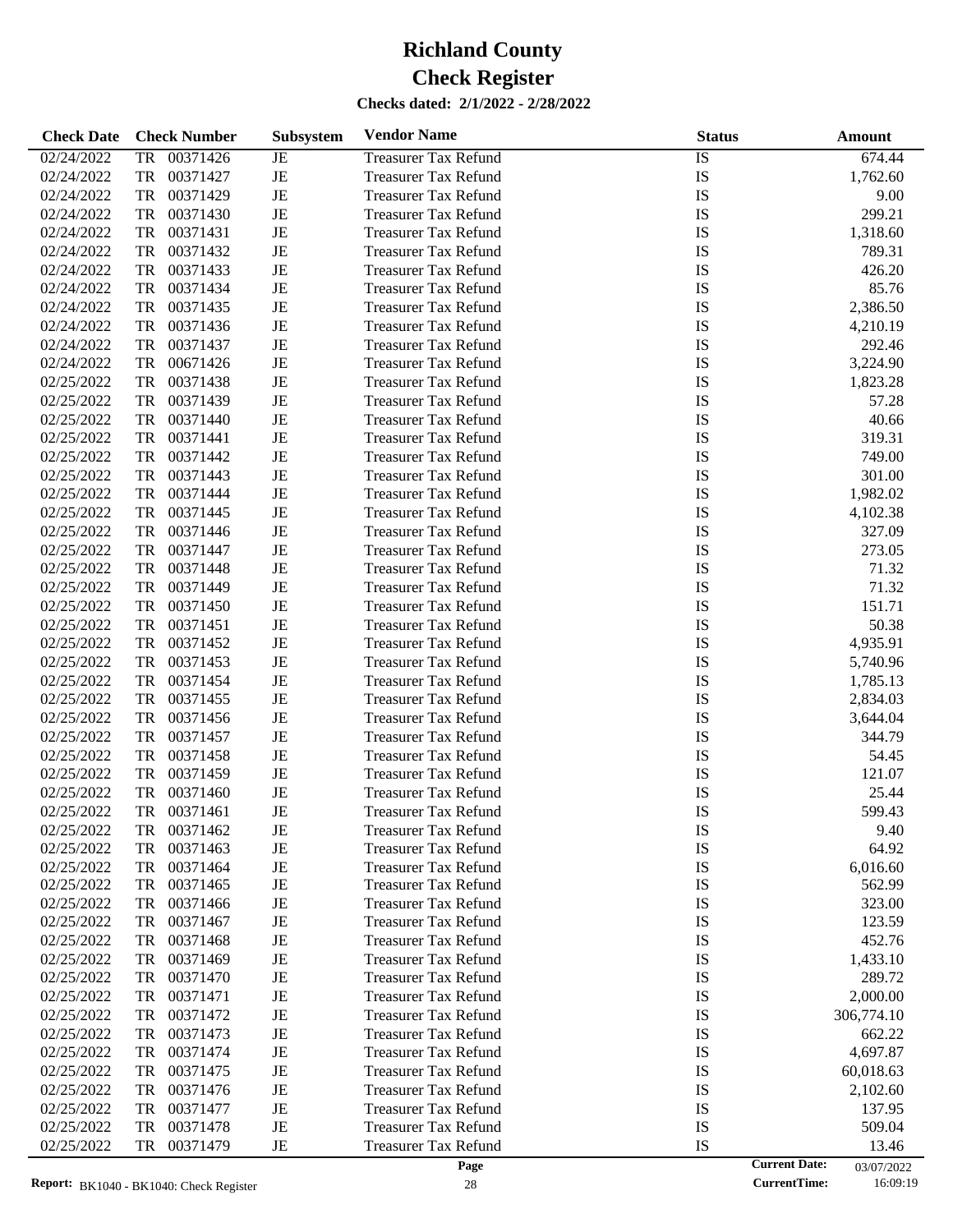| <b>Check Date</b> | <b>Check Number</b> | Subsystem | <b>Vendor Name</b>          | <b>Status</b> | Amount                             |
|-------------------|---------------------|-----------|-----------------------------|---------------|------------------------------------|
| 02/25/2022        | 00371480<br>TR      | JE        | <b>Treasurer Tax Refund</b> | IS            | 747.43                             |
| 02/25/2022        | TR<br>00371481      | JE        | <b>Treasurer Tax Refund</b> | IS            | 443.09                             |
| 02/25/2022        | TR<br>00371482      | JE        | <b>Treasurer Tax Refund</b> | IS            | 29.84                              |
| 02/25/2022        | 00371483<br>TR      | JE        | <b>Treasurer Tax Refund</b> | IS            | 6.00                               |
| 02/25/2022        | TR<br>00371484      | JE        | <b>Treasurer Tax Refund</b> | IS            | 213.29                             |
| 02/25/2022        | TR<br>00371485      | JE        | <b>Treasurer Tax Refund</b> | IS            | 240.30                             |
| 02/25/2022        | TR<br>00371486      | JE        | <b>Treasurer Tax Refund</b> | IS            | 9.51                               |
| 02/25/2022        | TR<br>00371488      | JE        | <b>Treasurer Tax Refund</b> | IS            | 2,003.92                           |
| 02/25/2022        | TR<br>00371489      | JE        | <b>Treasurer Tax Refund</b> | IS            | 16,114.54                          |
| 02/25/2022        | TR<br>00371490      | JE        | <b>Treasurer Tax Refund</b> | IS            | 83,264.75                          |
| 02/25/2022        | TR<br>00371491      | JE        | <b>Treasurer Tax Refund</b> | IS            | 1,525.65                           |
| 02/28/2022        | TR<br>00371492      | JE        | <b>Treasurer Tax Refund</b> | IS            | 506.61                             |
| 02/28/2022        | TR<br>00371493      | JE        | <b>Treasurer Tax Refund</b> | IS            | 39.74                              |
| 02/28/2022        | TR<br>00371494      | JE        | <b>Treasurer Tax Refund</b> | IS            | 6,538.55                           |
| 02/28/2022        | TR<br>00371495      | JE        | <b>Treasurer Tax Refund</b> | IS            | 51.40                              |
| 02/28/2022        | TR<br>00371496      | JE        | <b>Treasurer Tax Refund</b> | IS            | 63.63                              |
| 02/28/2022        | TR<br>00371497      | JE        | <b>Treasurer Tax Refund</b> | IS            | 5,274.14                           |
| 02/28/2022        | TR<br>00371498      | JE        | <b>Treasurer Tax Refund</b> | IS            | 37.40                              |
| 02/28/2022        | TR<br>00371499      | JE        | <b>Treasurer Tax Refund</b> | IS            | 349.70                             |
| 02/28/2022        | TR<br>00371500      | JE        | <b>Treasurer Tax Refund</b> | IS            | 369.00                             |
| 02/28/2022        | TR<br>00371501      | $\rm{JE}$ | <b>Treasurer Tax Refund</b> | IS            | 62.61                              |
| 02/28/2022        | TR<br>00371502      | $\rm{JE}$ | <b>Treasurer Tax Refund</b> | IS            | 630.17                             |
| 02/28/2022        | TR<br>00371503      | JE        | <b>Treasurer Tax Refund</b> | IS            | 1,506.64                           |
| 02/28/2022        | TR<br>00371504      | JE        | <b>Treasurer Tax Refund</b> | IS            | 1,508.52                           |
| 02/28/2022        | TR<br>00371505      | JE        | <b>Treasurer Tax Refund</b> | IS            | 344.39                             |
| 02/28/2022        | TR<br>00371506      | $\rm{JE}$ | <b>Treasurer Tax Refund</b> | IS            | 860.90                             |
| 02/28/2022        | TR<br>00371507      | JE        | <b>Treasurer Tax Refund</b> | IS            | 32.50                              |
| 02/28/2022        | TR<br>00371508      | JE        | <b>Treasurer Tax Refund</b> | IS            | 22.52                              |
| 02/28/2022        | TR<br>00371509      | $\rm{JE}$ | <b>Treasurer Tax Refund</b> | IS            | 6,767.73                           |
| 02/28/2022        | TR<br>00371510      | JE        | <b>Treasurer Tax Refund</b> | IS            | 44.44                              |
| 02/28/2022        | TR<br>00371511      | JE        | <b>Treasurer Tax Refund</b> | IS            | 14,691.71                          |
| 02/28/2022        | TR<br>00371512      | JE        | <b>Treasurer Tax Refund</b> | IS            | 2,126.64                           |
| 02/28/2022        | TR<br>00371513      | JE        | <b>Treasurer Tax Refund</b> | IS            | 6.48                               |
| 02/28/2022        | TR<br>00371514      | JE        | <b>Treasurer Tax Refund</b> | IS            | 55.31                              |
| 02/28/2022        | TR<br>00371515      | JE        | <b>Treasurer Tax Refund</b> | IS            | 2,607.56                           |
| 02/28/2022        | TR<br>00371516      | JE        | <b>Treasurer Tax Refund</b> | IS            | 769.50                             |
| 02/28/2022        | 00371517<br>TR      | JE        | <b>Treasurer Tax Refund</b> | IS            | 26.26                              |
| 02/28/2022        | TR<br>00371518      | JE        | <b>Treasurer Tax Refund</b> | IS            | 20.00                              |
| 02/28/2022        | TR<br>00371519      | JE        | <b>Treasurer Tax Refund</b> | IS            | 9,137.08                           |
| 02/28/2022        | 00371520<br>TR      | JE        | <b>Treasurer Tax Refund</b> | IS            | 107.63                             |
| 02/28/2022        | TR<br>00371521      | JE        | <b>Treasurer Tax Refund</b> | IS            | 376.68                             |
| 02/28/2022        | 00371522<br>TR      | JE        | <b>Treasurer Tax Refund</b> | IS            | 59.58                              |
| 02/28/2022        | TR<br>00371523      | JE        | <b>Treasurer Tax Refund</b> | IS            | 266.16                             |
| 02/28/2022        | TR<br>00371524      | JE        | <b>Treasurer Tax Refund</b> | IS            | 34.92                              |
| 02/28/2022        | TR<br>00371525      | JE        | <b>Treasurer Tax Refund</b> | IS            | 365.78                             |
| 02/28/2022        | TR<br>00371526      | JE        | <b>Treasurer Tax Refund</b> | IS            | 327.50                             |
| 02/28/2022        | TR<br>00371527      | JE        | <b>Treasurer Tax Refund</b> | IS            | 252.89                             |
| 02/28/2022        | TR<br>00371528      | JE        | <b>Treasurer Tax Refund</b> | IS            | 313.27                             |
| 02/28/2022        | TR<br>00371529      | JE        | <b>Treasurer Tax Refund</b> | IS            | 418.70                             |
| 02/28/2022        | TR<br>00371530      | JE        | <b>Treasurer Tax Refund</b> | IS            | 9.00                               |
| 02/28/2022        | TR<br>00371531      | JE        | <b>Treasurer Tax Refund</b> | IS            | 2,753.75                           |
| 02/28/2022        | TR<br>00371532      | JE        | <b>Treasurer Tax Refund</b> | IS            | 442.52                             |
| 02/28/2022        | 00371533<br>TR      | JE        | <b>Treasurer Tax Refund</b> | IS            | 939.03                             |
| 02/28/2022        | TR<br>00371534      | JE        | <b>Treasurer Tax Refund</b> | IS            | 48.56                              |
|                   |                     |           | Page                        |               | <b>Current Date:</b><br>03/07/2022 |

<sup>03/07/2022&</sup>lt;br>16:09:19